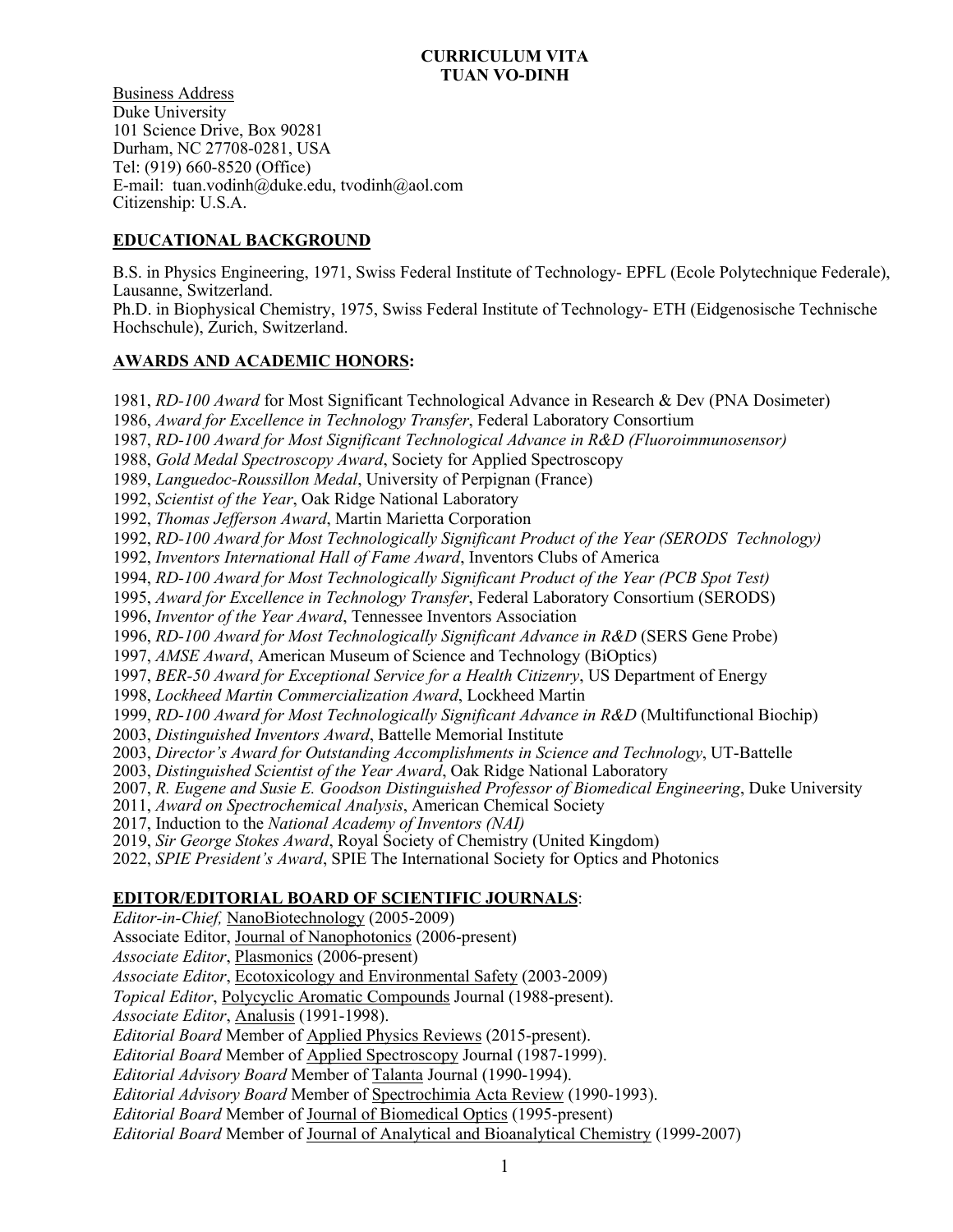*Editorial Board* Member of Expert Review of Molecular Diagnostics (2001-present) *Editorial Board* Member of Journal of Luminescence (2002-present) *Editorial Board* Member of Nanomedicine (2006-present) *Editorial Board* Member of Journal of Science-Advanced Materials and Devices (2017-present)

## **PROFESSIONAL SOCIETIES:**

- Fellow, Royal Society of Chemistry (RSC)
- Fellow, National Academy of Inventors (NAI)
- Fellow, American Institute of Medical and Biological Engineering (AIMBE)
- Fellow, SPIE, The International Society of Optical Engineering
- Fellow, American Institute of Chemists (AIC)

Member: American Association for the Advancement of Science, American Chemical Society, Society for Applied, Spectroscopy, ASTM, American Society for Testing Materials , International Society on Polycyclic Aromatic Compounds, Optical Society of America

## **PROFESSIONAL POSITIONS:**

## (\*) *Concurrently held positions*

2006-present Duke University, Durham, North Carolina, U.S.A.

**Director** (\*), **Fitzpatrick Institute for Photonics** (FIP) [www.fitzpatrick.duke.edu]. Provide leadership and management to the FIP, which was established at Duke University in 2000 by a \$25,000,000 gift from Michael and Patty Fitzpatrick [ww.fitzpatrick.duke.edu/Fitzpat5.pdf]. The research activities of the FIP involves over 60 faculty members from over 20 departments at the Edmund Pratt Engineering School, the Arts & Sciences School and the Medical School at Duke University. The research programs are organized into various areas including: Biophotonics, Nano & Micro Systems, Nanophotonics, Quantum Optics & Information Photonics, Theoretical Modeling and Novel Spectroscopies.

**R. Eugene and Susie E. Goodson Distinguished Professor of Biomedical Engineering (\*)**  Pratt School of Engineering, Duke University: July 1, 2007 – present [http://www.bme.duke.edu/faculty/vodinh/index.php]

**Professor of Chemistry (\*)**, Department of Chemistry, Arts & Sciences and Trinity College, Duke University [http://fds.duke.edu/db/aas/Chemistry/faculty/tuan.vodinh]

- 1977–2006 Oak Ridge National Laboratory (ORNL), Oak Ridge, Tennessee, U.S.A.
	- 2003–2006 **Director**, Center for Advanced Biomedical Photonics (CABP): In coordination with the ORNL Associate Director, is responsible for development and implementation of the Laboratory programs and strategic plans on bioengineering research initiatives [www.ornl.gov/sci/cabp]. This position involves the development of complex, multidisciplinary research programs, involving integration and coordination of research activities and interactions of scientific staff from 4 different ORNL divisions and investigators from over 10 academic and research institutions.
	- 1994–2006 **Corporate Fellow**: one of the highest honors for distinguished scientists at ORNL; Member of the Corporate Fellow Council, which assists the ORNL Laboratory Director formulate effective scientific program strategies consistent with the overall goals of the laboratory.
	- 1984–2006 **Group Leader** , Life Sciences Division, ORNL: Responsible for leadership and management of research groups. Responsible for all financial, human, equipment, and facility resources for research groups in environmental monitoring systems and bioengineering and medical applications. This line management position provides the opportunity to creatively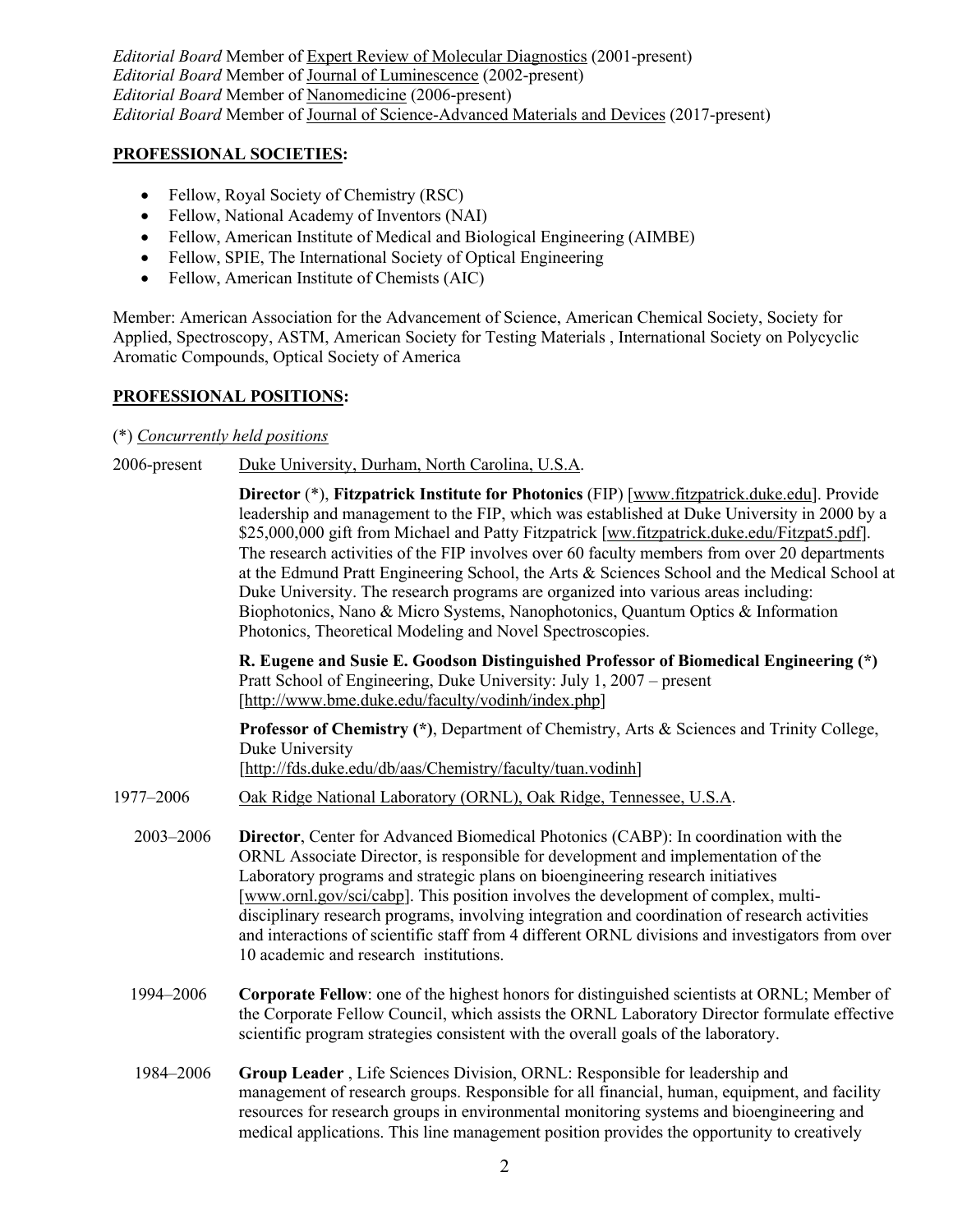managing and motivating staff, leveraging diversity, promoting developmental opportunities for staff, and fostering commitment and team spirit. - Advanced Biomedical Science & Technology Group (2000-present) - Advanced Monitoring Development Group (1984-2000) [www.ornl.gov/sci/biosensors]

- 1977–1984 **Staff Research Scientist**, Health and Safety Research Division, ORNL. Responsible for the research and development of environmental and biological monitoring of chemical pollutants and biomarkers of health effects associate with energy technologies
- Summer 2010 **Visiting Professor** University of Paris Diderot- Paris 7 Paris (France)
- Spring 2004 **Distinguished Visiting Professor** Department of Chemistry University of Florida Gainesville, Florida, U.S.A.
- 2000–2006 **Adjunct Professor** (\*) Department of Neurosurgery University of California – San Francisco Medical School San Francisco, California, U.S.A.
- 1987–2006 **Adjunct Professor** (in three Departments) Graduate School of Genome Science and Technology (formerly Graduate School of Biomedical Sciences); Department of Chemistry, and Department of Environmental Practice University of Tennessee Knoxville, Tennessee, U.S.A.

## Spring 1999 **Visiting Professor** Department of Chemistry University of Rome *La Sapienza* Rome (Italy)

# **PROFESSIONAL EXPERIENCE:**

In Biomedical Engineering, Biophotonics, Molecular Imaging, Plasmonics, Nanophotonics, Photothermal Therapy, Photo Immunotherapy:

- Developed screening techniques for measuring human exposure to carcinogens (DNA adducts).
- Developed laser "optical biopsy" for cancer diagnosis: esophageal and cervical cancer (US Patent, licensed to Optical Biopsy, LLC; and to SpectroDiagnostics, Inc.)
- Developed nanoprobes for molecular imaging based on plasmonics (US patent pending)
- Developed nano-biosensor for single living cell analysis.
- Developed a continuous SERS monitor for analytical, environmental, and medical analysis with filter paper-based substrates (U.S. Patent) (Licensed to Gamma-Metrics, Inc.).
- Developed an antibody-based fluoroimmuno sensor for the detection of toxicologically important compounds in microsamples of body fluids (US Patent).
- Developed SERS Nanoprobe 'Molecular Sentinel' for biomedical diagnostics (US Patent).
- Developed molecular probe for biomedical diagnostics using Plasmonic Coupling Interference (PCI) (US Patent pending).
- Developed advanced molecular probes ('Inverse Molecular Sentinel') for biomedical diagnostics (US Patent).
- Developed advanced ultrasound technique for brain injuries and brain diseases monitoring (US Patent).
- Developed non-invasive spectroscopic techniques (fluorescence, Raman, SERS) for disease
- diagnostics: cancer, heart diseases, infectious disease, diabetes, etc. (US Patents).

- Developed DNA Biochip for gene diagnostics and pathogen detection (US Patent; licensed to NanoDetection Technologies); RD-100 Award.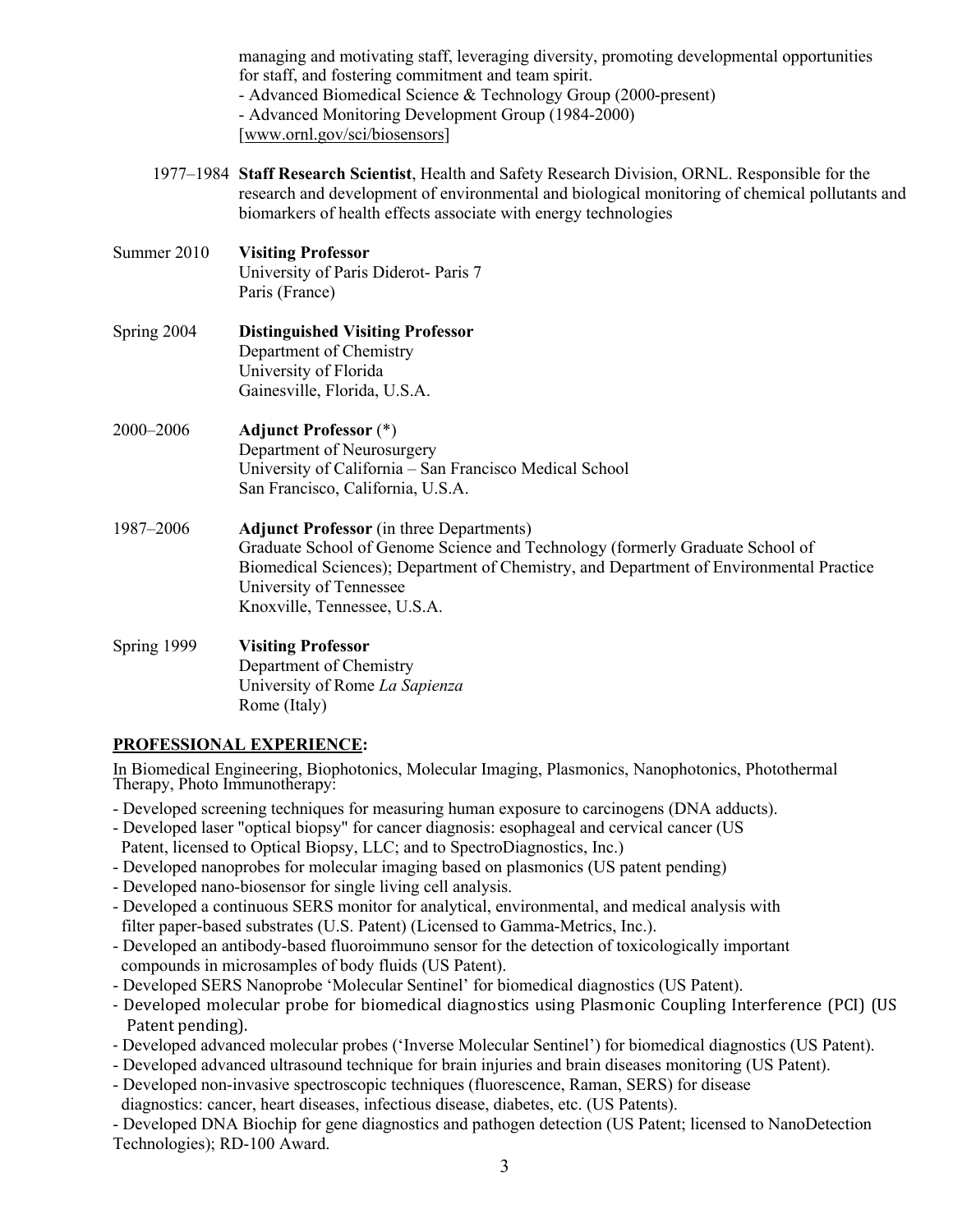- Developed a new enhanced photonic modality for non-invasive photothermal therapy (US patent)

- Developed new photonic technique for Synergistic Immuno Photo Nanotherapy (SYMPHONY) (US patent pending)

In Analytical Chemistry and Chemical Engineering and Biological Sensing:

- Developed ultrasensitive spectroscopic technologies (synchronous luminescence, room temperature phosphorescence, SERS techniques) to detect byproducts and environmental pollutants associated with energy production (petrolueum, sunfuel, biofuel technologies)
- Established a new methodology for multicomponent analysis of complex systems for use as cost-effective monitoring technique in process and environmental control, energy production, pharmaceutical analysis, industrial hygiene, and cancer diagnostics applications.
- Investigated plasmonics systems for advanced solar energy conversion systems
- Developed a novel laser-based technique for trace analysis based upon the surface-enhanced Raman scattering (SERS); (U.S. Patent), licensed to IdentiChem,Inc.
- Invented a new passive dosimeter for sensitive detection of hazardous vapors produced during industrial and energy-related processes (U.S. patent); RD-100 Award.
- Developed a fiber-optics lightpipe luminoscope for monitoring skin contamination of workers in petrochemical, coal-related, and agricultural industries (licensed to Environmental Systems, Inc.).

Physical Chemistry and Optical Engineering:

- Investigated molecular and electronic spectroscopies of organic compounds of environmental, industrial, biological and medical importance.
- Developed a laser-induced site-selection method using the "Shpolskii" technique for organic analysis of complex mixtures.
- Investigated structural characterization of biological compounds such as carcinogens and drugs in biomembrane systems.
- Acquired extensive practical experience in cryogenic technology (liquid nitrogen and liquid helium temperature techniques) and laser spectroscopy.
- Developed a New Optical Data Storage Technology based on SERODS (U.S. Patent)
- Developed applications for solid-state acousto-optic tunable filters (AOTF) for optical detection (multispectral molecular imaging).

# **SCIENTIFIC CAREER SUMMARY**

Dr. Vo-Dinh's research has profound impact in many fields involving biophotonics, laser-excited luminescence spectroscopy, room temperature phosphorimetry, synchronous luminescence spectroscopy, surface-enhanced Raman spectroscopy, field environmental instrumentation, fiberoptics sensors, nanosensors, biosensors and biochips for the protection of the environment and the improvement of human health. The impact and recognition of his scientific achievements are reflected by the numerous national and international awards.

Fundamental research on the synchronous luminescence (SL) methodology by Dr. Vo-Dinh has set the foundations of the technique for a variety of applications. The SL technique he developed for multicomponent analysis of complex samples can be used as a cost-effective monitoring for chemical analysis. This work has also led to numerous applications in environmental, biological, and medical fields. The SL technique is being used at U.S. companies to lower the cost of quality assurance and environmental control procedures. It was applied at the National Cancer Institute to detect carcinogen-DNA adducts. Synchronous luminescence is a simple and costeffective technique that can be used to detect carcinogen-DNA cancer in animals and disease humans. The SL technique he developed was applied at the National Cancer Institute to detect carcinogen-DNA adducts. The significance and impact of this SL technique is reflected by the fact that, since the early 1980s, most spectrometer companies (Perkin-Elmer, SPEX Industries, etc.) have now incorporated SL as a standard feature in modern luminescence instruments citing Dr. Vo-Dinh SL studies*.* The proprietary SL technique is currently developed for multispectral imaging of cancer (gastro-intestinal cancer) and precancerous conditions (Barrett's dysplasia).

Dr. Vo-Dinh was one of the first scientists to develop and effectively utilize the Room Temperature Phosphorescence (RTP) technique for the rapid and cost-effective analysis of trace organic compounds adsorbed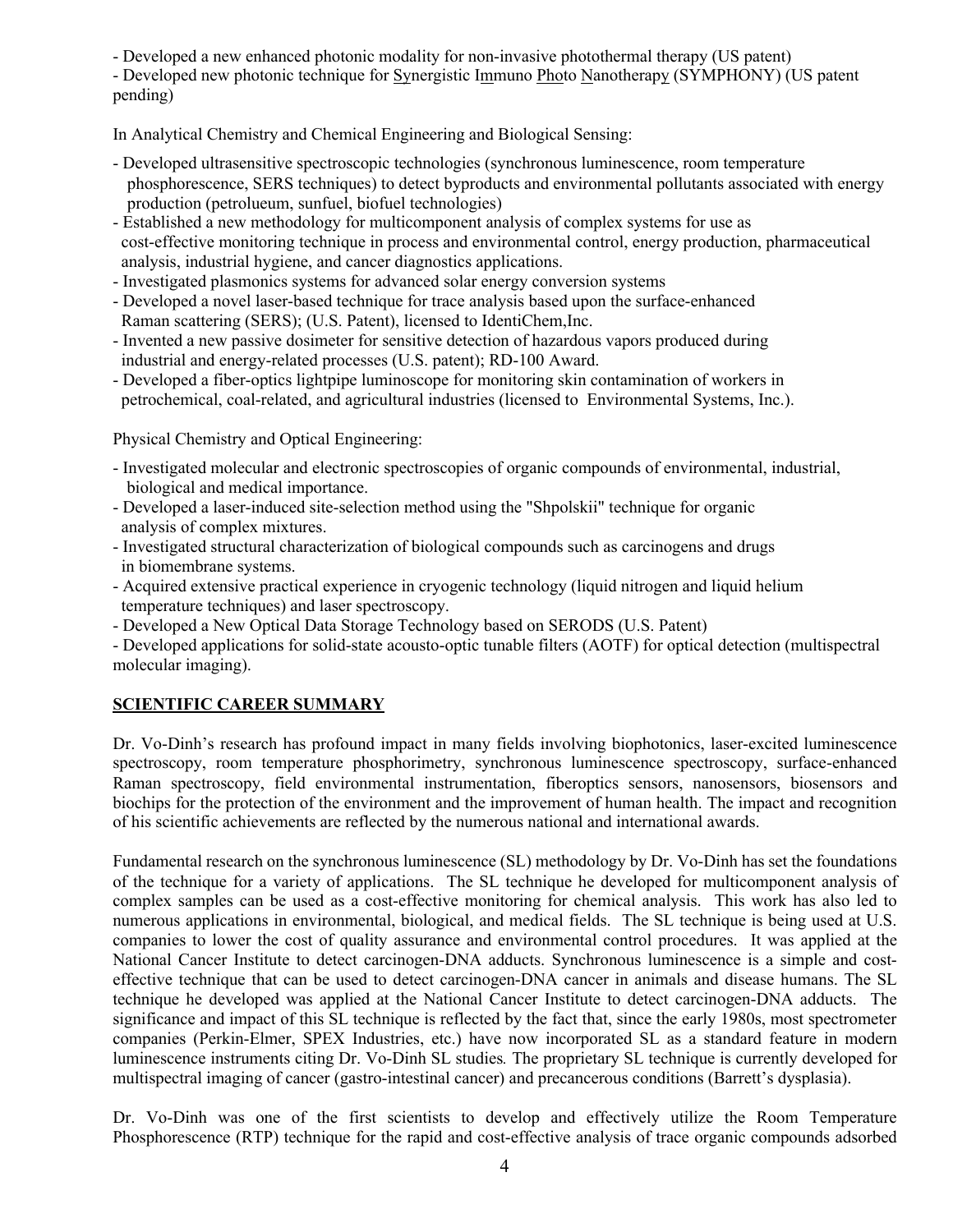on filter paper. The RTP technique is an important advance because it provides a new practical, cost-effective and much needed screening tool. Unlike conventional low-temperature phosphorimetry, the RTP technique does not require expensive cryogenic equipment and low-temperature refrigerant. The RTP instrumental features and capabilities are highlighted by several spectrometer manufacturers (Spex Industries). *He was invited to write the first textbook book on RTP* (Wiley, 1984).

He has developed the RTP technique for use in a passive personnel dosimeter (the PNA monitor, US patent, 1987) that is designed to detect potentially toxic organic chemicals in occupational and residential environments. He was awarded his first RD-100 Award in 1981.

Recognizing the potential of the use of laser in vibrational spectroscopy, Dr. Vo-Dinh has focused his research activities on the development of the surface-enhanced Raman scattering (SERS) technique for trace organic analysis. *He published the first paper on the analytical use of SERS for organic analysis*. Prior to this work, most SERS studies have been limited to basic research and restricted to a few molecules. *He was awarded one of the first SERS-related U.S. patents* (1987) for the instrument which he has developed to continuously monitor and analyze complex chemical and biological samples. This invention is an important advance for the SERS technology in organic analysis because it successfully demonstrates that practical, simple-to-prepare, and cost-effective metalcovered filter materials coated with nanoparticles can provide efficient SERS substrates for use to detect chemical and biological compounds. The SERS technology was further developed to analyze environmental samples, cosmetics, drugs, and food products to make these products safer or to detect diseases as well as for optical data storage. The SERS technique has led to the development of a new generation of molecular gene probes for the detection and molecular imaging of multiple diseases simultaneously (e.g., cancer, pathogens).

Always at the frontier of chemical instrumentation using light-matter interactions, his recent research endeavors have been focused on integrating biotechnology, fiberoptics, laser techniques and molecular spectroscopy to develop the first antibody-based fiberoptics fluoroimmunosensor (FIS) device. The fiberoptics fluoroimmunosensor (FIS) with a microregenerable probe is a breakthrough in chemical and biological sensing technology for a wide spectrum of biochemical and clinical applications, such as the assessment of an individual's exposure to chemical carcinogens, bioamakers for precancerous DNA damage (DNA adducts), response to drug therapy, and characterization of naturally occurring biologically active substances. The FIS will also open new horizons to a fundamental technology of "smart catheter/sensor" for *in vivo* analysis. He was awarded his second *RD-100 Award f*or this achievement in 1987.

In 1988 he received the *Gold Medal Award* from the Society of Applied Spectroscopy (SAS). Notable achievements cited by the SAS award committee include his pioneering work in "...*solid-substrate room temperature phosphorescence, adaptation of laser-induced site selection spectroscopy to analysis of complex mixtures, and development of trace analysis techniques based on surface-enhanced Raman scattering spectroscopy*."

In 1989 Dr. Vo-Dinh received the *Languedoc-Roussillon Medal* from the President of the University of Perpignan (France) for this scientific achievement.

In 1992, he received the *Inventor-of-the-Year Award* from ORNL, the *Thomas Jefferson Award*, the highest honor for technical achievement from Martin Marietta Corporation. He also received in 1992 the *International Hall of Fame Award* in Advanced Technology from the Inventor Clubs of America, and his third *RD-100 Award* for the development of the SERODS optical data storage.

In the field of cancer diagnostics, Dr. Vo-Dinh and his coworkers have developed a unique *laser-induced fluorescence (LIF) technique* that can provide effective indices to diagnose malignant tumors in the esophagus without biopsy. The method was successfully tested with over 200 patients with nearly 100% accuracy for detecting gastro-intestinal cancer in collaboration with The Thompson Cancer Survival Center. The DNF method lead to the development of a rapid *in-situ* technique for non-invasive cancer diagnosis which does not require biopsy surgery, thus decreasing time and cost, as well as improving effectiveness of cancer prevention and treatment.

Dr. Vo-Dinh has developed a novel integrated *Multi-functional Biochip* (MFB) which allows simultaneous detection of several disease end-points using different bioreceptors such as DNA, antibodies, enzymes, cellular probes) on a single biochip platform. An important element in the development of the MFB involves the design and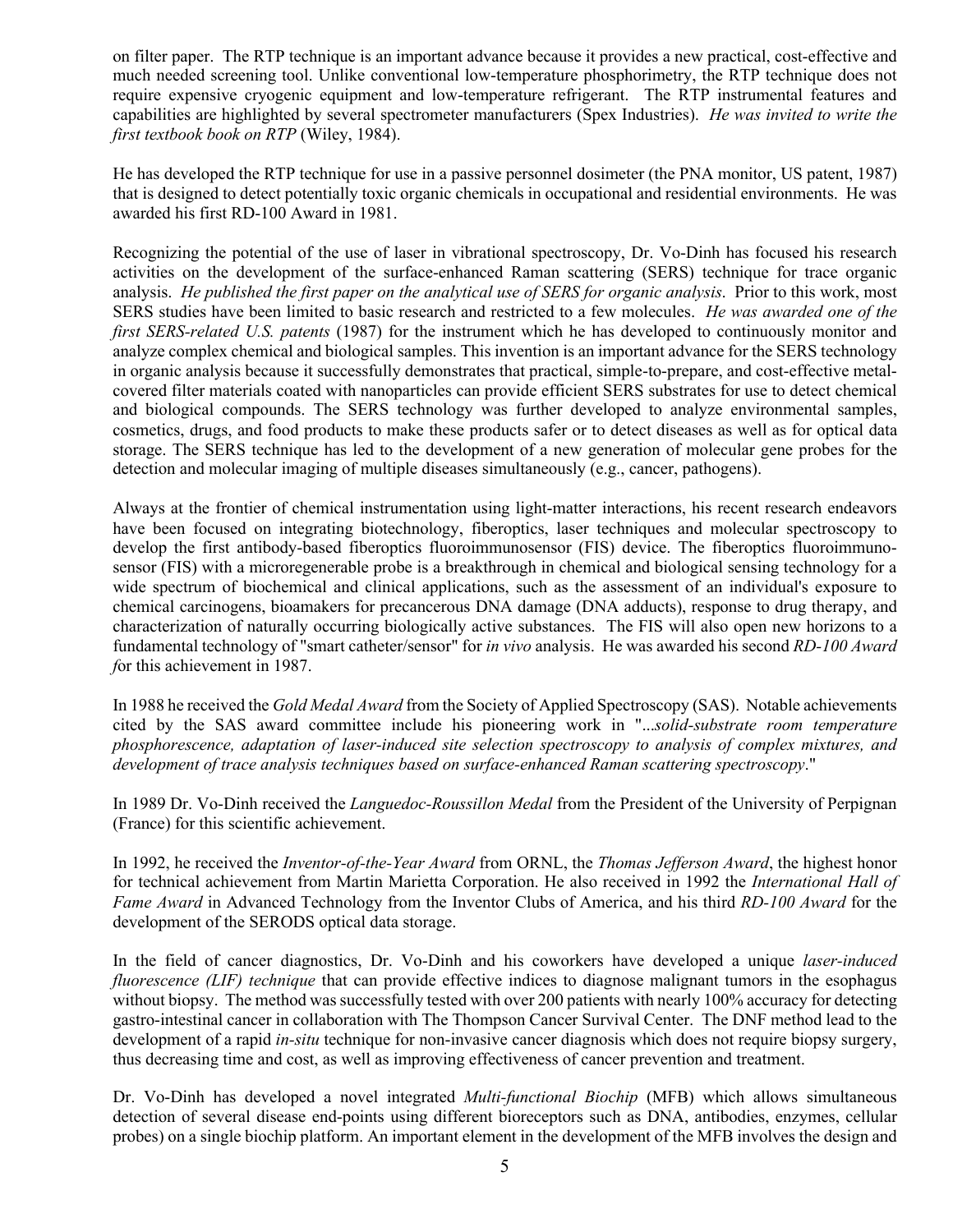development of an integrated circuit (IC) electro-optic system for the microchip detection elements using the complementary metal oxide silicon (CMOS) technology. The biochip has applications for rapid diagnostics and screening multiple medical diseases (cancer, BRCA1, HIV, tuberculosis, etc.) and infectious pathogens (*B. anthracis, B. globigii, E. coli,* etc,). The technology has been licensed to *HealthSpex, Inc*. and *NanoDetection, Inc*.

Advances in nanotechnology and photonics have recently led to a new generation of devices for probing the cell machinery, elucidating intimate life processes occurring at the molecular level that were heretofore invisible to human inquiry. Recently, with the advent of nanotechnology, Dr. Vo-Dinh developed *the first antibody-based nanobiosensor* for monitoring biochemical species in a single living human cell (publication in *Nature Biotechnology*).

He recently developed a new generation of *plasmonics-based nanoprobes* ("molecular sentinels"-MS) for use in molecular imaging and medical applications (US patent pending). The MS nanoprobes have been successfully used to detect genomic biomarkers for cancers (e.g., breast cancer, gastro-intestinal cancer, head and neck cancer) and infectious diseases (e.g., HIV, malaria, dengue).

With the development of a novel two-pronged modality referred to as Synergistic Immuno Photothermal Nanotherapy(SYMPHONY), which combines immune-checkpoint inhibition and plasmonic gold nanostar (GNS)– mediated photothermal therapy, Vo-Dinh and his clinical collaborators were able to achieve complete eradication of primary treated tumors and distant untreated' tumors and induce a long-term 'anticancer vaccine'effect in mice implanted with the MB49 bladder cancer cells.

His scientific achievements and impact have led to numerous invitations to organize and chair over 20 national and international conferences. In 1993 he was invited to serve as the *Honorary Chairman* of the first international Symposium Analytical Sciences (SAS) held in Deauville (France). In 1994, he served as the *Honorary Chairman* of the second SAS international conference held in Montreux (Switzerland).

In 1994 for his distinguished achievements, Dr. Vo-Dinh was promoted to *Corporate Fellow*, one of the highest honors for distinguished scientists at Oak Ridge National Laboratory.

In 1997, Dr. Vo-Dinh was selected as *one of the 12 scientists nationwide* to receive the prestigious *Biological and Environmental Research BER-50 Award* from the US Department of Energy (DOE) for Distinguished Service to a Healthy Citizenry at the 50th Year Anniversary of the DOE Biological and Environmental Research (BER) Program.

[http://genome.gsc.riken.go.jp/hgmis/publicat/berawards/index.html]

In 2002, the Department of Commerce's United States Patent and Trademark Office (USPTO) recognized Dr. Vo-Dinh as "one of the four Asian Pacific Americans whose inventive abilities led to patents of products of benefit to all Americans and "*whose inventions have contributed to making this country the most technologically advanced in the world*".

[http://www.uspto.gov/web/offices/com/speeches/02-37.htm]

In 2003. Dr. Vo-Dinh was named *Distinguished Scientist of the Year* at Oak Ridge National Laboratory, for "*his extraordinary scientific contributions over a 26-year career at ORNL, which includes numerous publications and innovations in the field of human health improvement and environmental protection*". [http://www.ornl.gov/info/press\_releases/get\_press\_release.cfm?ReleaseNumber=mr20031125-00]

In 2007, one year after joining Duke University, Dr. Vo-Dinh was awarded the *R. Eugene and Susie E. Goodson Distinguished Professorship of Biomedical Engineering* for "*his many accomplishments and advancements in the field of biomedical engineering*". The distinguished professorship is the highest honor Duke University can award to its faculty.

In 2011, Dr. Vo-Dinh received the *Award on Spectrochemical Analysis* from the American Chemical Society (ACS) Division of Analytical Chemistry. The ACS Division of Analytical Chemistry presents annually this award to "*recognize an individual who through scholarly activity has definitely and uniquely advanced the field of spectrochemical analysis and optical spectrometry*"[https://acsanalytical.org/awards-resources/national-acsawards/spectrochemical-analysis-2/].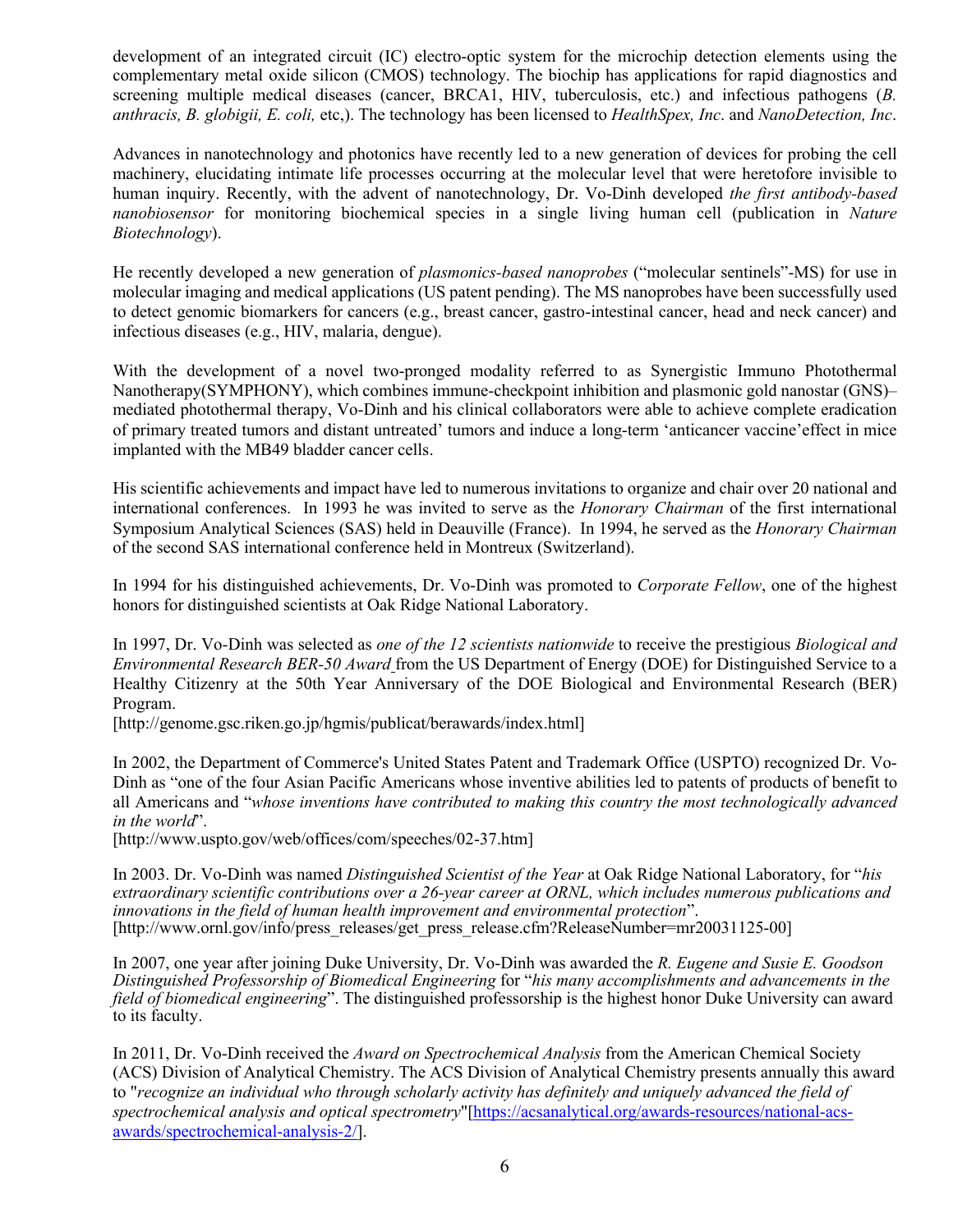In 2013, Dr. Vo-Dinh was selected to *The Analytical Scientist Power List*, which recognizes the *100 Most Influential People* in the Analytical Sciences [https://theanalyticalscientist.com/the-power-list-2013].

In 2015, Dr. Vo-Dinh chaired the *World Photonics Forum*, organized on March 9-10, 2015 at the Fitzpatrick Institute for Photonics (FIP) to celebrate the 2015 *International Year of Light* (IYL), which proclaimed by the United Nations. Key events included a roster of distinguished speakers – including two Nobel laureates – and a pre-symposium open house to expose the latest in light-based science and technologies to the public.

In 2017, Dr. Vo-Dinh was inducted as *Fellow to the National Academy of Inventors* (NAI). [https://academyofinventors.org]. Dr. Vo-Dinh was recognized for his pioneering development of a new generation of SERS gene probes that are able to detect nucleic acid biomarkers miRNAs to improve the early detection and diagnosis of cancer, with additional applications in high-throughput screenings and systems biology research. With over 49 patents, Vo-Dinh has also developed a wide variety of biophotonics technologies ranging from laserinduced fluorescence for direct detection of tumors without physical biopsy and a multifunctional biochip for global health and point-of-care disease diagnosis to plasmonics systems for nanoparticle-mediated photothermal therapy and immunotherapy in order to treat cancer and induce a long-term anti-cancer 'vaccine' effect

In 2018, Dr. Vo-Dinh was invited to speak at UNESCO, the United Nations Educational, Scientific and Cultural Organization headquarters in Paris, France, on May 16, 2017 for the Inaugural Ceremony celebrating the first "*International Day of Light*" [https://www.lightday.org]. The annal event is intended to raise worldwide awareness of the many ways that light impacts modern society and to consider how advances in light-based science and technology can aid in achieving goals in education and sustainable development. Dr. Vo-Dinh's talk at UNESCO is entitled" "Light Empowering Humanity": https://www.youtube.com/watch?v=2FniAukiy0A

In 2019, Dr. Vo-Dinh has been awarded the *2019 Sir George Stokes Award* by the Royal Society of Chemistry (RSC), Analytical Division, United Kingdom. Vo-Dinh was recognized for his "*outstanding and sustained contributions to analytical science through innovations in the field of photonics, spectroscopy, molecular biology and nanotechnology*." The Sir George Stokes award is an award presented every two years by the RSC that recognizes outstanding and sustained contributions to analytical science by someone demonstrably working in a complementary field, which has led to developments of seminal importance to chemical analysis. https://pratt.duke.edu/about/news/vo-dinh-george-stokes-award

The *RSC Sir George Stokes Award Symposium Honoring Tuan Vo-Dinh* was organized at the 2021 Annual SciX Conference, the premier meeting for analytical chemistry and allied sciences on September 30, 2021, Providence, Rhodes Island. https://www.scixconference.org/RSC-Sir-George-Stokes-Award/

In 2022, Dr. Vo-Dinh received the 2022 *SPIE President's Award*, from SPIE, the International Society for Optics and Photonics. The SPIE President's Award is presented to an individual who, in the opinion of the President and the Board of Directors, has rendered a unique and meritorious service of outstanding benefit to the Society. https://spie.org/news/tuan-vo-dinh-the-2022-spie-presidents-award

## **RESEARCH MANAGEMENT AS PRINCIPAL INVESTIGATOR OR CO-PRINCIPAL INVESTIGATOR OF RESEARCH PROGRAMS AND GRANTS**

| 2022-2024 | Nanoplasmonic Biosensor Using Olfactory Receptor System, Sponsor: Bill and Melinda Gates      |
|-----------|-----------------------------------------------------------------------------------------------|
|           | Foundation (INV-040790) (Phase I, 2 years: \$373K); PI: Vo-Dinh                               |
| 2019-2023 | Integrated Acoustofluidic Plasmonic Molecular Diagnostic System for Detecting MicroRNA        |
|           | Biomarkers. Sponsor: National Institutes of Health (NIH) #1R01GM135486-01 (4 yrs; \$1.7 M);   |
|           | PI: Vo-Dinh                                                                                   |
| 2019-2023 | Plasmonic nanoparticle-mediated immunotherapy to treat metastatic cancer. Sponsor: National   |
|           | Institutes of Health (NIH) #1R01EB028078-01A1 (4 yrs; \$2.1 M); MPIs: Vo-Dinh and Inman       |
| 2018-2022 | Plasmonics-Enhanced Optical Imaging Systems for Bioenergy Research. Sponsor: Department of    |
|           | Energy (DOE) Office of Science # DE-SC0019393 $(3 \text{ yrs}; $1.3 \text{ M})$ ; PI: Vo-Dinh |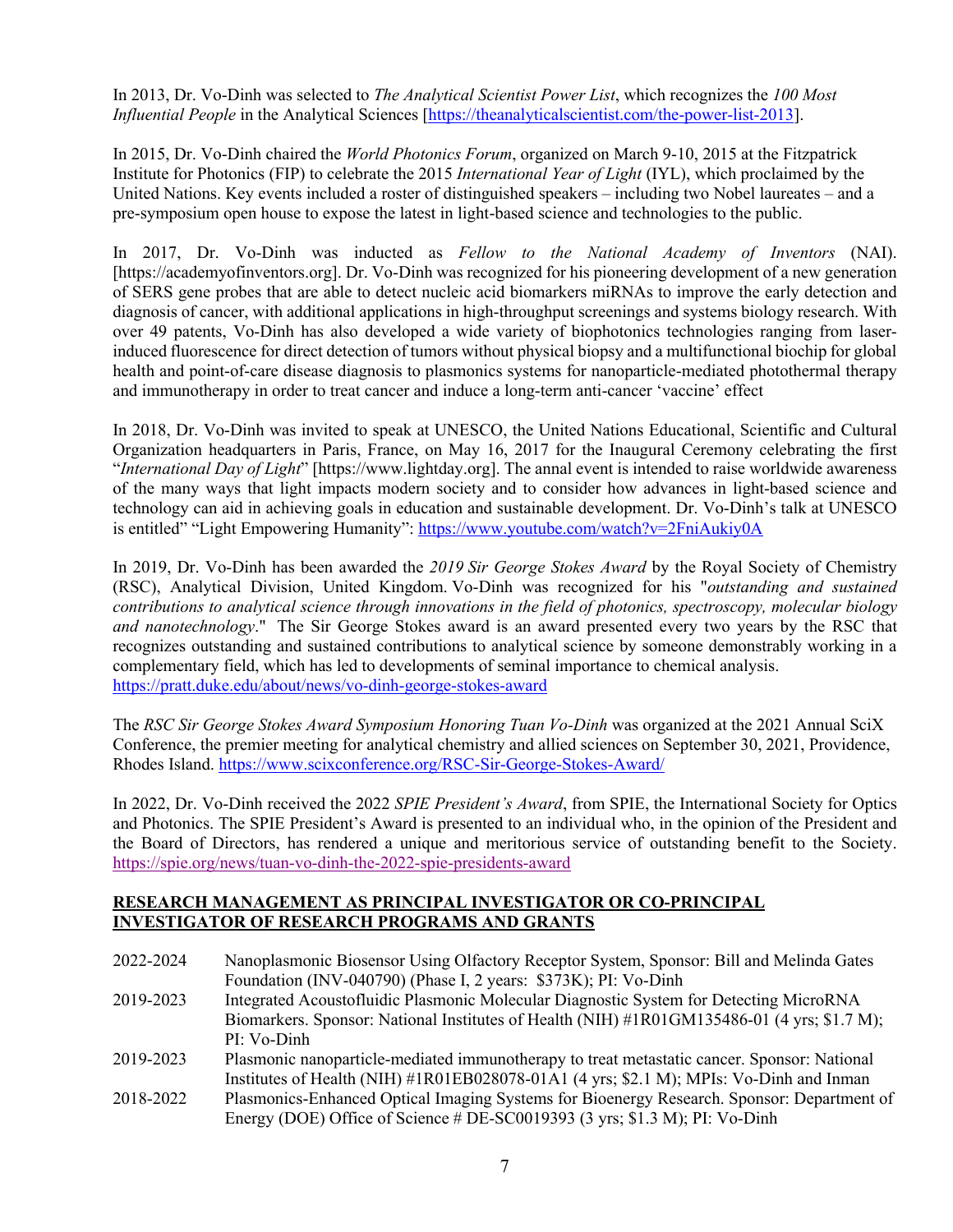| 2020-2023 | Product Development of the Vertical Integrated Flow Assay System Technology ("VERIFAST")<br>for Multiplex Pathogens Detection. Sponsor: Advanced Technology International/Defense Threat<br>Reduction Agency # OTA W15QKN-16-9-1002 (3yrs; \$380K); PI: Zenhausern; Duke Subaward |
|-----------|-----------------------------------------------------------------------------------------------------------------------------------------------------------------------------------------------------------------------------------------------------------------------------------|
| 2018-2019 | PI: Vo-Dinh<br>Gold Nanostars: Orchestrating a Shining SYMPHONY Against Cancer. Sponsor: Duke                                                                                                                                                                                     |
| 2018-2019 | Chancellor Discovery Award (1yr; \$75K): PI: P. Fecci, co-PI: Vo-Dinh<br>Nanoplasmonic Molecular Sentinels for Targeting Oncogenic RNA Splice Variants Driving<br>Aggressive Cancer. (1yr; \$30K); PI: S. Patierno, co-PI: Vo-Dinh                                                |
| 2015-2018 | Nanoplasmonics-based Molecular Analysis Tool for Molecular Biomarkers of Cancer; Sponsor:<br>National Institutes of Health (NIH) #1R21CA196426 (3 yrs: \$670K); PI: Vo-Dinh                                                                                                       |
| 2015-2018 | Multi-functional Plasmonics Nanoprobes for Cellular Sensing and Imaging; Sponsor: Department<br>of Energy (DOE) Office of Science # DE-SC0014077 (3 yrs; \$1.725M); PI: Vo-Dinh                                                                                                   |
| 2016-2019 | Synergistic immuno-photo-nanotherapy for bladder cancer, Sponsor: Department of Defense #<br>W81XWH-17-1-0567 (2 yrs: \$625K); PI: Inman                                                                                                                                          |
| 2016-2018 | Bloodborne Tropical Pathogen Detection Using multiple Nanophotonic Arrays; Sponsor:<br>National Institutes of Health (NIH) # 1R21AI120981-01 (2 yrs: \$440K); Co-lead Multiple PIs:<br>Taylor & Vo-Dinh                                                                           |
| 2016-2018 | Development of special-shaped, low-cost, metal nanoparticles; Sponsor: Luna Innovations, Inc.;<br>No.3136.02DU-W911SR-16-C-0014 D0-C9; (2yrs, \$120K); Site PI: Vo-Dinh                                                                                                           |
| 2012-2016 | Plasmonics-Active SERS Nanoplatforms for <i>In Vivo</i> Diagnostics (PASNID); Sponsor:<br>Department of Defense (DARPA) # HR0011-13-2-003 (5 yrs: \$3.4M); PI: Vo-Dinh                                                                                                            |
| 2014-2015 | Development and Synthesis of Gold Nanostars for Plasmonics Applications (MIPR Supplement<br>to Transformation Optical Materials); Sponsor: US Army Research Office (1Yr: \$60,000); PI:<br>Vo-Dinh                                                                                |
| 2015-2016 | Plasmon-Enhanced Hybrid Photovoltaic/Photocatalytic Hydrogen Generation: Sponsor: Duke<br>University Energy Initiative Fund (1Yr: \$30,000); PI: Hotz; Co-PIs: Mitzi and Vo-Dinh                                                                                                  |
| 2014-2015 | Hydrogen Generation by Enhanced Photocatalysts Assisted by Plasmonic Structures; Sponsor:<br>Duke Energy Research Initiative Fund (1Yr: \$40,000); PI: Hotz; Co-PI: Vo-Dinh                                                                                                       |
| 2012-2014 | Plasmonics-Active Nanoplatforms for SERS Detection: Study and Evaluation of Nanostars;<br>Sponsor: BD Technologies Corp.; SPS #189498; (2yrs: \$224,000); PI: Vo-Dinh                                                                                                             |
| 2013-2014 | Enhanced Photocatalytic Hydrogen Generation Assisted by Plasmonic Structures; Sponsor: Pratt<br>Seed Fund, (1Yr: \$27,000); PI: Hotz,; Co-PI: Vo-Dinh                                                                                                                             |
| 2013-2014 | Design and Synthesis of Plasmonic Nanoshells for Advanced Obscurants; Sponsor: Luna<br>Innovations, Inc. (SBIR PI; W911 SR-13cC-0071)(Duke PI: Vo-Dinh)                                                                                                                           |
| 2012-2012 | Europtrode XI Conference, Barcelona, Spain, 2012; Sponsor NSF #3390077; (1yr: \$10,000);<br>PI: Vo-Dinh                                                                                                                                                                           |
| 2009-2014 | Photonic Studies of Emission, Communication, and Signal Processes in Cellular Systems;<br>Sponsor: Immunolight, LLC, (5 years: \$1M); PI: Vo-Dinh                                                                                                                                 |
| 2009-2011 | Dynamic Testing of Signal Transduction Deregulation During Brest Cancer Initiation; Sponsor:<br>US Army Research; W81XWH-09-1-0064 (2 Yrs: \$500K); PIs: Sewaldt and Vo-Dinh                                                                                                      |
| 2009-2010 | Development of a Point-of-Care Diagnostic for Candidemia and Community-acquired<br>Respiratory Tract Infection Nanoprobes Using Molecular Sentinel, Sponsor: Coulter Foundation<br>(1 yr: \$320K); PI: Ginsburg; Co-PI: Vo-Dinh                                                   |
| 2008-2011 | Photo-X: Non-invasive Photonic Modalities for Disease Treatment, Sponsor: Immunolight, LLC,<br>(3 years: \$8M): PI: Vo-Dinh                                                                                                                                                       |
| 2007-2012 | Nanobiosensors for Probing Chemical Exposure and Metabolism Pathways of Individual Cells.<br>Sponsor: National Institutes of Health (NIH); R01 ES014774-01A1 (3 yrs: \$1.2M); PI: Vo-Dinh                                                                                         |
| 2006-2011 | Ultrahigh Throughput Screrening (µHTS) Based on Surface-enhanced Raman Scattering.<br>Sponsor: National Institutes of Health (NIH); R01 EB006201(4 years: \$2M); PI: Vo-Dinh                                                                                                      |
| 2007-2009 | Fiber Optic and III-Nitride Materials-based Chemical and Biological Sensing. Sponsor: Army<br>Research Office (2 year; \$80K); PI: Vo-Dinh                                                                                                                                        |
| 2001-2008 | Advanced Multi-spectral Imaging for Cancer Diagnostics: Sponsor: National Institutes of Health<br>(NIH); Biomedical Research Partnership (BRP); R01 CA088787 (5 years: \$2M); PI: Vo-Dinh                                                                                         |
| 2007-2009 | Development Of Advanced Raman Spectroscopy Methods And Databases For The Evaluation Of<br>Trace Evidence And The Examination Of Questioned Documents. Sponsor: Dept of Justice (2)<br>yrs: \$1M); Co-PI: Vo-Dinh, PI: J. R. Lombardi                                              |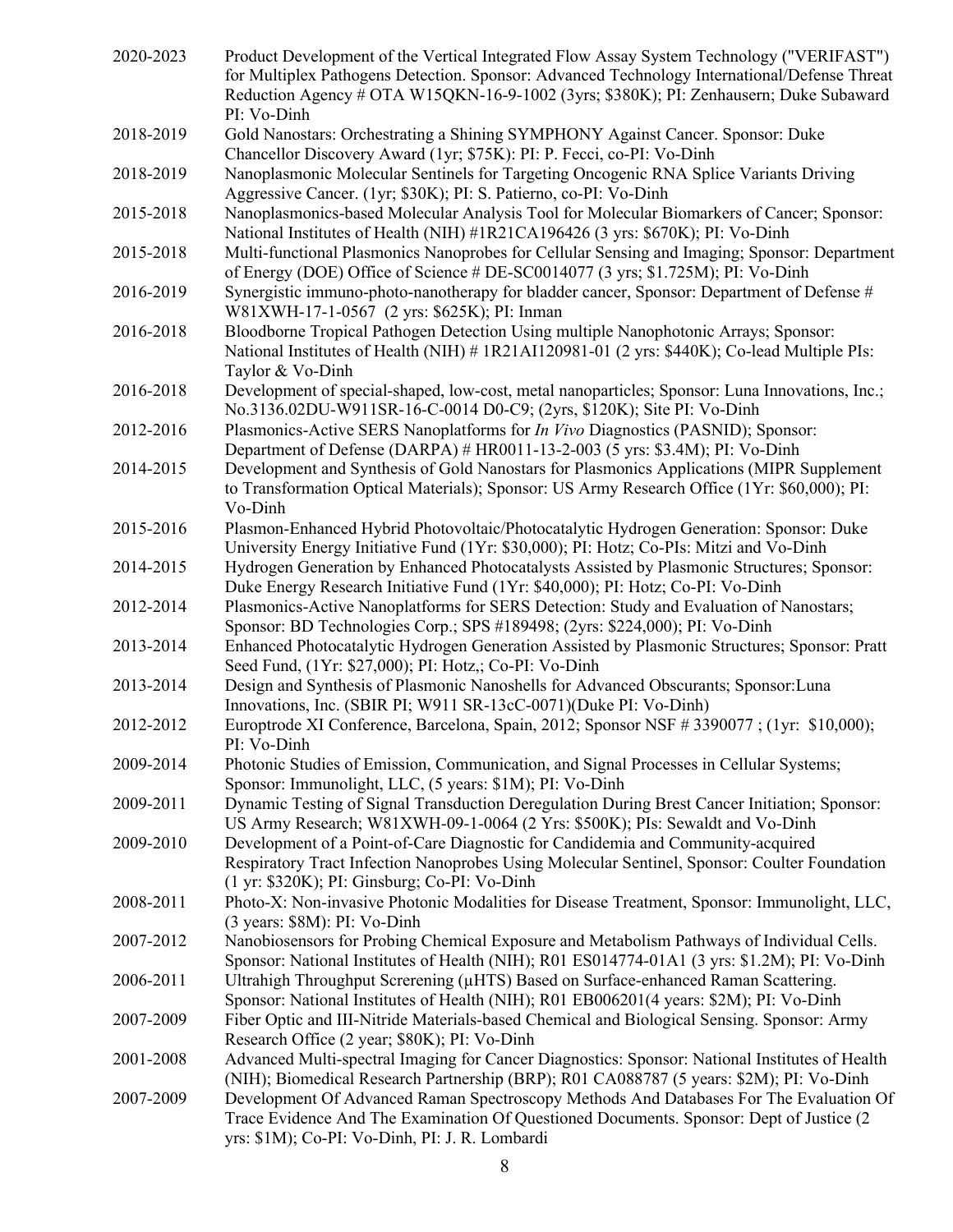| 2007-2008       | Fiber Optic and III-Nitride Materials-based Chemical and Biological Sensing. Sponsor: Army<br>Research Office (1yr: \$40K); Co-PI: Vo-Dinh; PI: M. Gerhold)                                          |
|-----------------|------------------------------------------------------------------------------------------------------------------------------------------------------------------------------------------------------|
| 2005-2007       | Development of Nanoprobes for Imaging Single Cells Under Low-Dose Radiation (DOE) (3                                                                                                                 |
|                 | years: \$300K); PI: Vo-Dinh                                                                                                                                                                          |
| 2004-2006       | Advanced Biosensor Systems; Sponsor: Department of Energy (DOE) (5 years: \$1.5M); PI: Vo-<br>Dinh                                                                                                   |
| 2004-2006       | Advanced Plasmonic Sensors for Homeland Defense; Sponsor ORNL LDRD Program (3 years:<br>\$500K): PI: T. Vo-Dinh                                                                                      |
| 2003-2006       | Biosensor for Reactive Oxygen Species; Sponsor: Philip Morris (3 years: \$1M); PI: Vo-Dinh                                                                                                           |
| 2004-2005       | Advanced Algorithm for Hyperspectral Fluorescence Imaging for Skin Cancer Diagnostics;<br>Sponsor ORNL SEED Funds (2 years: \$125K) PI: Vo-Dinh                                                      |
| 2003-2005       | NSOM and 3-D ORAM Radiation Dosimeter; Sponsor: DOE Office of Non Proliferation (3<br>years: \$1.2M); PI: Bogard, Co-PI: Vo-Dinh                                                                     |
| 2001-2005       | Raman Monitoring Sytem for BeO Exposure: Sponsor: National Security Administration and<br>BWXT-Y12, LLC (4 yrs: \$1M); PI: Vo-Dinh.                                                                  |
| 1996 - 2004:    | Ultrasound Detection for Brain Injury. Sponsor: Department of the Army (5 yrs; \$650K) PI: Vo-<br>Dinh                                                                                               |
| $1999 - 2004$   | Advanced Multifunctional Biochip for Biochem Detection: Sponsor-US DOE (5 yrs; \$2.5M); PI:<br>Vo-Dinh                                                                                               |
| $2000 - 2004$   | DNA Biochip for Environmental Monitoring; Sponsor-US Navy, New Mexico Tech. (3 yrs;<br>$$1M$ ); PI: Vo-Dinh                                                                                          |
| $1999 - 2001$   | Advanced Synchronous Luminescence for Biomedical Diagnostics: Sponsor-US DOE (2 yrs;<br>\$550K); PI: Vo-Dinh                                                                                         |
| $2000 - 2002$   | Raman Monitor for Carbon Sequestration; Sponsor-ORNL (2 yrs; \$300K); Co-PI: Vo-Dinh; PI:<br>S. Wullschleger.                                                                                        |
| $1998 - 2001$   | Analytical Instrumentation: Sponsor-Federal Bureau of Investigation (4 yrs; \$900K); PI: Vo-Dinh                                                                                                     |
| $1998 - 2003$   | 3D ORAM Dosimeter: Sponsor: US DOE and DTRA (6 years; \$1M) PI: Bogard, Co-PI: Vo-Dinh                                                                                                               |
| $1998 - 2003$   | Monitoring Systems for PAHs; Philip Morris, WFO No. ERD-99-1735 (5 yrs; \$2M); PI: Vo-Dinh                                                                                                           |
| 1997 - 2000:    | Advanced Nanosystems for Chemical Analysis and Medical Diagnostic. Sponsor: ORNL-LDRD<br>(3 yrs; \$800K); PI: Vo-Dinh                                                                                |
| 1997 - 1999:    | SERS Gene for DNA Sequencing. Sponsor: US DOE (2 yrs; \$200K) PI: Vo-Dinh                                                                                                                            |
| 1977 - 2000:    | Dosimetry for New Energy Systems Pollutants. Sponsor: U.S. Department of Energy (DOE):<br>KP0102 (10 yrs; \$300K/yr); PI: Vo-Dinh                                                                    |
| 1993 - 1996:    | Advanced Biosensors. Sponsor: ORNL-LDRD Project (3 yrs; \$1M): PI; Vo-Dinh                                                                                                                           |
| 1988 - 2000:    | Advanced In Situ Spectroscopic Analytical Methodologies and Instrumentation. Sponsor: U.S.<br>Env. Protection Agency: DW-89-936227-01-1 (5 yrs; \$750K), PI: Vo-Dinh                                 |
| 1993 - 1998:    | Development of a SERODS Device. Sponsor: Office of Naval Research and AFOSR NOO14-41<br>F-0042 (3 yrs; \$1M), PI: Vo-Dinh                                                                            |
| 1994 - 1997:    | SERS Drug Detection. Sponsor: Gamma-Metrics, Inc. (\$50K), PI: Vo-Dinh                                                                                                                               |
| 1988 - 1992:    | Surface-Enhanced Optical Date Storage. Sponsor: Office of Naval Research - NOO14-41-F-0042<br>(\$1M) 1866-E030-A1 (3 yrs; \$485K), PI: Vo-Dinh                                                       |
| 1988 - 1989:    | Director's R&D Research Grants (Human Genome, SERS, UV-B Projects). Sponsor: Oak Ridge<br>National Laboratory. (\$150K), Co-PI: Vo-Dinh                                                              |
| 1991 - 1992     | Luminescence Spot Test for PCBs. Sponsor: Office of Technology Development, US DOE (2<br>yrs; \$280K), PI: Vo-Dinh                                                                                   |
| 1991 - 1994:    | SERS Dosimeter and Monitor. Sponsor: DOE Office of Arms Control No. ST766 (3 yrs; \$698K),<br>PI: Vo-Dinh                                                                                            |
| 1989 - 1991:    | Field Evaluation of Cost-Effective Screening Procedures in Indoor Air. Sponsor: U.S.<br>Environmental Protection Agency; DW8930725 (2 yrs; \$160K), PI: Vo-Dinh                                      |
| 1986 - 1988:    | Integrated Study of Biomarker Formation and Mutagenic Profile in Mammalian Cells, Animals,<br>and Human. Sponsor: U.S. EPA. (2 yrs; \$500K), Co-PI: Vo-Dinh (PI: E. Zeighami)                        |
| 1982 - 1987:    | Practical Development and Fundamental Studies of Surface-Enhanced Raman Spectroscopy for<br>Toxic Chemicals Detection. Sponsor: U.S. Dept of the Army; No. 3311-1450 (3 yrs; \$400K),<br>PI: Vo-Dinh |
| $1985 - 1988$ : | Fiberoptics-Based Fluoroimmuno-Sensors. Sponsor: National Institutes of Health: (No. GM<br>34730-03) (3 yrs; \$171K); PI: Sepaniak, Co-PI: Vo-Dinh                                                   |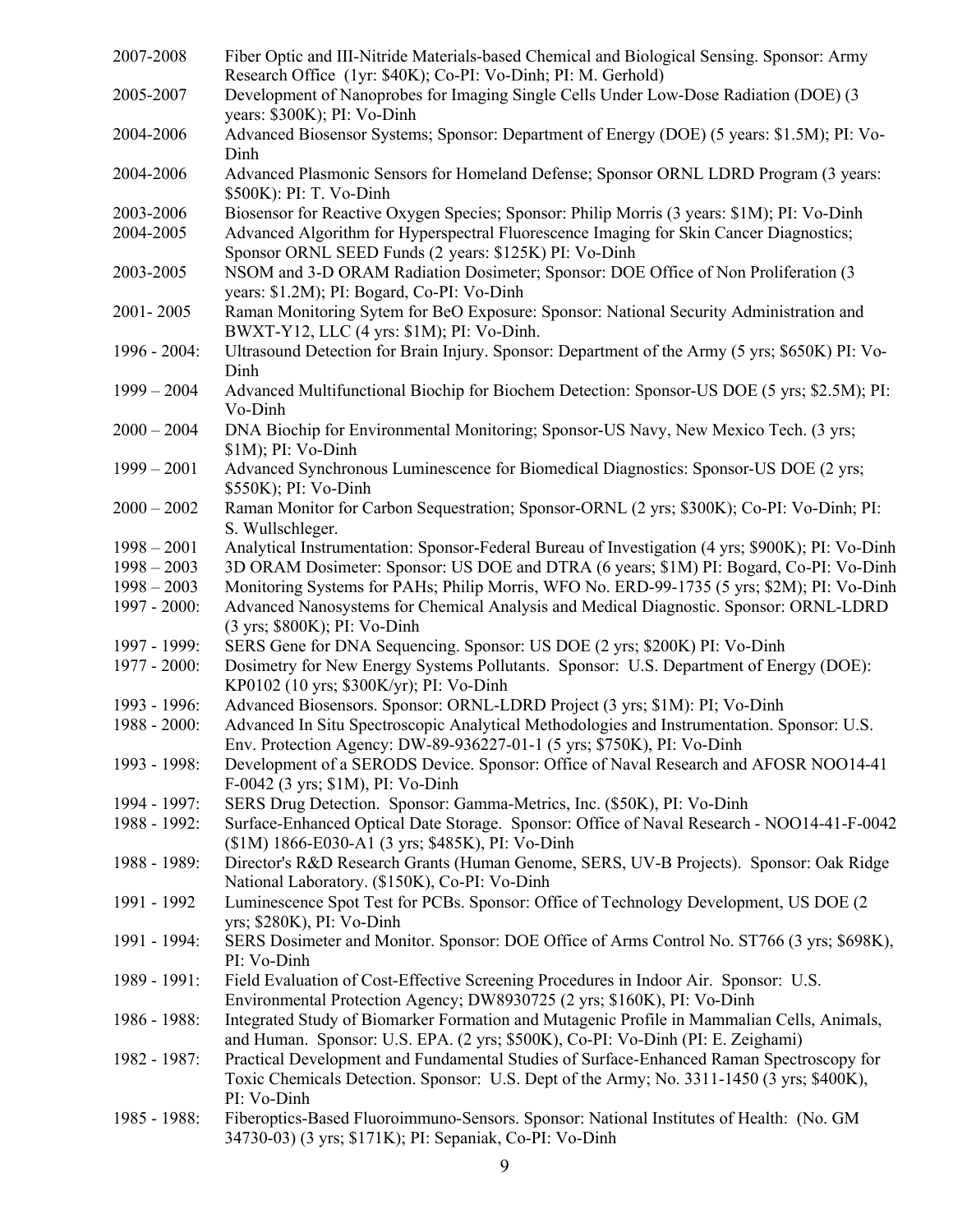- 1984 1985: Fluoroimmuno-Sensors. Sponsor: National Science Foundation: OIR-8413145 (2 yrs; \$107K), PI: Sepaniak; Co-PI: Vo-Dinh
- 1983 1985: Evaluation of Protective Clothing Materials. Sponsor: American Petroleum Inst. (2yrs; \$75K), Co-PI: Vo-Dinh; PI: Gammage
- 1983 1984: Evaluation of Screening Tools for Polynuclear Aromatic Pollutants in a Field Study. Sponsor: US EPA and PEDCO Environmental, Inc.; ERD-82-190 (1 yrs; \$75K), PI: Vo-Dinh

## **CHAIRMANSHIP, PROFESSIONAL COMMITTEE, AND RELATED ACTIVITIES:**

Research Grant Review Committee:

Chaired the 2007 NIH study session panel on Quantum Grants program; Member of various NIH Review Committee on numerous panels and study groups related to biomedical engineering, cancer research , biomedical instrumentation, molecular imaging and nanobiotechnology; (1998-present).

Member NSF Review Committee on various panels related to sensors, and biomedical engineering (1999 present).

Invited reviewer of the European Union (EU) research program on nanobiotechnology, Vienna (Austria) October 22-23, 2006)

Invited reviewer of grants and contracts for the American Chemical Society, Department of Energy, National Institutes of Health, National Science Foundation, and the Petroleum Research Fund (1995 - present).

Member of U.S. Environmental Protection Agency ASRL Peer Review Committee (1985 - present).

Member of NIEHS Site Review Committee - NIEHS Center Grant - University of Cincinnati (1990).

Member of NIH Review Committee on NIH Shared Instrumentation Grant Program (1988).

Co-chair, EPA Peer Review Committee, Environmental Chemistry and Physics on Air Toxics Program, Raleigh, NC (1994 -1995).

Chairmanship for National and International Conferences and Symposia:

Chairman of *Scientific Panel on Monitoring Instrumentation for Occupational Health Research Program*, Office of Health and Environmental Research, U.S. Department of Energy (1984).

Organizer and Co-Chairman, *Scientific Work Group on Review and Establishment of Database for Polycyclic Aromatic Hydrocarbons*, U.S. Department of Energy and Environment Canada (1985).

International Program Committee Member: *International Symposium on Polyaromatic Hydrocarbons* (1987-present).

Scientific Organizing Committee Member, SPIE's *Symposium on Laser Spectroscopy*, Los Angeles, CA (1988).

Co-Chairman, *Second Meeting on Polycyclic Aromatic Compounds Database*, Gaithersburg, MD (1986).

Co-Chairman, SPIE's *Symposium on Laser Spectroscopy*, Fluorescence Detection II Conference, Los Angeles, CA, January 10, 1988.

Chairman, *ASTM Workshop on Luminescence Spectroscopy*, Oak Ridge National Laboratory, Oak Ridge, TN, June 3, 1988.

Chairman, *Symposium on Laser-Based Approaches in Luminescence Spectroscopy*, FACSS Meeting, Boston, MA, Oct 30-Nov 4, 1988.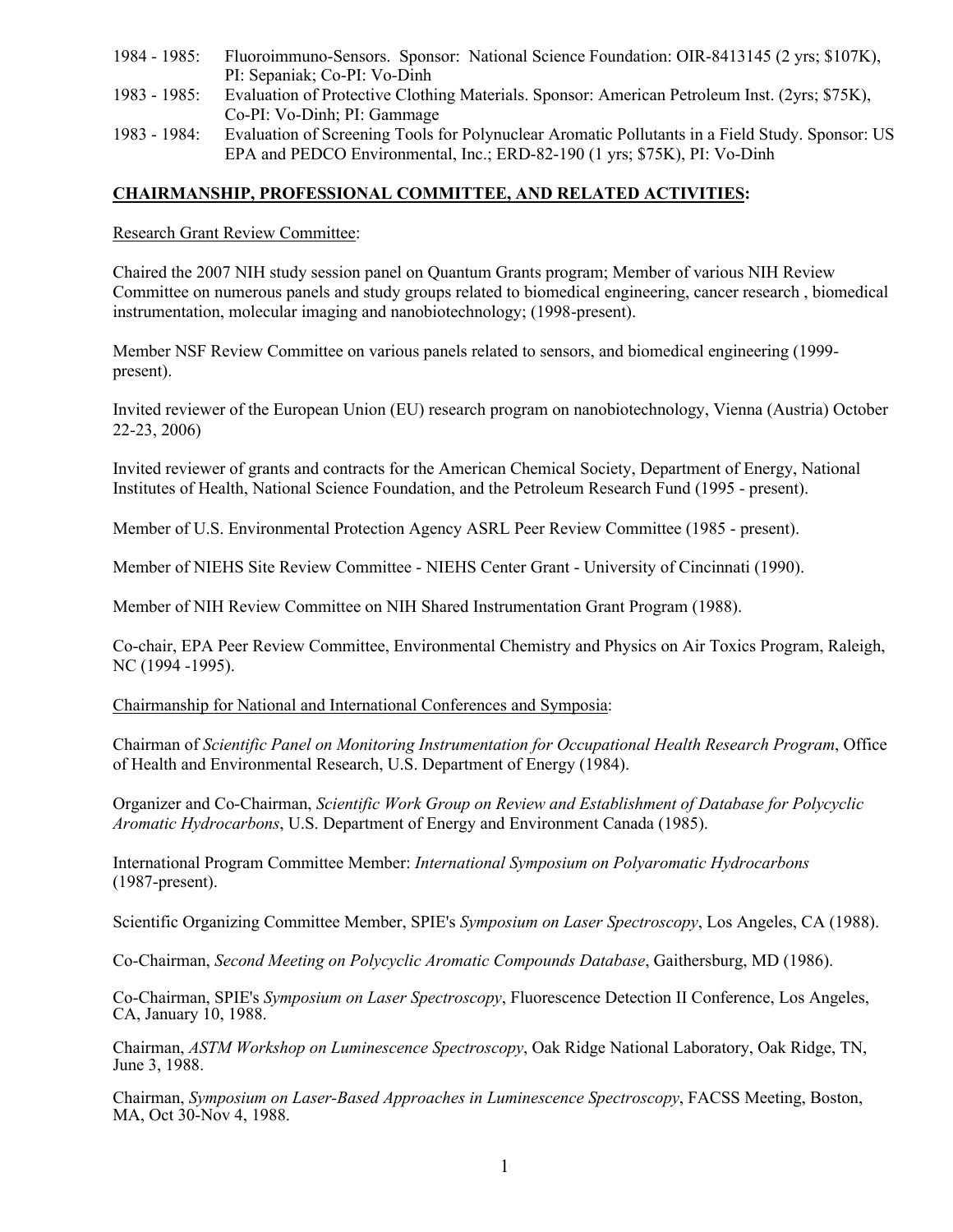Co-Chairman, *Conference on Fluorescence Detection II*, SPIE Meeting, Los Angeles, CA, Jan. 15-19, 1989.

Chairman, *Symposium on Laser-Based Molecular Spectroscopy*, FACSS Meeting, Chicago, IL, October 1-5, 1989.

Co-Chairman, *ASTM Symposium on Spectroscopy and Fiberoptics*, Las Vegas, Nevada, April 30-31, 1990.

Co-Chairman, *Symposium on Laser-Based Molecular Spectroscopy*, FACSS Meeting, Cleveland, Ohio, October 7-12, 1990.

Program Committee Member: *IVth International Symposium on Quantitative Luminescence Spectrometry*, Ghent (Belgium), May 27-31, 1991.

Chairman, *Conference on Methods and Technologies for Environmental and Process Monitoring*, Los Angeles, California, Jan. 19-21, 1992.

Chairman, *Symposium on Optical Fiberoptics Sensors*, 1992 Pittsburgh Conference, March 17, 1992.

Chairman, *International Conference on Monitoring Toxic Chemicals and Biomarkers*, Berlin (Germany), June 22- 25, 1992.

Honorary President, *International Symposium on Analytical Sciences*, Deauville (France), May 5-7, 1993.

Program Committee Member, *International Symposium on Polycyclic Aromatic Compounds*, Tan-Tara, Missouri, September 8-10, 1993.

Honorary President, *Second International Symposium of Analytical Sciences*, Montreux (Switzerland), May 16- 19, 1994

Organizing Committee and Session Chairman, *Workshop on Biomedical Technology Opportunities*, Atlanta, Georgia, April 3-4, 1995.

Honorary President, *Third International Symposium of Analytical Sciences*, Paris (France) March 12-16, 1995.

Chairman, *International Conference of Environmental Monitors and Hazardous Waste Sites*, Munich (Germany), June 19-23, 1995.

Chairman, *Symposium on Chemical Sensors and Biosensors*, FACSS Meeting, Cincinnati, Ohio, October 15-18, 1995.

Co-Chairman, *Conference on Biomedical Sensing Imaging and Tracking*, San Jose, CA, January 30-31, 1996, 1997.

Chairman, *Conference on Advanced Environmental Monitoring Technologies*, Denver, CO, August 6-8, 1996.

Chairman, *Conference on Biomedical Diagnostic and Surgical Assist Systems*, San Jose, California, January 1998.

International Steering Committee Member, *EUROPTRODE IV*, International Conference on Optical Chemical Sensors and Biosensors, Munster (Germany), April, 1998

Chairman, *International Conference on Environmental and Remediation Technologies*, Boston, MA, November 1998.

General Chair of the *SPIE's International Symposium on Environmental and Industrial Sensing* at Photonics East, Boston, MA, November, 1998.

General Chair of the *SPIE's International Symposium on Environmental and Industrial Sensing* at Photonics East, Boston, MA, November, 1999.

Chairman, *Conference on Biomedical Diagnostic and Surgical Assist SystemsII*, San Jose, California, January 1999.

General Chairman of the *SPIE's International Symposium on Environmental and Industrial Sensing* at Photonics East, Boston, MA, November, 2000.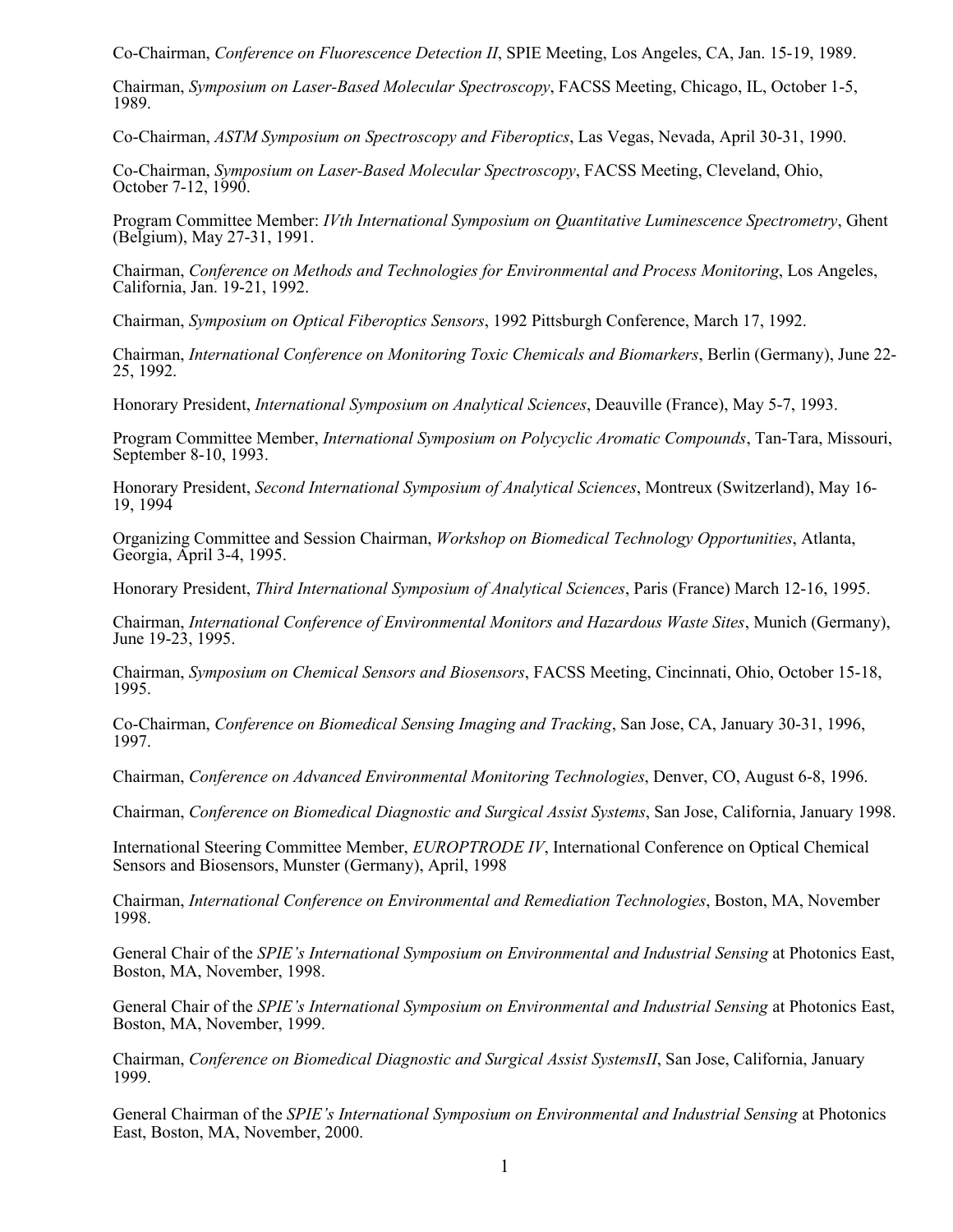Chairman, *Conference on Biomedical Diagnostic and Surgical Assist SystemsIII*, San Jose, California, January 2000.

International Steering Committee Member, *EUROPTRODE V*, International Conference on Optical Chemical Sensors and Biosensors, Lyon (France), April, 2000

General Chairman of the *SPIE's International Symposium on Environmental and Industrial Sensing* at Photonics East, Boston, MA, November, 2000.

Chairman, *Conference on Biomedical Diagnostic and Surgical Assist Systems IV*, San Jose, California, January 2001.

Scientific Advisory Board, *Biochips 2001 Conference*, Brooklyn, NY, March, 2001.

General Chairman of the *International Symposium on Environmental and Industrial Sensing* at Photonics East 2002, Boston, MA, November, 2001.

Chairman, *Conference on Biomedical Diagnostic and Surgical Assist Systems V*, San Jose, California, January 2002

International Steering Committee Member, *EUROPTRODE VI*, International Conference on Optical Chemical Sensors and Biosensors, Manchester (United Kingdom), April, 2002

Steering Committee Member and Session Chair, National Institute of Health, Bioengineering Consortium, *NIH BECON Symposium on Sensors for Biology and Medicine*, Bethesda, MD, June 24-26, 2002

Chairman, *Conference on Biomedical Diagnostic and Surgical Assist Systems VI*, San Jose, California, January 25-27, 2003

International Program Committee Member, *ASIASENSE 2003*, Asian Conference on Sensors, Kuala Lumpur (Malaysia), July 14-18, 2003.

International Program Committee Member, *Colloquium Spectroscopicum Internationale XXXIII*, Granada (Spain), September 7-12, 2003

General Chairman, *Photonics East 2003*, Providence, RI, October 27-30, 2003.

Chairman, *Conference on Advanced Biomedical Diagnostic and Clinical System sIII*, San Jose, California, January 24-28, 2004

General Chairman, *Optics East 2004*, Philadelphia, PA, October 24-29, 2004.

Chairman, *Conference on Advanced Biomedical Diagnostic and Clinical Systems II*, San Jose, California, January 22-24, 2005

Chairman, *Conference on Plasmonics in Biology and Medicine*, San Jose, California, January 22-24, 2005

Organization Committee Member, *CLEO/Europe 2005*, Biophotonics Topics, Munich (Germany), June 12-17, 2005

Organization Committee Member, *Conference on Advances on Optics for Biotechnology, Medicine and Surgery*, Copper Mountain, CO, July 24-28, 2005

Chairman, *Conference on Advanced Biomedical Diagnostic and Clinical Systems IV*, San Jose, California, January 21-24, 2006

Chairman, *Conference on Plasmonics in Biology and Medicine*, San Jose, California, January 22-24, 2006

International Steering Committee Member, *EUROPTRODE VII*, International Conference on Optical Chemical Sensors and Biosensors, Tubingen (Germany) April, 2006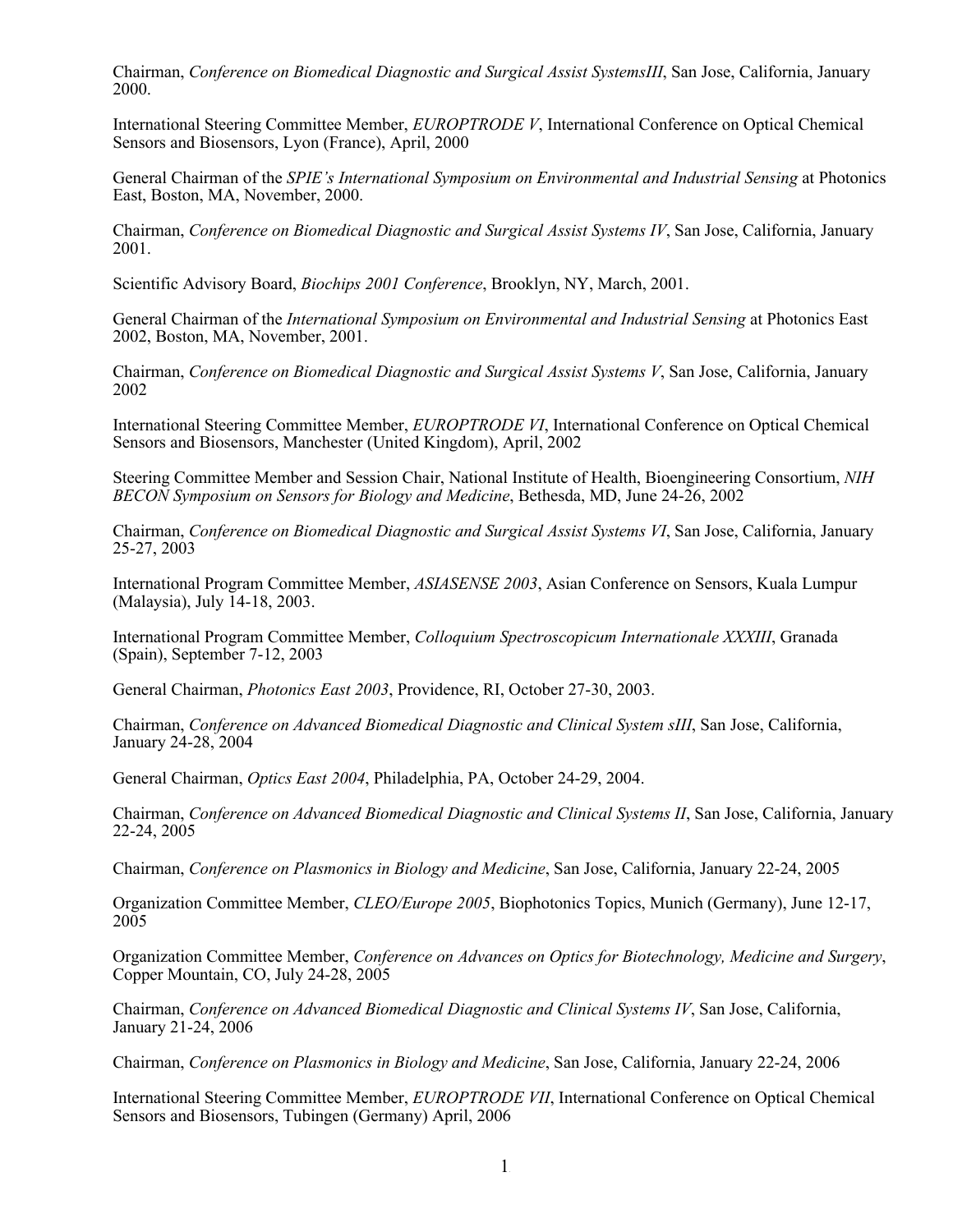General Symposium Co-Chairman, SPIE *Optics East 2006 Symposium*, Boston, MA, October 1-4, 2006.

Chairman, *2006 Symposium on Frontiers in Photonics Science and Technology*, Fitzpatrick Institute of Photonics, Duke University, Durham, North Carolina, September 28-29, 2006

Member of Board of Visitors, Army Research Organization (ARO), Electrooptics Division Program Review Meeting, Research tiangle Park, North Carolina, November 17, 2006.

International Advisory Committee Member, *Ninth International Conference on Optics Within Life Sciences*, National Yang-Ming University, Taipei (Taiwan), November 26-29, 2006

Chairman, *Conference on Advanced Biomedical Diagnostic and Clinical Systems V*, San Jose, California, January 21-24, 2007

Chairman, *Conference on Plasmonics in Biology and Medicine*, San Jose, California, January 22-24, 2006

General Symposium Co-Chairman, SPIE *Optics East 2007 Symposium*, Boston, MA, September 9-12, 2007.

Chairman, *Conference on Advanced Biomedical Diagnostic and Clinical Systems V*, San Jose, California, January 19-21, 2007

Chairman, *2007 Symposium on Frontiers in Photonics Science and Technology*, Fitzpatrick Institute of Photonics, Duke University, Durham, North Carolina, October 11-12, 2007

Chairman, *Conference on Advanced Biomedical Diagnostic and Clinical Systems VI*, San Jose, California, January 20-21, 2008

Chairman, *Conference on Plasmonics in Biology and Medicine V*, San Jose, California, January 22-23, 2008

International Steering Committee Member, *EUROPTRODE VIII*, *International Conference on Optical Chemical Sensors and Biosensors*, Dublin (Ireland), March 30-April 4, 2008

Co-Chair, *Symposium on Nanophotonics*, IEEE/LEOS Summer Topical Meetings, Acapulco (Mexico), July 21- 23**,** 2008.

Chairman, *2008 Symposium on Frontiers in Photonics Science and Technology*, Fitzpatrick Institute of Photonics, Duke University, Durham, North Carolina, October 13-14, 2008

Co-Chair, *Symposium on Bio-Inspired Materials: Principles and Applications*, Annual Meeting of the Materials Research Society, Boston, MA, December 1-4, 2008

Chairman, *Conference on Advanced Biomedical Diagnostic and Clinical Systems VII*, San Jose, California, January 25-26, 2009

Chairman, *Conference on Plasmonics in Biology and Medicine VI*, San Jose, California, January 26-27, 2009

Chairman, *Conference on Advanced Environmental, Chemical, and Biological Sensing Technologies VI*, Orlando, Florida, April 13-14, 2009

International Program Committee Member*, Second Symposium on Topical Problems of Biophotonics*, Novgorod– Samara (Russia), July 19-24, 2009.

Chairman, *2009 Symposium on Frontiers in Photonics Science and Technology*, Fitzpatrick Institute of Photonics, Duke University, Durham, North Carolina, October 6, 2009

International Steering Committee Member, *EUROPTRODE X*, *International Conference on Optical Chemical Sensors and Biosensors*, Prague (Tcheque Republic), March 28-31, 2010.

International Advisory Committee Member, *10th International Conference on Fiber Optics and Photonics, PHOTONICS 2010*, Guwahati (India), December 11-15, 2010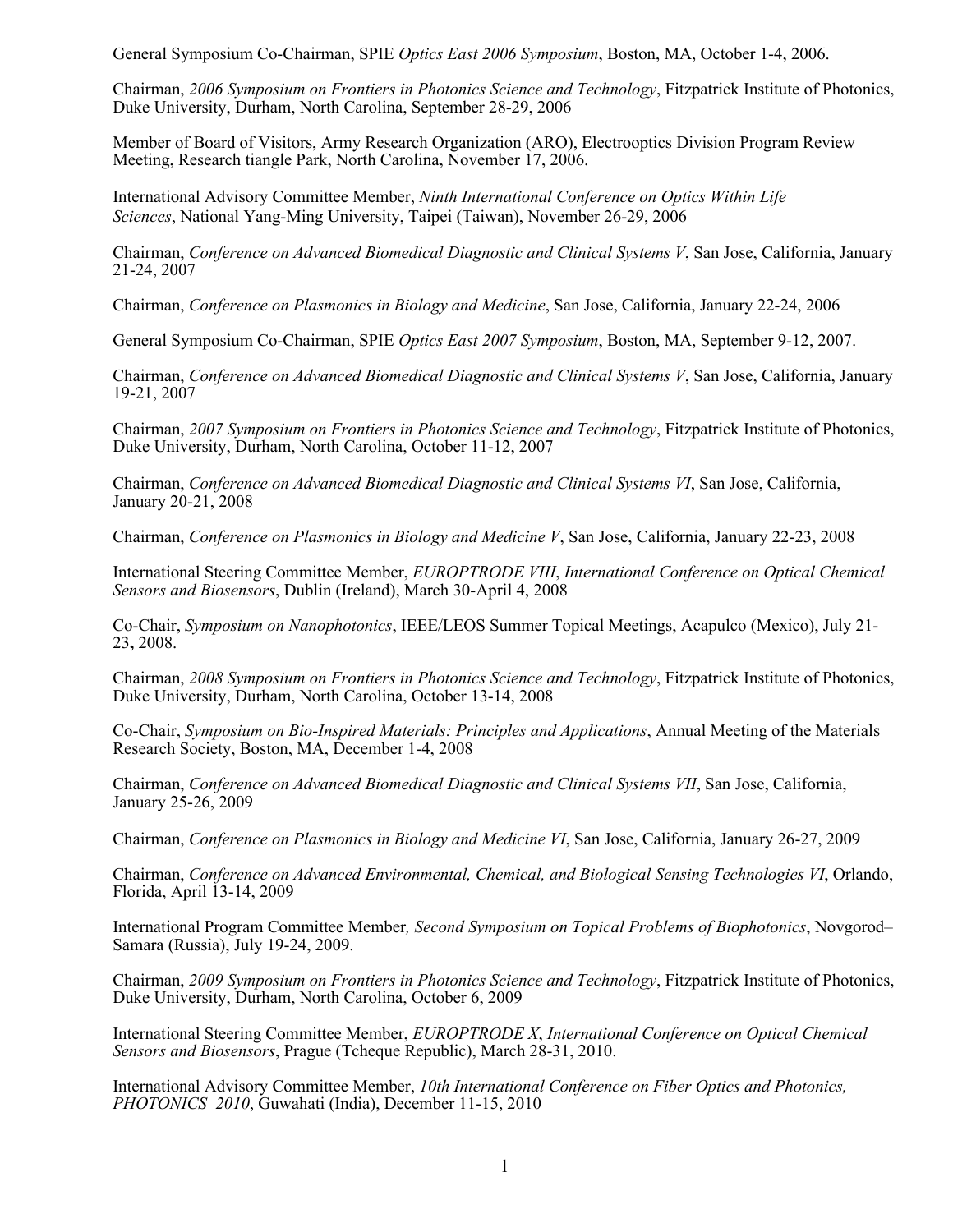Chairman, *Conference on Advanced Biomedical Diagnostic and Clinical Systems VIII*, San Jose, California, January 24-26, 2010

Chairman, *Conference on Plasmonics in Biology and Medicine VI*, San Jose, California, January 26-27, 2010

Chairman, *Conference on Advanced Environmental, Chemical, and Biological Sensing Technologies VI*, Orlando, Florida, April 2-3, 2010

Chairman, *2010 Symposium on Frontiers in Photonics Science and Technology*, Fitzpatrick Institute of Photonics, Duke University, Durham, North Carolina, October 27-28, 2010

Chairman, *Conference on Advanced Biomedical Diagnostic and Clinical Systems IX*, San Jose, California, January 22-24, 2011

Chairman, *Conference on Plasmonics in Biology and Medicine VIII*, San Jose, California, January 23-24, 2011

International Program Committee Member, SPIE Eco-Photonics Symposium, Strasbourg (France), March 28-31, 2011.

International Steering Committee Member, *EUROPTRODE XI*, *International Conference on Optical Chemical Sensors and Biosensors*, Barcelona (Spain), April 1-4, 2012.

Chairman, *Conference on Advanced Environmental, Chemical, and Biological Sensing Technologies VIII*, Baltimore, MD, April 25-26, 2011

Chairman, *2011 Symposium on Frontiers in Photonics Science and Technology*, Fitzpatrick Institute of Photonics, Duke University, Durham, North Carolina, October 10-11, 2011

Chairman, *Conference on Advanced Biomedical Diagnostic and Clinical Systems X,* San Jose, California, January 23-24, 2012

Chairman, *Conference on Plasmonics in Biology and Medicine IX*, San Jose, California, January 24-25, 2012

Chair, Session on Biomedical Applications of Plasmonics, *International Conference META 12*, Paris (France), April 18-22, 2012

Chairman, *Conference on Advanced Environmental, Chemical, and Biological Sensing Technologies IX*, Baltimore, MD, April 26-27, 2012

Member of the Scientific Advisory Board, *Biomedical Sciences and Engineering Center*, Oak Ridge National Laboratory (2012-present)

Chairman, *Conference on Advanced Biomedical Diagnostic and Clinical Systems XI*, San Francisco, California, - February 2-5, 2013

Chairman, *Conference on Plasmonics in Biology and Medicine X*, San Francisco, California, February 2-5, 2013

Chairman, *2013 Symposium on Frontiers in Photonics Science and Technology*, Fitzpatrick Institute of Photonics, Duke University, Durham, North Carolina, March 11-12, 2013

Member of the *US National Academies Panel on Sensors and Electron Devices*, US National Academies, (2011 present)

Chairman, *Conference on Advanced Biomedical Diagnostic and Clinical Systems XII,* San Jose, California, February 1-2, 2014

Chairman, *Conference on Plasmonics in Biology and Medicine XI*, San Jose, California, February 2-3, 2014

Chairman, *2014 Symposium on Frontiers in Photonics Science and Technology*, Fitzpatrick Institute of Photonics, Duke University, Durham, North Carolina, March 11-12, 2014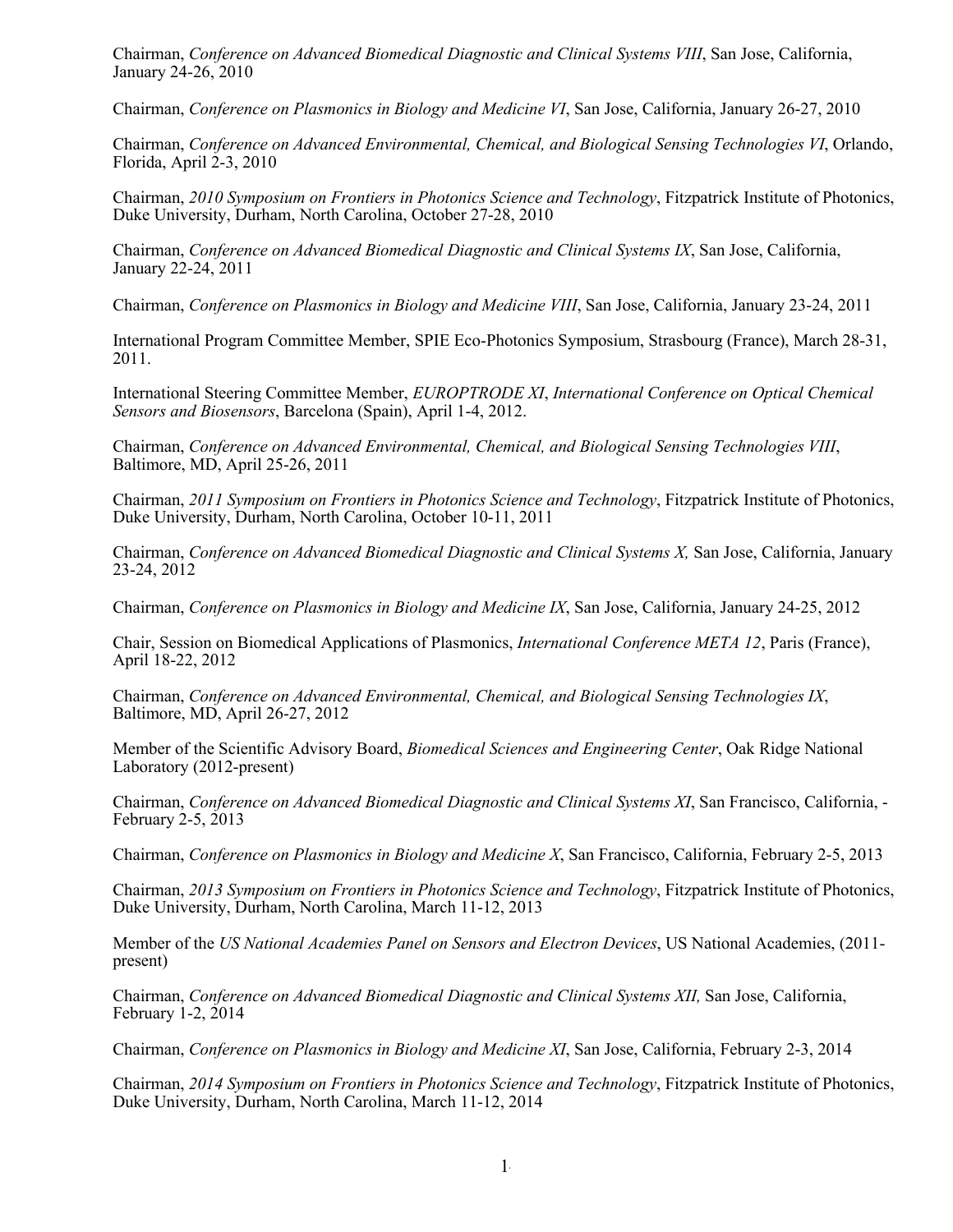Chairman, *Conference on Advanced Environmental, Chemical, and Biological Sensing Technologies X*, Baltimore, MD, May 6-4, 2014

International Steering Committee Member, *EUROPTRODE XII*, *International Conference on Optical Chemical Sensors and Biosensors*, Athens (Greece), April 13-16, 2014.

Member of the Advisory Board of the *United Nations (UN) Committee on* the *2015 International Year of Light (IYL2015)*, proclaimed by the UN General Assembly 68th Session, 2015.

Chairman, *Conference on Advanced Biomedical Diagnostic and Clinical Systems XII,* San Jose, California, February 7-8, 2015

Chairman, *Conference on Plasmonics in Biology and Medicine XI*, San Jose, California, February 8-9, 2015

Chairman, *2015 Symposium on Frontiers in Photonics Science and Technology*, Fitzpatrick Institute of Photonics, Duke University, Durham, North Carolina, March 9-10, 2015

Chairman, *Conference on Advanced Environmental, Chemical, and Biological Sensing Technologies X*, Baltimore, MD, April 20-12, 2015

International Scientific Committee Member, *Fiat Lux International Conference*, June 3-5, 2015, Rome (Italy)

Member Committee on Biophotonics, *European Photonics Industry Consortium* (EPIC), (2105 to present)

Chairman, *2016 Symposium on Frontiers in Photonics Science and Technology*, Fitzpatrick Institute of Photonics, Duke University, Durham, North Carolina, March 14-15, 2016

International Steering Committee Member, *EUROPTRODE XIII*, *International Conference on Optical Chemical Sensors and Biosensors*, Graz (Austria), March 20-26, 2016.

Scientific Committee Member, 14th Annual World Congress of Society for Brain Mapping and Therapeutics, Silicon Valley, California, March 30- April 1, 2017.

Chairman, Conference on Advanced Biomedical Diagnostic and Clinical Systems XV, San Francisco, California, - February 13-18, 2017

Chairman, *Conference on Plasmonics in Biology and Medicine XIV*, San Francisco, California, February 13-18, 2017

Chairman, *2017 Symposium on Frontiers in Photonics Science and Technology*, Fitzpatrick Institute of Photonics, Duke University, Durham, North Carolina, March 13-14, 2017

Chairman, *Conference on Advanced Environmental, Chemical, and Biological Sensing Technologies XIII*, Anaheim, CA, April 21-22, 2017

Chairman, Conference on Advanced Biomedical Diagnostic and Clinical Systems XVI, San Francisco, California, - January 29-30, 2018

Chairman, Conference on *Plasmonics in Biology and Medicine XIV*, San Francisco, California, January 29, 2018

Chairman, *2018 Symposium on Frontiers in Photonics Science and Technology*, Fitzpatrick Institute of Photonics, Duke University, Durham, North Carolina, March 11-12, 2018

International Steering Committee Member, *EUROPTRODE XVI*, *International Conference on Optical Chemical Sensors and Biosensors*, Naples (Italy), March 25-28, 2018.

Chairman, *Conference on Plasmonics in Biology and Medicine XIV*, San Francisco, California, February 1-2, 2019

Chairman, *2019 Symposium on Frontiers in Photonics Science and Technology*, Fitzpatrick Institute of Photonics, Duke University, Durham, North Carolina, March 11-12, 2019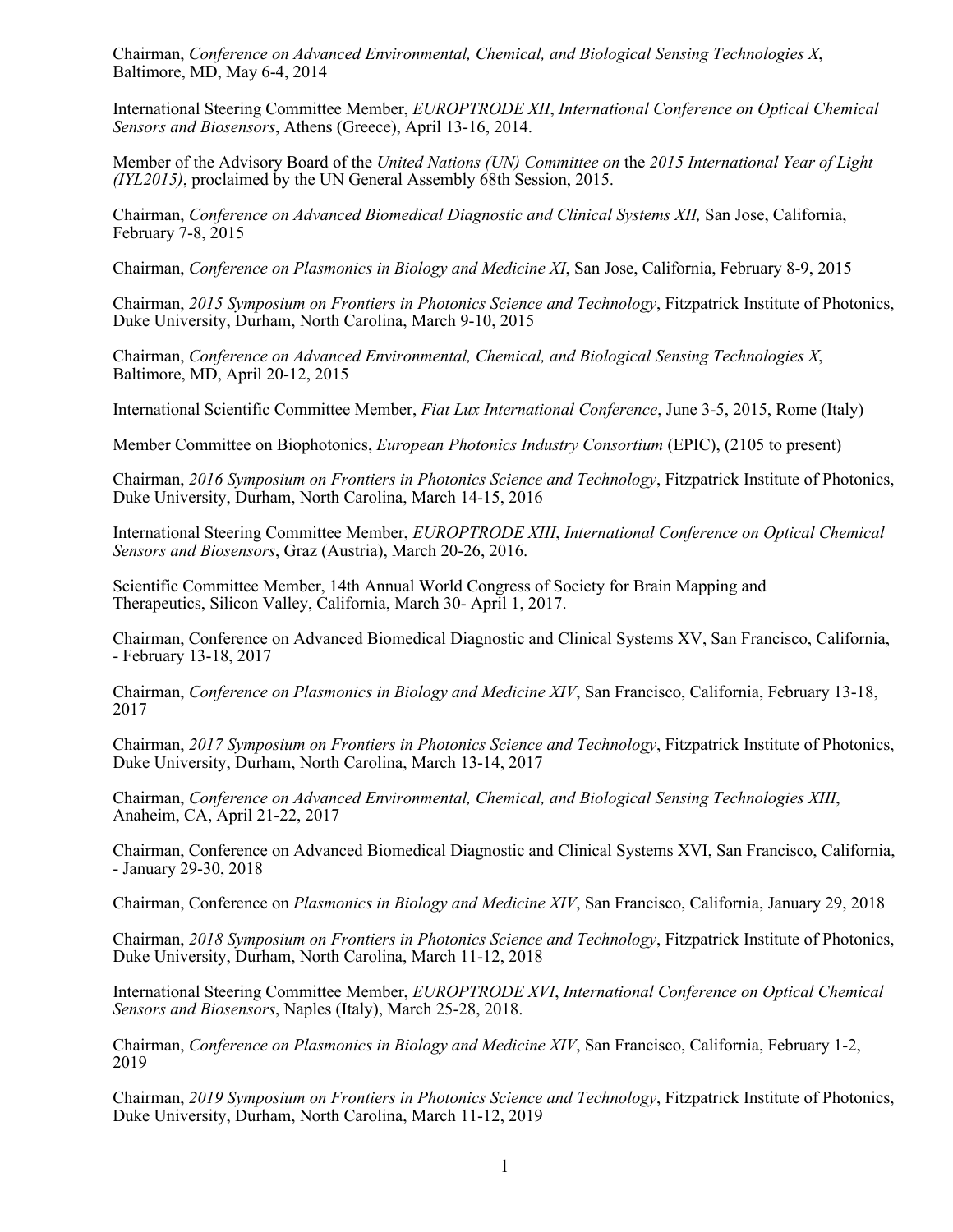Chairman, *Conference on Advanced Environmental, Chemical, and Biological Sensing Technologies XV,*  Baltimore, Maryland, April 14-16, 2019

Chairman, *2020 Symposium on Frontiers in Photonics Science and Technology*, Fitzpatrick Institute of Photonics, Duke University, Durham, North Carolina, May 16, 2020

International Steering Committee Member, *EUROPTRODE XVII*, *International Conference on Optical Chemical Sensors and Biosensors*, Warsaw (Poland), November 28-December 1, 2021

### **TEACHING AND ACADEMIC-RELATED ACTIVITIES:**

*R. Eugene and Susie E. Goodson* Distinguished Professor of Biomedical Engineering and Professor of Chemistry, Duke University, Durham, North Carolina

Direct graduate research programs, develop and teach courses at the Department of Biomedical Engineering and Department of Chemistry, Duke University. The courses involve topics on "Advances in Photonics", "Biosensors", and "Analytical Chemistry" (2006-present).

Awarded the *Certificate of Excellence in Teaching*, Duke University, Pratt School of Engineering (2015).

#### Distinguished Visiting Professor, University of Florida, Gainesville, Florida

Invited Distinguished Visiting Professor at the Chemistry Department, University of Florida, Gainesville, FL, for the 2004 Spring Semester. Taught a series of lectures on "Advanced Biophotonics: A New Generation of Tools for Environmental and Biomedical Applications" and "Nanosensor Technologies"; conduct mentoring sessions with graduate students.

Professor (Adjunct Position) University of California – San Francisco (UCSF) Medical School Co-direct research on in-vivo monitoring brain injury at the UCSF Department of Neurosurgery. The research deals with the development of a non-invasive diagnostic approach based on low-frequency ultra-sound and photoacoustic techniques (2000 - present).

Professor (Adjunct Position), University of Tennessee/Postdoctoral and Graduate Research Supervisor Supervised, directed and co-directed M.S. and Ph.D. research projects for students and postdoctoral fellows at Oak Ridge National Laboratory and The University of Tennessee. Research topics deal with the development of novel analytical techniques for environmental studies, biochemical research. (1980 - present).

#### Visiting Professor, University of Rome, Italy

Invited Visiting Professor at the University of Rome "La Sapienza," Rome, Italy in the 1999 Spring Semester; Taught a series of lectures on "Advanced Spectroscopic Techniques and Sensors for Environmental and Biomedical Applications.

#### Undergraduate Teaching:

Taught a General Physics Laboratory course for undergraduate students majoring in chemistry and physics at the Ecole Polytechnique Federale, Lausanne (EPFL). Topics included theory and experiments in general mechanics, optics, and thermodynamics (1968 - 1970).

Taught a General Physical Chemistry Laboratory course for undergraduate students majoring in chemistry and physics at the Swiss Federal Institute of Technology, Zurich (Switzerland). Topics included theory and experiments in general spectroscopy, thermodynamics, separation techniques, optics, and thermodynamics (1971- 1975).

Directed Summer Student Research Projects for the Oak Ridge Associated University and for the Great Lakes Colleges Association. Research topics involved the development of new analytical methods for environmental and biomedical analysis (1980 - 2006).

Taught undergraduate and graduate courses on Biosensors and Advances in Photonics, Duke University (20076to present)

#### Graduate Teaching:

Currently teaching a course on Biosensors and a course on Advances in Photonics for graduate students and senior undergraduate students at Duke University (2006-present)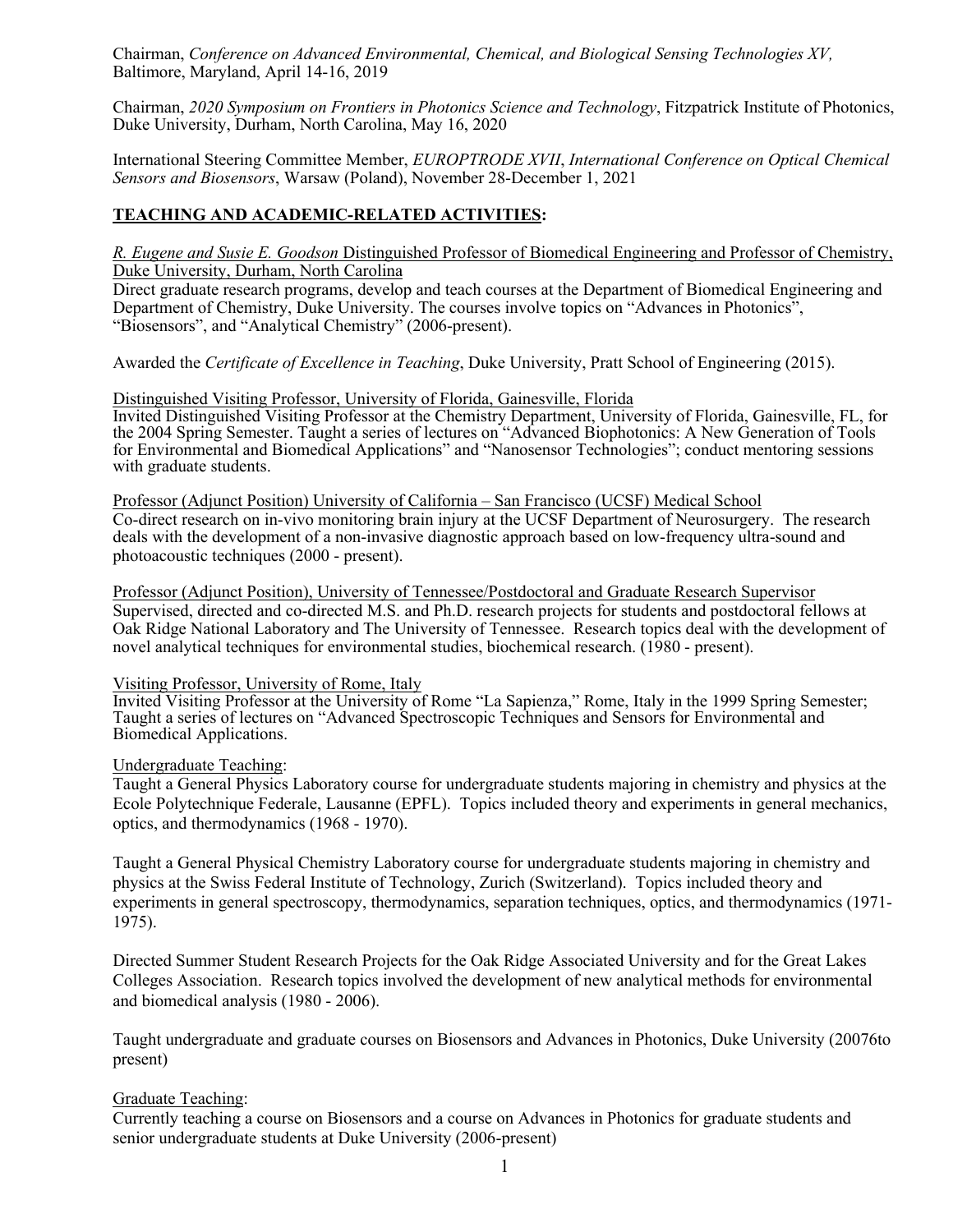Taught a course on Biophysical Chemistry for students pursuing Ph.D. degree in biochemistry and biology at the Graduate School of Biomedical Sciences, University of Tennessee, Knoxville. Subjects included biophysical analytical and spectrochemical techniques for macromolecules: diffusion, sedimentation, electrophoresis, chromatography, molecular spectroscopies, X-ray and microscopy (1994 - 1999).

Taught an Introduction Course to Analytical Methods for students pursuing a postgraduate degree in analytical chemistry at the University of Florida, Off-campus Program in Jacksonville, Florida. Subjects included theory and practice for fluorescence, phosphorescence, ultraviolet, infrared and mass spectrometries (1975 - 1976).

Taught a General Physical Chemistry laboratory course for graduate students in natural life sciences at ETH, the Swiss Federal Institute of Technology in Zurich, Switzerland . Subjects included electrochemistry, infrared, luminescence spectrometries, and general thermodynamics (1971 - 1975).

Served on committees for developing teaching curriculum for the Graduate School of Biomedical Sciences and the Graduate School of Genomic Science and Technology at the University of Tennessee.

Taught undergraduate and graduate courses on Biosensors and Advances in Photonics, Duke University (20076to present)

## American Chemical Society (ACS) Short Course

Developer and instructor of the ACS short course on "Spectroscopy for Chemical Analysis: Rapid Screening and Advanced Techniques." (1989 - 1991).

Special Field Program for High School Science and Mathematics and Biotechnology:

Directed special Summer Field Programs sponsored by Oak Ridge National Laboratory, aimed to improve the academic levels in high schools and to promote excellence in science and mathematics teaching in Tennessee (1987 - present).

Served on the Educational Committee, American Institute of Chemists, Tennessee Section, and initiated a Traveling Educational Videotape Showing Program ("The World of Chemists") for high school teachers to increase interest in science education (1989 - present).

Served on the Tennessee Department of Education Task Force to establish a new curriculum in Biotechnology for High School Education (1990).

#### Thesis Research Director of Graduate Students

Directed Ph.D. Research Projects for students in the Department of Biomedical Engineering and Department of Chemistry, Duke University (2006 - present).

Directed Ph.D. Research Projects for students in the Chemistry Department, the Graduate School of Biomedical Sciences, and the Graduate School of Genomic Science and Technology at the University of Tennessee Knoxville (1980 - present).

Number of PhD dissertations supervised: 4 (Duke University), 5 (ORNL/University of Tennessee, before jointing Duke)

## Postdoctoral Associates Supervised

D. W. Abbott, A. Alak, L.R. Allain, J. Bello, S. Burrows, A. D. Campiglia, K. Chen, Y. F. Cheng, Z. Chi, M. Culha, B. M. Cullum, A. Dhawan, P. D. Enlow, A. Fales, N. Gandra, A. M. Helmenstine, D. M. Hueber, A. S. D. S. Indrasekara, N. Isola, R. Jagannathan , R. W. Johnson, D. A. Landis, B. Lauly, A. Leonardo, Q. Liu, Y. liu, J. Mobley, M. Morena-Bondi , V. A. Narayanan, A. Pal, T. Pal, G. Reddy, J. K. Register, J. Scaffidi, J.M. Song, C. L. Stevenson, D. Stratis-Cullum, P. Strobbia, W. S. Sutherland, N. Taranenko, M. Wabuyele, F. Yan, H. Yuan, Y. Zhang

## **PROFESSIONAL ASSOCIATION ACTIVITIES**

- President, *International Society on Polycyclic Aromatic Compounds* (ISPAC) (1991-1993)

- Chairman of *IUPAC Commission on V-4 on Spectrochemical and Other Optical Procedures for Analysis*,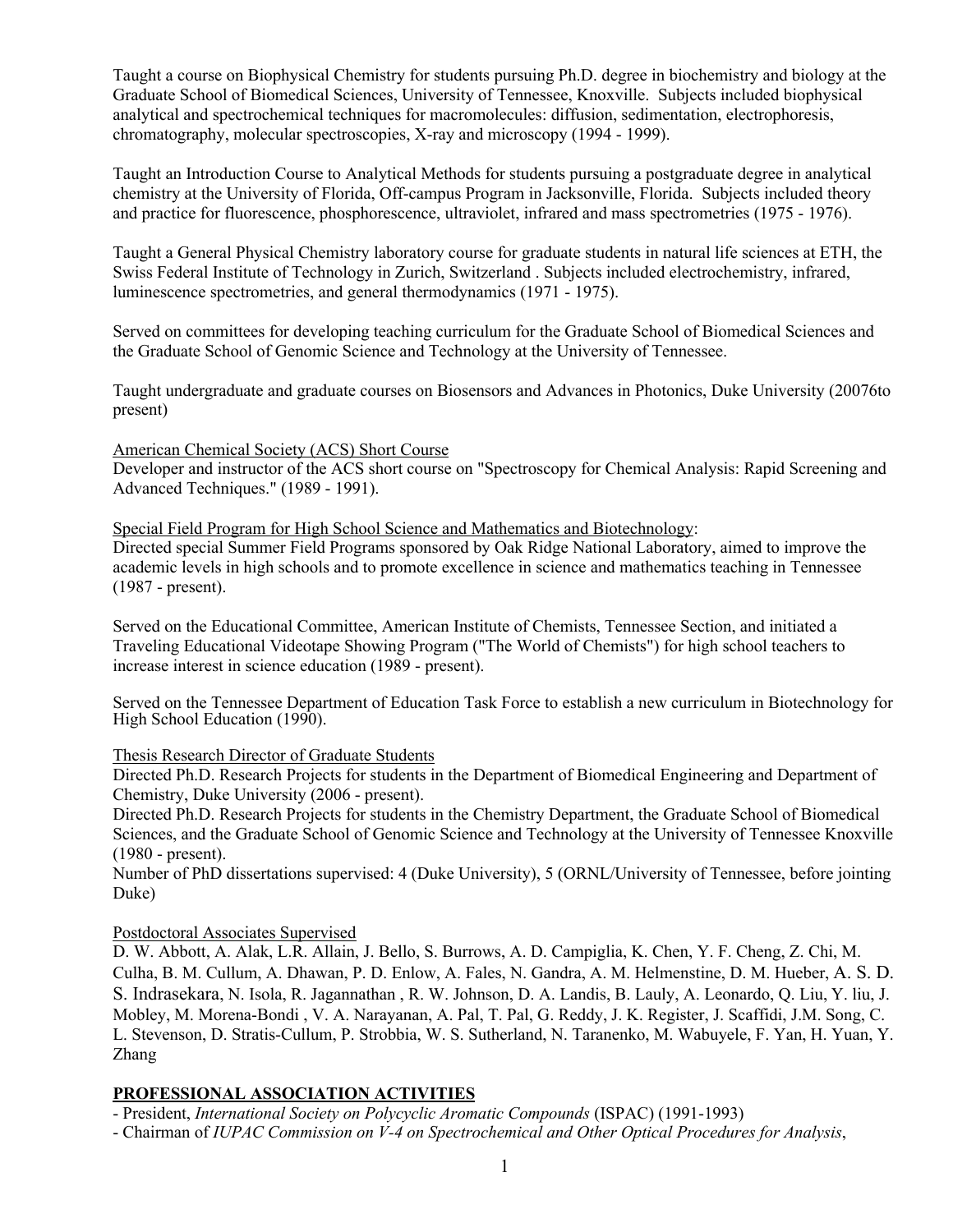## (1991-2000)

- Chairman, *ASTM Subcommittee on Fiberoptics*, E13.09 (1988 2003).
- Member of Task Forces and Field Evaluation Teams for various synfuel industrial sites: H-coal pilot plant, Catlettsburg, Kentucky; gasifier at the University of Minnesota, Duluth, Minnesota; coal liquefaction plant; Morgantown, West Virginia (1979 - 1983).
- Member of Committee on Biotechnology Program, Oak Ridge National Laboratory (1993).
- Secretary of Technical Committee TT-6 in Energy-Environmental Interactions, Member of Technical Committees TP-6 on Ambient Measurements, TT-7 on Indoor Air, and TT-9 on Air Toxics, Air Pollution Control Association (1984-89).
- Member of Technical Committee on Indoor Air Quality, American Industrial Hygiene Association (1985-1990).
- Member of the Board of Directors, Air Pollution Control Association, East Tennessee Chapter (1985-1988).
- Secretary/Treasurer, *American Institute of Chemists*, East Tennessee Section (1988-1992)

## **TECHNOLOGY TRANSFER AND INDUSTRY-RELATED ACTIVITIES**

Member of the Board of Directors: Biochem Tech, Inc.

Several technologies developed at ORNL by Dr. Vo-Dinh have been licensed and commercialized by private companies and technology start-ups:

- Environmental Systems Corporation: the fiberoptic luminoscope
- Gamma-Metrics, Inc.: the SERS Toxic Chemical Analyzer (TCA™)
- Serotech, Inc.: the SERODS Optical Data Storage System
- Gargantuan Storage Devices, Inc: SERODS
- Pioneer Surgical Inc.: Cancer diagnosis (gastrointestinal tracts)
- Optical Biopsy, LLC: Cancer diagnosis (cervical tracts)
- Spectra Diagnostics Inc.: Cancer diagnostics (gastro-intestinal tracts)
- IdentiChem. LLC: SERS for medical diagnostics
- HealthSpex, Inc.: Biochip for medical diagnostics
- ID Systems, LLC: Ramits technology for chemical, biological and medical sensing
- Nano Detection Technology (biochip technology for diagnostics)
- Immunolight, LLC (cancer nanotherapy)

Served as consultant and subcontracting services for: ARCO Products Company, Biochem Tech, Inc.; Eli Lilly; Environmental Systems Corporation; Jetalon Solutions, Inc.; Monsanto; Optical Biopsy; PEDCo Environmental, Inc.; Radian Corporation; Rockwell International, Rohm and Haas Company, Shell Company, Thompson Cancer Survival Center.

## **MEDIA/PRESS COVERAGE**

Dr. Vo-Dinh's research activities have been highlighted in a large number of reports and news articles from many national and international publications (*Science*, *Nature, New York Times, Wall Street Journal*), and radio and television shows. Television media coverage include:

- PBS Television: *Frontiers in Medicine* (biochip technology)
- CNN: *Technology Week* (rapid field spot test for PCBs and environmental pollutants)
- CNN: News laser optical biopsy for cancer diagnostics
- CNBC Television: *Profiles of America* (laser optical biopsy for cancer diagnostics)
- National Public Radio (NPR): SERODS optical data storage

# **CIVIC AND COMMUNITY ACTIVITIES:**

- Member of United Way Leadership Giving Program (2004-present)
- Tennessee Department of Education, Committee on Biotechnology Curriculum, 1990 1992
- Stage Committee, "Fantasy of Trees," Children's Hospital, Fund Raising Organization, 1989
- President, Vietnamese Association and Friends in East Tennessee, 1978-1979
- United Way Campaign Committee, ORNL, 1979
- Editor, Student Newsletter, "Culture and Technology," Zurich, Switzerland, 1970-1972.

| LANGUAGES: |
|------------|
|------------|

**LANGUAGES:** Vietnamese English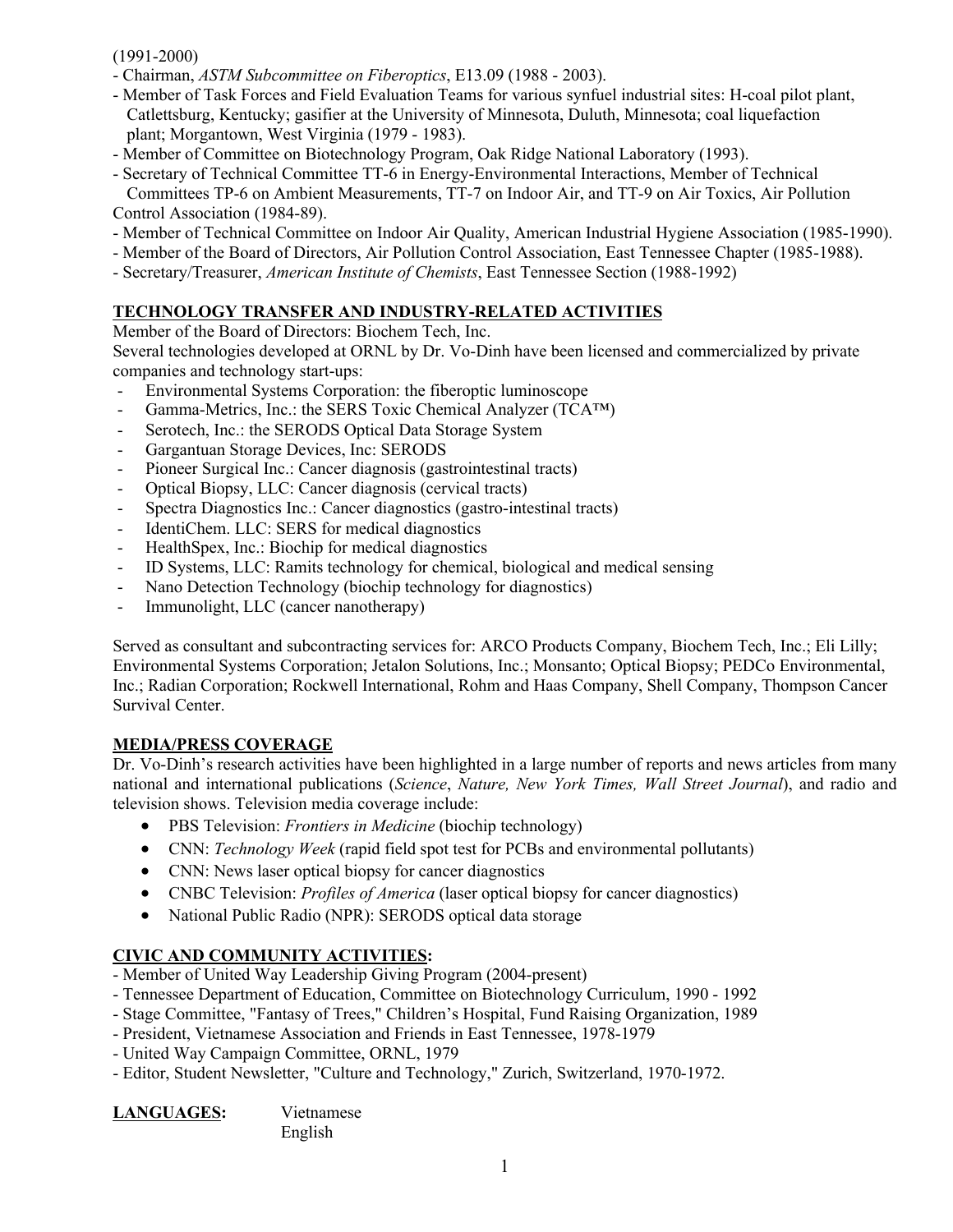### French German Spanish

## **INVITED LECTURES, PLENARY LECTURES AND KEYNOTE ADDRESSES**

- 1976 First ORNL Workshop on Exposure to Polynuclear Aromatic Compounds, Oak Ridge National Laboratory
- 1977 Second ORNL Workshop on Exposure to Polynuclear Aromatic Compounds, Oak Ridge National Laboratory
- 1978 Ninth Material Research Symposium, Gaithersburg, Maryland, National Bureau of Standards American Chemical Society Instrumentation Award Symposium, Anaheim, California Symposium on the Industrial Hygiene Needs for the Coal and Oil Shale Industries, Brookhaven National Laboratory, Upton, New York
- 1979 Pacific Chemical Congress, Honolulu, Hawaii Symposium on Recent Developments and Future Trends in Fluorescence Spectroscopy, Pittsburgh Conference, Cleveland, Ohio Wake-Forest University, Winston-Salem, North Carolina
- 1980 Second EPA Symposium on Process Measurements for Environmental Assessment, Atlanta, Georgia Symposium on Instrumentation and Controls for Fossil Energy Processes, Virginia Beach, Virginia Workshop on Portable Instrumentation for Health and Safety, Fallen Leaf Lake, California Symposium on Luminescence Spectroscopy, Joint SE-SW American Chemical Society Meeting, New Orleans, Louisiana
- 1981 Annual Meeting of Instrument Society of America, St. Louis, Missouri EPA National Symposium on Monitoring Hazardous Organic Pollutants in Air, Raleigh, North Carolina Chemical Systems Laboratory, Aberdeen Proving Ground, Maryland National Institutes of Occupational Safety and Health, Cincinnati, Ohio
- 1982 ASTM Symposium on New Directions in Molecular Luminescence, Atlantic City, New Jersey Annual Technical Meeting of the Institute of Environmental Sciences, Atlanta, Georgia EPA National Symposium on Recent Advances in Pollutants Monitoring of Ambient Air and Stationary Sources, Raleigh, North Carolina Symposium on Identification and Analysis of Organic Pollutants in Air, Kansas City, Missouri Honeywell, Inc., Clearwater, Florida The University of Tennessee, Knoxville, Tennessee Symposium on Advances in Fluorescence and Phosphorescence, New York, New York
- 1983 National Institutes of Occupational Safety and Health, Cincinnati, Ohio U.S. Environmental Protection Agency, Environmental Systems Laboratory, Research Triangle Park, North Carolina Harvard Workshop on Evaluation of Monitoring Equipment for Personal Exposure Assessment, Harvard University Specialty Conference on Measurement and Monitoring of Non-Criteria Toxic Contaminants in Air, Chicago, Illinois
- 1984 Symposium on Recent Advances in Instrumentation and Analytical Methods for Ambient Gaseous Toxic Substances, San Francisco, California Workshop on Occupational Health Research, Knoxville, Tennessee International Chemical Congress, Honolulu, Hawaii DOE Workshop on Portable Instrumentation and Dosimeter, Knoxville, Tennessee University of Dijon, Dijon (France) Laboratory of Physical Chemistry, ETH, Zurich (Switzerland)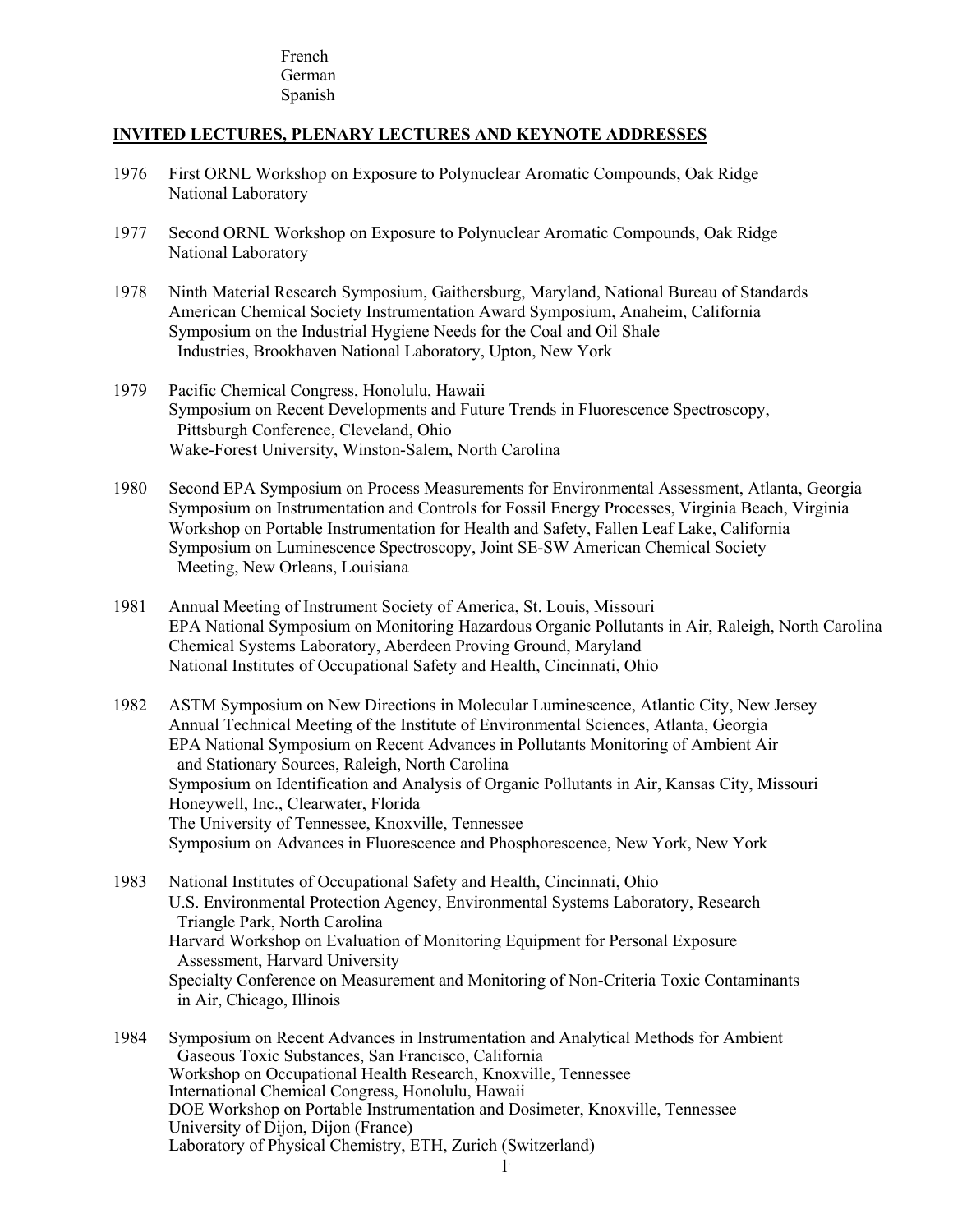Joint European Communities Research Center, Ispra, (Italy) World Health Organization, Geneva, (Switzerland) University of Stockholm, Stockholm, (Sweden)

1985 Symposium on Analytical Chemistry of Nitrated Polynuclear Aromatic Compounds, Miami, Florida Chemical Research and Development Center, Aberdeen Proving Ground, Maryland Symposium on Indoor/Outdoor Air Pollution Relationships, West Long Branch, New Jersey U.S. Environmental Protection Agency, EMSL, Las Vegas, Nevada Workshop on Polycyclic Aromatic Database, Oak Ridge, Tennessee Air Pollution Control Association Annual Meeting, Detroit, Michigan Scientific Conference on Chemical Defense Research, Edgewood, Maryland

1986 National Cancer Institute, Bethesda, Maryland Symposium on Chemical Basis for Toxicological Response to Synthetic Fuels, ACS Meeting, New York Symposium on Measurements of Toxic Air Pollutants, Research Triangle Park, North Carolina Air Pollution Control Association Annual Meeting, Minneapolis, Minnesota Eli Lilly Research Center, Indianapolis, Indiana Workshop on Recent Advances in Monitoring Techniques for DNA-Adducts, Washington, DC Symposium on Advances in Raman Spectroscopy, FACS Meeting, St. Louis, Missouri National Bureau of Standards, Gaithersburg, Maryland

- 1987 Vanderbilt University, Nashville, Tennessee February, 1987 Marquette University, Milwaukee, Wisconsin - March 6, 1987 American Industrial Hygiene Meeting, Montreal (Canada) - May 31-June 6, 1987 Colloquium Spectroscopicum Internationale, Toronto (Canada) - June 21-26, 1987 American Chemical Society Annual Meeting, New Orleans, Louisiana, Aug 31-Sept. 4, 1987 Symposium on Microphase Luminescence Spectroscopy, FACS Meeting, Detroit, Michigan, Oct. 5-8, 1987 National Institute of Occupational Safety and Health, Cincinnati, Ohio - July 16, 1987 International Symposium on Polyaromatic Hydrocarbons, Gaithersburg, Maryland, Sept. 23-25, 1987
- 1988 Symposium on Laser Spectroscopy, SPIE's OE/LASE 88, Los Angeles, California, Jan. 10-15, 1988 Emory University, Atlanta, Georgia - Feb. 2, 1988 Association for the Advancement on Medical Instrumentation Annual Meeting, Washington, D.C., May 15-18, 1988 International Laser Science Conference, Atlanta, Georgia - Oct. 2-4, 1988 Eastern Analytical Symposium, New York - Oct. 3-6, 1988 FACS Meeting, Boston, Massachusetts - Oct. 30 - Nov. 4, 1988 International Symposium on Screening Techniques, Las Vegas, Nevada - Oct. 9-13, 1988 NRC Workshop on Advances in Assessing Human Exposure to Airborne Pollutants, Yale University - Oct. 19-20, 1988
- 1989 Conference on Fluorescence Detection III, SPIE Meeting, Los Angeles, CA, Jan. 15-19, 1989 ASTM Subcommittee on Fiberoptics Meeting, Atlanta, GA, March 7, 1989 State University of New York, Buffalo, NY, March 21, 1989. International Course on Laser Spectroscopy, Malaga (Spain) May 22, 1989 University of Perpignan, Perpignan (France) May 29, 1989. OE/SPIE Fiber's '89 Conference, Boston, MA, Sept. 5-8, 1989 International Symposium Polyaromatic Hydrocarbon, Gaithersburg, MD, Sept. 18-21, 1989 IUPAC International Conference, Lund (Sweden) August 11, 1989 German Environmental and Radiation Protection Agency (GSF), Munich (Germany), Aug. 16, 1989 Symposium on Laser-Based Molecular Spectroscopy, FACSS Meeting, Chicago, IL, Oct. 1-5, 1989 Rutgers University, Dec. 12, 1989. Pacific Conference, Honolulu, Hawaii, December 18-21, 1989.
- 1990 Department of Defense, Washington, DC, February 8, 1990 AAAS Press Conference, New Orleans, Louisiana, February 16, 1990 ASTM Symposium on Spectroscopy and Fiberoptics, Las Vegas, Nevada, March 30, 1990 University of Perpignan, Perpignan (France) June 15, 1990 SPIE Conference on Raman and Luminescence, San Diego, California, July 8-12, 1990 Shell Research Laboratories, Houston, Texas, September 11, 1990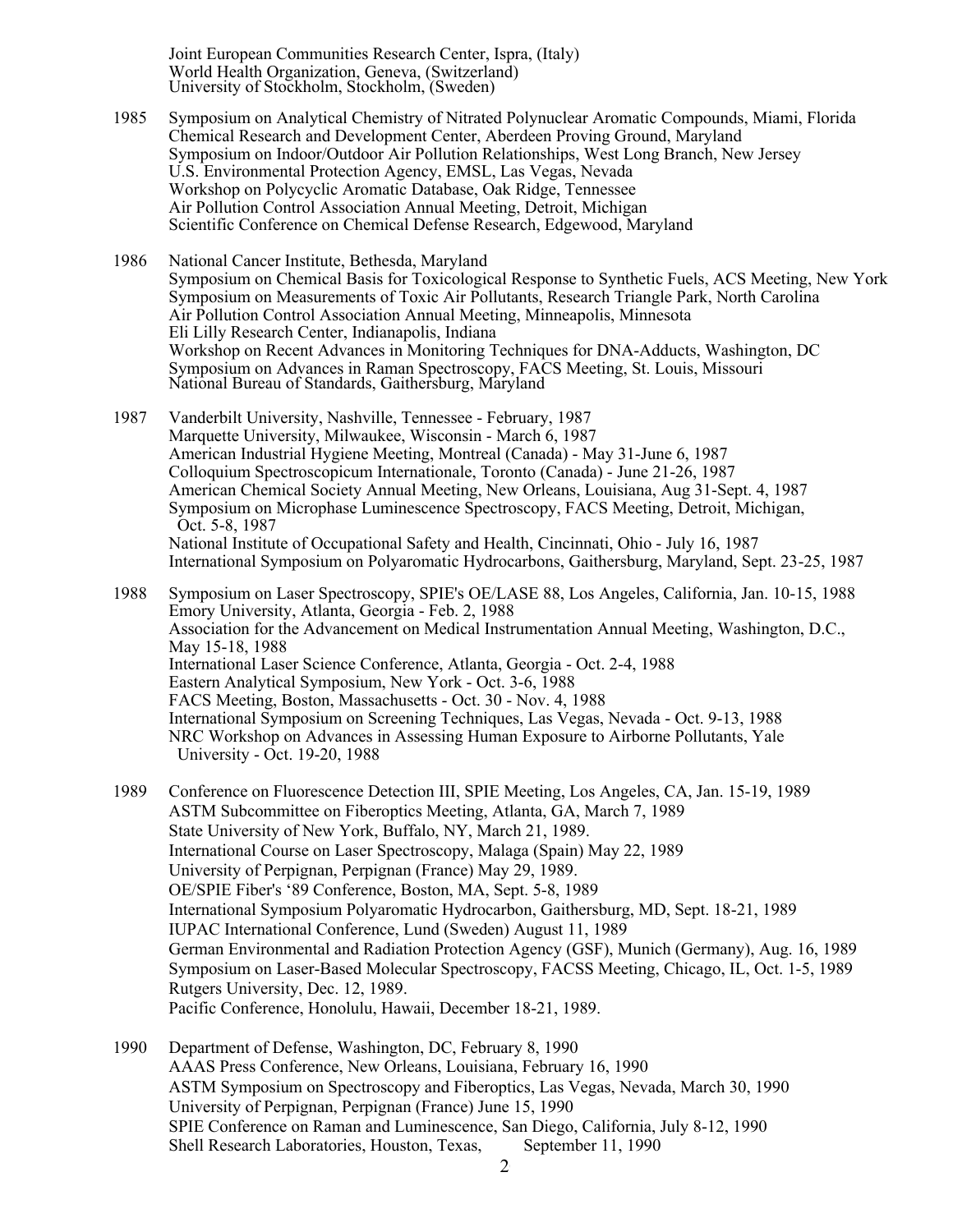OE/SPIE Fibers 90 Conference, San Jose, California, September 16-21, 1990 Symposium on Molecular Spectroscopy, FACSS Meeting, Cleveland, Ohio, October 7-12

1991 OE/LASE SPIE Conference in Laser Trace Detection Technique, Los Angeles, California, Jan 19-25, 1991 GammaMetrics, Inc., San Diego, California, Jan 24, 1991 US Environmental Pollution Agency, Las Vegas, Nevada, February 25-27, 1991 Pittsburgh Conference, Chicago, Illinois, March 3-7, 1991 ACS Annual Meeting, Atlanta, Georgia, April 14-18, 1991. IUPAC General Assembly Meeting, Hamburg (Germany), August 5-8, 1991 International Symposium on Polyaromatic Hydrocarbons, Bordeaux (France), October 1-4, 1991 Iowa State University, DeMoines, Iowa, October 24, 1991 Florida State University, Tallahassee, Florida, October 1, 1991 Eastern Analytical Symposium, Somerset, New Jersey, November 12, 1991 1992 SPIE Conference on Environmental and Process Control Monitoring Technologies, Technologies, Los Angeles, California, January 20-23, 1992 Symposium on Optical Fiber-Optic Sensors, Pittsburgh Conference, New Orleans, Louisiana, March 11, 1992 International Conference on Monitoring Toxic Chemicals and Biomarkers, Berlin (Germany), June 22-25, 1992 Technical University of Munich, Munich (Germany), June 21, 1992

EC Research Center, Ispra (Italy), June 29, 1992 General Electric Research Center, Schenetecdy, New York, August 31, 1992 Spectroscopic Methods of Analysis Symposium, San Antonio, Texas, November 15, 1992 First International Congress of Medicine in the Oil Industry, Mexico City (Mexico), December 3-5, 1992

- 1993 Rohm and Hass Company, Philadelphia, Pennsylvania, April 14, 1993 Symposium of Analytical Sciences, Deauville (France), May 5, 1993 Harvard University, June 29, 1993 Massachusetts Institute of Technology, June 30, 1993 IUPAC General Assembly Meeting, Lisbon (Portugal), August 3-9, 1993 Annual FACSS Meeting, Detroit, Michigan, October 19, 1993 International Symposium on Polycyclic Aromatic Compounds, Tan-Tar, Missouri, September 9, 1993 Mire Corporation, JASON Meeting, La Hoya, California, July 9, 1993
- 1994 Symposium on Advances in Luminescence Spectroscopy, 1994, Pittsburgh Conference, Chicago, Illinois, March 3, 1994 Second European Symposium on Optical Chemical and Biosensors, Florence (Italy), April 20, 1994 University of Rome – La Sapienza, Department of Chemistry, Rome, Italy, April 25, 1994 Center for Chemical Sensors, University of Rome – Tor Vergata , Rome (Italy), April 26, 1994 Conference on Solid-State Memory Technologies, Pasadena, California, May 24, 1994 FACSS Analytical Symposium, Detroit, Michigan, October 4, 1994 Eastern Analytical Symposium, Sommerset, New Jersey, November 11, 1994

1995 Conference on Laser Techniques for Diagnosis of Cancer and Other Diseases, San Jose, California, February 7-9, 1995. WATTEC Conference on Energy, Knoxville, Tennessee, February 21, 1995 Biomedical Technology Opportunities: A Workshop, Atlanta, Georgia, April 3-4, 1995 Conference on Analytical Instrumentation, Madrid (Spain), April 5-7, 1995 Meeting on Photonics Technology Transfer Program, Orlando, Florida, April 24, 1995 International Conference on Environmental Monitors and Hazardous Waste, Munich (Germany), June 19-21, 1995 IUPAC General Assembly, Guilford (United Kingdom), August 4-11, 1995

Conference of the Optical Society of America, Portland, Oregon, September 10-14, 1995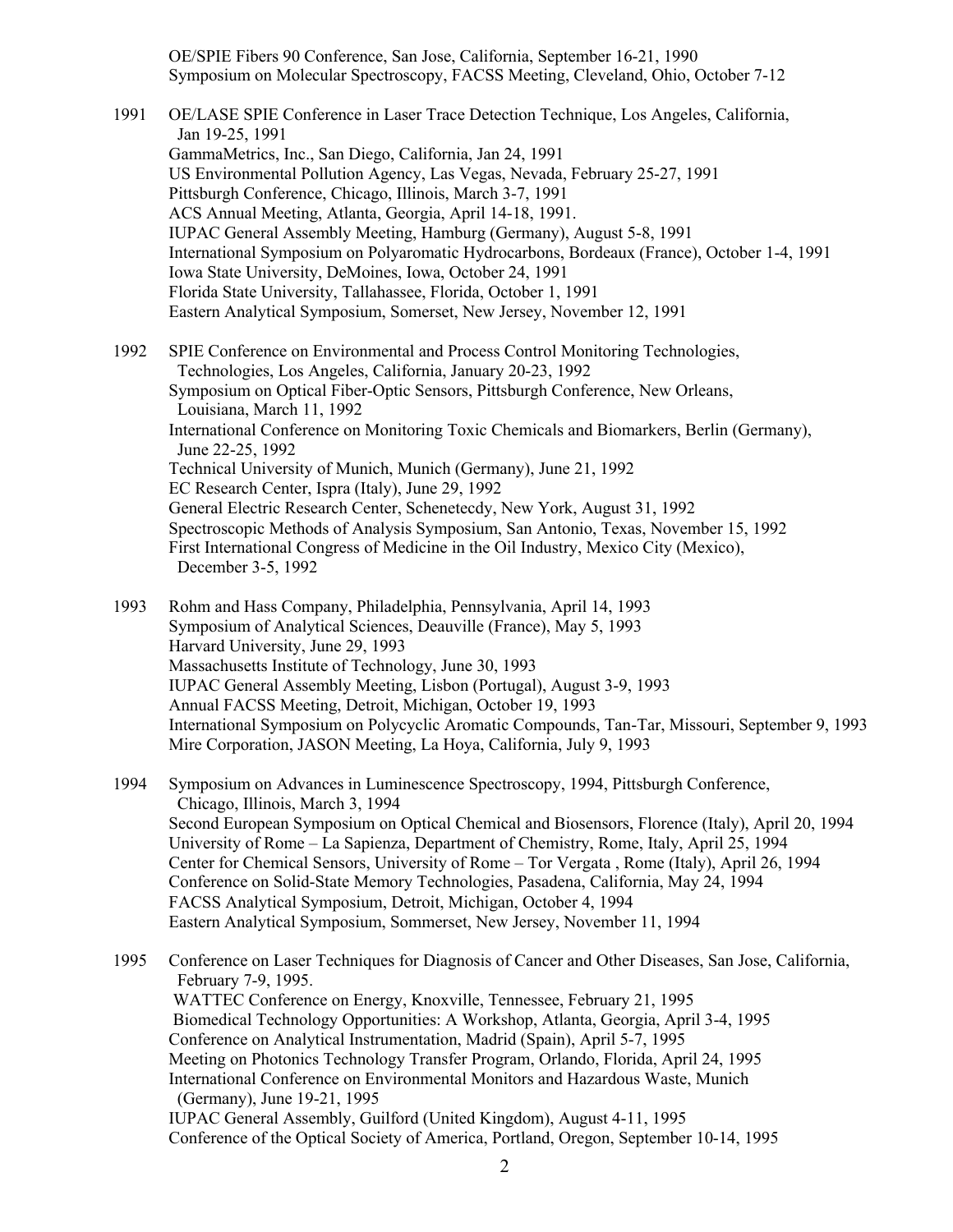Annual FACSS Meeting, Cincinnati, Ohio, October 15-18, 1995

- 1996 Conference on Biomedical Sensing, Imaging and Tracking Technologies, San Jose, January 30-31, 1996 Conference of the Optical Society of America, Orlando, FL, March 20-22, 1996 Europtrode Conference, Zurich (Switzerland), April 2-4, 1996 Conference on Aerosol Obscuration, Edgewood, MD, June 25-27, 1996 Conference on Advanced Environmental Monitoring Technologies, Denver, CO, August 6-8, 1996 International Conference on Raman Spectroscopy, Pittsburgh, PA, August 12-15, 1996 First Workshop on AOTF, University of Maryland, College Park, MD, September 24-25, 1996 Annual FACSS Meeting, Chicago, October 1-3, 1996
- 1997 Conference in Biomedical Sensing, Imaging and Tracking Technologies, San Jose, CA, February 10-12, 1997. New York Academy of Sciences Conference on Optical Biopsy, New York, April 23-25, 1997. NCI Conference on Breast Cancer, Washington, DC, May 1-2, 1997. Advanced Technology for Trauma Care Conference, Ft. Walton Beach, FL, May 19-20, 1997. EPA International symposium on analytical chemistry, Jekyll Island, GA, June 15-18, 1997. American Society for Photobiology, St. Louis, MO, July 7-10, 1997. Swiss Federal Institute of Technology, Zurich (Switzerland), September 1, 1997. Symposium on Optical Sensors, Optical Society of America, Oct. 12-17, 1997, Long Beach, CA Lester Wolfe Workshop in Laser and Medicine, MIT, Cambridge, MA, Oct. 31, 1997 Federal Multi-Agency Consortium on Imaging Technologies to Improve Women's Health, Washington, DC, Oct. 24, 1997 Annual FACCS Meeting, Providence, Rhode Island, October 29, 1997 Workshop on Measurement Issues for Nanometer Particles, Minneapolis, MN, Dec. 5-7, 1997
- 1998 Conference on Biomedical Sensing, Imaging and Tracking Technologies, San Jose, CA, Jan. 26-19, 1998 University of Tubingen, Tubingen (Germany), March 24, 1998, International Symposium on Analytical Chemistry, Dusseldorf (Germany), March 26, 1998 University of Hannover, Hannover (Germany), March 27, 1998 Europtrode Conference, Münster (Germany), April 1, 1998 HCI Conference, RNA/DNA Diagnostics, Washington, DC, May 19-21,1998 National Institute of Occupational Health, Morgantown, West Virginia, July 22, 1998 Philip Morris, Richmond, Virginia, August 20, 1998. Indiana University, Bloomington, Indiana, September 3, 1998
- 1999 Vanderbilt University, Nashville, Tennessee, March 1, 1999 Pittsburgh Conference, Orlando, Florida, March 8, 1999 GOMAC/HEART Conference, Monterey, California, March 9, 1999 University of Rome "La Sapienza," Rome (Italy), March 29-April 2, 1999 Virginia Commonwealth University, Richmond, Virginia, Annual Meeting of SPIE, Denver, Colorado, July 22, 1999 Colloqium Spectroscopicum Internationale, Ankara (Turkey), September 5-10, 1999 FACSS Meeting, Vancouver (Canada), October 26, 1999
- 2000 US Department of Agriculture, Athens, GA, March 21, 2000 University of South Carolina, March 31, 2000 (Weissman Lecture in Analytical Chemistry) Europtrode Conference, Lyon, (France), April 17, 2000 (Plenary Lecture) National Institute of Agronomy, University of Paris, Paris (France), April 21, 2000 Workshop on Advances in Optical Imaging for Biomedical Applications, Berlin, Germany, June 16, 2000 NIH Conference of Nanotechnology, Washington, DC, June 25-26, 2001
- 2001 Annual Meeting of Electrochemical Society, Washington, DC, March 23-25, 2001 Biochip 2001 Conference, New York, March 12, 2001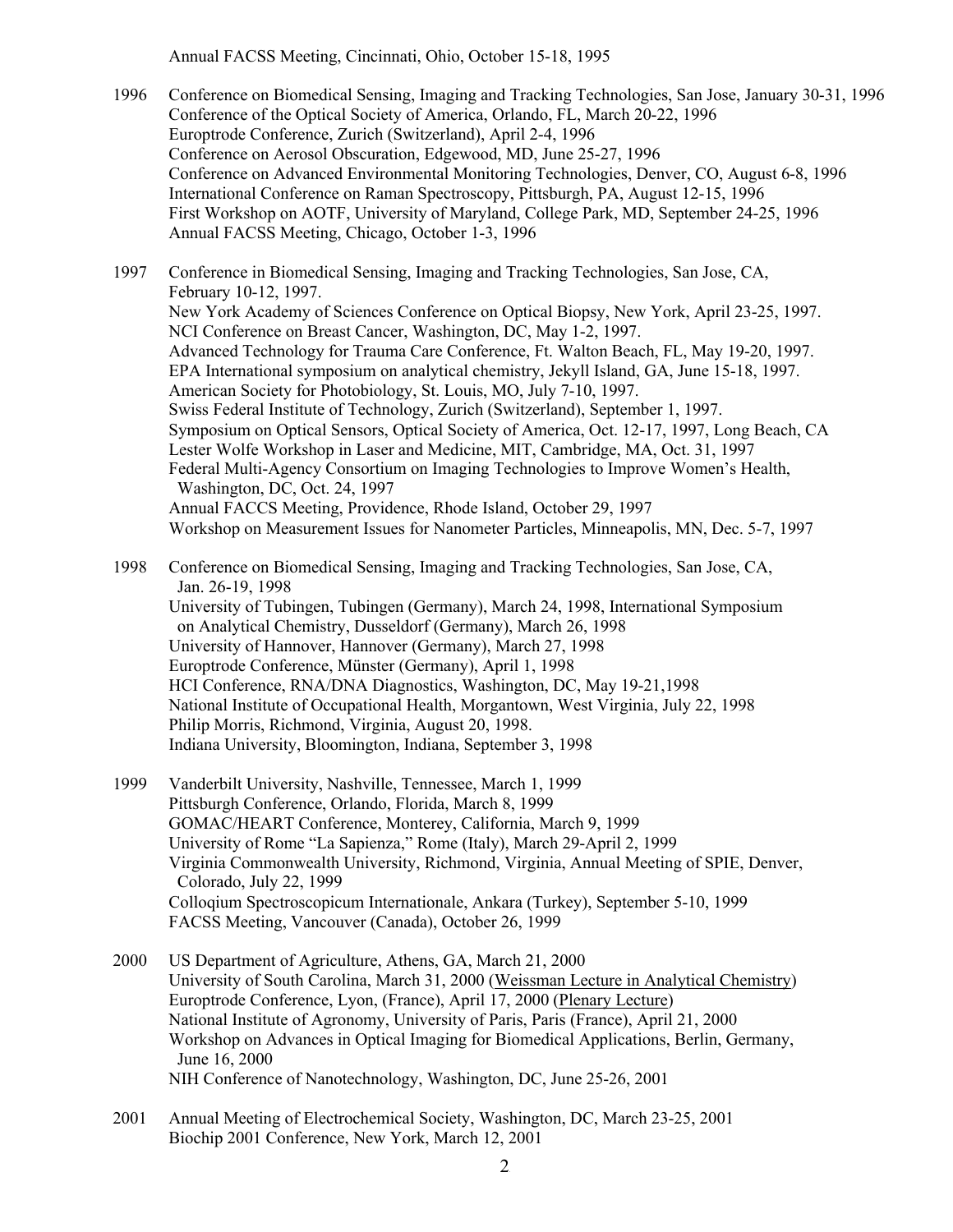NCI Workshop on Probing Individual Cells, Washington, DC, March 13-14, 2001 BioInnova Conference, Montreal (Canada), March 14-15, 2001 Annual Meeting of American Chemical Society, April 3, 2001 HCI Conference on Microarrays, Macroresults, Boston, April 23, 2001 Harvard University, CIMIT Lecture, April 24, 2001 HCI Conference on Arrays and Molecular Labels, Washington, DC, May 17, 2001 SPIE Environmental and Industrial Sensing Symposium, Boston, MA, October 28-31, 2001

2002 Conference Biomedical Diagnostic, Guidance and Surgical Assist Systems, San Jose, Jan. 2002 Conference on BeO Monitoring, Santa Fe, NM, February 12-14, 2002 Biochips Conference, Washington DC, MARCH 18-20, 2002 Europtrode VI Conference, Manchester (United Kingdom) April 7-10, 2001 Institute of Agronomy, Paris (France), April 12, 2002 BECON Symposium on Sensors for Medical Applications, Washington DC, June 24-26, 2002 Gordon Conference on Lasers in Biology and Medicine, July 14-17, 2002 HCI Conference on Biomems and Nanotechnology, Columbus, September 6-7, 2002 Nanotechnology Symposium 2002, Nakazawa (Japan), Sep 12-15, 2002 University of Kyoto, Kyoto, September 17, 2002 Japan Advanced Institute of Science and Technology, Tokyo (Japan) September 20, 2002 FACCS Annual Conference on Analytical Chemistry, Providence, RI, October 14, 2002 SPIE Conference on Homeland Defense, Washington DC, Dec 10-12, 2002

2003 Conference on Biomedical and Clinical Diagnostic, San Jose, CA, January 27-28, 2003 University of Tennessee, Memphis, Tennessee, June 10, 2003 BIOCHIPS 2003, Boston, MA, June 12, 2003 (Pleneary Lecture) Stanford Photonics Workshop, Stanford University, CA, July 7-8, 2003 DARPA Workshop on Biosensors, California Institute of Technology, July 23, 2003 IGERT Photonics Research Center, SUNY Buffalo, July 25, 2003 World Congress on Biomedical Physics and Bioengineering, Sydney (Australia), August 24-29, 2003. University of New South Wales, Sydney (Australia), September 2, 2003. International Symposium on NanoBiotechnology: a Systems Approach, Okinawa (Japan), Oct. 12-17, 2003 SPIE Photonics East 2003, Providence, RI, Oct 26-29, 2003. Cedars-Sinai Medical Center, Los Angeles, CA, November 11-12, 2003. International Semiconductor Devices Research Symposium, Washington DC, Dec 10-12, 2003.

- 2004 University of Florida, Distinguished Visiting Professor Lectures*,* University of Florida, Department of Chemistry, Spring Semester 2004, January 14-16, 2004 Conference on Advanced Biomedical Diagnostic and Clinical Systems II, San Jose, Jan. 25-29, 2004. Conference on Plasmonics in Biology and Medicine I, San Jose, January 25-29, 2004 First International Symposium on Micro & Nano Technology, March 14-17, Honolulu, HI (Keynote Lecture) Europtrode Conference, Madrid, Spain, April 5-8, Session Chair Experimental Biology 2004, Washington DC, April 17-21, 2004 Stanford University, Palo Alto, CA, April 28, 2004 NATO-ASCOS 2004 International School of Quantum Electronics, Erice, Italy, July 30-Aug. 7, 2004 NATO Advanced Study Meeting, Ottawa, Canada, September 30, 2004 Optics East 2004, Philadelphia, PA, Oct. 24-27, 2004 Nanomaterials 2004 Conference, Stamford, CT, October 27, 2004 Wake Forest University, November 17, 2004 2nd Asian & Pacific Rim Symposium on Biophotonics, December 15-17, Taipei (Taiwan), (Plenary Keynote)
- 2005 Conference on Advanced Biomedical Diagnostic and Clinical Systems III, San Jose, January 22-24, 2005 Conference on Plasmonics in Biology and Medicine II, San Jose, January 22-24, 2005 Penn State University, College Sation, PA, April 14, 2005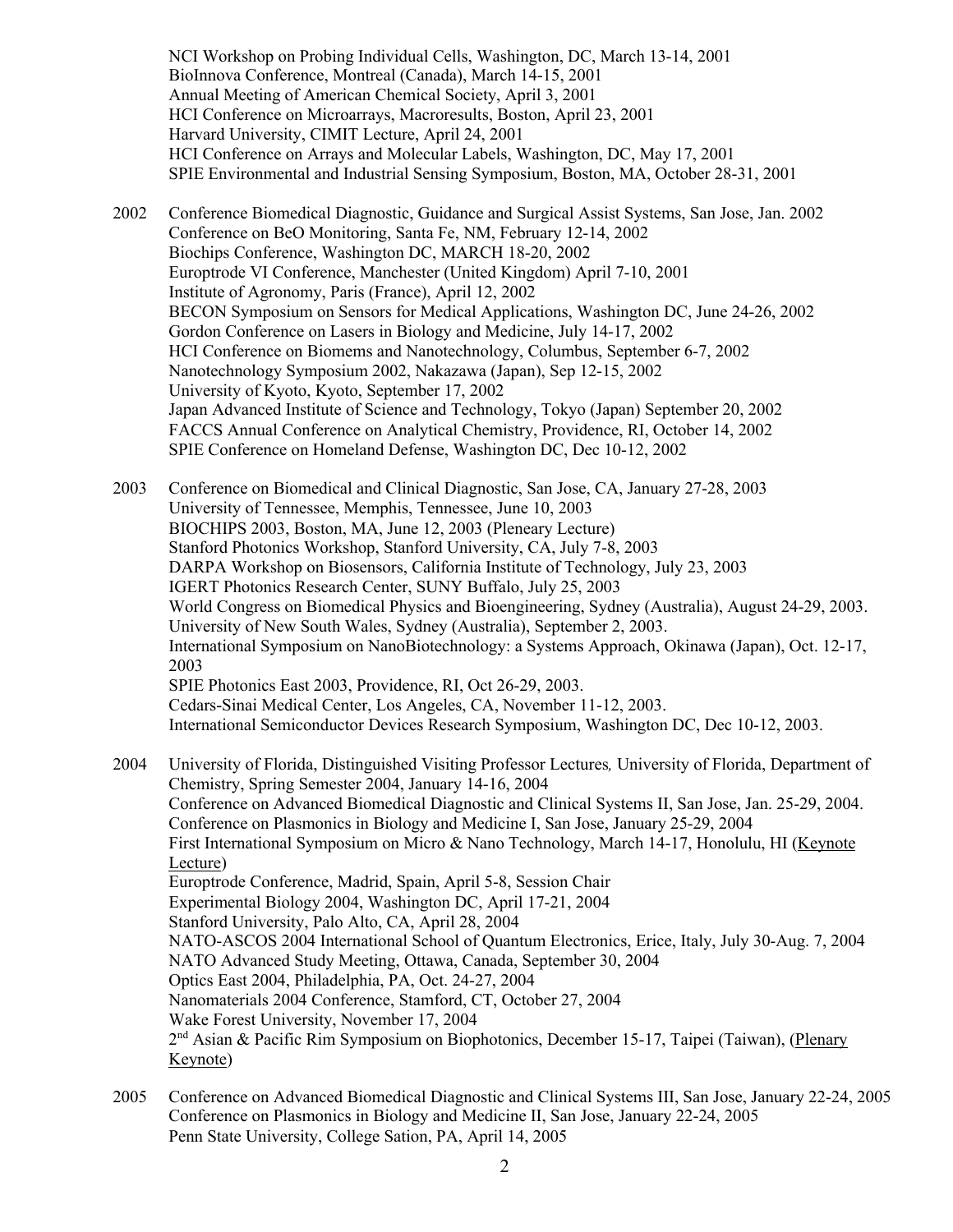University of Virginia, Blacksburg, VA, April 15, 2005 International Conference on Coherent and Nonlinear Optics/International conference on Lasers, Applications, and Technologies (ICONO/LAT), St. Petersburgh (Russia), May 11-15, 2005 (Keynote Lecture) Third International conference on Materials for Advanced Technologies (ICMAT 2005), Singapore, July 3-8, 2005 DARPA Workshp on SERS and Nanoparticles, San Francisco, CA, July 29, 2005 Targeted Nanodelivery for Therapeutics and Molecular Imaging, Washington DC, August 22-23, 2005 2006 US-Indo Conference on Spectroscopy for National Security Application, Benares (India), Jan. 9-11, 2006

Conference on Advanced Biomedical Diagnostic and Clinical Systems IV, San Jose, January 21-23, 2006 Conference on Plasmonics in Biology and Medicine III, San Jose, January 22-23, 2006 DARPA Workshop on SERS Chem/Bio Sensors for Defense, Colorado Springs, CO, April 11-12, 2006 Nanotechnology Applications in Environmental Health Workshop, Raleigh, NC, April 20, 2006 (Keynote Lecture) NIESH Exposure Biology Workshop, Greensboro, NC, May 16-17, 2006 Annual Meeting of the American Chemical Society, San Francisco, CA, September 10-14, 2006 SPIE Optics East Symposium, Boston, MA, October 1-3, 2006

- 2007 Conference on Advanced Biomedical Diagnostic and Clinical Systems V, San Jose, CA, Jan.21-22, 2007 Conference on Plasmonics in Biology and Medicine IV, San Jose, CA, January 22-23, 2007 Pittsburgh Conference, Chicago, IL, February 25-27, 2007 Conference on Nanoscale Physics and Technology: the Interface with Medical and Biological Sciences, Univ. of Southampton, March 26-27, Southampton, United Kingdom-(Plenary Lecture) Metropolitean Museum of Art, New yourk, NY, May 18, 2007 Engineering Conference International, Naples, FL, June 12-14, 2007 Hunter Chair Distingusihed Lecture, Clemson University, November 30, 2007 Distinguished Lecture, Purdue University, December 5, 2007 Conference on Nanotechnology in Biology and Medicine, (Paris France), December 14, 2007
- 2008 Conference on Advanced Biomedical Diagnostic and Clinical Systems VI, San Jose, January 20-21, 2008 Conference on Plasmonics in Biology and Medicine V, San Jose, January 21-22, 2008 Pittsburgh Conference, New Orleans, LA, March 65-7, 2008 Spring Meeting of the Material Research Society, San Francisco, CA, March 24-28, 2008 Founders Lecture, Vanderbilt University, Nashville, TN, April 25, 2008 Meeting of the IEEE Laser Electro-Optics Society, Acapulco, (Mexico), July 20-24, 2008 Annual Meeting of the European Optical Society, Paris (France), Sep. 28-Oct. 3, 2008 Meeting of the IEEE Laser Electro-Optics Society, Newport Beach, CA, Sep 9-12, 2008 Fall Meeting of the Material Research Society, Boston, MA, Dec. 2-5, 2008
- 2009 Conference on Advanced Biomedical Diagnostic and Clinical Systems VII, San Jose, Jan. 25-29, 2009 Conference on Plasmonics in Biology and Medicine VI, San Jose, January 26-27, 2009 ORNL Conference on Biomedical Technology, Oak Ridge, TN, March 19-20, 2010 DARPA Microsystems Technology Office (MTO) Nano workshop, Sunriver, OR, July 7, 2010 Columbia University, Department of Radiology, July 15, 2010 Elcan Optical Technologies, Toronto, Canada, July 21-22, 2010 2009 SouthEastern Optical Conference, Durham, North Carolina, December 15, 2010-(Plenary Lecture)
- 2010 Conference on Advanced Biomedical Diagnostic and Clinical Systems VIII, San Jose, Jan. 24-25, 2010 Conference on Plasmonics in Biology and Medicine VII, San Jose, January 25-26, 2010 Metropolitan Biophotonics Symposium 2010. Washington DC, March 22, 2010, (Keynote Lecture) Ophthalmology Technology Day, GlaxoSmithKline, September 21, 2010 International conference on biophotonics 2, Quebec City (Canada), Sep 25-25, 2010 FACCS Annual Meeting, Raleigh, Oct 17021, 2010 Pacifichem 2010 Congress, Honolulu, HI, December, 14-21, 2010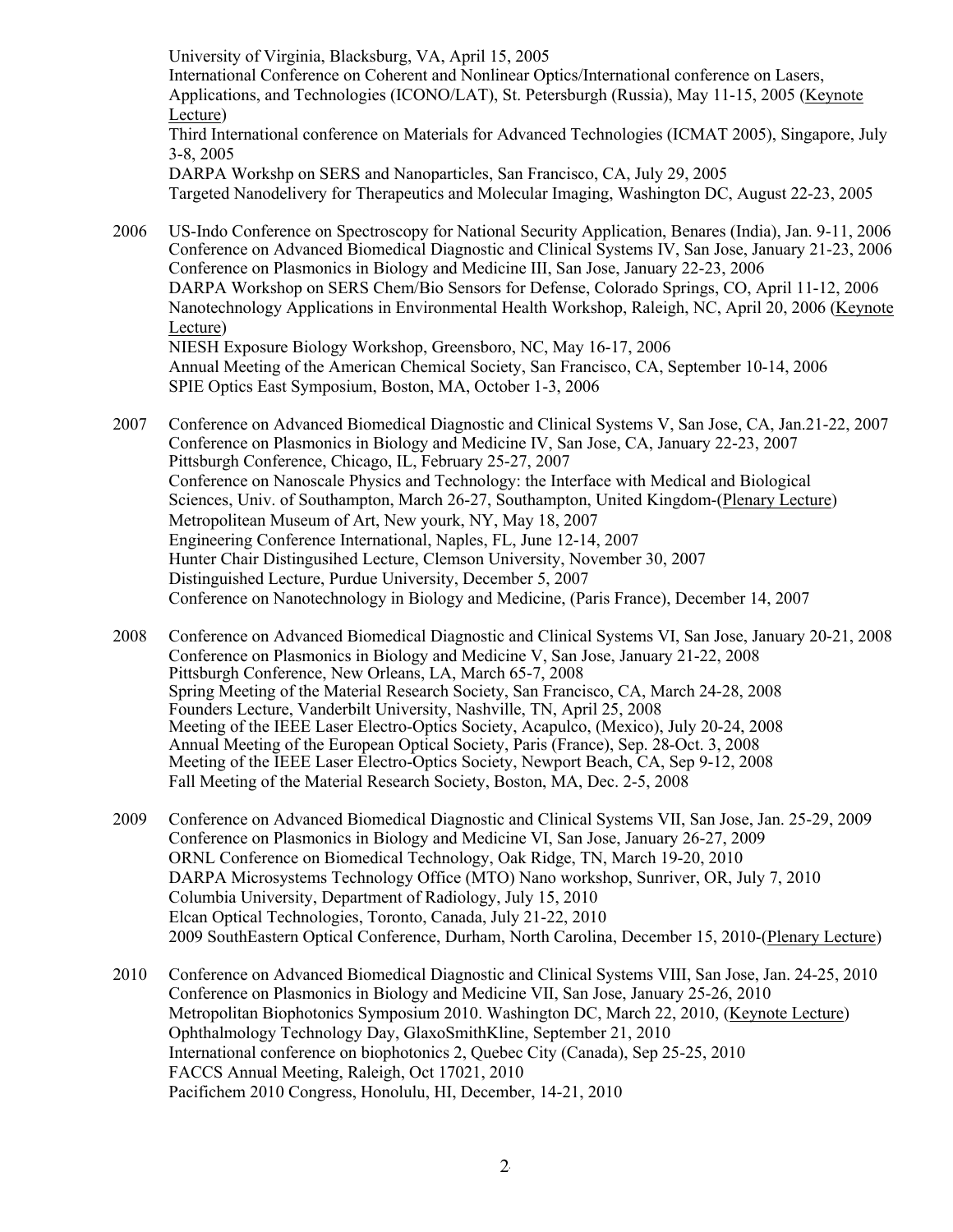2011 Conference on Advanced Biomedical Diagnostic and Clinical Systems IX, San Francisco, CA, Jan. 23- 25, 2011 Conference on Plasmonics in Biology and Medicine VIII, San Francisco, CA, January 24-26, 2011 AAAS Annual Meeting, Symposium on Lasers in Surgery, Regenerative Medicine and Medical Device Fabrication , Washington DC, February 19, 2011 NC Nanotechnology Commercialization Conference, Charlotte, NC, March 29-30, 2011 SPIE Conference on Optics & Electronics, Prague (Czech Republic), April 18-20, 2011 International Topical meeting on Information Photonics, Ottawa (Canada), May 18-20, 2011 ACS Award Symposium, ACS Analytical Chemistry Division, Denver, CO, August 28-29, 2011 Seoul National University. Seoul (South Korea), November 7, 2011 5th IEEE international Conference on Nano/Molecular Medicine and Engineering (IEEE-NANOMED 2011), Jeju Island, December 9-12, 2011 (Plenary Lecture) 2012 Conference on Advanced Biomedical Diagnostic and Clinical Systems X, San Francisco, California, January 23-24, 2012 Conference on Plasmonics in Biology and Medicine IX, San Francisco, California, January 24-25, 2012 The Pennsylvania State University, Penn State Distinguished Lecture Series in the Life Science, March 2, 2012 (Distinguished Lecture) University of Pennsylvania, Advanced in Biomedical Optics Distinguished Lecture Series, April 2, 2012 (Distinguished Lecture) Biosensors & Bioelectronics- 2012 International Conference, Las Vegas, NV, May 14-16, 2012 (Keynote Lecture) International Conference META 12, Paris (France), April 18-22, 2012 22nd International Conference on Optical Fiber Sensors-OFS-22, Beijing, China, October 15-19, 2012 (Plenary Lecture) Shanghai Jiao Jong University, Shanghai (China) October 19, 2012 2013 Conference on Advanced Biomedical Diagnostic and Clinical Systems XI, San Francisco, California, February 2-5, 2013

Conference on Plasmonics in Biology and Medicine X, San Francisco, California, February 2-5, 2013 Florida International University, Miami Florida, June 3, 2013 (Distinguished Lecture) 2013 Material Research Society Fall Meeting, Boston, MA, December 1-3, 2013

2014 Conference on Advanced Biomedical Diagnostic and Clinical Systems XII, San Francisco, California, - February 1-2, 2014 Conference on Plasmonics in Biology and Medicine XI, San Francisco, California, February 2-3, 2014 5th International Conference on Biomedical Engineering in Vietnam, Ho Chi Minh City, Vietnam, June 16-18, 2014 (Plenary Speaker) University of Montreal, Montreal, Canada, Sep. 12, 2014

2015 Conference on Advanced Biomedical Diagnostic and Clinical Systems XIII, San Francisco, California, - February 7-8, 2015 Conference on Plasmonics in Biology and Medicine XII, San Francisco, California, February 8-9, 2015 2015 Pittcon Conference, March 8 – 12, New Orleans, LA IPA 2015 / SPIE Biophotonics South America, Rio de Janeiro, Brazil, May 22 - May 26, 2015 (Plenary Speaker) 2015 SCix 2015 Conference, Rhode Island, September27- October 5, 2015. Institut Langevin, ESCPI ParisTech, Paris, France, October 26, 2015

2016 Conference on Advanced Biomedical Diagnostic and Clinical Systems XIV, San Francisco, California, - February 13-18, 2016 Conference on Plasmonics in Biology and Medicine XIII, San Francisco, California, February 13-18, 2016 DOE Genomic Science Program (GSP)-PI meeting, Washington DC, March 6-8, 2016 (invited Lecture) University of Washington, Seattle, WA, April 25-26, 2016 (Invited Lecture) Annual Symposium Personalized Nanomedicine, Miami, May-19-20, 2016 (Invited Lecture)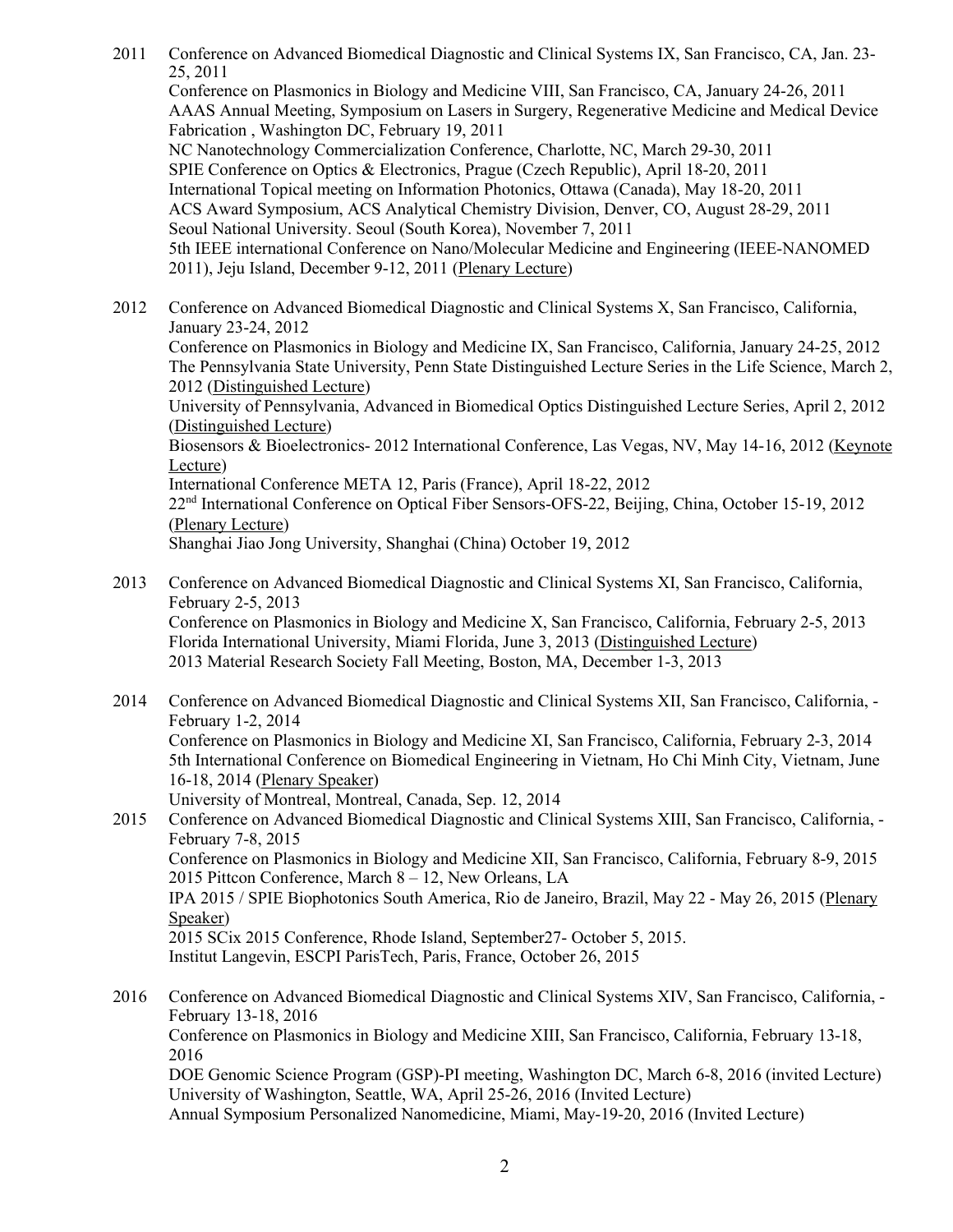DOE Bioimaging Science Program Annual PI Meeting, Washington DC, August 2-3, 2016, Gaithersburg, MD (Plenary Lecture) Biological Systems Science Division (BSSD) Integration Workshop, Rockville, MD, September 21-23, 2016 (Plenary Lecture) Euro-Global Summit on Toxicology and Applied Pharmacology, Rome (Italy), October 24-26, 2016 (Keynote Lecture) 2nd Global Nanotechnology Congress (Nanotechnology-2016) Las Vegas, USA, December 01-03, 2016 (Keynote Lecture)

- 2017 Conference on Advanced Biomedical Diagnostic and Clinical Systems XIV, San Francisco, California, January 28-30, 2017 Conference on Plasmonics in Biology and Medicine XIV, San Francisco, California, January 29-30, 2017 DOE Genomic Science Program (GSP)-PI meeting, Washington DC, February 5-8, 2017 (invited Lecture) 14th Annual World Brain Mapping of SBMT, Los Angeles, April 18-20, 2017 (Invited Lecture) 2nd International Conference on Bioscience, June 19-20, 2017 London, UK (Keynote Lecture) Conference on Cancer Pharmacology Research, December 13-16, 2017 in New York, NY (Plenary Lecture)
- 2018 Conference on Advanced Biomedical Diagnostic and Clinical Systems XV, San Francisco, California, January 29-30, 2018

Conference on Plasmonics in Biology and Medicine XV, San Francisco, California, January 29, 2018 DOE Genomic Science Program (GSP)-PI meeting, Washington DC, February 28, 2018 (Plenary Lecture)

Europt(r)ode XIV, International Conference on Optical Chemical Sensors and Biosensors, Naples (Italy) March 25-28, 2018, Naples

United Nations *International of Day* Inaugural Ceremony, UNESCO Headquarters, Paris (France), May 16, 2018 (Invited Address)

Fourth International Conference on Bioinspired and Bio-based Chemistry and Materials, Nice (France), October 14-17, 2018 (Keynote Lecture)

2019 SPIE-BIOS Symposium, Track Chair on Clinical Technologies and Systems, San Francisco, California, 2–6 February 2019

Conference on Plasmonics in Biology and Medicine XVI, San Francisco, California, 3–5 February 2019 EuroCMR 2019 Congress, European Assoc. of Cardiovascular Imaging, Venice (Italy), May 1-4, 2019 Congress OSA Sensors and Sensing Congress, San Jose, California, 25-27 June 2019 (Invited Tutorial Lecture)

5th World Congress on Cancer Research & Therapy", London (United Kingdom), September 09-11, 2019 (Keynote Lecture)

*Sir George Stokes Award Lecture*, King's College, London (United Kingdom), October 14, 2019

In addition to the above invited talks, keynotes, and plenary lectures, Dr. Vo-Dinh and his research group have presented over additional 200 contributed papers at national and international conferences.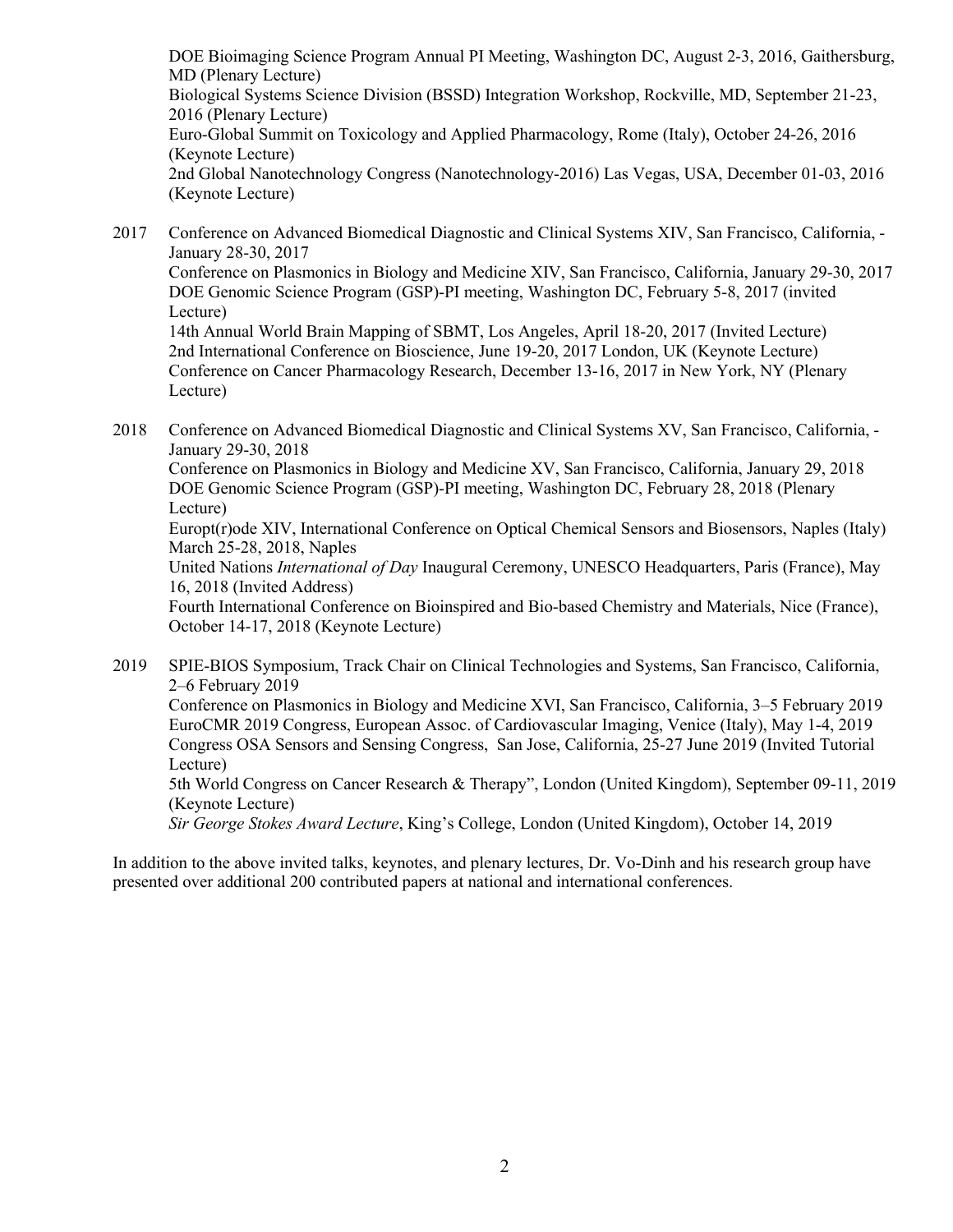## **TUAN VO-DINH**

### **PUBLICATIONS LIST:**

#### **A. Peer-Reviewed Journals and Invited Book Chapters**:

- 1. T. Vo-Dinh, R. Paetzold, and U. P. Wild, "Phosphorescence Spectra and Lifetimes of 1, 4-Napthoquinones, Vitamin K3 and K1," Z. Phys. Chemie, 251: 395 (1972).
- 2. T. Vo-Dinh and U. P. Wild, "High Resolution Luminescence Spectrometer: 1. Simultaneous Recording of Total Luminescence and Phosphorescence," Applied Optics 12: 1286 (1973).
- 3. T. Vo-Dinh and U. P. Wild, "Laser-Excited Luminescence of Coronene in a Shpolskii Matrix," Journal of Luminescence 6: 296 (1973).
- 4. T. Vo-Dinh and U. P. Wild, "Fluoreszenz and Phosphoreszenzspektren in Shpolskii Matrizen," Chimia, 28 (1): 18 (1974).
- 5. T. Vo-Dinh, U. T. Kreichbich, and U. P. Wild, "Phosphorescence Spectra from Selected Sites in N-ethylcarbazole in N-Alcanes," Chem. Phys. Lett., 24: 352 (1974).
- 6. T. Vo-Dinh and U .P. Wild, "High Resolution Luminescence Spectrometer: 2. Data Treatment and Corrected Spectra," Applied Optics, 13: 2899 (1974).
- 7. T. Vo-Dinh, U. P. Wild, M. Lamotte, and A. M. Merle, "Quasilinear Fluorescence of Pyrene in a Monocrystalline Matrix," Chem. Phys. Lett., 39: 118 (1976).
- 8. T. Vo-Dinh, E. Lueyen, and J. D. Winefordner, "Heavy-Atom Effect on Room Temperature Phosphorimetry," Anal. Chem., 48: 1186 (1976).
- 9. U. P. Wild, H. G. Grieser, T. Vo-Dinh, and J. M. Oth, "Fluorescence from the Second Excited Singlet State of 18-Annulenes," Chem. Phys. Lett., 39: 119 (1976).
- 10. T. Vo-Dinh, K. P. Li, and J. D. Winefordner, "Fluorescence Studies of Benzo[a]pyrene in Lyposome Membrane Systems," Biochem. Biophys. Res. Comm. 73: 187 (1976).
- 11. T. Vo-Dinh, E. Lueyen and J. D. Winefordner, "Room Temperature Phosphorescence of Polyaromatic Hydrocarbons," Talanta 24: 146 (1977).
- 12. R. P. Cooney, T. Vo-Dinh, and J. D. Winefordner, "A Vidicon Image Converter as a Gas Phase Fluorescence Detector for Gas Chromatography," Anal. Spectrochim. Acta. 89: (1977).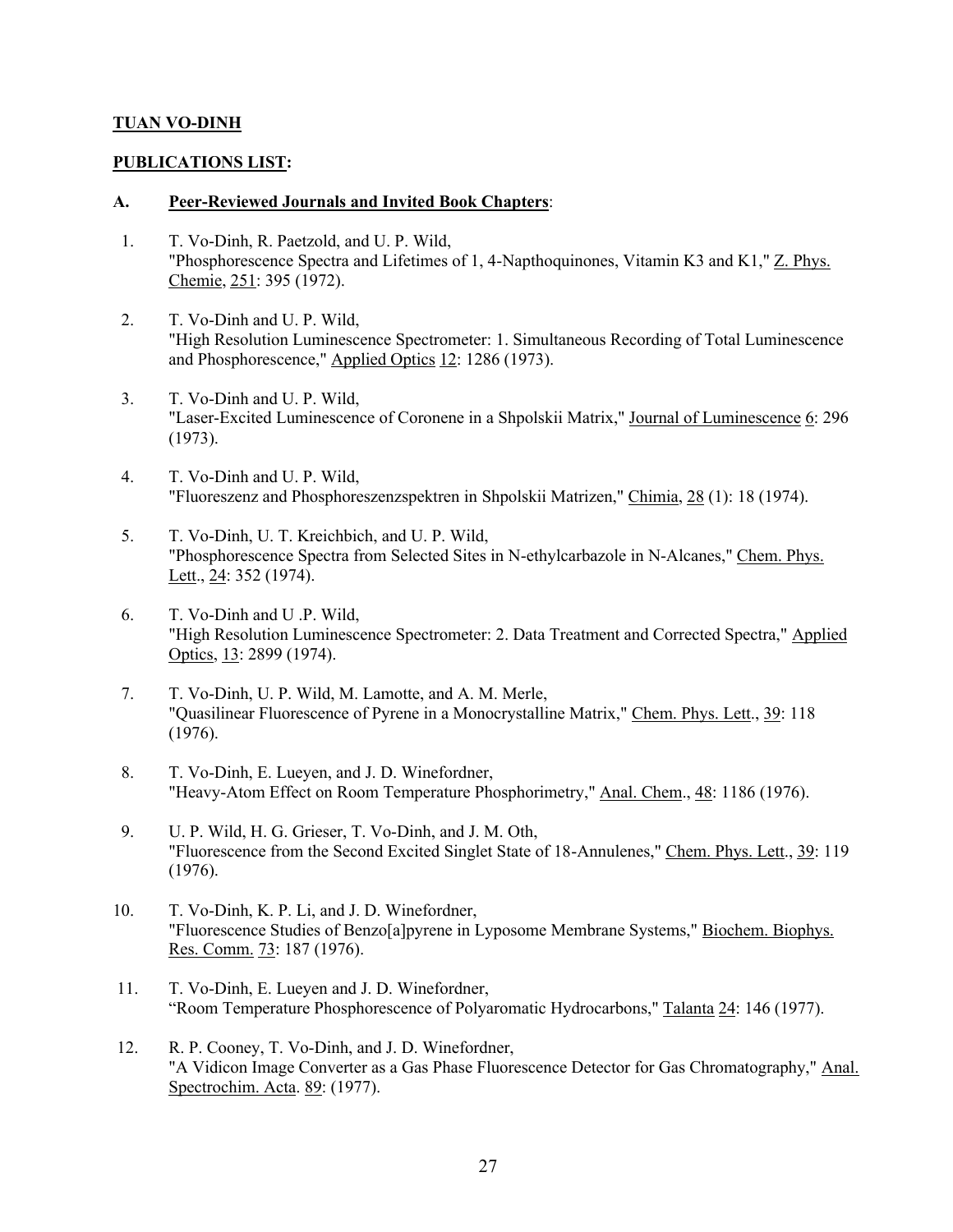- 13. R. P. Cooney, T. Vo-Dinh, G. Walden, and J. D. Winefordner, "Comparison of SIT Image Vidicon Multichannel and Photo-Multiplier Sequential Linear Scanning (SLS) Systems for the Measurement of Steady State and Transient Fluorescence of Molecules in Solution," Anal. Chem. 49: 939 (1977).
- 14. T. Vo-Dinh, D. J. Johnson, and J. D. Winefordner, "An SIT Image Detector in Analytical Fluorescence Spectrometry," Spectrochimia Acta., 33A: 341 (1977).
- 15. T. Vo-Dinh, G. L. Walden, and J. D. Winefordner, "Instrument for the Facilitation of Room Temperature Phosphorimetry with a Continuous Filter Paper Device," Anal. Chem. 49: 1126 (1977).
- 16. T. Vo-Dinh and J. D. Winefordner, "Room Temperature Phosphorimetry as a New Spectrochemical Method of Analysis, Appl. Spectrosc. Rec. 13(2): 261 (1977).
- 17. R. B. Gammage, T. Vo-Dinh, A. R. Hawthorne, J. H. Thorngate, and W. W. Parkinson, "New Techniques for Measuring Polynuclear Aromatic Compounds in the Workplace," pp. 78-98 in Analytical Chemistry of Liquid Fuel Sources, edited by P. C. Uden, ACS Advances in Chemistry Series, (1978).
- 18. R. B. Gammage, T. Vo-Dinh, A. R. Hawthorne, J. H. Thorngate, and W. W. Parkinson, "A New Generation of Monitors for Polynuclear Aromatic Compounds from Synthetic Fuel Production," pp. 155-74 in Polynuclear Aromatic Hydrocarbons: Carcinogenesis, Vol. 3, edited by P. W. Freudenthal and P. W. Jones, Raven Press (1978).
- 19. T. Vo-Dinh, "Multicomponent Analysis by Synchronous Luminescence Spectrometry," Anal. Chem., 50: 396 (1978).
- 20. R. B. Gammage, J. H. Thorngate, W. W. Parkinson, A. R. Hawthorne, and T. Vo-Dinh, "On the Desirability of the Health Physics Society Assuming Responsibilities in Non-Nuclear and Non-Radiation Fields," Health Physics 35: 711 (1978).
- 21. A. R. Hawthorne, J. H. Thorngate, R. B. Gammage, and T. Vo-Dinh, 4 "Development of a Prototype Instrument for Field Monitoring of PAH Vapors," pp. 299-312, in Polynuclear Aromatic Hydrocarbons, edited by P. W. Jones, Ann Arbor Science Publishers, Columbus, Ohio (1978).
- 22. T. Vo-Dinh, R. B. Gammage, A. R. Hawthorne, and J. H. Thorngate, "Synchronous Spectroscopy for the Analysis of Polynuclear Aromatic Compounds," Environ. Sci. Technol. 12: 1297 (1978).
- 23. T. Vo-Dinh, R. B. Gammage, A. R. Hawthorne, and J. H. Thorngate, "Analysis of Organic Pollutants by Synchronous Luminescence Spectrometry," pp. 111-19, in Polynuclear Aromatic Hydrocarbons, edited by P. W. Jones, Ann Arbor Science, Ann Arbor, Michigan (1979).
- 24. T. Vo-Dinh and R. B. Gammage,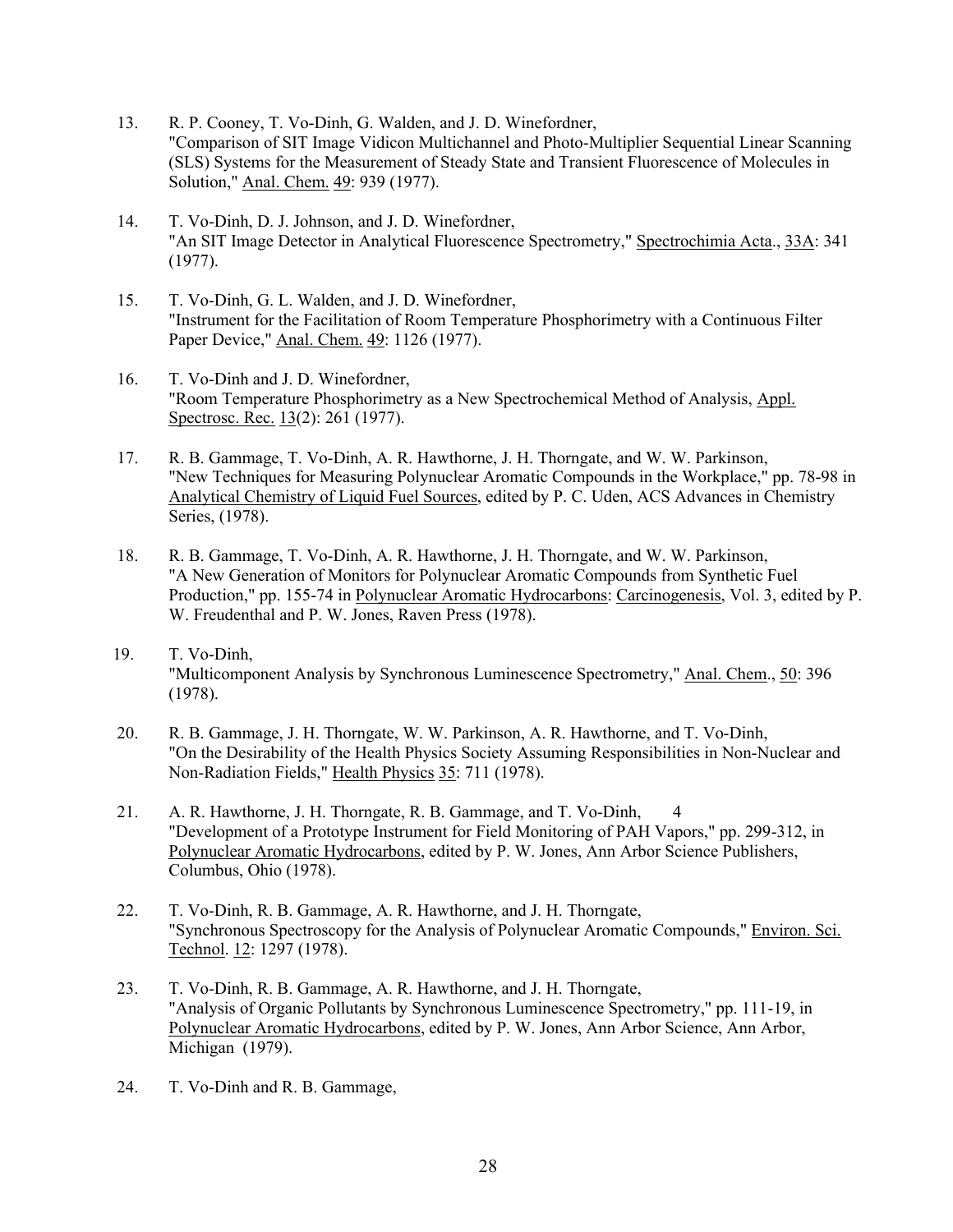"Singlet-Triplet Energy Difference as a Parameter of Selectivity in Synchronous Phosphorimetry," Anal. Chem. 50: 2054 (1979).

- 25. T. Vo-Dinh, "Rapid Analysis of Polynuclear Aromatic Compounds in Complex Mixtures by RTP," pp. 263-268, in Assessing the Industrial Hygiene Needs for the Coal and Oil Shale Industries, edited by O. White, Brookhaven National Laboratory (1979).
- 26. T. Vo-Dinh and R. B. Gammage, "The Applicability of the Second Derivative Method to Room Temperature Phosphorescence Analysis," Anal. Chim. Acta., 107, 2611 (1979).
- 27. T. Vo-Dinh and J. A. Hooyman, "Selective Heavy-Atom Perturbation for Improved Analysis of Complex Mixtures by RTP," Anal. Chem. 50: 1915 (1979).
- 28. R. B. Gammage and T. Vo-Dinh, "Luminescence Monitoring of Oil Tar Contamination for Industrial Use," Nucl. Instrum. Meth. 175: 236 (1980).
- 29. T. Vo-Dinh, R. B. Gammage, and P. R. Martinez, "Identification and Quantification of Synthoil by RTP," Anal. Chim. Acta., 118: 313 (1980).
- 30. T. Vo-Dinh and R. B. Gammage, "Room Temperature Phosphorimetry for the Analysis of Synfuel and Environmental Samples," pp. 139-151, in Polynuclear Aromatic Hydrocarbons, edited by A. Bjorseth and A. J. Dennis, Battelle Press, Columbus, Ohio (1980).
- 31. T. Vo-Dinh, "Luminescence Spectroscopy," in Analytical Measurements and Instrumentation for Process and Pollution Control edited by P. N. Cheremisinoff and H. J. Perlis, Ann Arbor Science, Ann Arbor, Michigan (1981).
- 32. T. Vo-Dinh, "Synchronous Excitation Spectroscopy," in Modern Fluorescence Spectroscopy, Vol. 4, edited by E. L. Wehry, Plenum Press, New York, pp. 167-191 (1981).
- 33. T. Vo-Dinh and R. B. Gammage, "The Lightpipe Luminoscope for Monitoring Occupational Skin Contamination," J. Am. Ind. Hyg. Assoc. 42: 112 (1981).
- 34. T. Vo-Dinh, R. B. Gammage, and P. R. Martinez, "Analysis of a Workplace Air Particulate Sample by Synchronous Luminescence and Room Temperature Phosphorescence," Anal. Chem. 53: 253 (1981).
- 35. T. Vo-Dinh and R. B. Gammage, "The Use of a Fiber Optics Skin Contamination Monitor in the Workplace," pp. 270-81, in Measurement and Control of Chemical Hazards in the Workplace Environment, edited by G. Chowdhary, ACS Symposium Series No. 149 (1981).
- 36 T. Vo-Dinh and P. R. Martinez,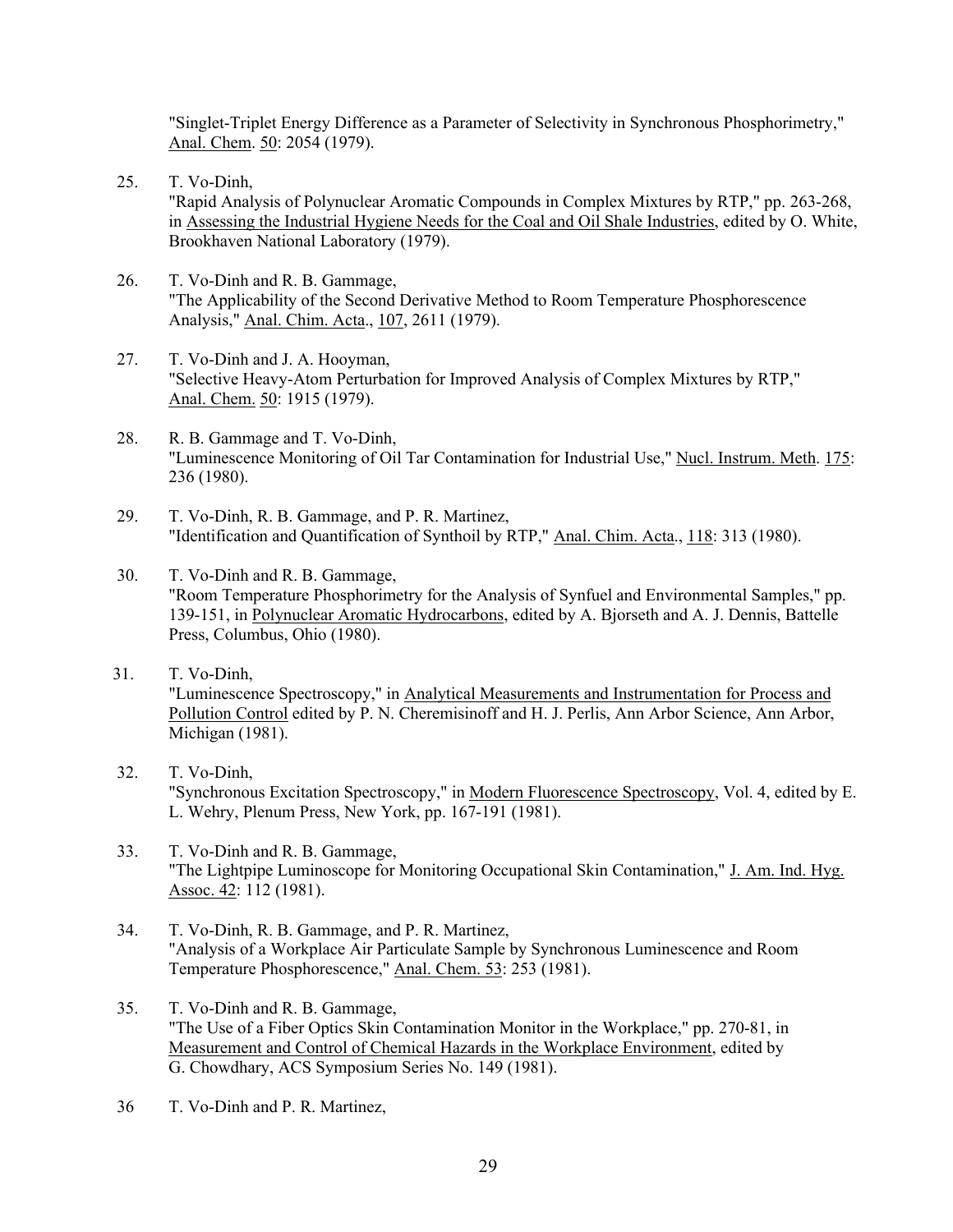"Direct Determination of Selected Components in a Coal Liquefaction Product by Synchronous Luminescence Techniques," Anal. Chim. Acta., 125: 13 (1981).

- 37. T. Vo-Dinh, "Recent Developments in the Analysis of Air Samples by Luminescence Techniques," Anal. Instrum. 19: 63 (1981).
- 38. T. Vo-Dinh, "New Luminescence Techniques Simplifies Air Analysis," InTech 5: 45 (1981).
- 39. T. Vo-Dinh, "Standards in Fluorescence Spectrometry, Book Review," Anal. Chem., 54: 1065A-6A (1982).
- 40. T. Vo-Dinh, "Synchronous Luminescence Spectroscopy: Methodology and Applicability," Appl. Spectrosc., 36: 576 (1982).
- 41. T. Vo-Dinh, "Rapid Screening Techniques for Trace Organic Analysis," in New Directions in Molecular Luminescence, edited by D. Eastwood, ASTM Publishers, Philadelphia, Pennsylvania, pp. 5-16 (1982).
- 42. R. B. Gammage, A. R. Hawthorne, T. Vo-Dinh, and D. D. Schuresko, "New Instruments for Plant Area and Personnel Monitoring," in Alternate Energy Sources III, Vol. 6, edited by V. T. Nejat, Hemisphere Publishing Co., Washington, D.C., pp. 209-223 (1983).
- 43. T. Vo-Dinh, "Surface Detection: Principles, Applications and Recent Developments," J. Environ. Sci., Jan/Feb. 40 (1983).
- 44. T. Vo-Dinh, T. B. Bruewer, R. H. Jungers, and T. J. Wagner, "Screening Air Samples for Polynuclear Aromatic Compounds: A Field Study," in Measurement and Monitoring of Non-Criteria Toxic Contaminants, edited by E. R. Frederick, Publishers Choice Book, Mars, Pennsylvania, pp. 208-219 (1983).
- 45. T. Vo-Dinh, "Air Pollution: Applications of Simple Luminescence Techniques," in Identification and Analysis of Organic Pollutants in Air, edited by L. Keith, Ann Arbor Science, Ann Arbor, Michigan, pp. 257-270 (1984).
- 46. T. Vo-Dinh and R. B. Gammage, "Monitoring Exposure to Polynuclear Aromatic Compounds via Room Temperature Phosphorescence from Solid Substrates," Radiation Protection Dosimetry 6: 137-140 (1984).
- 47. T. Vo-Dinh, T. B. Breuwer, G. D. Colovos, T. J. Wagner and R. H. Jungers, "Field Evaluation of a Cost-Effective Screening Procedure for Polynuclear Aromatic Pollutants in Ambient Air Samples," Environ. Sci. Technol 18: 477 (1984).
- 48. A. R. Hawthorne, T. G. Matthews, and T. Vo-Dinh, "Measurement Techniques," in Indoor Air Pollution, edited by P. J. Walsh, C. S. Dudney, and E. D. Copenhaver, CRC Press, Boca Raton, New York, pp. 15-37 (1984).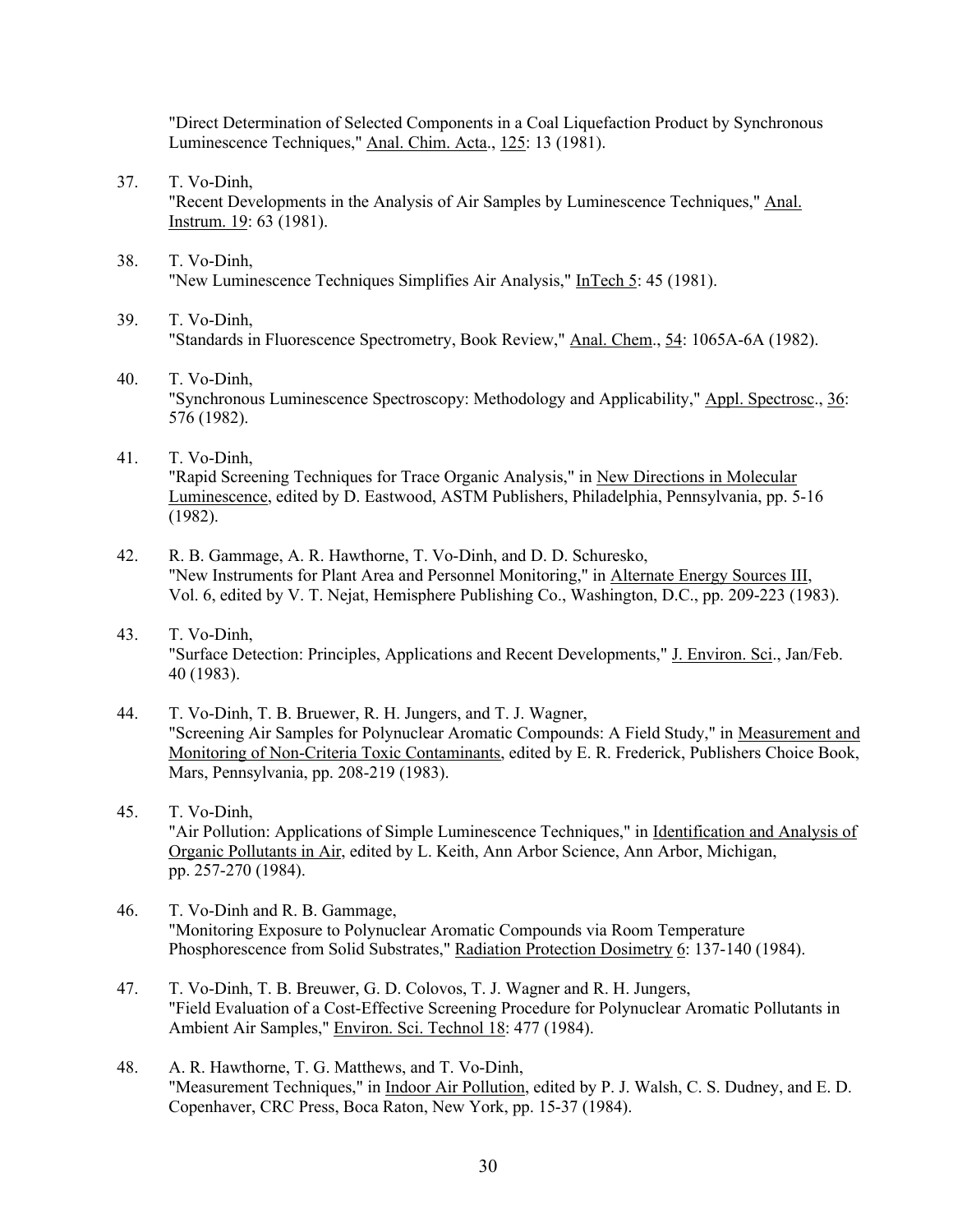- 49. T. Vo-Dinh and U. P. Wild, "Luminescence of 1,4-Naphthoquinone and the Vitamin K System in Shpolskii Matrices at 4K," Spectrochim. Acta. A. 40A: 411 (1984).
- 50. T. Vo-Dinh, M.Y.K. Hiromoto, G. M. Begun, and R. L. Moody, "Surface-Enhanced Raman Spectroscopy for Trace Organic Analysis," Anal. Chem., 56: 1667 (1984).
- 51. T. Vo-Dinh and G. H. Miller, "A New Passive Monitor for Direct Detection of PAH Vapors," in Polycyclic Aromatic Hydrocarbons, edited by M. Cooke and A. J. Dennis, Battelle Press, Columbus, Ohio, pp. 1357-1367 (1984).
- 52. T. Vo-Dinh, A. R. Hawthorne, R. B. Gammage, and D. W. Abbott, "New Approaches for Monitoring PAH Exposures at the H-Coal Demonstration Plant," in Polycyclic Aromatic Hydrocarbons, edited by M. Cooke and A. J. Dennis, Battelle Press, Columbus, Ohio, pp. 1343-1355 (1984).
- 53. T. Vo-Dinh and D. W. Abbott, "A Ranking Index to Characterize Polynuclear Aromatic Pollutants in Environmental Samples," Environ. Internat., 10, 299 (1984).
- 54. D. W. Abbott and T. Vo-Dinh, "Detection of Nitrogen-Containing Compounds by Room Temperature Phosphorescence," Anal. Chem., 57, 41 (1985).
- 55. T. Vo-Dinh, G. W. Suter, A. J. Kallir and U. P. Wild, "Phosphorescence Line Narrowing of Coronene and Phenanthrene Adsorbed on Cellulose Substrates," J. Phys. Chem., 89, 3026 (1985).
- 56. T. Vo-Dinh, G. H. Miller, D. W. Abbott, R. L. Moody, C. Y. Ma and C. H. Ho, "Luminescence Analysis of Benzoquinoline Isomers in Complex Samples," Anal. Chim. Acta., 175, 181 (1985).
- 57. M. Meier, A. Wokaun, and T. Vo-Dinh, "Silver Particles on Stochastic Quartz Substrates Providing Tenfold Increase in Raman Enhancement," J. Phys. Chem., 89, 1843 (1985).
- 58. T. Vo-Dinh, "Development of a Dosimeter for Personnel Exposure to Vapors of Polyaromatic Pollutants," Environ. Sci. and Technol., 19, 997 (1985).
- 59. M. Uziel, G. H. Miller, R. L. Moody, and T. Vo-Dinh, "Analysis of Pseudouridine by Fluorescence Spectrometry," Anal. Lett., 18, 1821 (1985).
- 60. T. Vo-Dinh, M. Meier and A. Wokaun, "Surface-Enhanced Raman Spectroscopy with Silver Particles on Stochastic Post Substrates," Anal. Chim. Acta., 181, 139 (1986).
- 61. P. D. Enlow, M. Buncick, R. J. Warmack, and T. Vo-Dinh,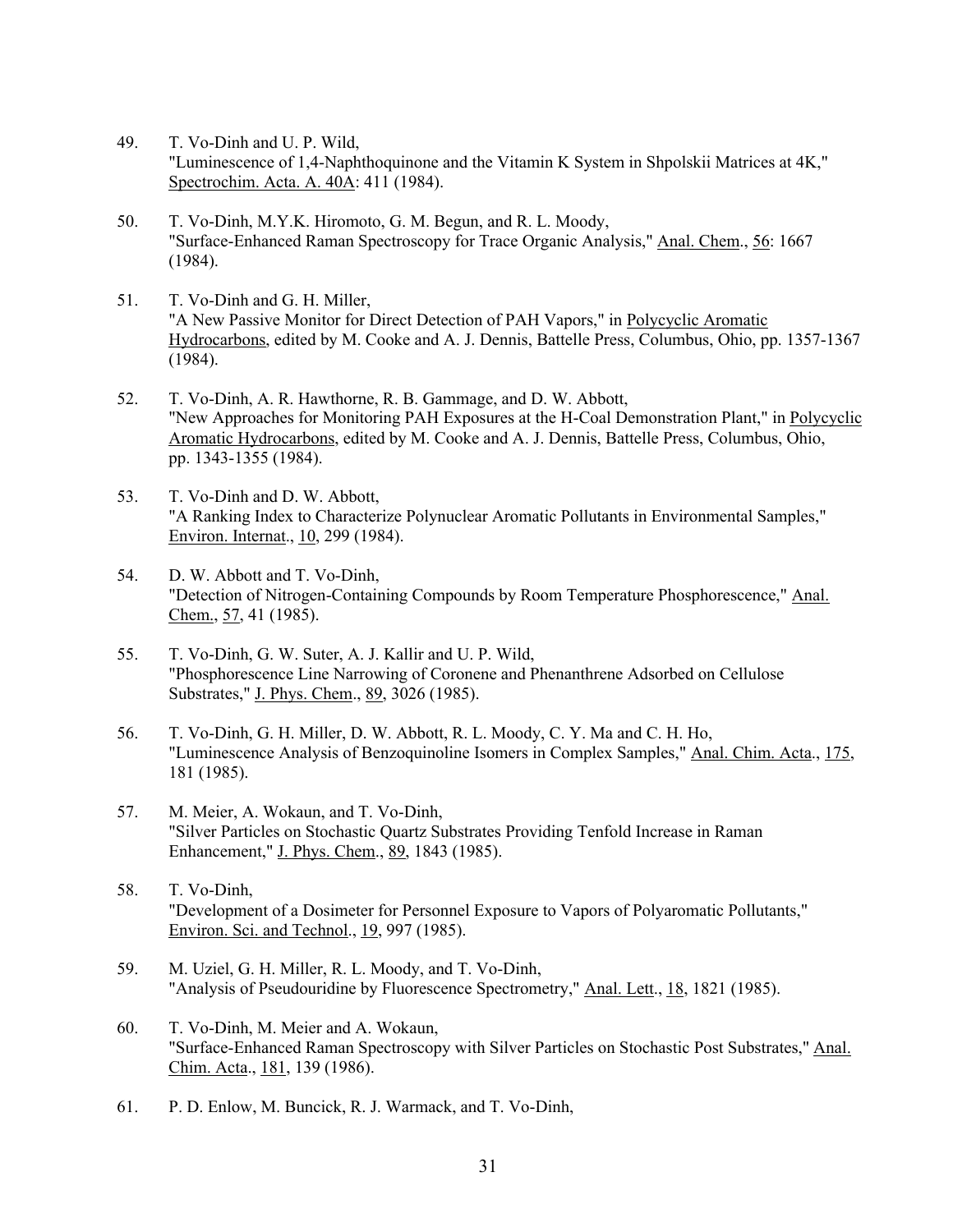"Detection of Nitro-polynuclear Aromatic Compounds by Surface-Enhanced Raman Spectroscopy," Anal. Chem., 58, 1719 (1986).

- 62. T. Vo-Dinh and D. A. White, "Sensitized Fluorescence on Organic Solid Substrates," Anal. Chem., 58, 1128 (1986).
- 63. T. Vo-Dinh, G. D. Griffin, and K. R. Ambrose, "A Portable Fiberoptic Monitor for Enzyme-Ampliferation Fluorimetric Assays," Appl. Spectrosc., 40, 696 (1986)
- 64. G. W. Suter, A. J. Kallir, U. P. Wild and T. Vo-Dinh, "The H-Bonding Properties of a Room Temperature Phosphorescence Cellulose Substrate," J. Phys. Chem., 90, 4941 (1986).
- 65. T. Vo-Dinh, G. W. Suter, A. J. Kallir and U. P. Wild, "Fluorescence Line-Narrowing Spectrometry of Polycyclic Compounds on Filter Paper Substrate," Anal. Chem., 58, 3135 (1986).
- 66. D. W. Abbott, R. L. Moody, R. M. Mann and T. Vo-Dinh, "Synchronous Luminescence Screening for Polynuclear Aromatic Compounds in Environmental Samples Collected at a Coal Gasification Process Development Unit," Am. Ind. Hyg. Assoc. J., 47, 379 (1986).
- 67. R. B. Gammage, T. Vo-Dinh, and D. A. White, "Measurement By Room Temperature Phosphorescence of Polynuclear Aromatic Hydrocarbon Fuels that Permeate Glove Materials," Rad. Protect. Dos., 17, 263 (1986).
- 68. T. Vo-Dinh, B. J. Tromberg, G. D. Griffin, K. R. Ambrose, M. J. Sepaniak, and E. M. Gardenhire, "Antibody-Based Fiberoptics Biosensor for the Carcinogen Benzo(a)pyrene," Appl. Spectrosc., 5, 735 (1987).
- 69. T. Vo-Dinh and D. A. White, "Development of Luminescence Procedures to Evaluate Permeation of Multiring Polyaromatic Compounds Through Protective Materials," Amer. Ind. Hyg. J., 48, 400 (1987).
- 70. T. Vo-Dinh, "Spectroscopic Identification of Surface Contaminants," in Treatise on Clean Surface Technology, edited by K. Mittal, Plenum Press, New York, New York pp. 103-122, (1987).
- 71. T. Vo-Dinh and M. Uziel, "Laser-Induced Room Temperature Phosphorescence Detection of Benzo(a)pyrene-DNA Adducts," Anal. Chem., 59, 1093 (1987).
- 72. T. Vo-Dinh, "Evaluation of an Improved Fiberoptics Luminoscope with Background Correction," Am. Ind. Hyg. Assoc. J., 48(6), 594 (1987).
- 73. T. Vo-Dinh, M. Uziel, and A. L. Morrison, "Surface-Enhanced Raman Spectrometry of Benzo(a)pyrene-DNA Adducts," Appl. Spectrosc. 41, 605 (1987).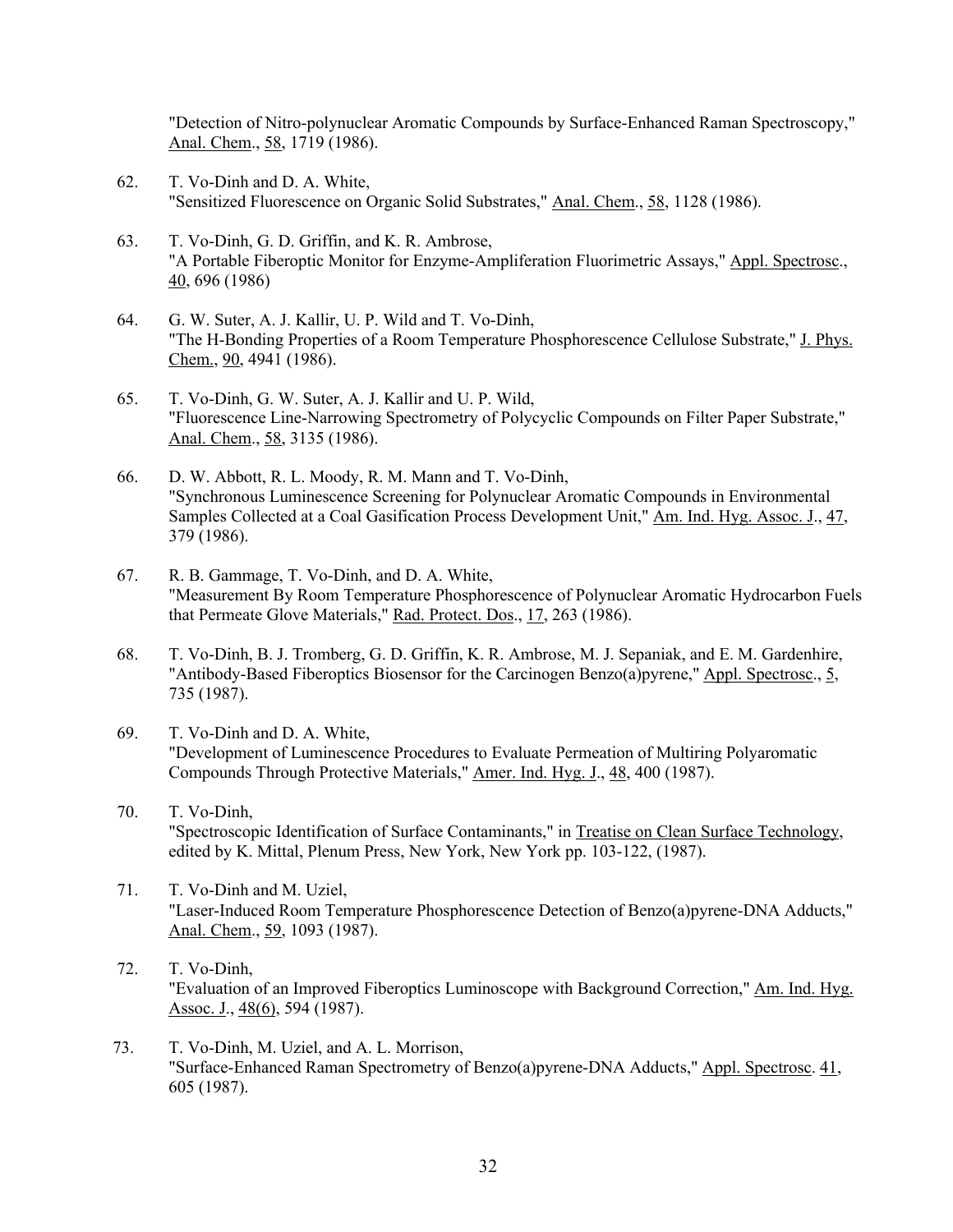- 74. T. Vo-Dinh and A. M. Alak "Enhanced Room Temperature Phosphorescence of Anthracene Using Cyclodextrin Treated Filter Paper Substrate," Appl. Spectrosc., 41, 963 (1987).
- 75. T. Vo-Dinh, B. J. Tromberg, G. D. Griffin, M. J. Sepaniak, and K. R. Ambrose, "Femtomole Detection of Benzo(a)pyrene Using A New Fiberoptics Biosensor," in Polycyclic Aromatic Hydrocarbons, Edited by W. May and M. Cooke (1987).
- 76. G. W. Suter, A. J. Kalir, U. P. Wild, and T. Vo-Dinh, "External Heavy-Atom Effect on Room Temperature Phosphorescence" Anal. Chem., 59, 1644 (1987).
- 77. A. M. Alak and T. Vo-Dinh, "Surface-Enhanced Raman Spectrometry of Organo-Phosphorus Chemical Agents," Anal. Chem., 59, 2149 (1987).
- 78. B. J. Tromberg, M. J. Sepaniak, T. Vo-Dinh, and G. D. Griffin, "Fiber Optic Chemical Sensors for Competitive Binding Fluorimmunoassay," Anal. Chem. 59, 1226 (1987).
- 79. D. W. Armstrong, L. A. Spino, T. Vo-Dinh, and A. M. Alak, "Micelle-Mediated Resonance Raman Analysis of Dilute Solutions of Fluorescent Molecules Using Ultraviolet Laser Excitation," Spectroscopy 2, 54 (1987).
- 80. R. L. Moody, T. Vo-Dinh, and W. H. Fletcher, "Investigation of Experimental Parameters for Surface-Enhanced Raman Spectroscopy," Appl. Spectrosc., 41, 966 (1987).
- 81. M. Uziel, R. J. Ward, and T. Vo-Dinh, "Synchronous Fluorescence Measurements of BaP Metabolites in Human and Animal Urine," Anal. Lett.,  $20(5)$  (1987).
- 82. L. A. Spino, D. W. Armstrong, A. M. Alak, and T. Vo-Dinh, "Resonance Raman Analysis of Fluorescent Compounds Using Micellar Solutions and UV Excitation," Appl. Spectrosc., 41, 771 (1987).
- 83. L. A. Spino, D. W. Armstrong, A. Alak and T. Vo-Dinh, "Direct Synchronous Luminescence Detection of Co-Eluting Solutes in Pseudophase Liquid Chromatography," J. Chromatogr., 409, 147 (1987).
- 84. R. Petra, M. J. Sepaniak, and T. Vo-Dinh, "Fiberoptics-Based Time-Resolved Fluorimetry for Immunoassays," Talanta, 35, 139 (1988).
- 85. T. Vo-Dinh, A. Alak, and R. L. Moody, "Raman Spectroscopy for Chemical and Biological Analysis," Spectrochim. Acta. B, 4/5, 605 (1988).
- 86. G. D. Griffin, K. R. Ambrose, R. M. Thomason, C. M. Murchison, M. McManis, P. G. R. St. Wecker, and T. Vo-Dinh,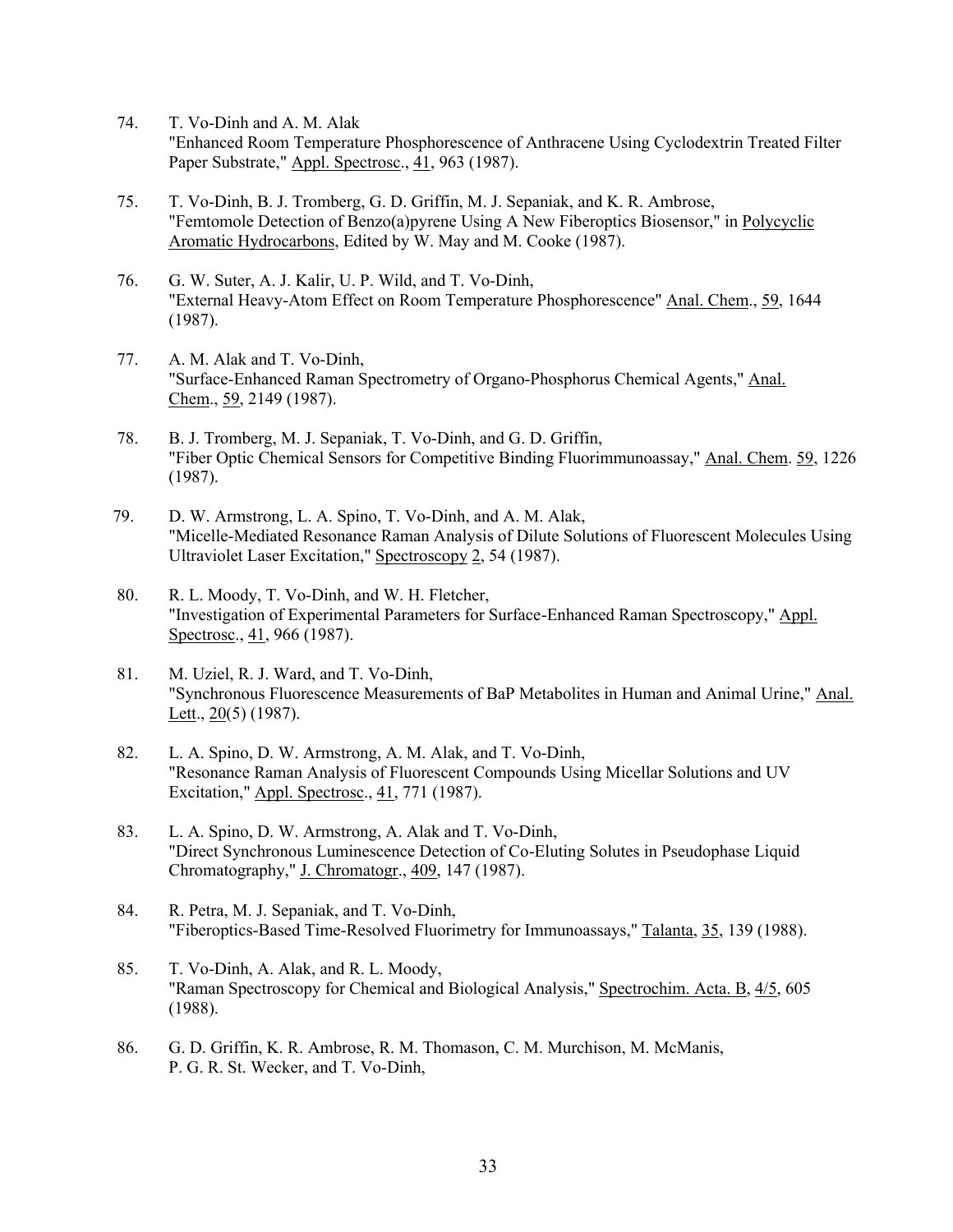"Production and Characterization of Antibodies to Benzo[a]pyrene," in Polycyclic Aromatic Hydrocarbons: A Decade of Progress, Eds. M. Cooke and A. J. Dennis, Battelle Press, Columbus, OH, pp. 329-340 (1988).

- 87. T. Vo-Dinh, G. D. Griffin, K. R. Ambrose, M. J. Sepaniak, and B. J. Tromberg, "Fiberoptics Immunofluorescence Spectroscopy for Chemical and Biological Monitoring," in Polycyclic Aromatic Hydrocarbons: A Decade of Progress, Eds. Cooke and A. J. Dennis, Battelle Press, Columbus, OH, pp. 885-900 (1988).
- 88. D. A. White and T. Vo-Dinh, "Room Temperature Phosphorimetry to Study Permeation Through Protective Clothing Materials," Appl. Spectr., 42, 285 (1988).
- 89. R. B. Gammage, W. G. Dreibelbis, D. A. White, T. Vo-Dinh and J. D. Hugenard, "Evaluation of Protective Garment Fabrics Challenged by Petroleum and Synfuel Fluids," in Performance of Protective Clothing, S. Z. Mansdorf, R. Sager, A. P. Nielson, Eds., ASTM Publications 989, ASTM, pp. 327-338 (1988).
- 90. T. Vo-Dinh, D. A. White, M. A. O'Malley, P. J. Seligman and R. C. Beier, "Fluorescence Detection of Phototoxic Psoralens in Vegetable Products," J. Agr. Food Chem., 36, 333, (1988).
- 91. T. Vo-Dinh and M. Lamotte, "Site-Selection Phosphorimetry Via Singlet-State Excitation," Appl. Spectr., 42, 65 (1988).
- 92. A. M. Alak and T. Vo-Dinh, "Surface-Enhanced Raman Spectroscopy of Chlorinated Pesticides," Anal. Chim. Acta., 206, 333 (1988).
- 93. B. J. Tromberg, M. J. Sepaniak, J. P. Alarie, T. Vo-Dinh, and R. M. Santella, "Development of Antibody-Based Fiberoptics Sensor for the Detection of Benzo(a)pyrene Metabolite," Anal. Chem., 60, 1901 (1988).
- 94. A. M. Alak and T. Vo-Dinh, "Silver-Coated Fumed Silica as New Substrate Materials for Surface-Enhanced Raman Scattering," Anal. Chem., 61, 656 (1989).
- 95. A. M. Alak and T. Vo-Dinh, "Selective Enhancement of Room Temperature Phosphorescence Using Cyclodextrin-Treated Cellulose Substrate," Anal. Chem., 60, 596 (1988).
- 96. M. J. Sepaniak, B. J. Tromberg, and T. Vo-Dinh, "Fiber Optic Affinity Sensors in Chemical Analysis," Progress in Analytical Instrumentation, 11, 481 (1988).
- 97. T. Vo-Dinh, G. H. Miller, J. Bello, R. Johnson, R. L. Moody, A. Alak, and W. H. Fletcher, "Surface-Active Substrates for Raman and Luminescence Analysis," Talanta, 36, 227 (1989).
- 98. A. M. Alak, N. Contolini and T. Vo-Dinh, "Analytical Studies of Cyclodextrin-Enhanced Room Temperature Phosphorescence," Anal. Chim. Acta., 217, 171 (1989).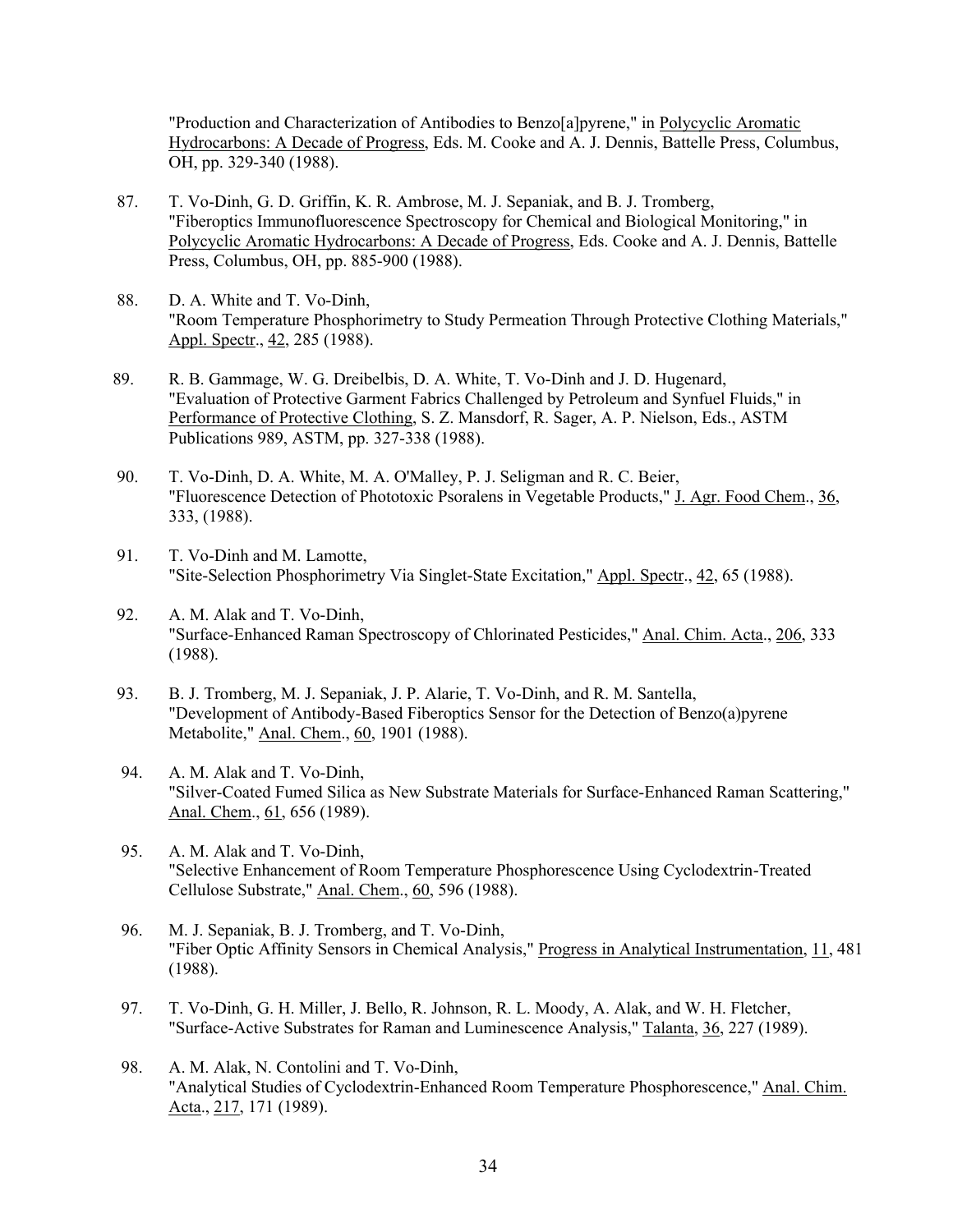- 99. J. W. Johnson, and T. Vo-Dinh, "Fumed Silica Substrates for Enhanced Fluorescence Spot Test Analysis of BP-DNA Adduct Products," Anal. Chem., 61, 2766 (1989).
- 100. J. B. Bello, D. L. Stokes, T. Vo-Dinh, "A New TiO<sub>2</sub>-Based Substrate for Optical Monitors in Surface-Enhanced Raman Scattering Analysis," Anal. Chem., 61, 1779 (1989).
- 101. J. B. Bello, D. L. Stokes and T. Vo-Dinh, "Silver-Coated Aluminum as a New Medium for Surface-Enhanced Raman Scattering Analysis," Appl. Spectrosc., 43, 1325 (1989).
- 102. M. J. Sepaniak, B. J. Tromberg, J. P. Alarie, J. R. Bowyer, A. M. Hoyt and T. Vo-Dinh, "Design Considerations for Antibody-Based Fiber Optic Chemical Sensors," in Sensors and Microinstrumentation, R. Murray, Ed., ACS Symposium Book Series No. 403, 318-330, American Chemical Society, Washington, DC (1989).
- 103. T. Vo-Dinh, "Applications of Lasers in Luminescence Spectroscopy," Analytica Quimica, 8, 349 (1989).
- 104. T. Vo-Dinh, "Surface-Enhanced Raman Spectroscopy," Book Chapter in Chemical Analysis of Polycyclic Aromatic Compounds, edited by T. Vo-Dinh, Wiley, New York, NY, pp. 451-486 (1989).
- 105. T. Vo-Dinh, "Significance of Chemical Analysis of Homocyclic and Heterocyclic Polycyclic Aromatic Compounds," Polycyclic Aromatic Compounds, edited by T. Vo-Dinh, Wiley, New York, NY pp. 1- 30 (1989).
- 106. A. R. Hawthorne, C. D. Dudney, R. L. Tyndall, T. Vo-Dinh, M. A. Cohen, J. D. Spengler, and J. P. Harper, "Case Study: Multipollutant Indoor Air Quality Study of 300 Homes in Kingston/Harriman, Tennessee," in Design and Protocol for Monitoring Indoor Air Quality, N. L. Nagda and J. B. Harper, Eds., ASTM SP 1002, Philadelphia, PA, pp. 129-147 (1989).
- 107. Y. F. Cheng, R. W. Johnson, and T. Vo-Dinh, "Novel Surface-Sensitized Fluorescence Detection of Polynuclear Aromatic Hydrocarbons Separated by Paper Chromatography," Anal. Lett., 22, 2011 (1989).
- 108. T. Vo-Dinh, T. Nolan, Y. F. Cheng, M. J. Sepaniak, and J. P. Alarie, "Phase-Resolved Fiberoptics Fluoroimmunosensor," Appl. Spectrosc., 44, 128 (1990).
- 109. J. Bello and T. Vo-Dinh, "Surface-Enhanced Raman Scattering Fiber-Optic Sensor," Appl. Spectros., 46, 63 (1990).
- 110. J. P. Alarie, M. J. Sepaniak, and T. Vo-Dinh, "Evaluation of Antibody Immobilization Techniques for Fiberoptics Fluoroimmunosensor," Anal. Chim. Acta., 229, 169 (1990).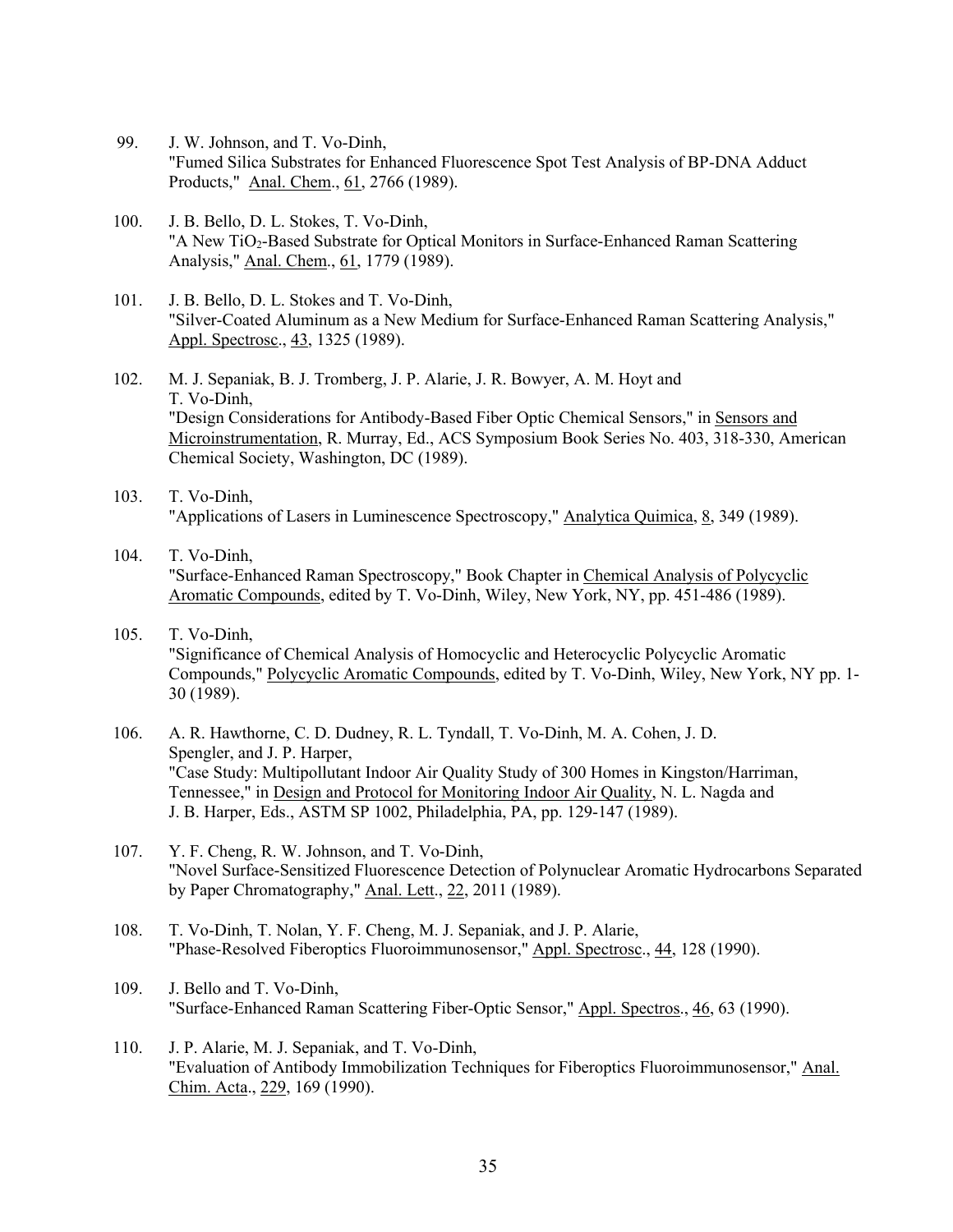- 111. H. F. Cheng and T. Vo-Dinh, "Paper Electrophoresis using Surface Sensitized Fluorimetric Detection," Anal. Chim. Acta., 229, 295 (1990).
- 112. T. Vo-Dinh, "Laser-Induced Luminescence Spectroscopy on Solid Substrates," in Laser Techniques in Luminescence Spectroscopy, T. Vo-Dinh and D. Eastwood, Eds., ASTM Publishers, pp. 133-143 (1990).
- 113. Y. F. Cheng, R. D. Piccard, and T. Vo-Dinh, "Charge-Coupled Device Fluorescence Detection for Capillary Zone Electrophoresis," Appl. Spectrosc., 44, 755 (1990).
- 114. J. M. Bello, D. L. Stokes, and T. Vo-Dinh, "Direct Characterization of Phthalic Acid Isomers in Mixtures Using Surface-Enhanced Raman Scattering," Anal. Chem., 62 1349 (1990).
- 115. Y. F. Cheng and T. Vo-Dinh, "Room Temperature Phosphorescence Detection for Paper Chromatography (RTP-PE)," Anal. Lett., 123, 941 (1990).
- 116. J. M. Bello, V. A. Narayanan, D. L. Stokes, and T. Vo-Dinh, "Fiberoptic Remote Sensor for In Situ Surface-Enhanced Raman Scattering Analysis," Anal. Chem., 62, 2437 (1990).
- 117. J. P. Alarie, J. R. Bowyer, M. J. Sepaniak and T. Vo-Dinh, "Fluorescence Monitoring of Benzo(a)pyrene Metabolite Using a Regenerable Immunochemical-Based Fiberoptic Sensor," Anal. Chim. Acta., 236, 237 (1990).
- 118. M. J. Sepaniak and T. Vo-Dinh, "Fiberoptic-Based Fluoroimmunosensors," Phil. Trans. R. Soc. London, 233, 85 (1990).
- 119. T. Vo-Dinh, B. J. Tromberg, G. D. Griffin, K. R. Ambrose, M. J. Sepaniak and J. P. Alarie, "Detection of Polyaromatic Compounds Using Antibody-Based Fiberoptics Fluoroimmunosensor," in Polynuclear Aromatic Hydrocarbons: Measurements, Means and Metabolism, Eds. M. Cooke, K. Loening and J. Merrill, Battelle Press, Columbus, Ohio, pp. 915-939, (1991).
- 120. R. Piccard and T. Vo-Dinh, "A Multi-Optical-Fiber Array with Charge-Coupled Device Image Detection for Parallel Processing of Light Signals and Spectra," Rev. Sci. Instrum., 62, 584 (1991).
- 121. T. Vo-Dinh, J. P. Alarie, R. W. Johnson, M. J. Sepaniak, and R. M. Santella, "Evaluation of the Fiberoptic Antibody-Based Fluoroimmunosensor in Human Placental Samples," Clin. Chem. 37, 532 (1991).
- 122. V. Anantha Narayanan, J. M. Bello, D. L. Stokes and T. Vo-Dinh, "Surface-Enhanced Raman Analysis of Vitamin B Complex," J. of Raman Spectr. 22, 327 (1991).
- 123. V. Anantha Narayanan, J. M. Bello, D. L. Stokes, and T. Vo-Dinh,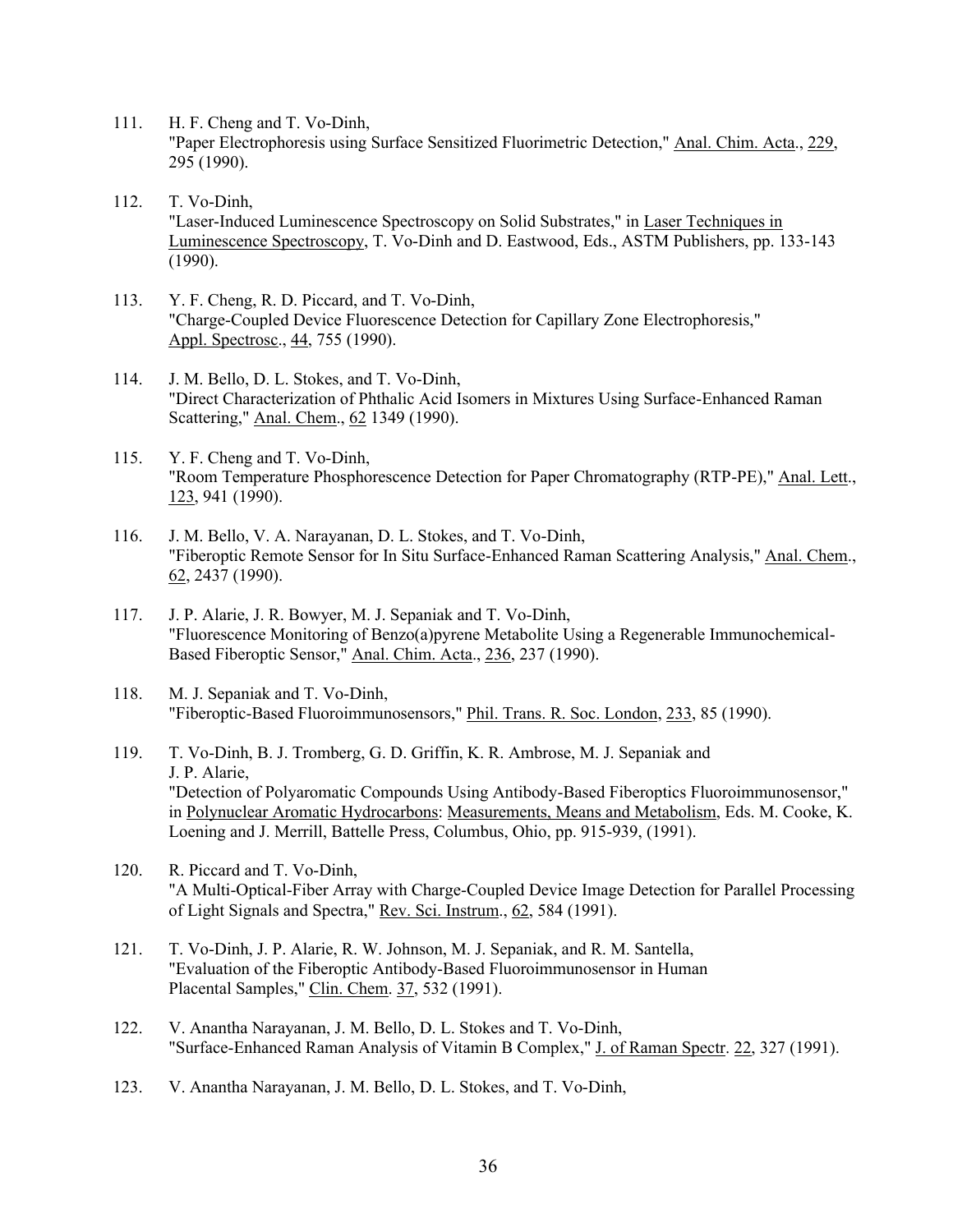"Determination of p-Aminobenzoic Acid in Presun-15 Lotion by Surface-Enhanced Raman Analysis, Analusis, 19, 307 (1991).

- 124. T. Vo-Dinh, G. D. Griffin, and M. J. Sepaniak, "Fiberoptic Immunosensors," Fiber Opt. Chem. Sen. Biosens., 2, 217 (1991).
- 125. J. P. Alarie and T. Vo-Dinh, "A Fiberoptic Cyclodextrin-Based Sensor," Talanta, 38, 529 (1991).
- 126. D. Eastwood, R. L. Lidberg, S. J. Simon, and T. Vo-Dinh, "An Overview of Advanced Spectroscopic Field Screening and In-Situ Monitoring Instrumentation and Methods," in Chemistry for the Protection of the Environment, L. Powlowski and D. D'Lugosz, Eds., Plenum Press, New York, pp. 97-111 (1991).
- 127. T. Vo-Dinh, G. D. Griffin and M. J. Sepaniak, "Fiberoptics Immunosensors," in Fiberoptics Chemical Sensors, Vol. II, O. F. Wolfbeis, Ed., CRC Press, Boca Raton, FL, Chapter 17, pp. 218-248 (1991).
- 128. J. R. Bowyer, J. P. Alarie, M. Sepaniak, T. Vo-Dinh, and R. Q. Thompson, "Construction and Evaluation of Regenerable, Fluoroimmunochemical-Based Fiber Optic Biosensor," Analyst, 116, 117 (1991).
- 129. T. Vo-Dinh, "Chemiluminescence," in Encyclopedia of Applied Physics, G. Trigg, Ed., VCH Publishers, Brooklyn, NY, pp. 413-428 (1992).
- 130. T. Vo-Dinh, G. D. Griffin, J. P. Alarie, M. J. Sepaniak, and J. R. Bowyer, "Development of Fiber-Optic Immunosensors for Environmental Analysis," in Pollution Prevention and Industrial Processes., J. J. Breen and M. J. Dellarco, Eds., ACS Book No. 508, American Chemical Society, Washington, DC, pp. 270-283 (1992).
- 131. J. M. Bello, V. A. Narayanan, and T. Vo-Dinh, "Surface-Enhanced Raman Scattering Interaction of p-Aminobenzoic Acid on Silver-Coated Alumina Substrate," Spectrochim. Acta., 4, 563 (1992).
- 132. F. Baucel, J. M. Salmon, J. Vigo, T. Vo-Dinh, and P. Viallet, "Investigation of Non-Calcium Interactions of Fura-2 by Classical and Synchronous Fluorescence Spectroscopy," Anal. Biochem., 204, 231 (1992)
- 133. T. Vo-Dinh and T. Pal, "Development of a Spectrochemical Modification (SM) Technique for Measurement of Chemical Agents," Applied Spectroscopy, 46, 677 (1992).
- 134. M. L. Daugherty, A. P. Watson, and T. Vo-Dinh, "Permeability and Breakthrough Rates of Organophosphates and Warfare Agent Simulants in Materials Used for Civilian Protective Clothing, J. Hazardous Mat., 30, 243 (1992).
- 135. T. Pal, A. Pal, G. H. Miller, and T. Vo-Dinh, "A Passive Dosimeter for Monitoring Ammonia Vapor," Anal. Chim Acta, 263, 175 (1992).
- 136. A. Pal, W. Watts, J. Caraway, and T. Vo-Dinh,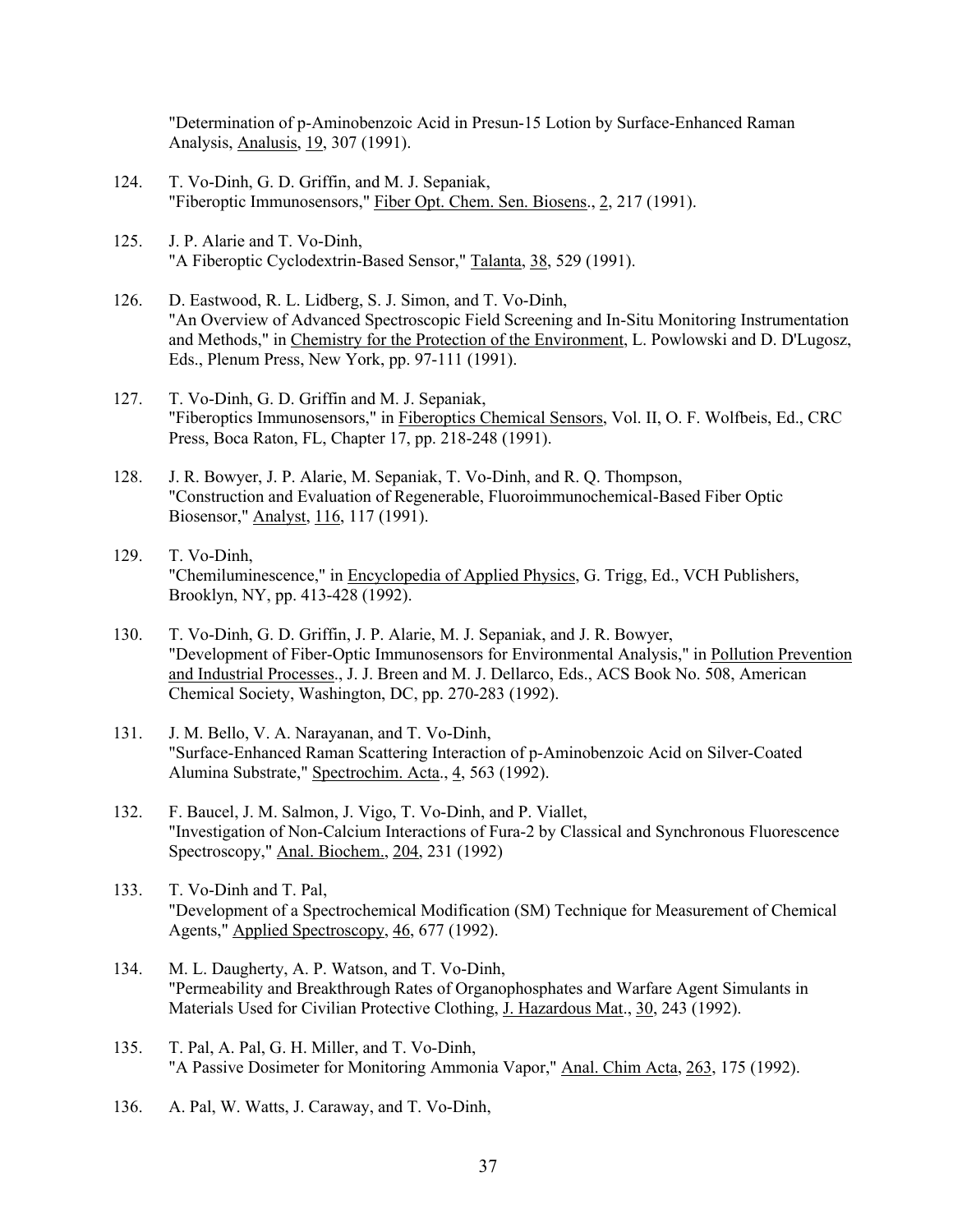"Enhanced Room Temperature Phosphorescence Using Sodium Lauryl Sulfate-Treated Solid Substrate," Analusis, 20, 149 (1992).

- 137. D. L. Frazier, M. A. Barnhill, T. Vo-Dinh, A. M. Legendre, and B. F. Overholt, "Comparative Pharmacokinetics of the Photosensitizer Tin-Etiopurpurin in Dogs and Rats," J. Vet. Pharmacol. Therap, 15, 275 (1992).
- 138. Y. S. Li, D. L. Stokes, T. Vo-Dinh, and Y. Wang, "Surface-Enhanced Raman Analysis of p-Nitroaniline on Vacuum Evaporation and Chemically-Deposited Silver-Coated Alumina Substrate," Appl. Spectrosc., 46, 1354 (1992).
- 139. W. Watts, A. Pal, L. Ford, G. H. Miller, T. Vo-Dinh, D. Eastwood, and R. Lidberg, "Improved Methods for Screening PCBs using Room Temperature Phosphorescence," Appl. Spectroscopy, 46, 1235 (1992).
- 140. J. P. Alarie, D. L. Stokes, W. S. Sutherland, A. C. Edwards, and T. Vo-Dinh, "An ICCD-Based Fiberoptic Monitor for Rapid Remote SERS Sensing," Appl. Spectrosc. 46, 1608 (1992).
- 141. V. Anatha Narayanan, G. M. Begun, D. L. Stokes, W. S. Sutherland, and T. Vo-Dinh, "Normal Raman and SERS Spectra of Some Fungicides and Related Chemical Compounds," J. Raman Spectrosc., 23, 281 (1992).
- 142. M. Uziel, N. B. Munro, D. S. Katz, T. Vo-Dinh, E. A. Zeighami, M. D. Waters, and J. D. Griffith, "DNA Adducts Formation by 12 Chemicals with Populations Potentially Suitable for Molecular Epidemiological Studies," Mutation Research, 277, 35 (1992).
- 143. M. Uziel, G. H. Miller, R. Ward, W. Watts, and T. Vo-Dinh, "Screening Benzo(a)pyrene Metabolites in Urine Using Synchronous Room Temperature Phosphorescence," Polycyclic Aromatic Compounds, 3, 17 (1992).
- 144. V. A. Narayanan, G. M. Begun,, N. A. Stump, D. L. Stokes, and T. Vo-Dinh, "Vibrational Spectra of Fluvalinate," J. Raman Spectrosc., 24, 123 (1993).
- 145. T. Pal, G. D. Griffin, G. H. Miller, A. P. Watson, M. L. Daugherty, and T. Vo-Dinh, "Permeation Measurements of Chemical Agent Simulants Through Protective Clothing Materials," J. Hazardous Mat., 33, 123 (1993).
- 146. A. M. Helmenstine, Y. S. Li, and T. Vo-Dinh, "Surface-Enhanced Raman Scattering Analysis of Etheno Adducts of Adenine," Vibrational Spectrosc., 4, 359 (1993).
- 147. V. Anantha Narayanan, D. L. Stokes, N. A. Stump, G. M. Begun, and T. Vo-Dinh, "Surface-Enhanced Raman Analysis of Some Polycyclic Aromatic Dyes Used in the Cosmetic and Food Industries," Polycyclic Aromatic Compounds, 3, 137 (1993).
- 148. V. Anantha Narayan, D. L. Stokes, G. M. Begun, and T. Vo-Dinh, "Analysis of the Plant Growth Regulation ALAR and its Hydrolysis Products Using Raman Spectroscopy," Analusis, 21, 107 (1993).
- 149. T. Vo-Dinh,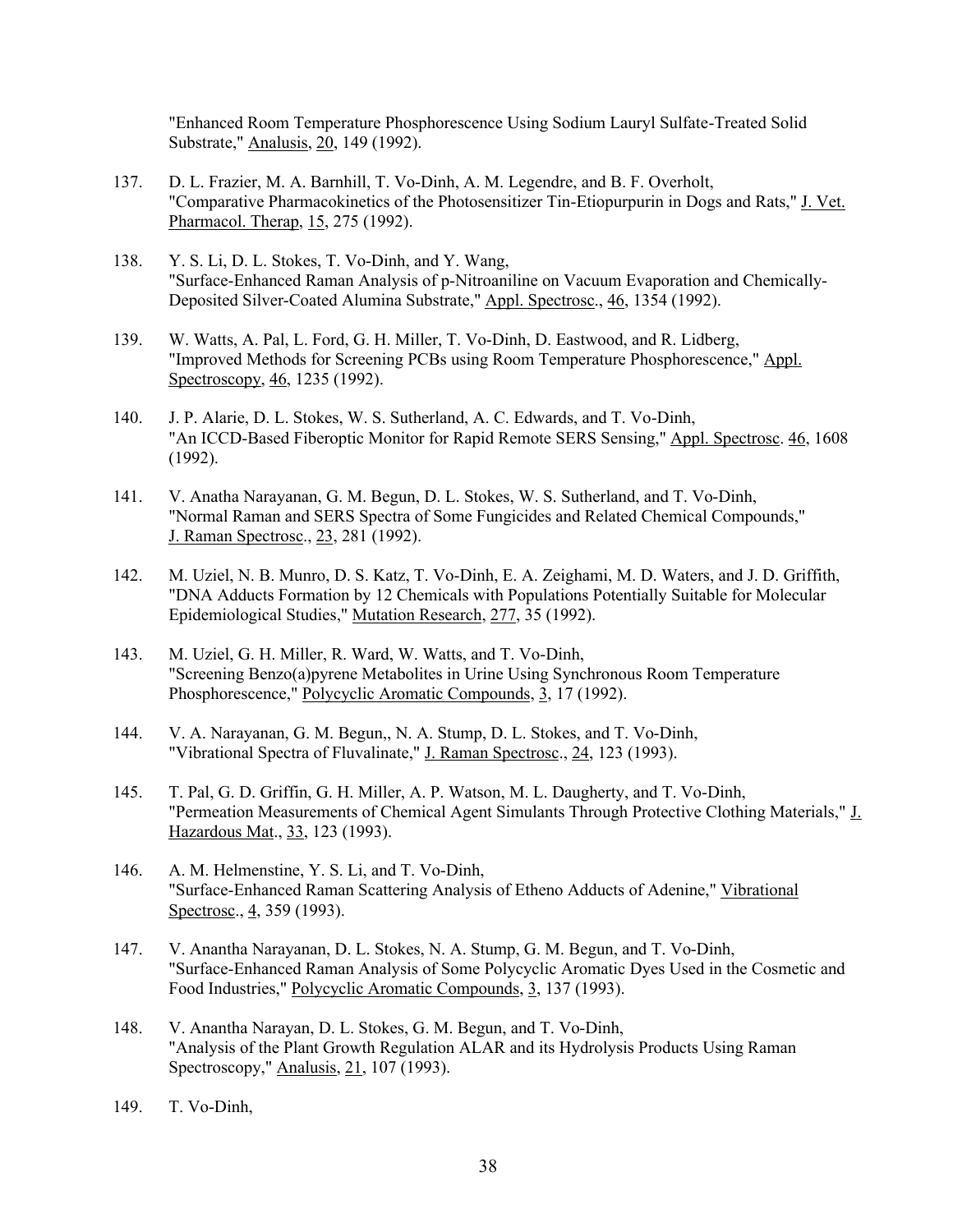"A Global Environment, a Common Future," Analusis, 21, M5 (1993).

- 150. C. L. Stevenson and T. Vo-Dinh, "Laser-Excited Synchronous Luminescence Spectroscopy," Appl. Spectrosc., 47, 430 (1993).
- 151. J. P. Alarie, T. Vo-Dinh, G. H. Miller, M. N. Ericson, S. R. Maddox, W. Watts, D. Eastwood, R. Lidberg, and M. Dominquez, "Development of Battery-operated Portable Synchronous Luminescence Spectrofluorometer," Rev. Sci. Instrum., 64, 2541 (1993).
- 152. C. Sagan, B. N. Khare, W. R. Thompson, G. D. McDonald, M. R. Wing, J. L. Bada, T. Vo-Dinh, and E. T. Arakawa, "Polycyclic Aromatic Hydrocarbons in the Atmospheres of Titan and Jupiter," J. Astrophysics, 414, 399 (1993).
- 153. T. Vo-Dinh and D. L. Stokes, "Surface-Enhanced Raman Vapor Dosimeter, Appl. Spectrosc., 47, 1728 (1993).
- 154. A. Helmenstine, M. Uziel, and T. Vo-Dinh, "Measurement of DNA Adducts Using Surface-Enhanced Raman Spectroscopy, J. Toxicology and Envir. Health, 40, 195 (1993).
- 155. Y. F. Cheng, R. D. Piccard, and T. Vo-Dinh, "Subfemotomole Detection of Polycyclic Aromatic Compounds Using Charge-Coupled Device Detection (RTP-CCD)," Polycyclic Aromatic Compounds, 4, 71 (1994).
- 156. T. Vo-Dinh, J. P. Alarie, F. Hyder, and M. J. Sepaniak, "Laser-Based Fiberoptic Immunosensors for DNA-Adduct Measurements," in Polycyclic Aromatic Compounds: Synthesis, Properties, and Biological Efforts, P. Garrigues and M. Lamotte, Eds., Gordon and Breach, Publishers, Philadelphia, PA, p. 765-772 (1993).
- 157. T. Vo-Dinh, M. J. Sepaniak, G. D. Griffin, and J. P. Alarie, "Immunosensors: Principles and Applications," Immunomethods, 3, 85 (1993).
- 158. T. Vo-Dinh, A. Pal, and T. Pal, "A New Photo-activated Luminescence Method for Report Screening of PCBs," Anal. Chem., 66, 1264 (1994).
- 159. T. Vo-Dinh, P. Viallet, L. Ramirez, and A. Pal, "Gel-Based Indo-1 Probe for Monitoring Calcium (II) Ions," Anal. Chem., 66, 813 (1994).
- 160. T. Vo-Dinh, P. Viallet, L. Ramirez, A. Pal, and J. Vigo, "Detection of Cadmium Ion Using the Fluorescence Probe Indo-1," Anal. Chim. Acta 295, 67, (1994).
- 161. C. L. Stevenson, R. W. Johnson, and T. Vo-Dinh, "Synchronous Luminescence: A New Detection Technique for Multiple Fluorescent Probes Used for DNA Sequencing," Biotechniques, 16, 1104 (1994).
- 162. G. Moreels, J. Clairemidi, P. Rousselot, B. Goidut, and T. Vo-Dinh,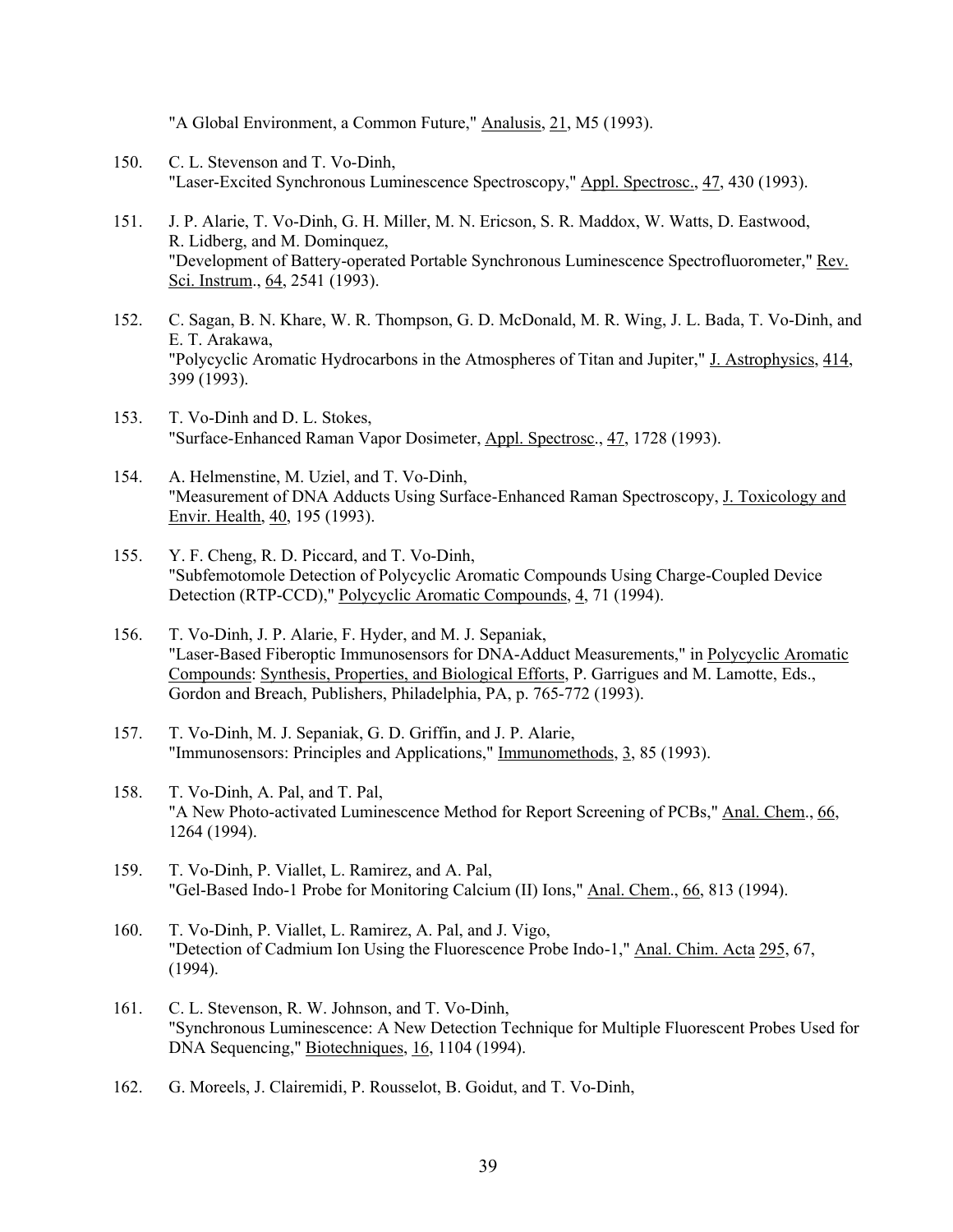"Identification of Polycyclic Aromatic Molecules in the UV Spectrum of Comet Halley," Polycyclic Aromatic Compounds, 5, 107 (1994).

- 163. T. Vo-Dinh, P. Viallet, I.M. Del Olmo, D. Hueber, C.L. Stevenson, A.D. Campiglia "Laser-Excited Synchronous Fluorescence System for the Analysis of Polycyclic Aromatic Compounds", Polyclic Aromatic Compounds, 9, 265-272 (1996).
- 164. D. S. Moore, T. Vo-Dinh, and B. Schrader, "Laser-Based Molecular Spectroscopy for Chemical Analysis: Fundamentals of Lasers," Pure and Applied Chemistry , 67, 1913 (1995).
- 165. T. Vo-Dinh, "Surface-Enhanced Raman Spectroscopy," in Photonic Probes of Surface, P. Halevi, Ed., Elsevier, Amsterdam, pp. 65-95 (1995).
- 166. T. Vo-Dinh, "SERS Chemical Sensors and Biosensors: New Tools for Environmental and Biological Analysis," Sensors and Actuators, 29, 183 (1995).
- 167. K. Laqua, B. Schrader, G.G. Hoffmann, D. S. Moore, and T. Vo-Dinh, "Detection of Radiation," Pure and Applied Chem., 67, 1745 (1995).
- 168. C. L. Stevenson and T. Vo-Dinh, "Signal Experience in Raman Spectroscopy," in Modern Techniques in Raman Spectroscopy, J. Laserna, Ed., Wiley, New York, pp. 1-40 (1996).
- 169. W. S. Sutherland, J. P. Alarie, D. L. Stokes, and T. Vo-Dinh, "A Portable Surface-Enhanced Raman Spectrometer," Instrum.. Sci. and Technol., 22, 231 (1994).
- 170. W. S. Sutherland, J. P. Alarie, A. Edwards, R. C. Tran, M. Hurtwitz, W. Selph, E. Margalith, and T. Vo-Dinh, "Mixture Analysis Using a Compact SERS Spectrometer," Analusis, 23, 45 (1995).
- 171. T. Vo-Dinh, M. Panjehpour, B. D. Overholt, C. Farris, and R. Sneed, "In-vivo Cancer Diagnostics in the Esophagus Using Differential Normalized Fluorescence (DNF) Indices," Laser in Surgery and Medicine, 16, 41 (1995).
- 172. C. L. Stevenson and Tuan Vo-Dinh, "Analysis of Polynuclear Aromatic Compounds Using Laser-Excited Synchronous Fluorescence," Analytica Chim. Acta, 303, 247 (1995).
- 173. T. Vo-Dinh and D. L. Stokes, "SERODS: A New Optical Monitoring with Three-Dimensional Data Storage," Rev. Sci. Instr., 65, 3766 (1994).
- 174. F. Moreau, S. Moreau, D. M. Hueber, and T. Vo-Dinh, "Fiberoptic Remote Multisensor System Based on AOTF," Appl. Spectr., 50, 1295 (1996).
- 175. V. A. Narayana, D. L. Stokes, and T. Vo-Dinh, "Vibrational Spectra Analysis of Eosin Y and Erythrosin B - Intensity Studies for Quantitative Detection of the Dye," J. Raman Spectrosc., 25, 415 (1994).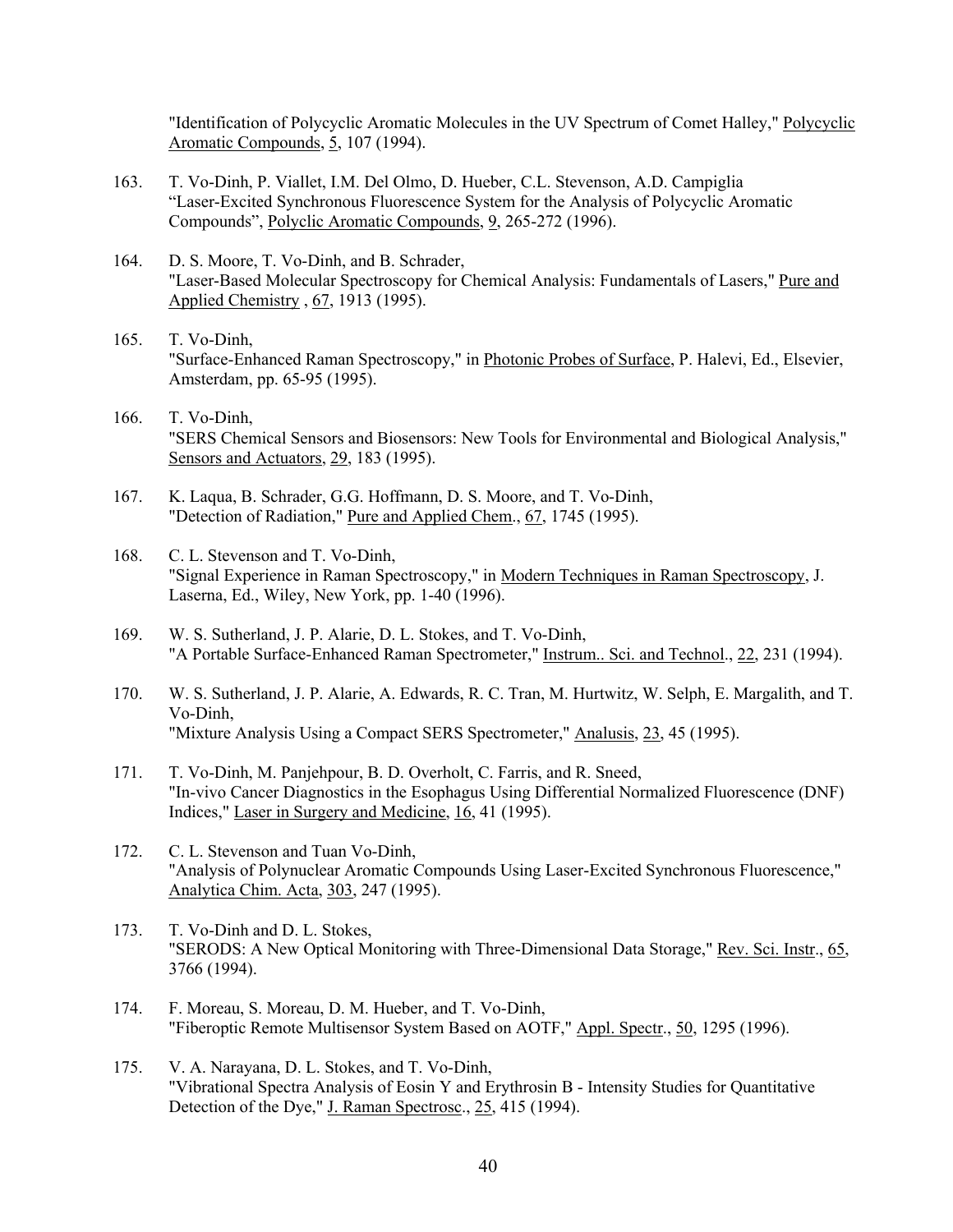- 176. P. Jagasia, A. Belasquez, A. Knedik, T. Vo-Dinh and P.B. Oldham, "Enhanced Photoactivated Luminescence of Selected Polychlorinated Biphenyl Congers and Aroclor Mixtures," Microchemical Journal, 57, 350 (1997).
- 177. M. Panjehpour, B. F. Overholt, T. Vo-Dinh, C. Farris, R. Sneed, P. Buckley, J. L. Schmidhammer, "Spectroscopic Diagnosis of Esophageal Cancer: Improved System and Classification Model," Gastrointestinal Endosc., 41, 577 (1995).
- 178. Frédérick Moreau, Sandrine M. Moreau, Dennis M. Hueber and T. Vo-Dinh "Fiber-Optic Remote Multisensor System Based on an Acousto-Optic Tunable Filter (AOTF)," Applied Spectroscopy, 50, 10, (1996).
- 179. T. Vo-Dinh, K. Houck, and D. L. Stokes, "Surface-Enhanced Raman Gene Probes," Anal. Chem., 66, 3379 (1994).
- 180. T. Vo-Dinh, JDW and Molecular Spectroscopy," Spectrochimia Acta, 49B, 1225 (1994).
- 181. T. Vo-Dinh, N. H. Velthorst, D. S. Moore, and B. Schrader, "Laser-Based Molecular Spectroscopy for Chemical Analysis: Luminescence," Pure and Appl. Chem., 69, 1435-49, (1997).
- 182. J. P. Alarie and T. Vo-Dinh, "An Antibody-Based Submicron Biosensor for BaP," Polycyclic Aromatic Compounds, 8, 45 (1996)
- 183. D. M. Hueber, C. L. Stevenson, and T. Vo-Dinh, "A Fast Scanning Synchronous Spectrometer Based on Acousto-optic Tunable Filter," Appl. Spectrosc., 46, 1624 (1995).
- 184. A. Pal, D. L. Stokes, J. P. Alarie, and T. Vo-Dinh, "Selective Surface-Enhanced Raman Using Polymer-Coated Substrate," Anal. Chem., 67, 3154 (1995).
- 185. A. Sadana, J. P. Alarie, and T. Vo-Dinh, "A Cyclodextrin-Based Fiberoptic Chemical Sensor: A Fractal Analysis," Talanta, 42, 1567 (1995).
- 186. G. P. Vigo, D. M. Hueber, and T. Vo-Dinh, "Evaluation of Data Treatment Techniques for Improved Analysis of Fingerprint Images," J. Forens. Sci., 40, 825 (1995).
- 187. A. D. Campiglia, D. M. Hueber, and T. Vo-Dinh, "Analysis of Polycyclic Aromatic Compounds in Soil Samples Using Laser-Induced Phosphorimetry," Polycyclic Aromatic Compounds, 8, 117 (1996).
- 188. A. D. Campiglia, D. M. Hueber, and T. Vo-Dinh, Development of a Room Temperature Phosphorescence Fiber Optic Sensor, Anal. Chem. 68, 1599 (1996).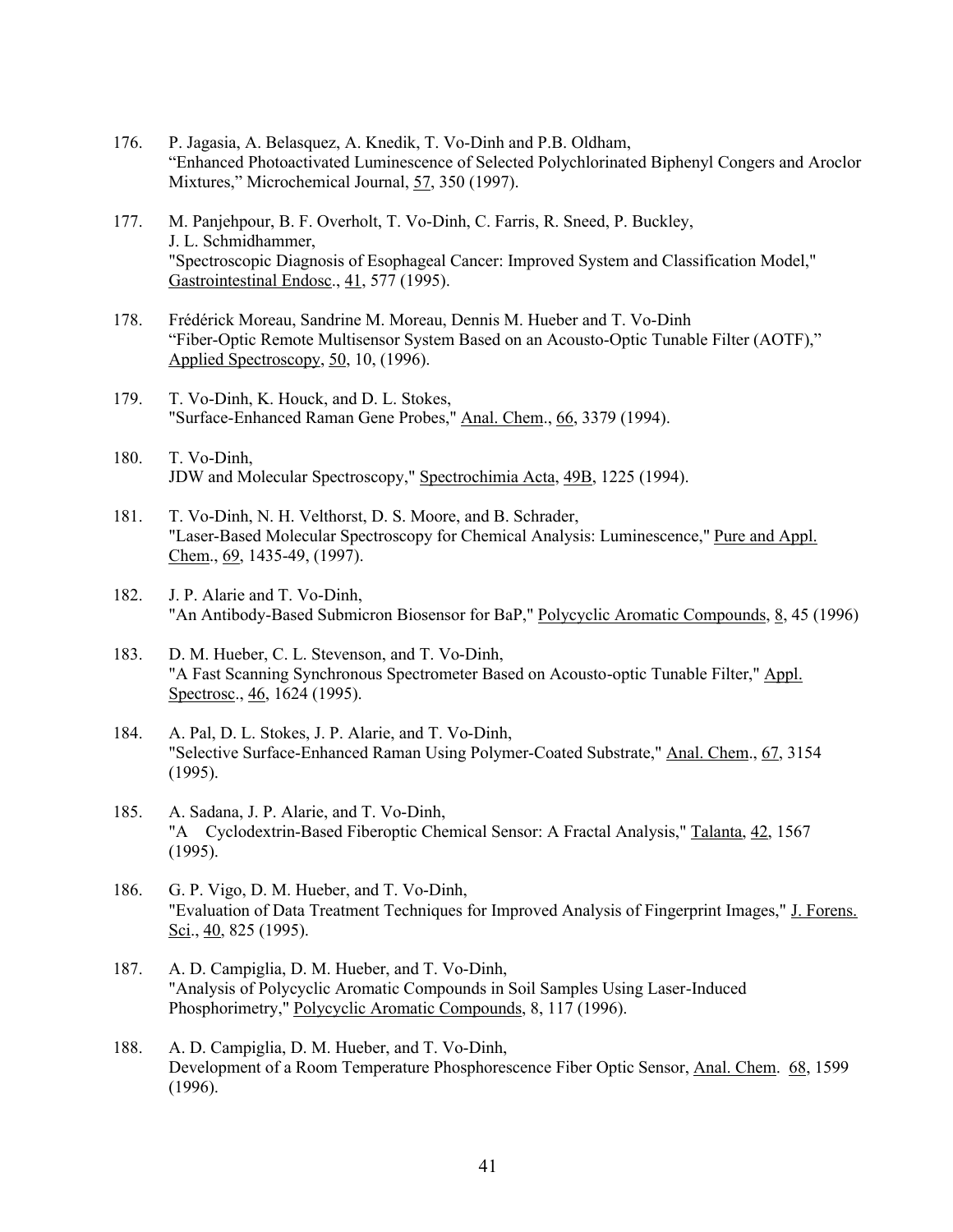- 189. N. Taranenko, J. P. Alarie, D. L. Stokes, and T. Vo-Dinh, "Surface-Enhanced Raman Detection of Nerve Agents Simulants (DMMP and DIMP) Vapor on Electrochemically Prepared Silver Oxide Substrates," J. Raman Spectrosc., 27, 379 (1996).
- 190. A. D. Campiglia, D. M. Hueber, J. P. Alarie, and T. Vo-Dinh, "Laser-Induced Solid-Surface Room Temperature Phosphorimetry of Polycyclic Aromatic Compounds," Appl. Spectrosc., 50, 252 (1996).
- 191. M. J. Sepaniak, T. Vo-dinh, V. Tropina and D.L .Stokes "Evaluation of a separation based fiber-optic sensor in a micellar electrokinetic capillary chromatography mode of operation", Anal. Chem., 69, 3806-3811 (1997).
- 192. T. Vo-Dinh, P. Viallet, D. Hueber, M. Iruela, and C. L. Stevenson, and A.D. Campiglia "Laser-Induced Synchronous Luminescence of Polycyclic Aromatic Compounds," Polycyclic Aromatic Compounds, 9, 265 (1996).
- 193. F. Moreau, D. M. Hueber, and T. Vo-Dinh, "Remote Spectral Imaging System (RSIS) Based on Acousto-Optic Tunable Filter," Instrum. Sci. and Technol., 24, 179 (1996).
- 194. B. Clark, T. Vo-Dinh, M.J. Sepaniak "Capillary Electrophoresis-Laser fluorometry Instrumentation for the Facile Optimization of DNA Sparations Using In-situ Gradients and Adjustable Detection Zone", Anal. Chem. 67, 680-683 (1995).
- 195. T. Vo-Dinh, W. Watts, A. Pal, T. Pal, and D. Eastwood, "Provisional Standard Test Method for Screening, Quantification and Identification of Total Polychlorinated Biphenyls by Room Temperature Phosphorescence," ASTM, PS 47-95 (1995).
- 196. J. Bertie and T. Vo-Dinh, "The Spectroscopy Commissions of the International Union of Pure and Applied Chemistry," Appl. Spectrosc., 50, 12A (1996).
- 197. Masoud Panjehpour, Bergein F. Overholt, Tuan Vo-Dinh, Rodger C. Haggitt, Donna H. Edwards, and F. Paul Buckley, III, "Endoscopic Fluorescence Detection of High-Grade Dysplasia in Barrett's Esophagus," Gastroenterology, 111, 93-101 (1996).
- 198. V. Anantha Narayan, D. L. Stokes, and T. Vo-Dinh, "Vibrational Spectra of the Industrial Dyes, Cresyl Fast Violet, Phloxine B and Saffron: Intensity Studies by Surface-Enhanced Raman Spectroscopy," Analusis, 24, 1 (1996).
- 199. A. D. Campiglia and T. Vo-Dinh, "Fiberoptic Sensor for Laser-Induced RTP Detection of Polycyclic Aromatic Compounds," Talanta, 143, 1805 (1996).
- 200. D. L. Stokes, M. J. Sepaniak, and T. Vo-Dinh, "Development of a New Capillary Electrophoresis-Based Fiberoptic Sensor," Biomedical Chromatogr., 11 187 (1997).
- 201. M. J. Sepaniak, T. Vo-Dinh, D. L. Stokes, V. Tropina, J. E. Dickens,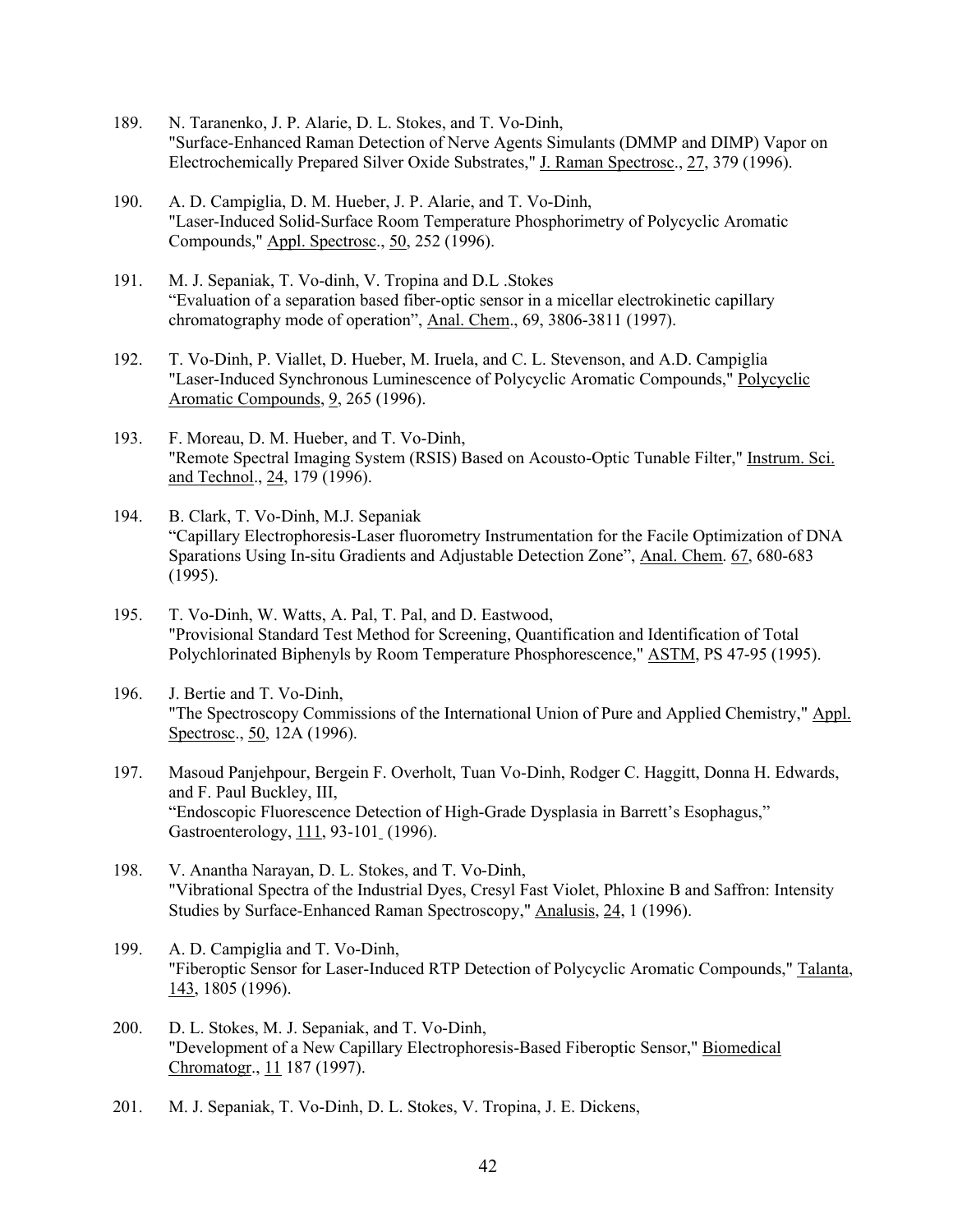"Demonstration of an Integrated Capillary Electrophoresis-Laser Induced Fluorescence Fiberoptic Sensor," Talanta, 43, 1889 (1996).

- 202. A. Ibrahim, P. Oldham, D. L. Stokes, and T. Vo-Dinh, "Determination of Enhancement Factors for Super-Enhanced Fourier Transform Raman Spectroscopy on Gold and Silver Surfaces," J. Raman Spectrosc., 27, 887 (1996).
- 203. A. Sadana, J. P. Alarie, and T. Vo-Dinh, "Antigen Antibody Diffusion-treated Binding Kinetics for Biosensors: A Fractal Analysis," Sensors and Actuators B32, 195 (1996).
- 204. A. Sadana and T. Vo-Dinh, "Antibody-Antigen Binding Kinetics: A Model for Multi-Valency Antibodies for Large Antigen Systems," Applied Biochemistry and Biotechnology 67, 1-22 (1997).
- 205. J.M. Salmon, M. Yassine, T. Vo-Dinh, N.R. Isola, X. Rebillard, and P. Viallet, "Discrimination between Tumour and Normal Cells by Staining with 3,4,5,6,16,17-Hexadehydro-16- (methoxycarbonyl)-19-methyl-20-oxayohimbanium: The Uracil Ring as a Target or the Specific Interaction between RNA(s) and the Fluorescent Probe," Anticancer Res. 16, 1886 (1996).
- 206. T. Vo-Dinh, J. Fetzer, and A. D. Campiglia, "Monitoring and Characterization of Polycyclic Aromatic Compounds in the Environment," Talanta, 47, 943-69 (1998).
- 207. L. F. Capitan-Vallvey, F. Ojeda, M. Del Olmo, R. Avidad, A. Navalon and T. Vo-Dinh, "Use of Transmitted Room Temperature Phosphorescence to Improve Nalidixic Acid Determination," Appl. Specrosc., 52, 101-105 (1998).
- 208. P. Viallet, T. Vo-Dinh, J. Vigo, J.M. Salmon "Investigation of lysozyme-chitobioside interactions using synchronous luminescence and lifetime measurements" J. Luminescence, 12, 57-63 (2002).
- 209. T. Vo-Dinh, "Remote Monitors for In Situ Characterization of Hazardous Waste," Invited Chapter in Monitoring and Remediation Technologies for Solid Waste, I. Twardowska, H.E. Allen, A.F. Kettrup and W. Lacy., eds, Elsevier, NY, pp. 485-504 (2004).
- 210. T. Vo-Dinh, M. Panjehpour, B. F. Overholt, and P. Buckley, III, "Laser-Induced Differential Fluorescence for Cancer Diagnosis Without Biopsy," Appl. Spectr. 51, 58-63 (1997).
- 211. A. D. Campiglia, D. M. Hueber, F. Moreau, and T. Vo-Dinh, "Phosphorescence Imaging System Using AOTF and Charge Coupled Device," Analytica Chim. Acta., 346, 361 (1997).
- 212. T. Vo-Dinh, M. Panjehpour, and B. F. Overholt, "Laser-induced Fluorescence for Esophageal Cancer and Dysplasia Diagnosis," Proceed. NY Acad. Sciences, 838, 116 (1998).
- 213. D. Zeisel, V. Deckert, R. Zenobi, and T. Vo-Dinh,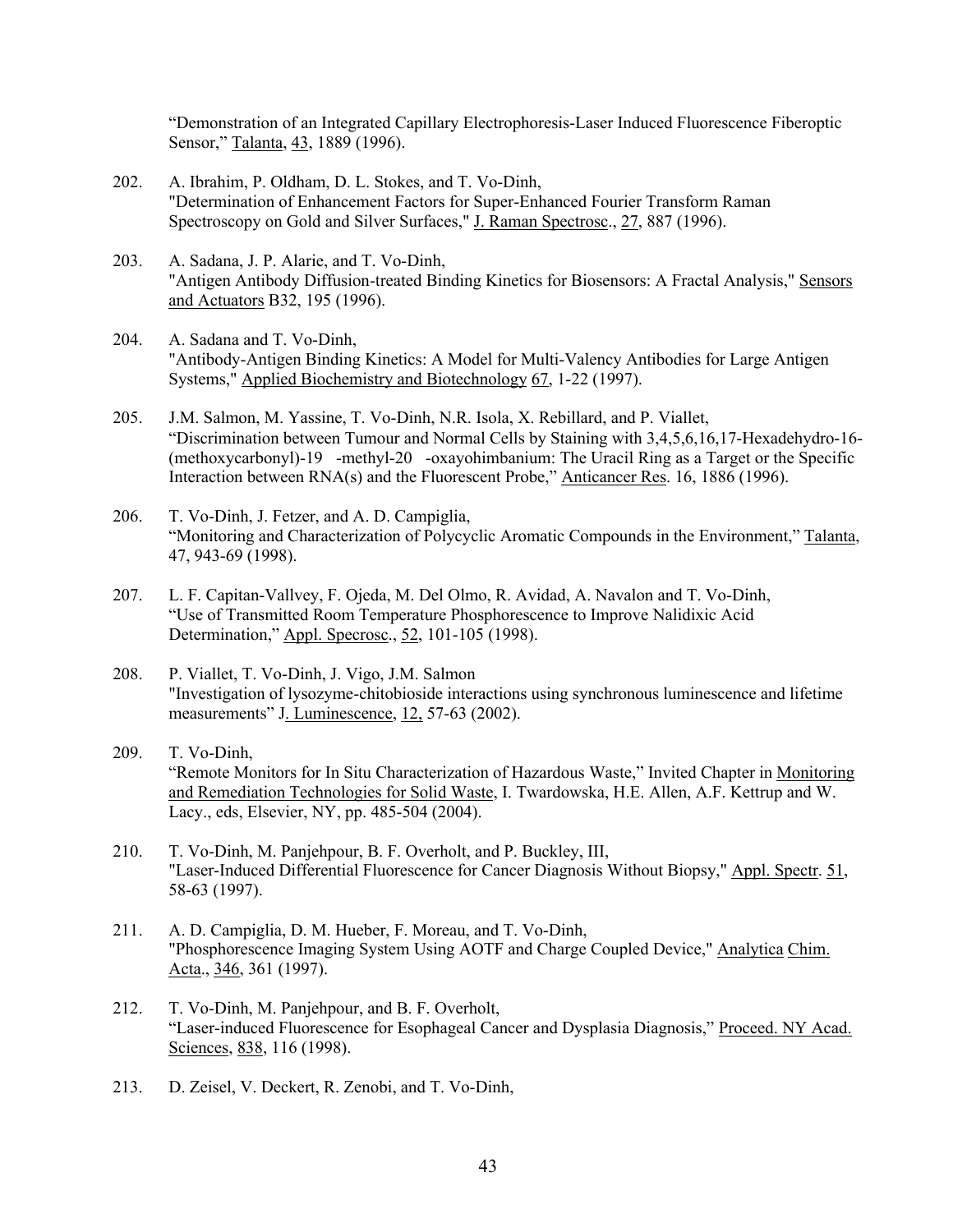"Near-Field Surface-Enhanced Raman Spectroscopy of Dye Molecules Adsorbed on Silver Island Films," Chem. Phys. Lett., 283, 381 (1998).

- 214. N. Isola, D. L. Stokes, and T. Vo-Dinh, "Surface-Enhanced Raman Gene Probes for HIV Detection," Anal. Chem., 70, 1352 (1998).
- 215. A. D. Campiglia, T. Vo-Dinh, "Rapid Screening Method for Cocaine and Benzoylecgonine in Saliva Samples," Anal. Chimica Acta, 372, 349 (1998).
- 216. T. Vo-Dinh, "Surface-Enhanced Raman Spectroscopy Using Metallic Nanostructures," Trends in Anal. Chem., 17, 557-582 (1998). https://doi.org/10.1016/S0165-9936(98)00069-7
- 217. A. Pal, T. San, T. Pal, and T. Vo-Dinh, "Determination of Aluminum in Water through Formation of Fluorescent Complex," J. Indian Chem., Soc., 75, 78 (1998).
- 218. P. Viallet, T. Vo-Dinh, T. Bunde, A. C. Ribou, J. Vigo, and J.M. Solomon, "Fluorescent Molecular Reporter for the 3-D Confirmation of Protein Sub-domain: The Mag-Indo System," J. of Fluorescence, 9, 153 (1999).
- 219. T. Vo-Dinh, "Development of a DNA Biochip: Principle and Applications," Sensors and Actuators, B51, 52 (1999).
- 220. V. Deckert, D. Zeisel, R. Zenobi, and T. Vo-Dinh, "Near-Field Surface-Enhanced Raman of DNA Probes," Anal. Chem., 70, 2646 (1998).
- 221. T. Vo-Dinh, J. P. Alarie, N. Isola, D. Landis, A.L. Wintenberg, and M.N. Ericson, "DNA Biochip Using Phototransitor Integrated Circuit," Anal. Chem., 71, 358 (1999).
- 222. A. Sadana and T. Vo-Dinh, "DNA Hybridization Binding Kinetics: A Single- and Dual-Fractal Analysis," Biotechnology Progress, 14, 782 (1998).
- 223. T. Pal, V. Anana Narayan, D. L. Stokes, and T. Vo-Dinh, "Surface-Enhanced Raman Detection of Nicotinamide in Vitamin Tablets, Anal. Chim. Acta, 368, 21 (1998).
- 224. S. J. Norton and T. Vo-Dinh, "Diffraction Tomographic Imaging with Photon Density Waves: An Explicit Solution," J. Amer. Optical Soc. 15, 2670 (1998).
- 225. T. Pal and T. Vo-Dinh, "A New Photo-activated Fluorescence Detection Method for Trichloroethylene," J. Indian Chem. Soc., 75, 470 (1998).
- 226. V. Anantha Narayan, N. A. Stump, G. D. Del Cul, and T. Vo-Dinh,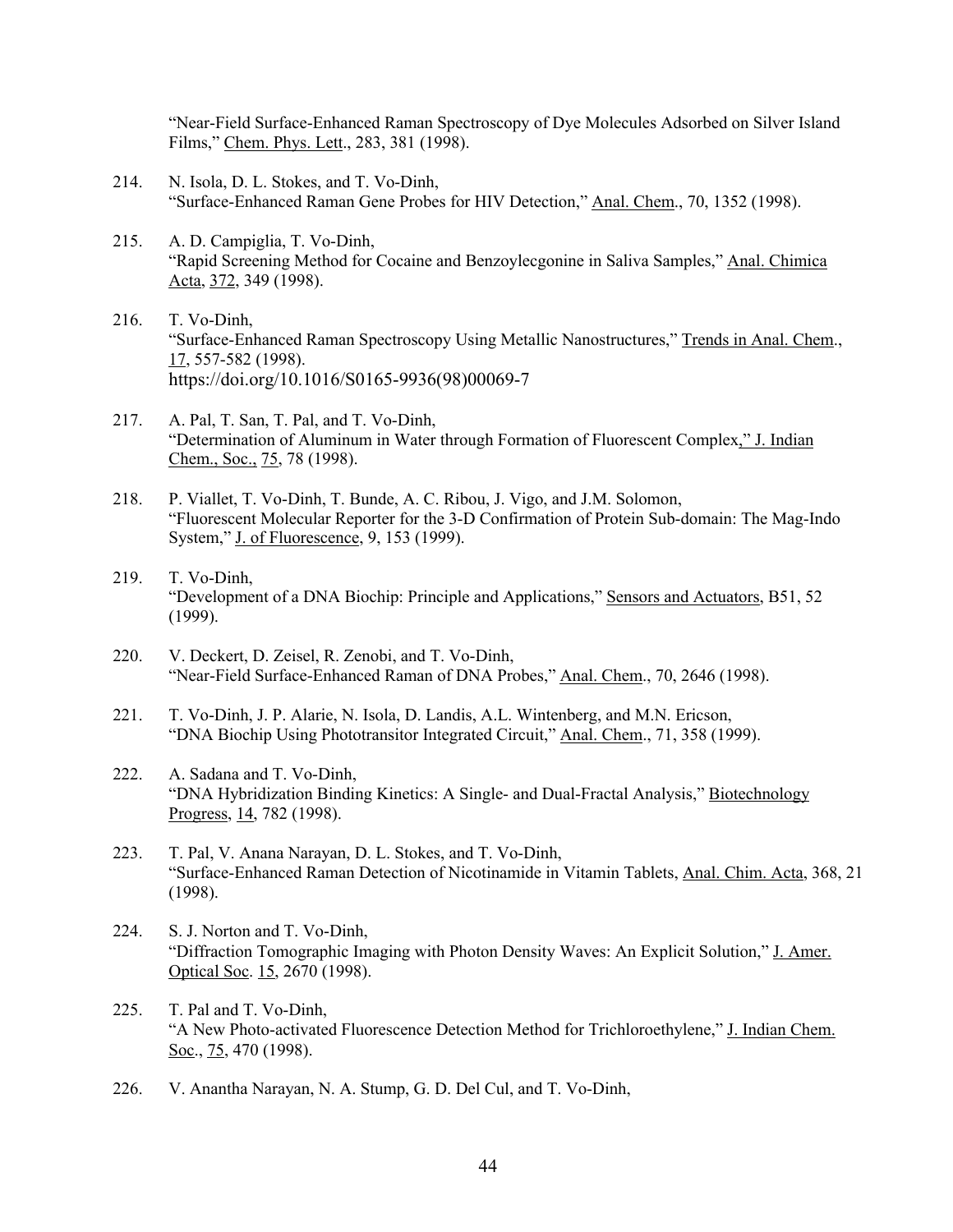"Vibrational Spectrum of Strycline: Detection and the Nanograms Level Using Raman Microscope," J. of Raman Spectroscopy, 30, 435 (1999).

- 227. D. L. Stokes, M. J. Sepaniak, T. Vo-Dinh, "Demonstration of a Separations-Based Fiberoptic Sensor for Bioanalysis." Anal. Chim. Acta, 399, 201 (1999).
- 228. M. Volkan, Yuan Lee, Tuan Vo-Dinh, "AOTF-Based Remote Sensor with Sol-Gel Probe," Instrumentation Science & Technology, 27(5), 1 (1999).
- 229. David L. Stokes and Tuan Vo-Dinh, "Development of an Integrated Single-Fiber SERS Sensor," Sensors and Actuators, 69, p. 28-36,  $(2000).$
- 230. T. Vo-Dinh, D. L. Stokes, G. D. Griffin, M. Volkan, U.J. Kim, and M. I. Simon, "Surface-Enhanced Raman Scattering (SERS) Method and Instrumentation for Genomics and Biomedical Analysis," J. Raman Spectrosc. 30, 785 (1999).
- 231. Wendi E. Watts, Narayana R. Isola, Donita Frazier, and Tuan Vo-Dinh, "Differentation of Normal and Neoplastic Cells by Synchronous Fluorescence: Rat Liver Epithelial and Rat Hepatoma Cell Models," Analytical Letters, 32, 2583 (1999).
- 232. David L. Stokes, Anjali Pal, V. Anantha Narayanan, and Tuan Vo-Dinh, "Evaluation of a Chemical Vapor Dosimeter Using Polymer-Coated SERS Substrates," Anal. Chim. Acta, 399, 265 (1999).
- 233. T. Vo-Dinh and Praveen N. Mathur, "Optical Diagnostic and Therapeutic Technologies in Pulmonary Medicine," in Advances in Interventional Pulmonology, Eds. P. N. Mathur, et al., Kager, Basel, Switzerland, Vol. 30, pp. 267- 279 (2000).
- 234. T. Vo-Dinh and D. L. Stokes, "Surface-Enhanced Raman Detection of Chemical Vapors and Aerosols Using Personal Dosimeters," Field Anal. Chem. and Technol., 3, 346 (1999).
- 235. M. Volkan, D. L. Stokes, and T. Vo-Dinh, "A New SERS Substrate Based on Nanoparticles in Sol Gel," J. Raman Spectrosc, 30, 1057 (1999).
- 236. D. H. Pui, J. R. Brock, D. R. Chen, H. Fissan, C. D. Frisbie, C. E. Lyman, J. C. Miller, G. H. Musholland, R. Pecora, O. Prening, and T. Vo-Dinh, "Summary and Recommendation on Instrumentation and Measurement Issues for Nanometer Particles," J. of Nanoparticle Research, 2, 103 (2000).
- 237. M. Morena-Bondi, J. Mobley, J. P. Alarie, and T. Vo-Dinh, "Antibody-Based Biosensor for Breast Cancer with Ultrasonic Regeneration, "J. Biomedical Optics" 5(3) 350 (2000).
- 238. T. Imasaka, D. Moore, and T. Vo-Dinh, "Use of Supersonic Jet Spectroscopy for Complex Mixture Analysis," Pure and Applied Chem., 75, 975-998 (2003).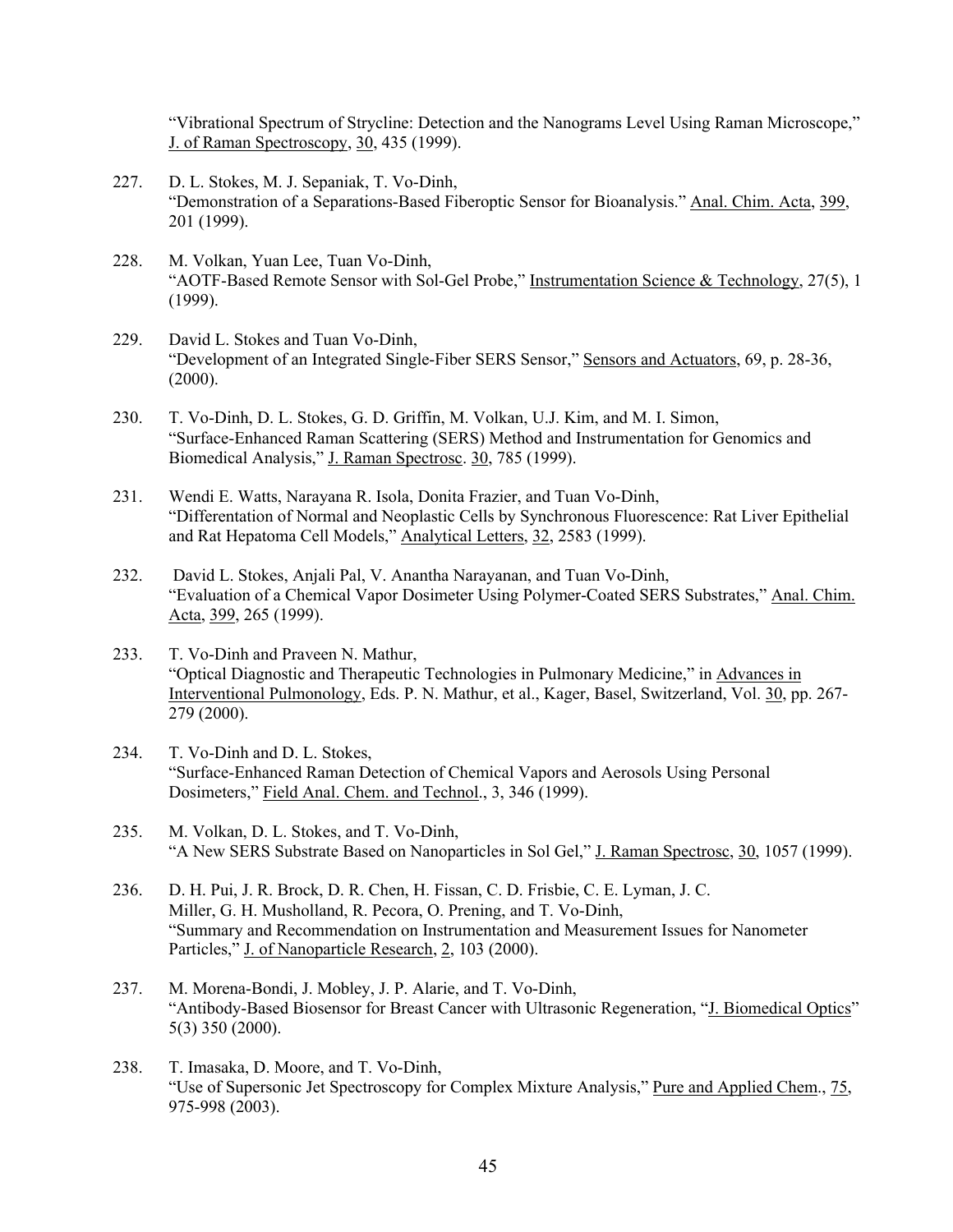- 239. B. Cullum, J. Mobley, Z. Chi, D. L. Stokes, G. H. Miller, and T. Vo-Dinh, "Development of a Compact, Handheld Raman Instrument with No Moving Parts for use in Field Analysis," Rev. Sci. Instrum., 71, 1602 (2000). https://doi.org/10.1063/1.1150504
- 240. D.Y.H Pui, J. R. Brock, D.-R. Chen, H. Fissan, C. D. Frisbie, C. E. Lyman, J.C. Miller, G.W. Mulholland, R. Pecora, O. Preining, and T. Vo-Dinh, Instrumentation and Measurement Issues for Nanometer Particles, Journal of Nanoparticle Research, 2, 103-112 (2000).
- 241. B. Cullum, Z. Chi, and T. Vo-Dinh, "High-Temperature Fluorescence Measurements and Instrumentation for Polycyclic Aromatic Compounds: A Review," Polycyclic Aromatic Compounds , 18, 25 (2000).
- 242. P. Viallet, T. Vo-Dinh, A.C. Ribou, J. Vigo and J.-M. Salmon, "Native Fluorescence and Mag-Indo-1-Protein Interaction as Tools for Probing Unfolding and Refolding of Proteins: Study of Serum Albumin Sub-Domain in the Presence of Guanidine Hydrochloride," Journal of Protein Chemistry, 19, 431 (2000).
- 243. B. Cullum, G. D. Griffin, G. H. Miller, and T. Vo-Dinh, "Intracellular Measurements in Mammary Carcinoma Cells using Fiberoptic Nanosensors," Analytical Biochem, 277, 25 (2000).
- 244. T. Vo-Dinh, G. D. Griffin, J. P. Alarie, B. Cullum, B. Sumpter, and D. Noid, "Development of Nanosensors and Bioprobes," J. of Nanoparticle Research, 2, 17-27 (2000).
- 245. T. Vo-Dinh and B. Cullum, "Biosensors and Biochips, Advances in Biological and Medical Diagnostics," Fresenius J. Anal. Chem., 366, 540 (2000).
- 246. M. Moskovitch, G.W. Phillips, B.M. Cullum, J. mobley, J.S. Bogard, D. Emfietzoglou, and T.Vo-Dinh, "Radiation Dosimetry Using Three-dimensional Optical Random Access Memories" Radiation Protection Dosimetry, 101, 17-22 (2002).
- 247. Z. Chi, B. M. Cullum, D. L. Stokes, J. Mobley, G. H. Miller, M. R. Hajaligol, T. Vo-Dinh, "Laser-induced fluorescence studies of polycyclic aromatic hydrocarbons (PAH) vapors at high temperatures," Spectrochimica Acta, Part A, 57, 1377-1384 (2001).
- 248. B. Cullum and T. Vo-Dinh, "Sample Collection and Treatment of Liquids and Solids," in Handbook of Spectroscopy, G. Gauglitz and T. Vo-Dinh, Eds., Wiley-VCH, New York, pp.17-35 (2003).
- 249. M. Volkan, D. L. Stokes, T. Vo-Dinh, "Surface-Enhanced Raman of Dopamine and Neurotransmitters Using Sol-Gel Substates and Polymer-Coated Fiber-Optic Probes," Applied Spectroscopy., 54, 1842-1848 (2001).
- 250. B. Cullum, Zhenhuan Chi, and T. Vo-Dinh,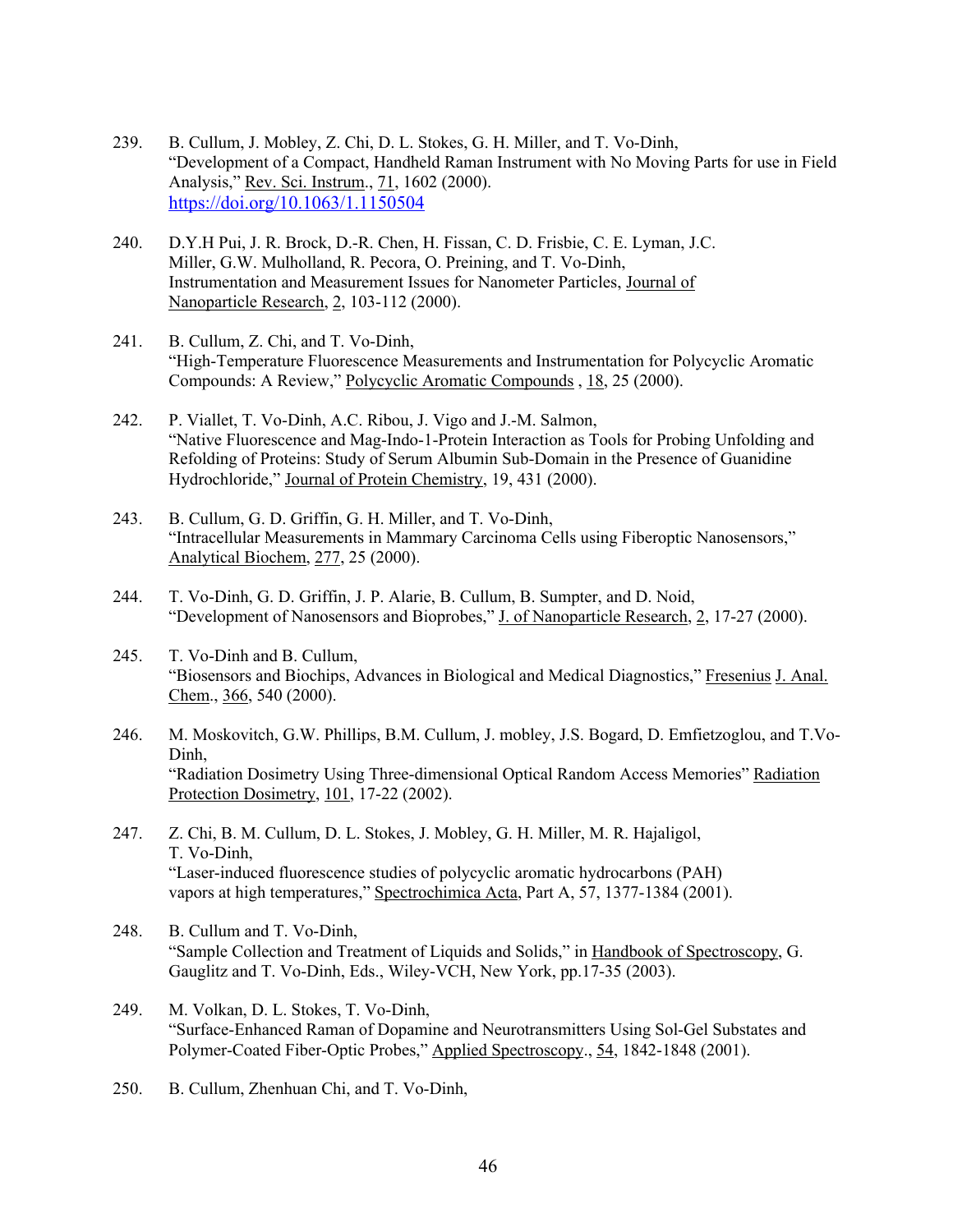"High-Temperature Fluorescence Measurements and Instrumentation for Polyaromatic Hydrocarbons (PAH): A Review," Polycyclic Aromatic Compounds, 18, 25-47 (2000)

- 251. B. Cullum, J. Mobley, J. Bogard, M. Moscovitch, G. Phillips, and T. Vo-Dinh, "Three-Dimensional Optical Random Access Memory Materials for Use as Radiation Dosimeters," Analytical Chemistry, 72, 5612 (2000).
- 252. Maria-Cruz Morano-Bondi, J. Mobley, J.P. Alarie, T. Vo-Dinh, "Antibody-based Biosensor for Breast Cancer with Ultrasonic Regeneration," Journal of Biomedical Optics, 5(3) 350-354 (2000)
- 253. T. Vo-Dinh and D. L. Stokes "Raman and SERS Probes," Handbook of Vibrational Spectroscopy, P. Griffith, editor, Wiley, New York. Pp. 1303-1307 (2002).
- 254. T. Vo-Dinh, J. P. Alarie, B. Cullum, and G. D. Griffin, "Antibody-based Nanoprobe for Measurements in a Single Cell," Nature Biotechnology 18: 764-767  $(2000).$
- 255. B. Cullum and T. Vo-Dinh, "Nanocapteurs Optiques et Mesures Biologiques," Biofutur, 205, A1-A6 (2000).
- 256. B. Cullum and T. Vo-Dinh, "Development of Optical Nanosensors for Biological Measurements," Trends in Biotechnology, 18, 388 (2000).
- 257. A. Sadana and T. Vo-Dinh, "Biomedical implications of protein folding and misfolding," Biotechnol. Appl. Biochem, 33, 7-16 (2001).
- 258. B. M. Cullum and T. Vo-Dinh, "Nanosensors for biochemical analysis of single cells," Chemica Oggi/Chemistry Today, January, 58 (2001).
- 259. A. Sadana and T. Vo-Dinh, "A kinetic binding using fractals of cellular analyte-receptor binding and dissociation," Biotechnol. Appl. Biochem, 33, 17-28 (2001).
- 260. D.L. Stokes, G.D. Griffin, and T. Vo-Dinh, "Detection of *E. Coli* using a microfluidics-based antibody biochip detection system," Fresenius J. Anal. Chem., 369, 295-301 (2001).
- 261. T. Vo-Dinh and M. Askari, "Microarrays and Biochips: Applications and Potential in Genomics and Proteomics," J. of Current Geonomics, 2 399 (2001).
- 262. L.R. Allain, M. Askari, D. L. Stokes, and T. Vo-Dinh, "Microarray sampling platform fabrication using bubble-jet technology for a biochip system," Fresenius J. Anal. Chem., 372, 146 (2001).
- 263. M. Askari, G. H. Miller, and T. Vo-Dinh,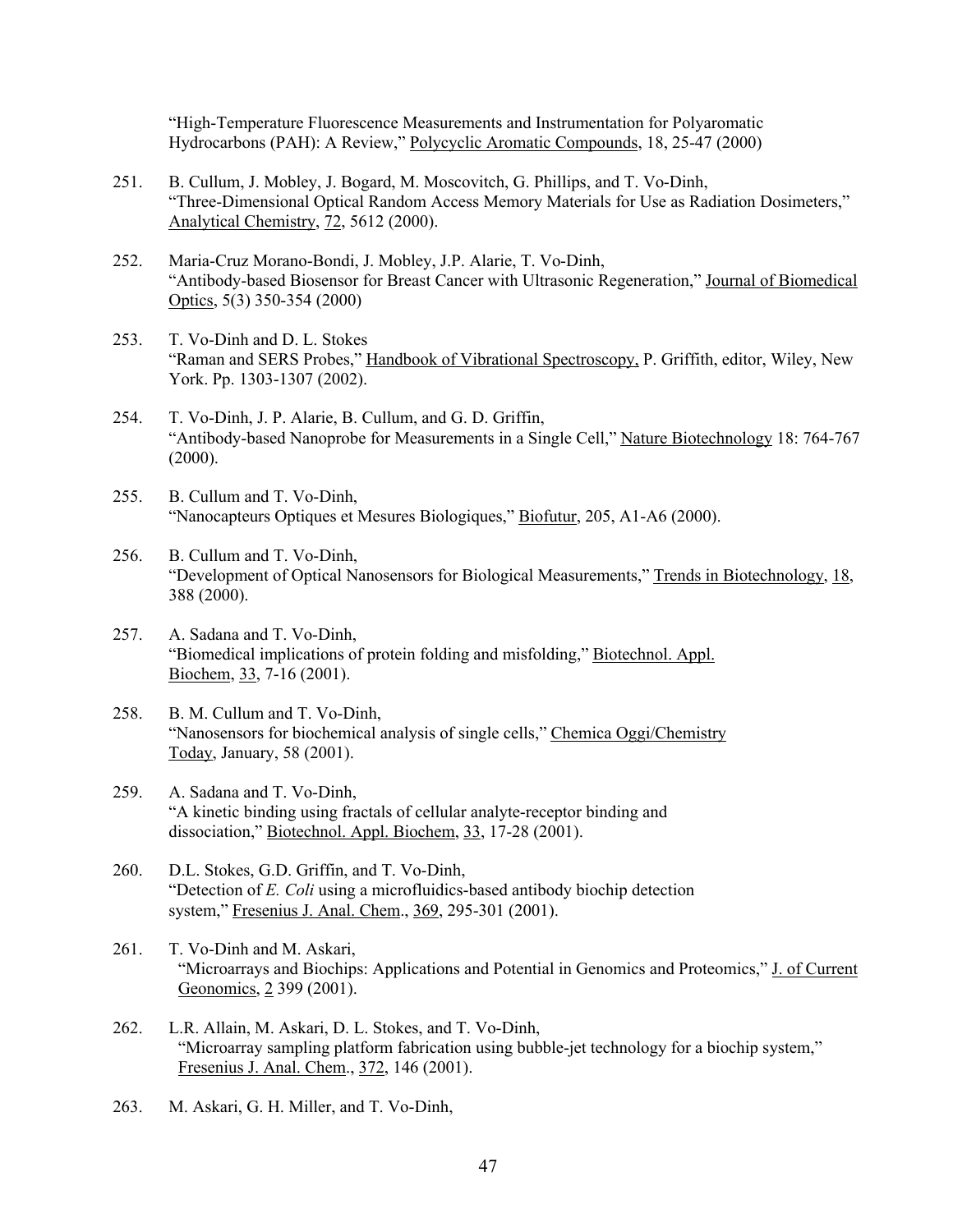"Synchronous Luminescence: The detection of the hydrolysis activity of the FHIT, human tumor suppressor protein," Biotechnol. Lett., 23, 1697 (2001).

- 264. A. Sadana and T. Vo-Dinh, "A kinetic analysis using fractals of cellular analyte-receptor binding and dissociation," Biotechnology and Applied Biochemistry 33, 7-16 (2001).
- 265. T. Vo-Dinh, B.M. Cullum, and D. L. Stokes, "Nanosensors and biochips: frontiers in biomolecular diagnostics." Sensors and Actuators, B74, 2 (2001)
- 266. M. Askari, J.P. Alarie, M. Moreno-Bondi, and T. Vo-Dinh, "Application of an Antibody Biochip for p53 Detection and Cancer Diagnosis." Biotechnol. Prog., 17, 543-552 (2001).
- 267. K. Lange, Griffin, G., T. Vo-Dinh, and G. Gauglitz, "Characterization of antibodies against benzo(a)pyrene with thermodynamic and kinetic constants," Talanta, 56(6): 1153-1161 (2002).
- 268. M. Sakami, K. Mitra, and T. Vo-Dinh, "Analysis of short-pulse laser photon transport through tissues for optical tomography," Opt Lett, 27(5), 336-338 (2002).
- 269. Z. H. Chi, B. M. Cullum, D. L. Stokes, J. Mobley, G. H. Miller, M. R. Hajaligol, and T. Vo-Dinh, "High-temperature vapor detection of polycyclic aromatic hydrocarbon fluorescence," Fuel, 80(12), 1819-1824 (2001).
- 270. T. Vo-Dinh "Basic Instrumentation in Photonics," in Biomedical Photonics Handbook, T. Vo-Dinh, Ed., CRC Press, Boca Raton, FL, Chapter 6, pp. 6.1-6.30 (2003).
- 271. T. Vo-Dinh, B. Cullum, and G.D. Griffin, "Optical nanosensors for single-cell analysis," Radiat Res., 156(4): 437-438 (2001)
- 272. J. Mobley and T. Vo-Dinh, "Optical Properties of Tissues," in Biomedical Photonics Handbook, T. Vo-Dinh, Ed., CRC Press, Boca Raton, FL Chapter 2, pp. 2.1-2.7 (2003).
- 273. T. Vo-Dinh, "Biochips and Microarrays: Tools for the New Medicine," in Biomedical Photonics Handbook, T. Vo-Dinh, Editor, CRC Press, Boca Raton, FL, Chapter 51, pp. 51.1-51.29-30 (2003).
- 274. S. Norton and T. Vo-Dinh, "Theoretical Models and Algorithms in Optical Tomography, in Biomedical Photonics Handbook, T. Vo-Dinh, Editor, CRC Press Boca Raton, FL, Chapter 4, pp. 4.1-6.24 (2003).
- 275. T. Vo-Dinh, L. R. Allain, and D. L. Stokes, "Cancer gene detection using surface-enhanced Raman scattering (SERS)," J. of Raman Spectroscopy, 33: 511-516 (2002).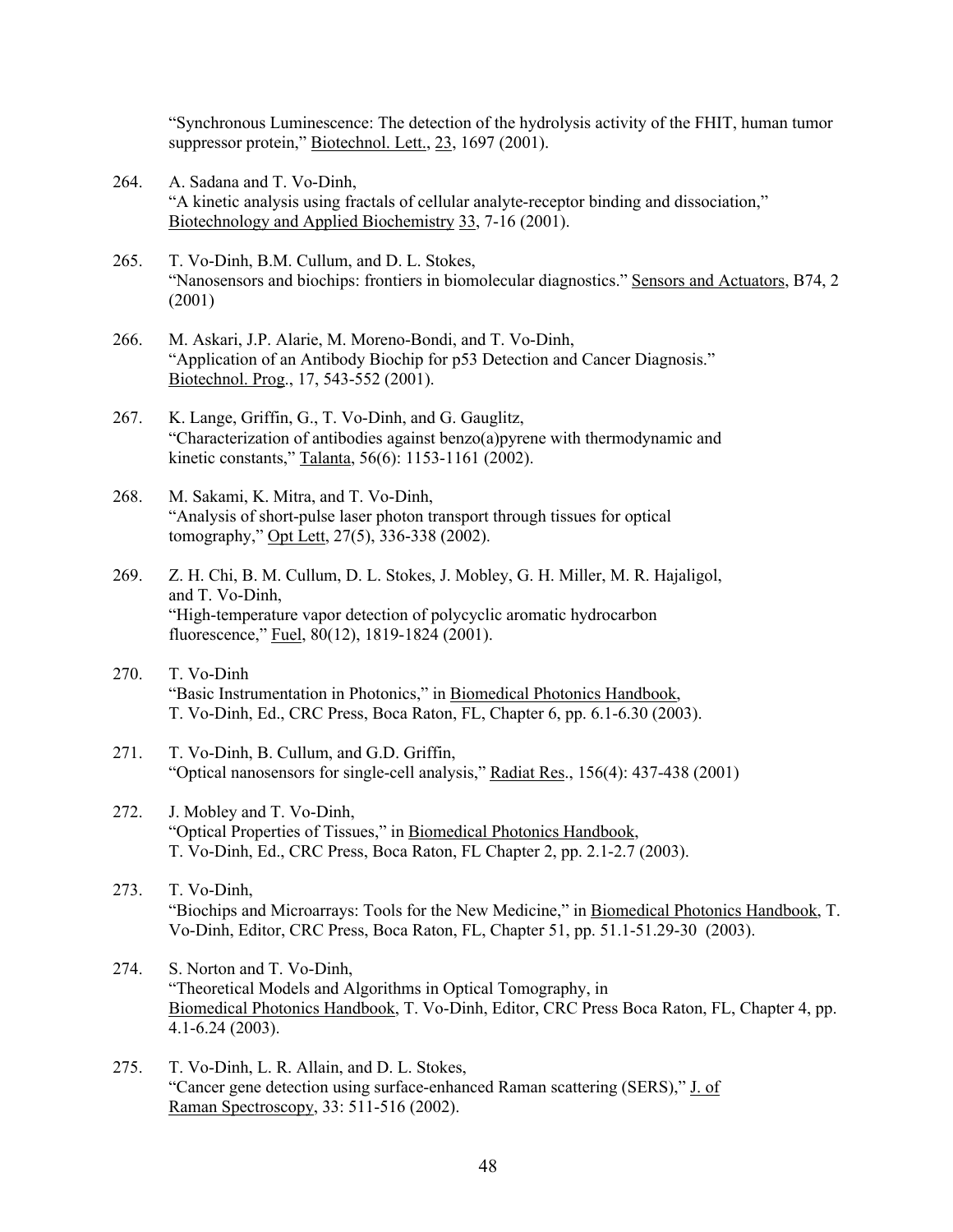- 276. T. Vo-Dinh and L. Allain, "Biosensors for Medical Application," in Biomedical Photonics Handbook, T. Vo-Dinh, Editor, CRC Press Boca Raton, FL, Chapter 20, pp. 20.1-20.40 (2003).
- 277. J.M. Song and T. Vo-Dinh, "Integrated CMOS microchip system with capillary array electrophoresis," Anal. Bioanal. Chem, 373, 399, 2002.
- 278. G. D. Griffin, M. W. Williams, D. Stratis-Cullum, T. Vo-Dinh, "Amplification Technologies for Optical Detection," in Biomedical Photonics Handbook, T. Vo-Dinh, Editor, CRC Press, Boca Raton, FL, Chapter 55, pp. 55.1-55.69 (2003).
- 279. M. Askari and T. Vo-Dinh, "Simultaneous detection of the tumor suppressor FHIT gene and protein using the multi-functional biochip," Cancer Detection and Prevention, 26, 331 (2002).
- 280. T. Vo-Dinh and B. M. Cullum, "Fluorescence in Medical Applications," in **Biomedical Photonics Handbook**, T. Vo-Dinh, Editor, CRC Press, Boca Raton, FL, Chapter 28, pp.28.1-28-40 (2003).
- 281. J. M. Song, B. M. Cullum, J. Mobley, J. S. Bogard, M. Moscovitch, G. W. Phillips and T. Vo-Dinh, "Crossed-Beam Two-Photon Read-out System for Three-Dimensional Radiation Dosimeter," Rev. Scientific Instr. ,73, 4214-4217 (2002).
- 282. N. Omenetto, J.M. Mermet, G.C. Turk, T. Vo-Dinh, L.P. Butler, A.M. Ure, G. Gauglitz , W.H. Melhuish, J. N. Miller, N.S. Nogar, B. Schrader, C. Senemaud, N.H. Velthorst, M. Zander, et al. "Laser-Based Atomic Spectroscopy: A New Notation for Spectrochemical Processes - (IUPAC recommendations), Pure And Appl. Chem., 70, 517-526 (1998)
- 283. T. Vo-Dinh, "Biomedical Photonics: A Revolution at the Interface of Science and Technology" in Biomedical Photonics Handbook, T. Vo-Dinh, Editor, CRC Press, Boca Raton, FL, Chapter 1, pp. 1.1-1.18 (2003).
- 284. T. Vo-Dinh, G. D. Griffin, D. N. Stratis-Cullum, D. L. Stokes, M. Askari, and A. L. Wintenburg, "Multi-Functional Biochip for Medical diagnostics and Pathogen Detection," Chapter 6 in Optical Sensors for Industrial, Environmental, and Clinical Applications, Eds., R. Narayanaswamy and O. S. Wolfbeis, Springer Verlag, NY (2003).
- 285. J. Song, J. Mobley and T. Vo-Dinh, "Detection of Bacterial Pathogen DNA Using Integrated Complementary Metal Oxide Semiconductor (CMOS) Microchip System with Capillary Array Electrophoresis," Journal of Chromatography B, 783, 501 (2003).
- 286. T. Vo-Dinh and D. L. Stokes, "Surface-enhanced Raman Scattering (SERS) for Biomedical Diagnostics," in Biomedical Photonics Handbook, T. Vo-Dinh, Editor, CRC Press, Boca Raton, FL, Chapter 64, pp. 64.1-64.39 (2003).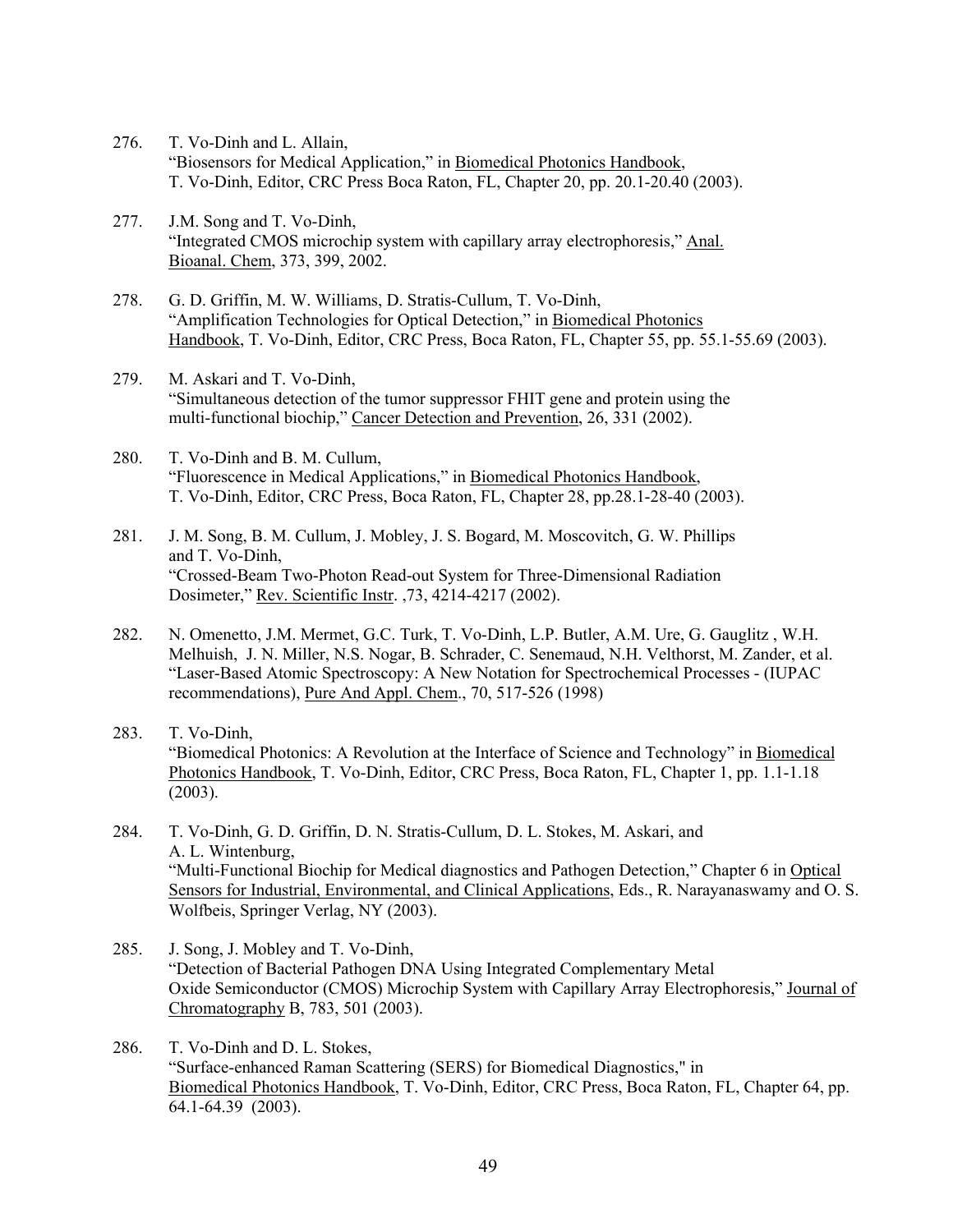- 287. T. Vo-Dinh, "Nano-Biosensors: Probing the Sanctuary of Individual Living Cells." Journal of Cellular Biochemistry, Suppl. Vol. 39, 154 (2002).
- 288. D. Stratis-Cullum, G. D. Griffin, J. Mobley, A. Vass, T. Vo-Dinh, "A Miniature Biochip System for the detection of aerosolized *Bacillus globigii*  Spores," Analytical Chemistry, 75, 275 (2003).
- 289. Champak Das, A. Trivedi, K. Mitra and T. Vo-Dinh "Experimental and Numerical Analysis of Short Pulse Laser Interaction with Tissue Phantoms Containing Inhomogeneities", Applied Optics Vol. 42, No. 25, pp. 5173-5180 (2003).
- 290. M. Panjehpour, C. E. Julius, M. N. Pham, T. Vo-Dinh, and S. Overholt, "Laser-induced Fluorescence Spectroscopy for In Vivo Diagnosis of Non-Melanoma Skin Cancers," Lasers in Surgery and Medicine, 31, 367 (2002).
- 291. M. C. Moreno-Bondi, J. P. Alarie, T. Vo-Dinh, "Multi-Analyte Analysis System using an Antibody-based Biochip," Analytical Bioanalytical Chemistry, 3 75 (1): 120 (2003)
- 292. J.-M. Song, J. Mobley, T. Vo-Dinh, "Integrated Circuit Microchip With Multiplex Capillary Electrophoresis Module for DNA Analysis", Anal. Chim. Acta, 466, 187 (2002).
- 293. J.M. Song, R. Jagannathan, D.L. Stokes, T. Vo-Dinh and M.R. Hajaligol, "Real-time Monitoring of Polycyclic Aromatic Hydrocarbons in Cigarette Smoke Using Time-Resolved Laser-Induced Fluorescence," Polycyclic Aromatic Compounds, 23, 429 (2003).
- 294. P.M. Kasili., B.M. Cullum., G.D. Griffin, and T. Vo-Dinh "Nanosensor for In-Vivo Measurement of the Carcinogen Benzo [a] Pyrene in a Single Cell", J. Nanoscience and Nanotechnology, 6, 653 (2002).
- 295. T. Vo-Dinh "Remote monitors for in situ characterizartion of hazardous wastes", in Solid Waste: Assessment, Monitoring and Remediation, Analytical Techniques for Hazardous Wastes, I. Twardowska, H.E. Allen, A.F. Kettrup and W. J. Lacy, Eds, Elsevier, NY, pp. 485-504. (2004).
- 296. J. Mobley and T. Vo-Dinh "Photoacoustic method for the simultaneous acquisition of optical and ultrasonic spectra," Acoustic Research Letters, 4, 89-94 (2003).
- 297. L. R. Allain and T. Vo-Dinh "Surface-enhanced Raman scattering detection of the breast cancer susceptibility gene *BRCA1* using a silver-coated microarray platform", Analytica. Chimica Acta, 469, 149 (2002).
- 298 T. Vo-Dinh, F. Yan, and D.L. Stokes "Plasmonics-Based Nanostructures for surface-enhanced Raman Scattering Bioanalysis", in Protein Nanotechnology, T. Vo-Dinh, Ed., Humana Press, Totowa, NJ, pp. 255-284 (2005).
- 299. B. Cullum, and T. Vo-Dinh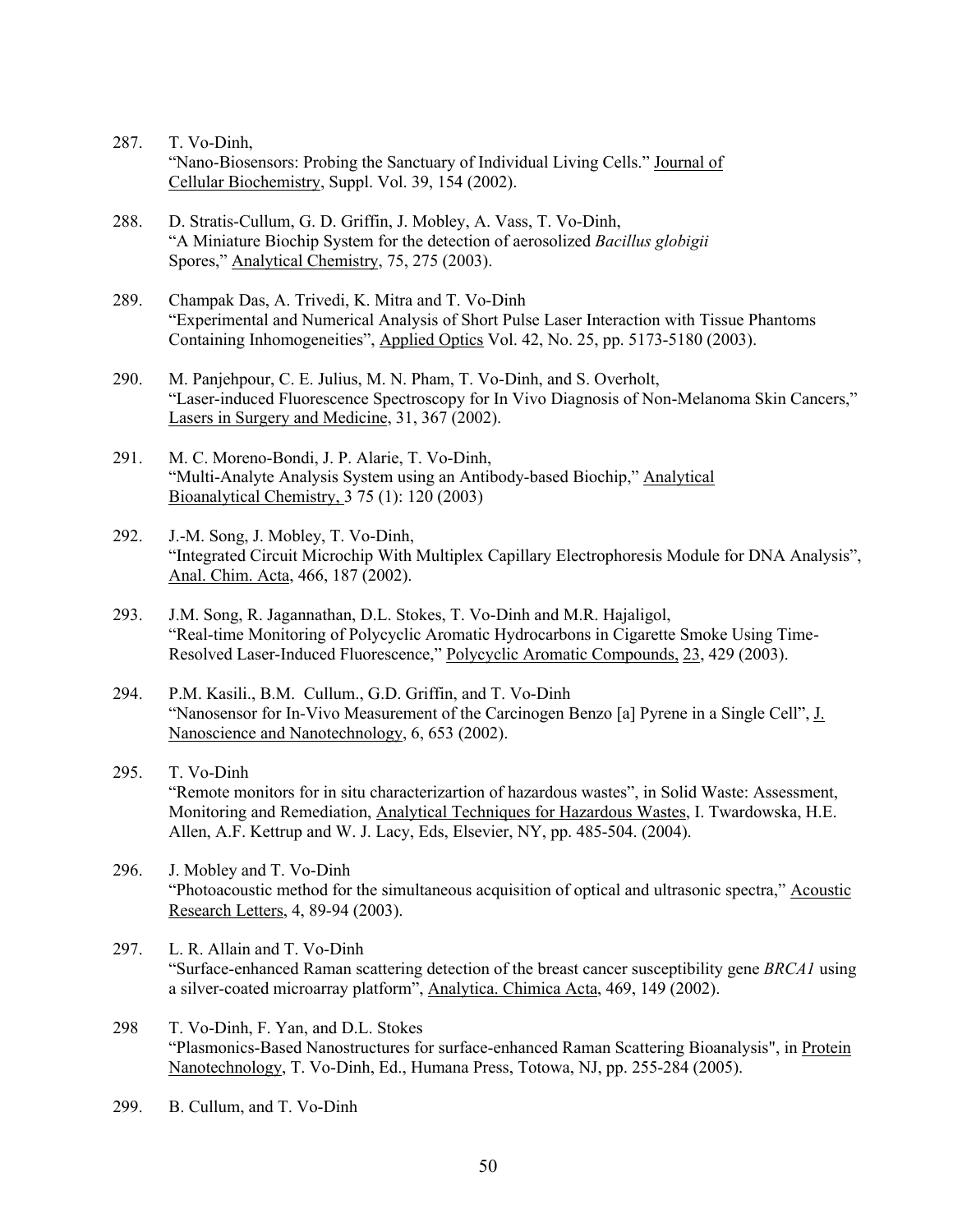"Optical Nanosensors for Biological Applications – Spectroscopic Techniques at the Cellular Level", in Avanced Semiconductor and Organic Nano-Techniques, H. Morcock, Ed, Elsevier Science, New York, 2003

- 300. T. Vo-Dinh, "Optical Nanosensors for Detecting Proteins and Biomarkers in Individual Living Cells"" in Protein Nanotechnology*,* T. Vo-Dinh, Ed., Humana Press, Totowa, NJ, pp.383-402 (2005)
- 301. C. Das, A. Trivedi, K. Mitra and T. Vo-Dinh "Short Pulse Laser Propagation Through Tissues For Biomedical Imaging", J. Physics D. Applied Physics, Vol. 36, 1714-1721 (2003).
- 302. B. M. Cullum and T. Vo-Dinh, "Nanosensors for Single-Cell Analysis" in Biomedical Photonics Handbook, T. Vo-Dinh, Editor, CRC Press, Boca Raton, FL, Chapter 60, pp. 60.1-60.20 (2003).
- 303. L. R. Allain, D. N. Stratis, B.M. Cullum, J. Mobley, M.R. Hajaligol and T. Vo-Dinh, "Real-time Detction of PAH mixtures in the Vapor Phase at High Temperatures", J. Anal. Appl. Pyrolysis, 66, 145 (2003).
- 304. T. Vo-Dinh, B. Cullum, and P. Kasili "Development of a Multi-Spectral Imaging System for Medical Applications", J. Physics D: Applied Physics, 36, 1663-1668 (2003)
- 305. J. Song G.D. Griffin and T. Vo-Dinh "Application of an Integrated Microchip System with Capillary Array Electrophoresis to Optimization of Enzymatic Reactions", Analytica Chimica Acta, 487, 75-82 (2003).
- 306. M. Askari and T. Vo-Dinh "Implication of mitochrondrial involvement in Apoptotic Activity of the FHIT Gene: Application of Synchronous Luminescence Spectroscopy", Biopolymer, 73,510-523 (2004).
- 307. T. Vo-Dinh, G.D. Griffin, D.L. Stokes and A. L. Wintenberg "Multi-functional Biochip for Medical Diagnostics and Pathogen Detection", Sensors and Actuators B, 90, 104 (2003)
- 308. M. Culha, D.L. Stokes, and T.Vo-Dinh "Surface-Enhanced Raman Scattering for Cancer Diagnostics: Detection of the BLC2 Gene," Expert Rev. Mol. Diagnostics, 3, 669-675 (2003)
- 309. P. Viallet and T. Vo-Dinh "Monitoring Intracellular Proteins using Fluorescence Technology: From Protein Synthesis and Localization to Protein Activity", Current Protein and Peptide Science, 4, 375-388 (2003).
- 310. A. Pal, T. Pal, D.L. Stokes, and T. Vo-Dinh "Photochemically prepared gold nanoparticles: A substrate for surface-enhanced Raman scattering", Current Science, 84, 1342-1346 (2003)
- 311. T. Imasaka, D. S. Moore, and T. Vo-Dinh "Critical Assessment: Use of Supersonic Jet Spectrometry for Complex Mixture Analysis," Pure Appl. Chem. 75(7), 975 (2003).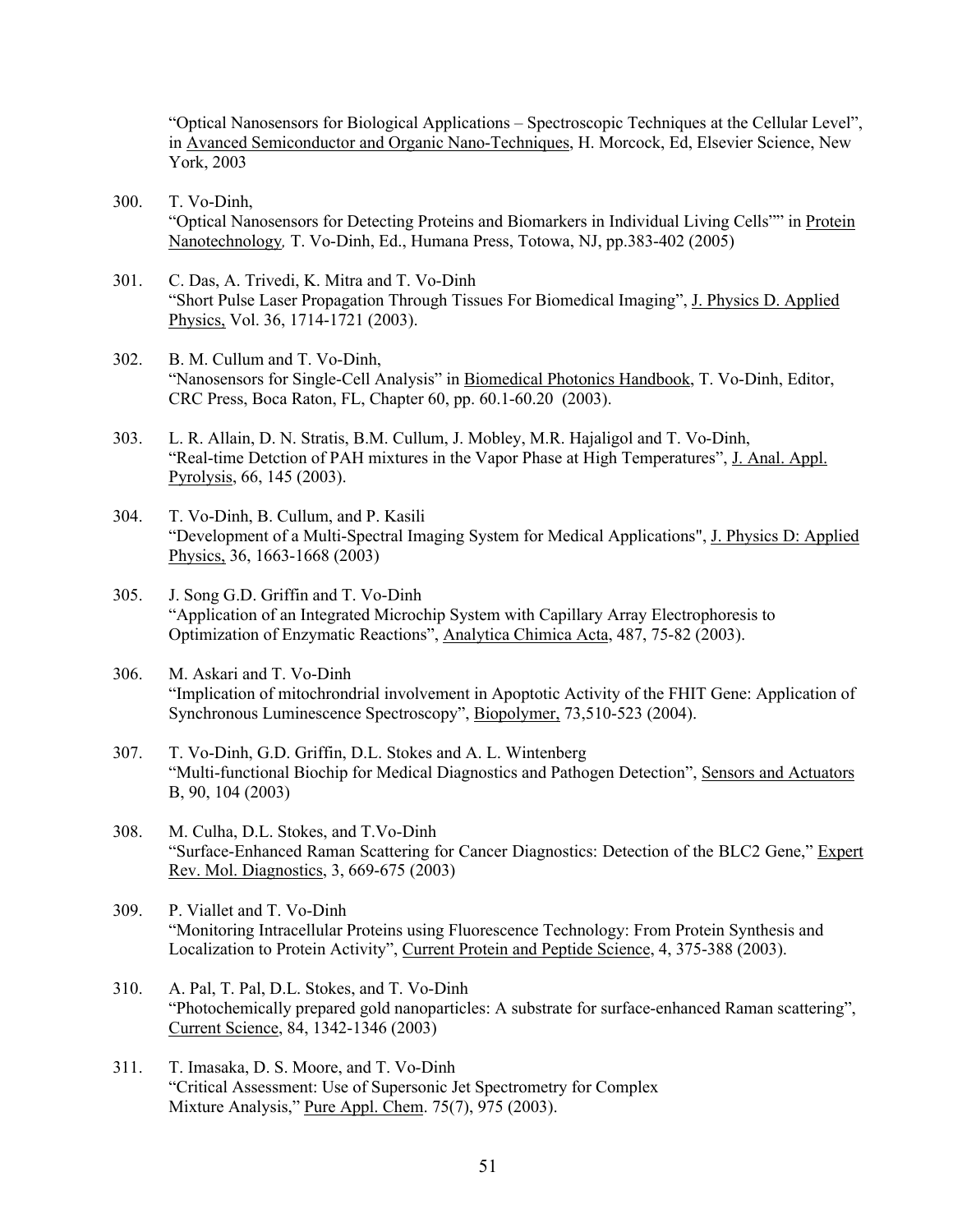- 312. M. Culha, D.L. Stokes, L. R. Allain, and T.Vo-Dinh Surface-enhanced Raman scattering (SERS) Substrate Based on Self-assembled Monolayer (SAM) for Use in Gene Diagnostics", Anal. Chem., 75, 6196-6201 (2003).
- 313. T. Vo-Dinh "Nanosensor and Nanoprobe Systems for In Vivo Bioanalysis," in Integrated Analytical Systems, Ed. S. Alegret, Elsevier, New York, pp. 685-700 (2003).
- 314. D.L. Stokes, Z. Chi and T. Vo-Dinh "SERS-Inducing Nanoprobe for Spectrochemical Analysis", Applied Spectroscopy, 58, 292-298  $(2004).$
- 315. S. J. Norton and T. Vo-Dinh "Optoacoustic Diffraction Tomography: Analysis of Algorithms," J. Opt. Soc. Am. A, 20, 1859 (2003).
- 316. T. Vo-Dinh, "Photonics in Medical Applications", in "*Handbook of Optoelectronics Volume II*" (edited by John P. Dakin and Robert G.W. Brown), Chapter C4.5, pp1501-1518. CRC Press, Boca Raton, FL. 2006
- 317. T. Vo-Dinh, D.L. Stokes, and F. Yan "Principles and Applications of Surface-Enhanced Raman Scattering", in Topics in Fluorescence Spectroscopy, J. Lakowicz and C. Geddes, Eds, Plenum Press, 2006
- 318. A. Pal, D.L. Stokes and T. Vo-Dinh "Photochemically Prepared Gold Metal film in a Carbohydrate-based Polymer: a Practical Solid substrate for Surface-enhanced Raman Scattering, Current Science, 87, 486-491 (2004)
- 319. P. Kasili and T. Vo-Dinh "Detection of Polycyclic Aromatic Compounds in Single Living Cells Using Optical Nanoprobes, Polycyclic Aromatic Compounds, 24, 221-235 (2004).
- 320. L.R. Allain, D.N. Stratis-Cullum, D.N. and T. Vo-Dinh "Investigation of Microfabrication of Biological Sample Arrays Using Piezoelectric and Bubble-Jet Printing Technologies", Analytica Chimica Acta, 518, 77-85 (2004).
- 321. P.M. Kasili, J. M. Song, and T. Vo-Dinh "Optical Sensor for the Detection of Caspase-9 Activity in a Single Cell", J. Am. Chem. Soc., 126, 2799-2806 (2004).
- 322. T. Vo-Dinh, "Protein Nanotechnology: The New Frontier in Biosciences" in Protein Nanotechnology, T. Vo-Dinh, Ed, Human Press, Totowa, NJ, pp.1-12 (2005).
- 323. M. Culha, D. L. Stokes, G. D. Griffin, and T. Vo-Dinh "Application of a Miniature Biochip Using the Molecular Beacon Probe in Breast Cancer Gene BRCA1 Detection", Biosensors & Bioelectronics, 19, 1007-1012 (2004).
- 324. J.M. Song and T. Vo-Dinh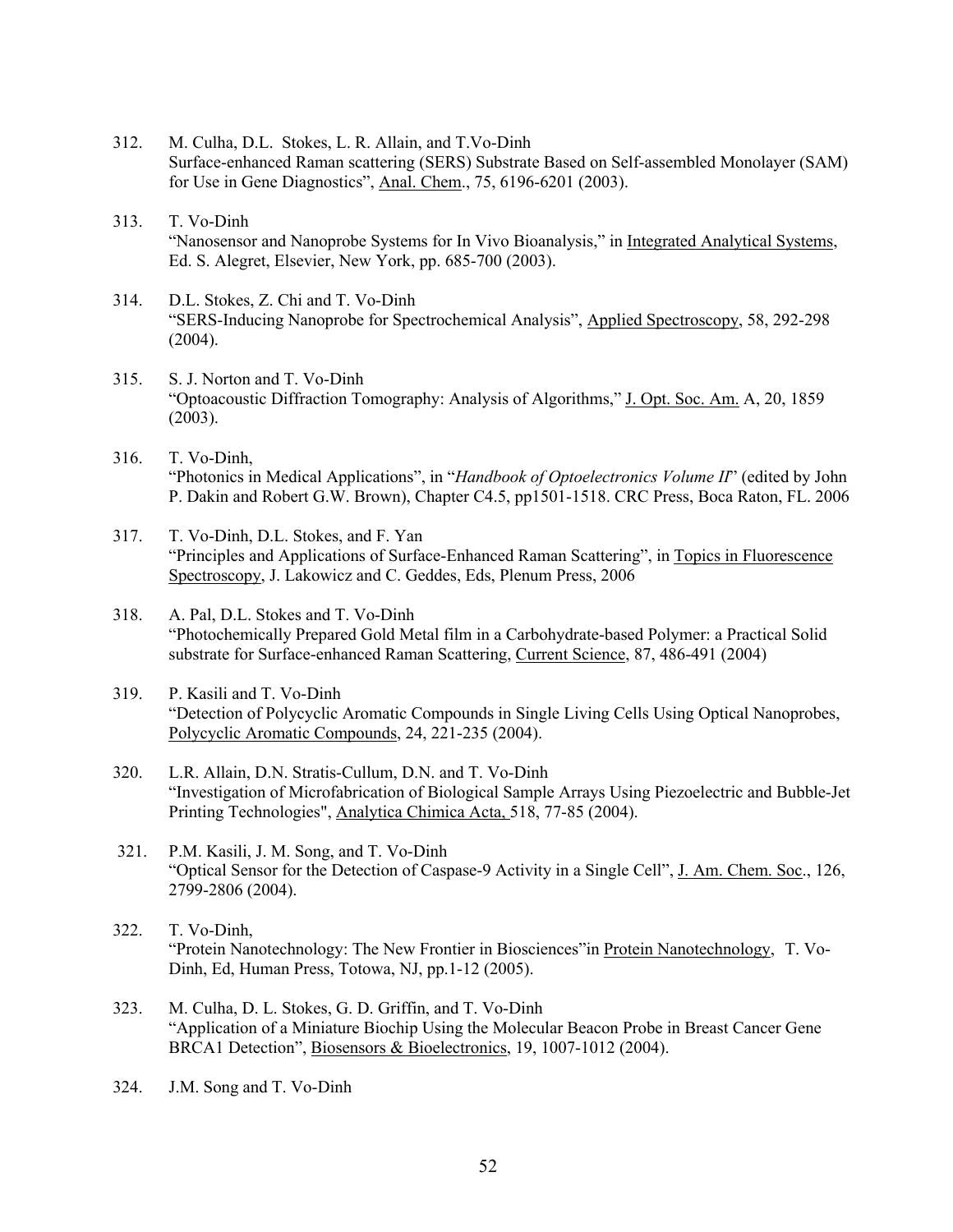"Miniaturized Biochip system for Detection of E. coli )157:H7 based on antibody-Immobilized Capillary Reactors and Enzyme-linked Immunoassay", Analytica Chimica Acta, 507, 115-121 (2004).

- 325. J. Mobley, B. M. Cullum, A. L. Wintenberg, S. Frank, R. A. Maples, D. L. Stokes, and T. Vo-Dinh "Single-board Computer-based Control System for a Portable Raman Device with Integrated Chemical Identification", Rev. Scientific Instrum, 75, 2016-2036 (2004). https://doi.org/10.1063/1.1753670
- 326. J. Song, M. Culha, P.M. Kasili, G. D. Griffin, and T. Vo-Dinh "A Compact CMOS Biochip Immunosensor Towards the Detection of a Single Bacteria", Biosensors & Bioelectronics, 20, 2203-2209 (2005).
- 327. M. Culha, D. L. Stokes, G. D. Griffin, and T. Vo-Dinh "Screening for the Breast Cancer Gene (BRCA1) Using a Biochip and Molecular Beacon Probes Immobilized on Solid Surfaces", J. Biomedical Optics, 9, 439-443 (2004).
- 328. J. M. Song, R. Jagannathan, D. L. Stokes, P. M. Kasili, M. Panjehpour, M. N. Phan, B. F. Overholt, R. C. DeNovo, X. Pan,R. J. Lee, and T. Vo-Dinh "Development of a Fluorescence Detection System Using Optical Parametric Oscillator (OPO) Laser Excitation for *In Vivo* Diagnosis", Technology in Cancer Research and Treatment, 2, 1 (2003).
- 329. T. Vo-Dinh, F. Yan. Surface-enhanced Raman Spectroscopy" in Optical Chemical Sensors-International School of Quantum Electronics, S. Martellucci ed. Kluwer Academic Publishers, (2004).
- 330. M. Culha, D.L. Stokes, G.D. Griffin and T. Vo-Dinh "Application of A Miniature Biochip Using Molecular Beacon Probes in Breast Cancer Gene BRCA1 Detection", Biosensors & Bioelectronics, 19, 1007-1012 (2004).
- 331. J.M. Song, P.M. Kasili, G.D. Griffin and T. Vo-Dinh "Detection of Cytochrome c in a Single Cell Using an Optical Nanobiosensor", Analytical Chemistry, 76, 2591-2594 (2004).
- 332. H. Butala, A. M. Doke, A.Ramakrishnan, A. Sadana, and T. Vo-Dinh, "Biosensor Surface Phenomena", in Encyclopedia of Surface and Colloid Science, Second Edition; Taylor & Francis: New York, Vol.2, pp. 990 – 1003, 2006
- 333. P.M. Viallet and T. Vo-Dinh "Studying 3D Subdomains of Proteins at the Nanometer Scale Using fluorescence Spectroscopy", in Protein Nanotechnology, T. Vo-Dinh, Ed., Humana Press, Totowa, NJ, pp. 165-190 (2005).
- 334. M. Martin, M. Wabuyele, M. Panjehpour, B. F. Overholt, R. Denovo, S. Kennel, G. Cunningham, and T. Vo-Dinh "An AOTF-Based Dual-modality Hyperspectral Imaging System Capable of Simultaneous Fluorescence and Reflectance Imaging", Medical Engineering Physics, 28(2):149-55 (2006).
- 335. M. B. Wabuyele, M. Culha, G.D. Griffin, P.M. Viallet and T. Vo-Dinh "Near-field Scanning Optical microscopy for Bioanalysis at the Nanometer Resolution", in Protein Nanotechnology, T. Vo-Dinh, Ed., Humana Press, Totowa, NJ, pp. 437-452 (2005).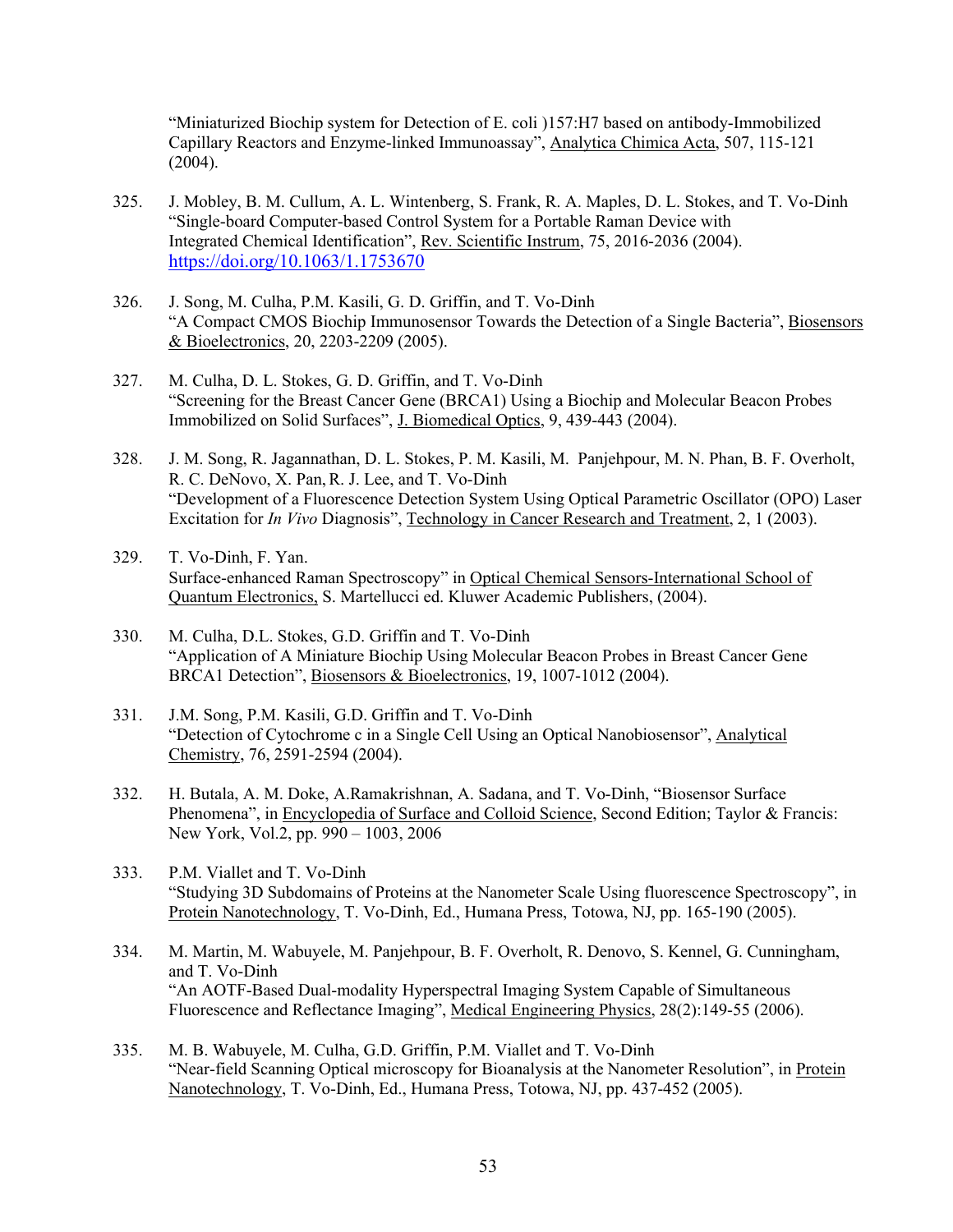336. P.M. Kasili and T. Vo-Dinh

"Optical Nanobiosensor for Monitoring an Apoptotic Signaling Process in a Single Living Cell Following Photodynamic Therapy", J. Nanoscience and Nanotechnology, 5, 2057-2062(2005).

- 337. A. Giannetti, L. Citti, C. Domenici, L. Tedeschi, F. Baldini, M. Wabuyele, and T. Vo-Dinh "FRET-Based Protein-DNA Binding Assay for Detection of Active NF-kB for Use in Biosensors", Sensors and Actuators, 113, 221-226 (2006).
- 338. A. Ibrahim, P.B. Oldham, D.L. Stokes, T. Vo-Dinh T, and B.H. Loo "A comparison of enhancement factors for surface-enhanced Raman scattering using visible and near-infrared excitations", J. Mol. Struct., 735, 69-73 (2005).
- 339. T. Vo-Dinh and P.M. Kasili "Fiber-optic Nanosensors for Single-Cell Monitoring" Anal.Biochem. Chem, 382, 918-925 (2005)
- 340. T. Vo-Dinh, D. L. Stokes, M. Wabuyele, M.E. Martin,J. M. Song, R. Jagannathan, E. Michaud, R. J. Lee, and X. Pan "Hyperspectral Imaging System for *In Vivo* Optical Diagnostics", IEEE Engineering in Medicine and Biology, 23, 40-59 (2004).
- 341. K. Chen, M. Leona, K.C. Vo-Dinh, F. Yan, M.B. Wabuyele, and T. Vo-Dinh "Application of Surface-Enhanced Raman Scattering (SERS) for the Identification of Anthraquinone Dyes Used in Works of Art", J. Raman Spectrosc, 37, 520-527 (2005).
- 342. T. Vo-Dinh, F. Yan, and M. B. Wabuyele "Surface-Enhanced Raman Scattering for Medical Diagnostics and Biological Imaging", J. Raman Spectroscopy, 36, 640-647 (2005)
- 343. A. Sadana, T. Vo-Dinh and N. S. Jeyashekar "Protein Folding: Biomedical Applications", in Encyclopedia of Chemical Processing, Ed. S.L. Lee, Taylor and Francis, New York, NY, pp. 2479-2488 (2006).
- 344. T. Vo-Dinh, "Introduction to Fluorescence Sensors and Biosensors", Introduction Chapter in Fluorescence Sensors and Biosensors, R. Thompson, Ed., CRC Publishers, Boca Raton, FL (2006)
- 349. F. Yan , S. Williams, G.D. Griffin, R. Jagannathan, S.E. Plunkett, K.H. Shafer, T., Vo-Dinh "Near-Real-time Determination of Hydrogen Peroxide Generated From Cigarette Smoke", J. Environ. Monitoring, 7, 681-687 (2005).
- 346. T. Vo-Dinh "Nanobiosensors", in Encyclopedia of Nanoscience and Nanotechnology, H.S. Nalwa, Ed., Am. Sci. Publishers, Vol. 6, pp. 53-60 (2004).
- 347. M. Volcan, D.L. Stokes and T. Vo-Dinh "A Sol-Gel Derived AgCl Photochromic Coating on Glass for SERS Chemical Sensor Application", Sensors and Actuators B, 106, 660-667 (2005).
- 348. T. Vo-Dinh "A Paradigm Shift at the Convergence of Nanotechnology, Molecular Biology and Biomedical Sciences", NanoBiotechnology, 1, 3-6 (2005)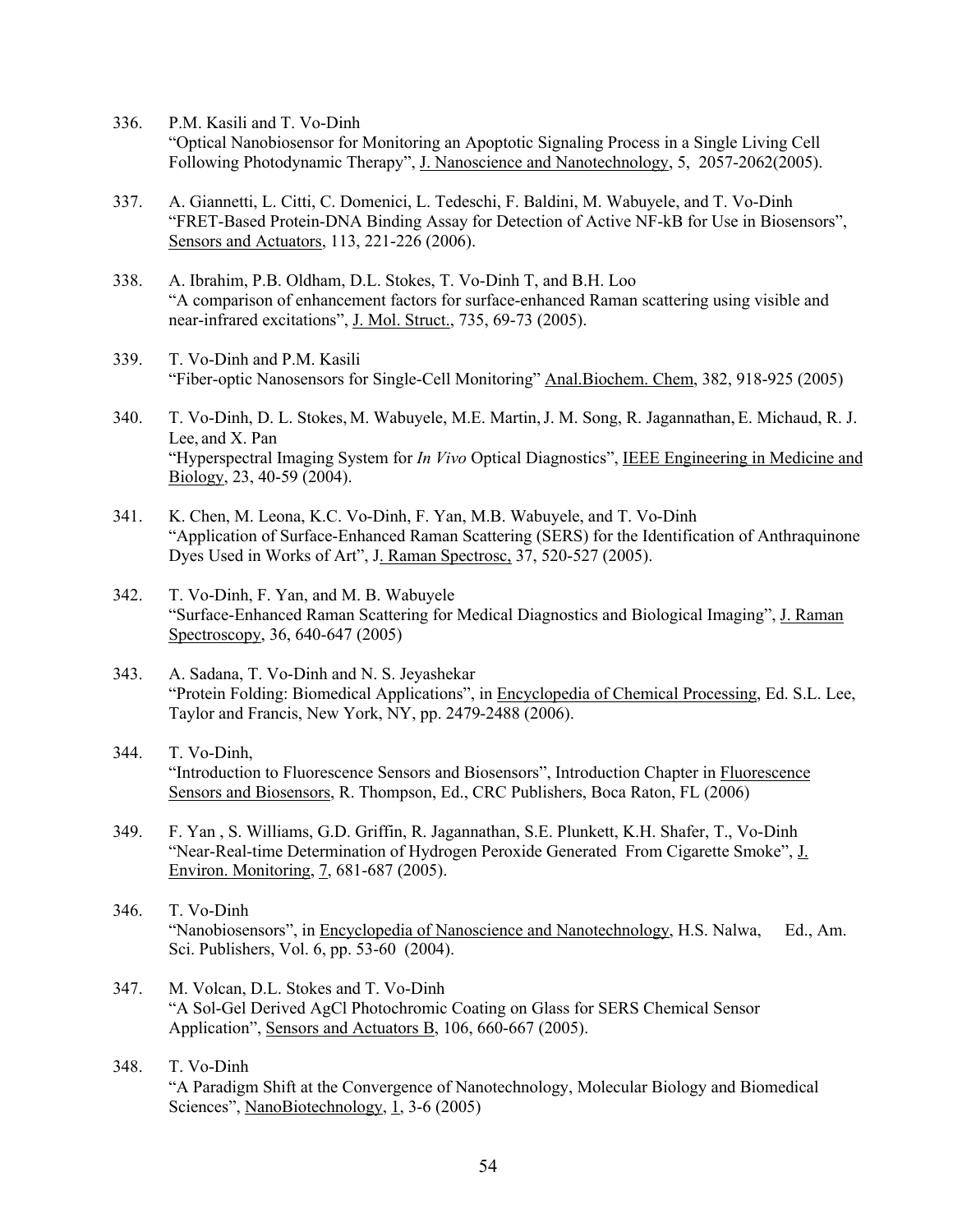- 349. F. Yan F, M.B. Wabuyele, G.D. Griffin, and T. Vo-Dinh "Surface-enhanced Raman Scattering for the Detection of Chemical and Biological Agent Simulants", IEEE Sensors Journal, 5, 665-670 (2005).
- 350. P. Kasili, M. Wabuyele, and T. Vo-Dinh "Antibody-Based SERS Diagnostics of FHIT Protein Without Label, NanoBiotechnology, 2, 29 (2006)
- 351. P. Kasili and T. Vo-Dinh "Liposome-Encapsulated Gold Nanoshells for NanoPhototherapy-Induced Hyperthermia", International J. Nanotechnology , 2(4), 397 (2005)
- 352. M. Wabuyele, F. Yan, G.D. Griffin, and T. Vo-Dinh "Hyperspectral Surface-Enhanced Raman Imaging (HSERI) of Labeled Silver Nanoparticles in Single Cells", Rev. Scientific Instrum., 76 (6): 063710-1 to 063710-7 (2005).
- 353. T. Vo-Dinh and P.M. Kasili "Fiber-Optic Nanosensors For Single-Cell Monitoring", Anal. Bioanal. Chem,, 382, 918-925 (2005).
- 354 K. Teker, R. Sirdeshmukh, K. Sivakumar, S. Lu., E. Wickstrom, H. Wang, T. Vo-Dinh and B. Panchapakesan "Applications of Carbon Nanotubes for Cancer Research", NanoBiotechnology, 1, 171-182 (2005)
- 355. M. Wabuyele and T. Vo-Dinh "Detection of HIV Type 1 DNA sequence Using Plasmonics Nanoprobes", Anal. Chem., 77, 7810-7815 (2005).
- 355. Q. Liu, K. Chen, M. Martin, A. Wintenberg, R. Lenarduzzi, M. Panjehpour, B. Overholt, and T. Vo-Dinh, "Development of a Synchronous Fluorescence Imaging System and Data Analysis Methods," Optics Express, 15, 12583-12594 (2007)
- 356 T. Vo-Dinh, P. M. Kasili, M.B. Wabuyele, "Nanoprobes and Nanobiosensors for Monitoring and Imaging Individual Living Cells", Nanomedicine, 2, 22-30 (2006)
- 357. T. Vo-Dinh, P. Kasili and M. Wabuyele "Nanoprobes and nanobiosensors for monitoring and imaging individual living cells," Nanomedicine, 2(1):22-30 (2006)
- 358. S. Panigrahi, S. Praharaj, S. Basu, S. K. Ghosh, S. Jana, S. Pande, T. Vo-Dinh, H. Jiang, and T. Pal "Self-Assembly of Silver Nanoparticles: Synthesis, Stabilization, Optical Properties, and Application in Surface-Enhanced Raman Scattering", J. Phys. Chem B, 110 (27), 13436-44 (2006).
- 359. T. Vo-Dinh, F. Yan, and M.B. Wabuyele "Surface-enhanced Raman Scattering for Biomedical Diagnostics and Molecular Imaging", in Surface-Enhanced Raman Scattering: Physics and Applications, Eds: K. Kneipp, M. Moskovits, H. Kneipp, Springer, NY, pp. 409-426 (2006).
- 360. P Pal, M Basu, K. Mitra, T Vo-Dinh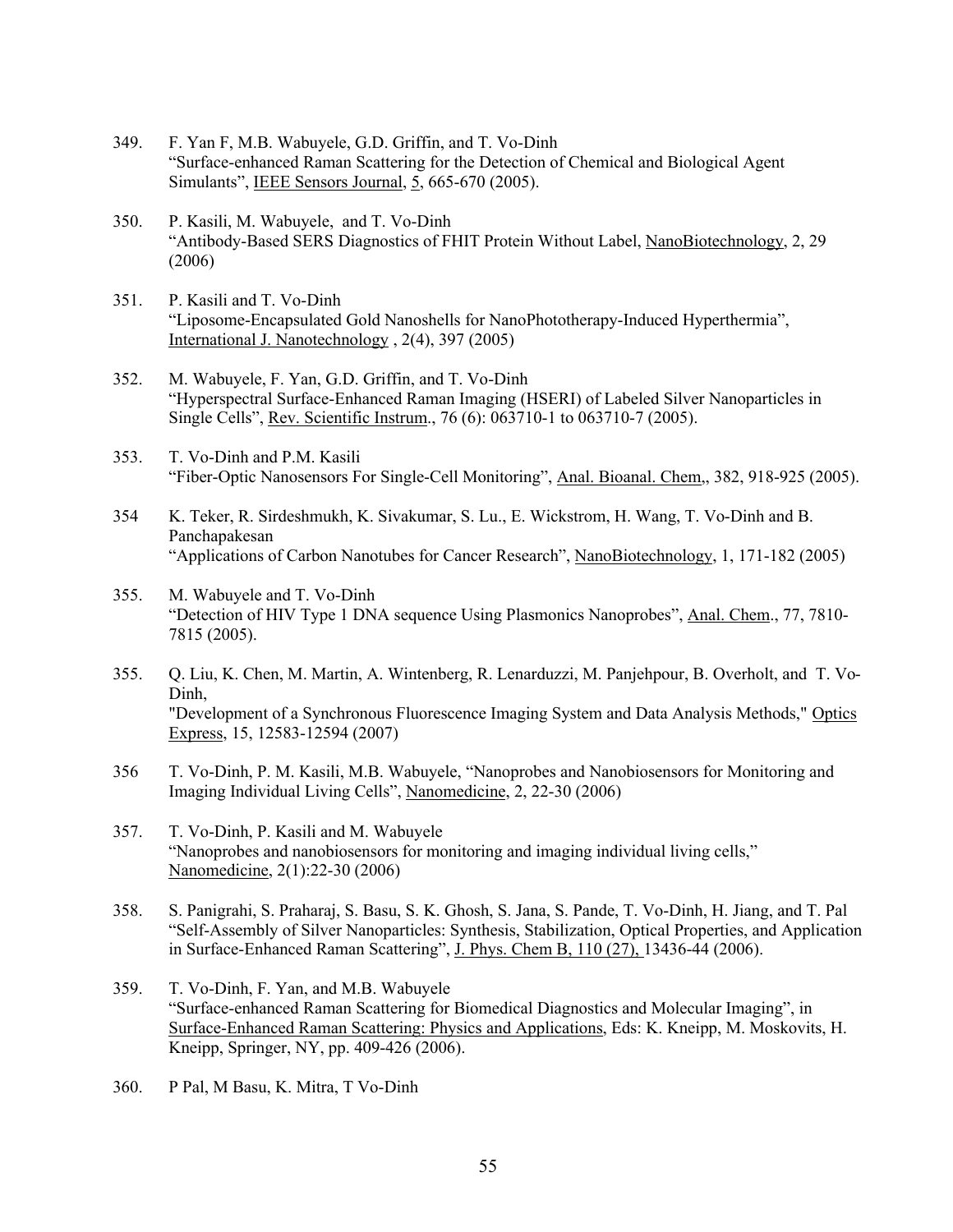"Time-resolved optical tomography using short-pulse laser for tumor detection", Appl Opt. 45, 6270- 82 (2006)

- 361. A. Pal, N.R. Isola, J. P. Alarie, D.L. Stokes, T. Vo-Dinh Synthesis and characterization of SERS gene probe for BRCA-1 Breast Cancer. Faraday Discuss., 132, 293-301 (2006)
- 362. M.E. Martin, M.B. Wabuyele, K. Chen, P. Kasilsi, M. Panjehpour, M.F. Overholt, G. Cunningham, D. Wilson, R.C. Denovo, T. Vo-Dinh "Development of an advanced hyperspectral imaging (HSI) system with applications for cancer detection", Ann Biomed Eng.;34(6):1061-8 (2006).
- 363. P. Kasili and T. Vo-Dinh "Hyperspectral Imaging System Using Acousto-Optic Tunable Filter for Flow Cytometry Applications", Cytometry, 69A(8):835-841 (2006).
- 364. S. G. Kong, M.E. Martin, and T. Vo-Dinh "Hyperspectral Fluorescence Imaging for Mouse Skin Tumor Detection", Electronics and Telecommunications Institute (ETRI) Journal, 28, 770-776 (2006).
- 365. T. Vo-Dinh "Nanotechnology: the New Frontier", in Nanotechnology in Biology and Medicine, Ed. T. Vo-Dinh, Taylor and Francis Publishers, New York (2007).
- 366. K. Chen and T. Vo-Dinh, "Single-Molecule Detection Techniques for Monitoring Cellular Activity at the Nanoscale Level", in Nanotechnology in Biology and Medicine, Ed. T. Vo-Dinh, Taylor and Francis Publishers, New York (2007).
- 367. S. Norton and T. Vo-Dinh "Imaging the Distribution of Magnetic Nanoparticles With Ultrasound", IEEE Transactions on Medical Imaging, 26, 660-665. (2007)
- 368. T. Vo-Dinh, "Optical Nano-Biosensors and Nanoprobes", in Nanotechnology in Biology and Medicine, Ed. T. Vo-Dinh, Taylor and Francis Publishers, New York (2007).
- 369. P. Viallet and T. Vo-Dinh, "Fluorescence Study of Protein 3-D Subdomains at the Nanoscale Level", in Nanotechnology in Biology and Medicine, Ed. T. Vo-Dinh, Taylor and Francis Publishers, New York (2007).
- 370. M. Wabuyle, F. Yan and T. Vo-Dinh, "Cellular Imaging and analysis using SERS-Active Nanoparticles", in Nanotechnology in Biology and Medicine, Ed. T. Vo-Dinh, Taylor and Francis Publishers, New York (2007).
- 371. P. Kasili and T. Vo-Dinh "Monitoring apoptosis and anticancer drug activity in single cells using nanosensors", in Nanotechnology in Biology and Medicine, Ed. T. Vo-Dinh, Taylor and Francis Publishers, New York (2007).
- 372. M. Wauyele and T. Vo-Dinh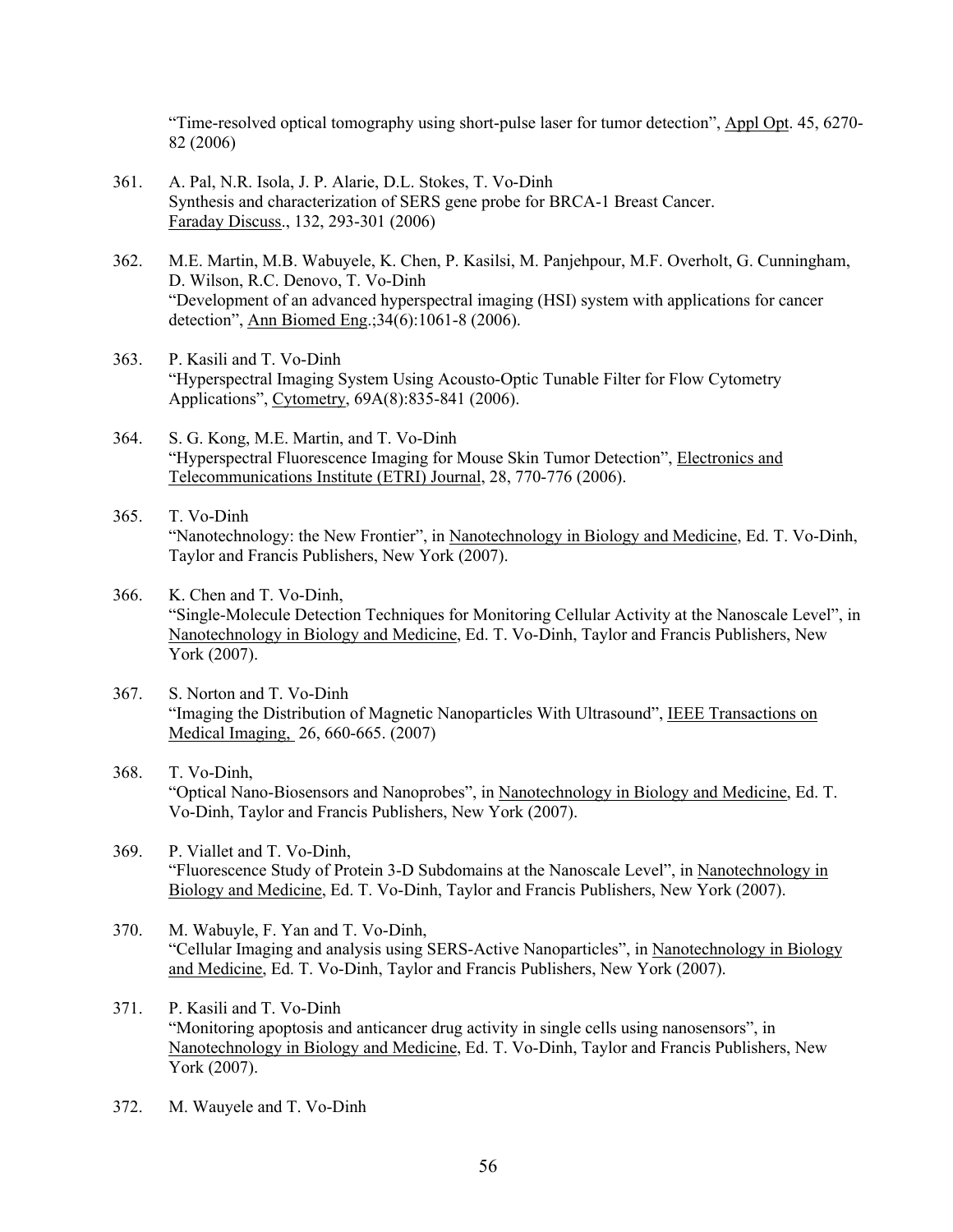"Nanoimaging of biomolecules using Near-field Scanning Optical microscopy", in Nanotechnology in Biology and Medicine, Ed. T. Vo-Dinh, Taylor and Francis Publishers, New York (2007).

- 373. F. Yan and T. Vo-Dinh, "Methods & Applications of Metallic Nanoshells and Semi-Nanoshells in Biology and Medicine", in Nanotechnology in Biology and Medicine, Ed. T. Vo-Dinh, Taylor and Francis Publishers, New York (2007).
- 374. T. Vo-Dinh and F. Yan "Gene Detection and Multi-spectral Imaging Using SERS Nanoprobes and Nanostructures", in Nanotechnology in Biology and Medicine, Ed. T. Vo-Dinh, Taylor and Francis Publishers, New York (2007).
- 376. T. Vo-Dinh Plasmonic SERS Molecular Sentinels: A New Biosensing Approach, in Optical Biosensors: Present and Future, F. Ligler and C. Taitt, Eds, Elsevier, Chapter 8, pp. 385-403. (2008)
- 377. G.W. Phillips, J.E. Spann, J.S. Bogard, T. Vo-Dinh, D. Emfietzoglou, R. T. Devine, M .Moscovitch. "Neutron spectrometry using CR-39 track etch detectors", Radiation Protection Dosimetry, 120, 457- 460 (2006).
- 378. S. J. Norton and T. Vo-Dinh "Plasmonic Resonances of Nanoshells of Spheroidal Shape", IEEE Trans. Nanotechnology, 6, 627- 638 (2007)
- 379. Q. Liu, S. Norton and T. Vo-Dinh "Modeling of non-phase mechanisms in ultrasonic modulation of light propagation," Applied Optics, 47, 3619-3630 (2008).
- 380. F. Yan and T. Vo-Dinh "Surface-Enhanced Raman Scattering Detection of Chemical and Biological Agents Using a Portable Raman Integrated Tunable Sensor", Sensors and Actuators B, 121, 61-66 (2007). https://doi.org/10.1016/j.snb.2006.09.032
- 381. K. Chen, M. Leona, and T. Vo-Dinh Surface-Enhanced Raman Scattering for Identification of Organic Pigments and Dyes in Works of Art and Cultural Heritage Material ", Sensor Review, 27, 109-120 (2007).
- 382. T. Vo-Dinh "Nanobiosensing Using Plasmonics Nanoprobes", IEEE J. Selected Topics in Quantum Electronics, 14, 1989-205 (2008).
- 383. D. Stratis-Cullum, G.D. Griffin, T. Vo-Dinh "Intensified Biochip System Using Chemiluminescence for the Detection of Bacillus globigii Spores", Anal. Bioanal. Chem., 391, 1655-1660 (2008).
- 384. M. Panjehpour, D. Coppola, B.F. Overholt, T. Vo-Dinh, S. Overholt "Photodynamic Therapy of Barrett's Esophagus: Ablation of Barrett's Mucosa and Reduction in P53 Protein Expression After Treatment," Anticancer Research, 28**,** 485-489 **(**2008).
- 384. Q. Liu, S. Norton, and T. Vo-Dinh,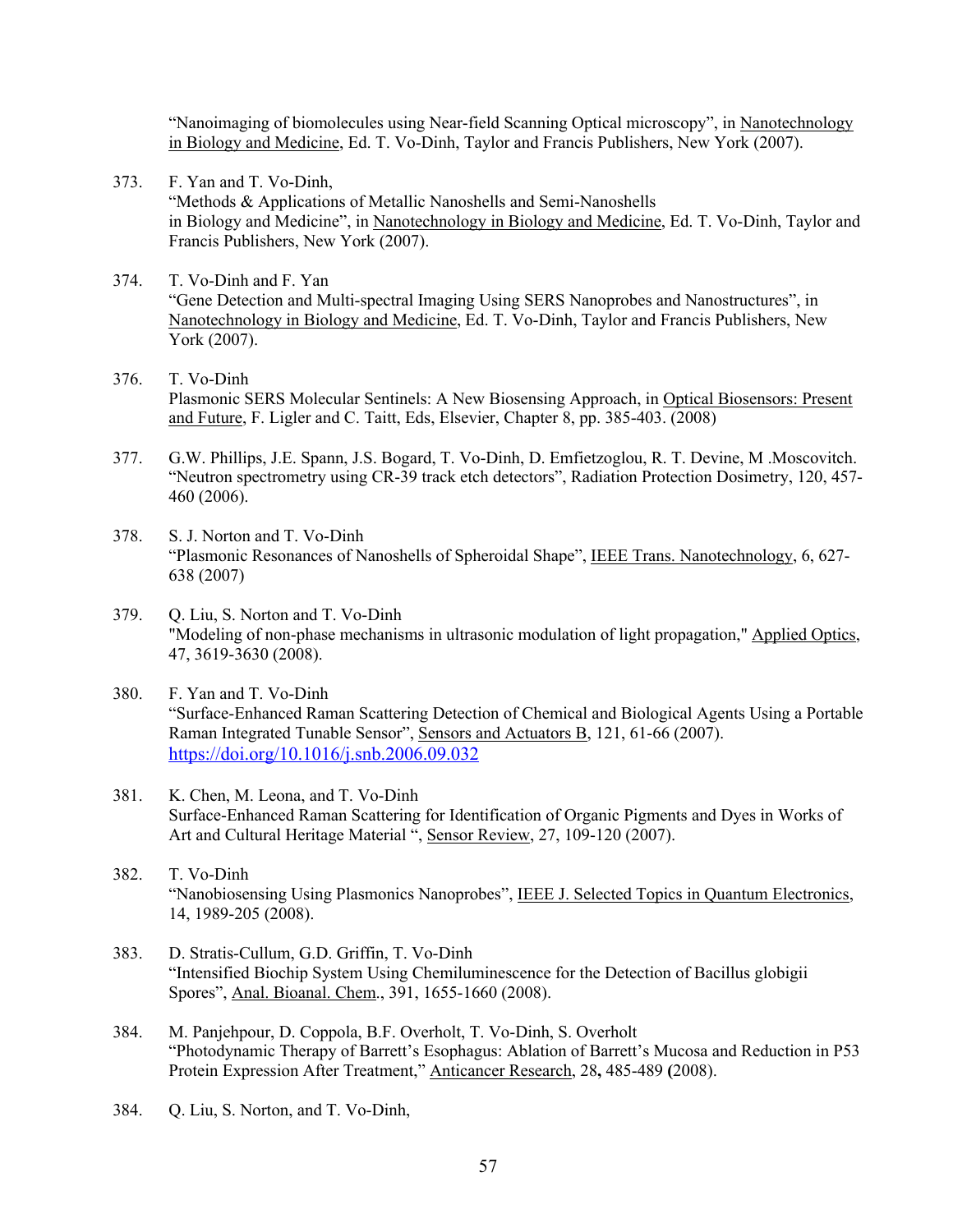"Modeling of nonphase mechanisms in ultrasonic modulation of light propagation," Appl. Optics, 47, 3619-3630 (2008).

- 385. F. Yan, Y. Zhang, H. Yuan, M. K. Gregas and T. Vo-Dinh, "Apoferritin Q1 protein cages: a novel drug nanocarrier for photodynamic therapy", Chemical Comm., 38, 4579-4581 (2008).
- 386. S. J. Norton and T. Vo-Dinh, "Optical response of linear chains of metal nanospheres and nanospheroids", J. Opt. Soc. Amer., 25, 2767 (2008).
- 387. C. Khoury and T. Vo-Dinh, "Gold Nanostars for Surface-Enhanced Raman Scattering : Synthesis, Characterization and Applications", J. Phys. Chem C*,* 112, 18849-18859 (2008)
- 388. A. Dhawan, M. D. Gerhold, T. Vo-Dinh "Theoretical Simulation and Focused Ion Beam Fabrication of Gold Nanostructures for Surface-Enhanced Raman Scattering (SERS)," NanoBiotechnology, 3, 164-171 (2007).
- 389. A. Dhawan, J. F. Muth, D. N. Leonard, M. D. Gerhold, J. Gleeson, T. Vo-Dinh, P. E. Russell "Fabrication of Metallic Nanostructures on End-Faces of Cleaved Optical Fibers for Chemical Sensing Applications", J. of Vacuum Science and Technology (JVST) B, 26, 2168-2173 (2008).
- 390. T. Vo-Dinh "Fiberoptics Nanosensing at the Single Cell Level", Spectrochimia Acta B, 63, 95-103 (2008)
- 391. S. J. Norton, T. Vo-Dinh, "Spectral bounds on plasmon resonances for Ag and Au prolate and oblate nanospheroids", J. Nanophotonics, 2, 029501 (2008).
- 392. H.N. Wang and T. Vo-Dinh "Multiplex Detection of Breast Cancer Biomarkers Using Plasmonic Molecular Sentinel Nanoprobes", Nanotechnology, 20, 065101. (2009)
- 393. J. Scaffidi, M. Gregas and T. Vo-Dinh "SERS Fiberoptics Nanoprobe for pH Sensing in a Single Living Cell", Anal. Bioanal. Chem, 393, 1135-1141 (2009)
- 394. A. Dhawan, M. Gerhold, A. Madison, J. Fowlkes, P. Russell, T. Vo-Dinh, D. Leonard "Fabrication of Nanodot Plasmonic Waveguide Structures Using FIB Milling and Electron Beam-Induced Deposition", Scanning, 31, 139-146 (2009).
- 395. A. Dhawan, S.J. Norton, M.D. Gerhold, and T.Vo-Dinh "Comparison of FDTD Numerical Methods to Analytical Multipole Expansions for Plasmonics-Active Nanosphere Dimers", Optics Express, 17, 9688-9703 (2009)
- 396. P. C. Wu, C. G. Khoury, T,-H. Kim, Y. Yang, M. Losurdo, G. V. Bianco, T. Vo-Dinh, A. S. Brown, and H. O. Everitt

"Demonstration of Surface-Enhanced Raman Scattering by Tunable, Plasmonic Gallium Nanoparticles," J. Am. Chem Soc., 131, 12032-12033 (2009)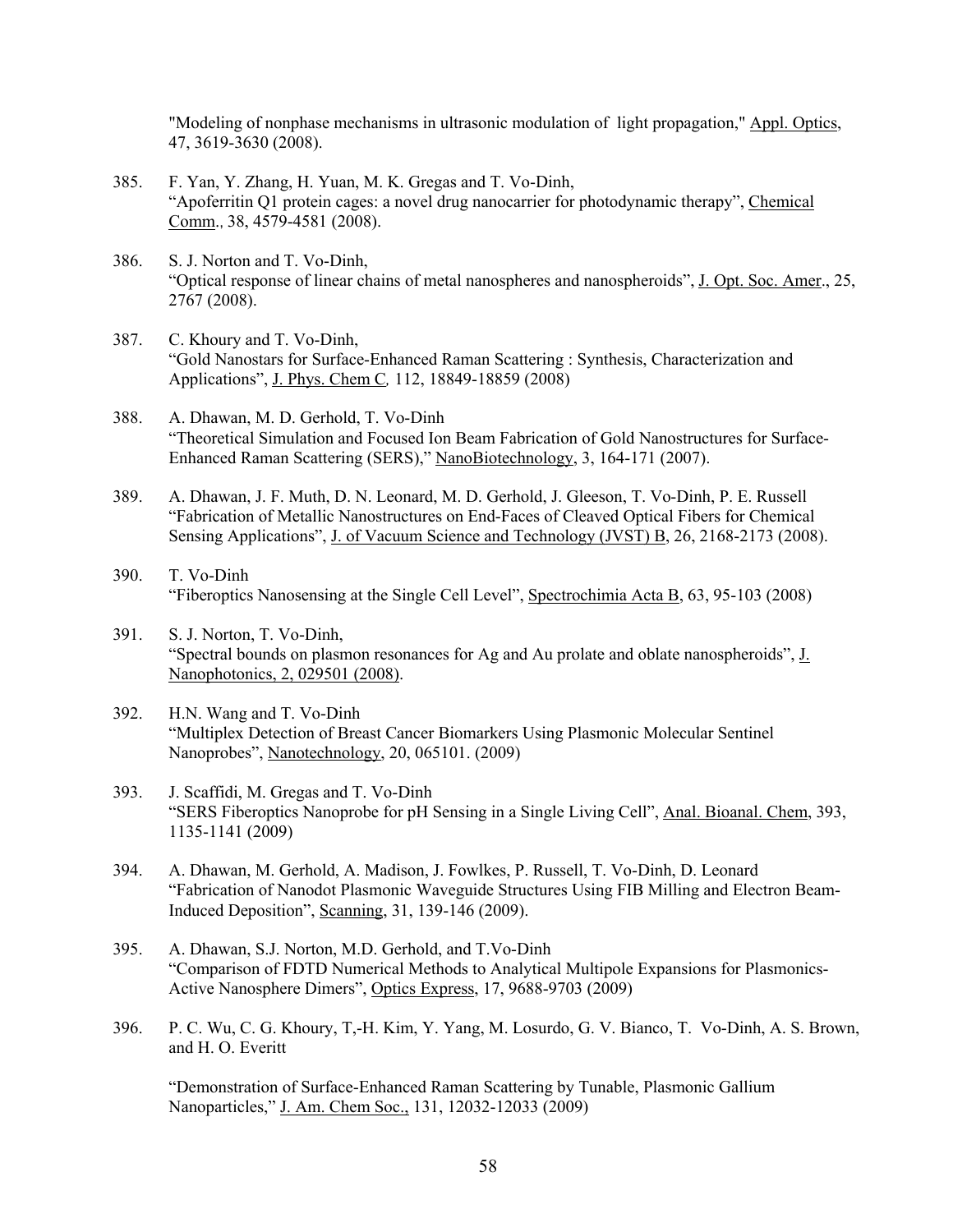- 397. T. Vo-Dinh, J.S. Scaffidi, M. Gregas, Y. Zhang, and V. Seewaldt "Applications of Fiberoptics-based Nanosensors to Drug Discovery", Expert Opinion on Drug Discovery, 4, 889-900 (2009)
- 398. K. Skorupska, H.J. Lewerenz, T. Vo-Dinh "Scanning Probe Characterization of Enzymes Deposited onto Step-bunched Silicon Nanostructures", Physical Scripta, 76, 065801-4 (2009)
- 399. S.J. Norton, T. Vo-Dinh "Plasmonics enhancement of a luminescent or Raman-active layer in a multilayered metallic nanoshell", Applied Optics, 48, 5040-5049 (2009)
- 400. Q. Liu and T. Vo-Dinh "Spectral filtering modulation method for estimation of hemoglobin concentration and oxygenation based on a single fluorescence emission spectrum in tissue phantoms", Medical Physics, 36, 4819- 4829 (2009).
- 401. C.G. Khoury, S.J. Norton, T. Vo-Dinh "Plasmonics of 3-D Nanoshell Dimers Using Multipole Expansion and Finite Element Method, ACS Nano, 3, 2776-2788 (2009)
- 402, C. Gopal Reddy, F. Yan, Y. Zhang, and T. Vo-Dinh "A highly sensitive Raman method for selective cyanide detection based on evaporated cuprous iodide substrate", Analytical Methods, 2, 458-462 (2010).
- 403. T. Vo-Dinh and Y. Zhang "Optical Nanosensors for Medicine and Health Effects Studies", in Handbook of Nanophysics, K. Sattler, Ed. Taylor and Francis (2010)
- 404. F. Yan, Y. Zhang, K. S. Kim, H-K. Yuan, and T. Vo-Dinh "Cellular Uptake and Photodynamic Activity Of Protein Nanocages Containing Methylene Blue Photosensitizing Drug", Photochemistry and Photobiology, 86, 662-666 (2010).
- 405. T. Vo-Dinh, A. Dhawan, S. J. Norton,C. G. Khoury,H-N. Wang, V. Misra,and M. Gerhold "Plasmonic Nanoparticles and Nanowires: Design, Fabrication and Application in Sensing", J. Phys. Chem. C, 114 (16), pp 7480–7488 (2010)
- 406. Q. Liu, and T. Vo-Dinh "Investigation of Synchronous Fluorescence Method in Multi-Component Analysis in Tissue," IEEE Journal of Selected Topics in Quantum Electronic, 16, 927-940 (2010).
- 407. M.K. Gregas, J.P. Scaffidi, B. Lauly, and T.Vo-Dinh "Surface-Enhanced Raman Scattering Detection and Tracking of Nanoprobes: Enhanced Uptake and Nuclear Targeting in Single Cells", Applied Spectrosc., 64, 858-866 (2010).
- 407. C.G. Khoury, S.J. Norton, T. Vo-Dinh "Investigating the plasmonics of a dipole-excited silver nanoshell: Mie theory versus finite element method", Nanotechnology, 21, Issue, Article Numer 315203 (2010).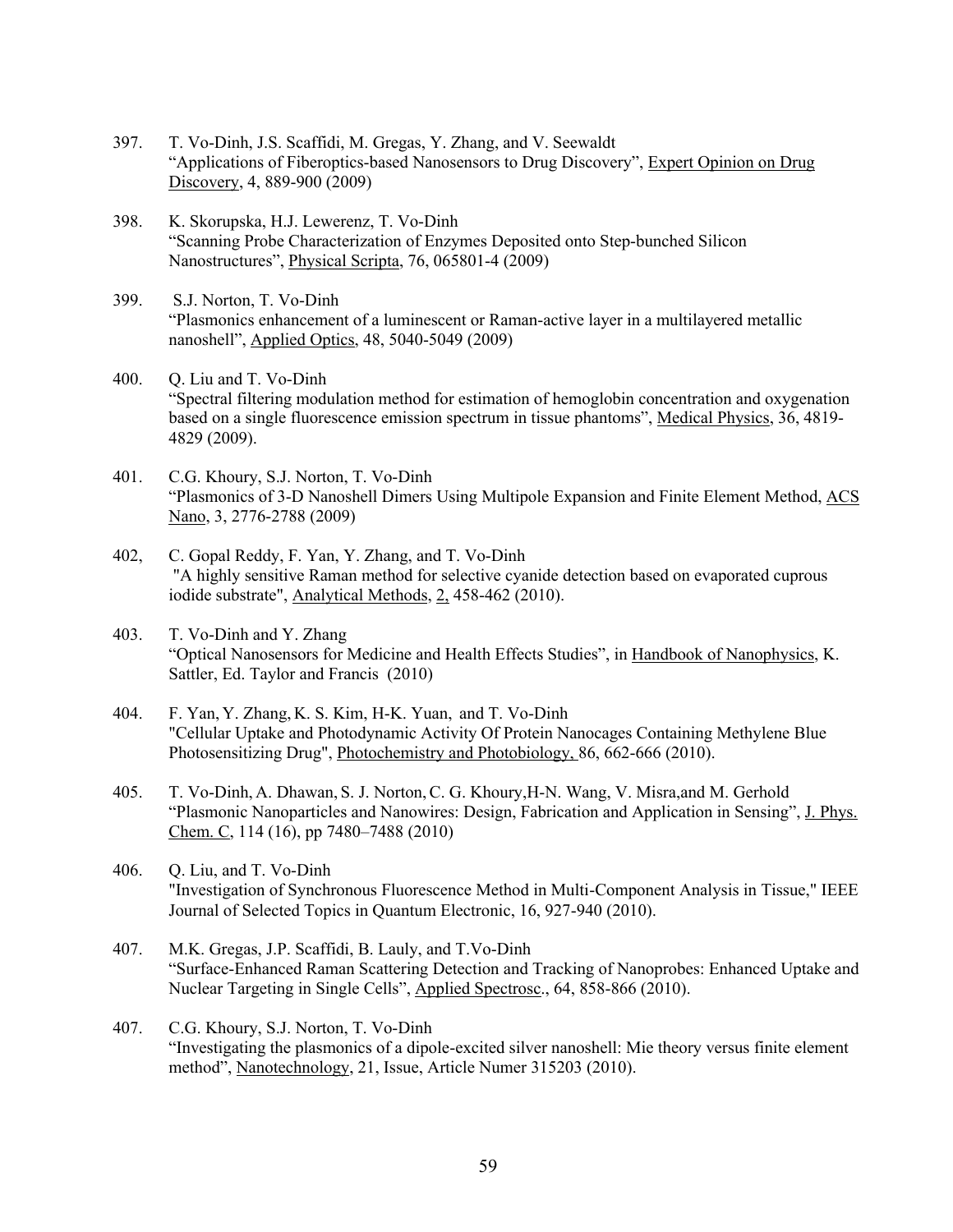- 408. H. J. Lewerenz, C. Heine, K. Skorupska, N. Szabo, T. Hannappel, T. Vo-Dinh, S. A. Campbell, H. W. Klemm and A. G. Muñoz "Photoelectrocatalysis: principles, nanoemitter applications and routes to bio-inspired systems", Energy Environ. Sci., 3**,** 748 – 760 (2010).
- 409. J.P. Scaffidi, M.K. Gregas, B. Lauly, J. C. Carter, S. M. Angel, and T. Vo-Dinh "Trace Molecular Detection via Surface-Enhanced Raman Scattering and Surface-Enhanced Resonance Raman Scattering at a Distance of 15 Meters", Applied Spectrosc., 64, 485-492 (2010) https://doi.org/10.1366/000370210791211763
- 410. A. Dhawan, Y. Du, F. Yan, M.D. Gerhold, V. Misra, and T. Vo-Dinh "Methodologies for Developing Surface-Enhanced Raman Scattering (SERS) Substrates for Detection of Chemical and Biological Molecules", IEEE Sensors Journal, 10, 608-616 (2010).
- 411. Y. Zhang, A. Dhawan and T. Vo-Dinh "Design and Fabrication of Fiberoptic Nanoprobes for Optical Sensing", Nanoscale Research Lett. ,6, DOI 10.1007/s11671-010-9744-5 (2010)
- 412. M. Lublow, K. Skorupska<sup>,</sup> S. Zoladek<sup>,</sup> P.J. Kulesza<sup>,</sup> T. Vo-Dinh<sup>,</sup> and H.J. Lewerenz "On the behaviour of Au plasmonic nanoparticles during hydrogen evolution at p-Si", Electrochemistry Communications, 12, 1298-1310 (2010)
- 413. M.B. Wabuyele, F. Yan, and T. Vo-Dinh "Plasmonics nanoprobes: detection of single-nucleotide polymorphisms in the breast cancer BRCA1 gene', Anal Bioanal Chem , 398:729–736 (2010).
- 414. T. Vo-Dinh, H. N. Wang and J. Scaffidi "Plasmonic Nanoprobes for SERS Biosensing and Bioimaging", J. Biophotonics, 3, 89–102 (2010).
- 415. F. Yan, C.V. Reddy, Y. Zhang, T. Vo-Dinh "A novel cyanide ion sensing approach based on Raman scattering for the detection of environmental cyanides", Ecotoxicity and Environment Safety, 73, 1490-1494 (2010).
- 416. A. Dhawan, A. Duval, M. Nakkach, G. Barbillon, J. Moreau, M. Canva, T. Vo-Dinh "Deep UV nano-microstructuring of substrates for surface plasmon resonance imaging", Nanotechnology, 22, 165301 (2011).
- 417. T. Vo-Dinh, Y. Zhang "Single-cell monitoring using fiberoptic nanosensors, Willey Interdisciplinary review – Nanomedicine and Nanobiotechnology, 3, 79-85 (2011)
- 418. A. Dhawan, M. Canva, T. Vo-Dinh "Narrow groove plasmonic nano-gratings for surface plasmon resonance sensing", Optics Express, 19, 787-813 (2011).
- 419. M.K. Gregas, J.P. Scaffidi, B. Lauly, and T.Vo-Dinh "Characterization of nanoprobe uptake in single cells: spatial and temporal tracking via SERS labeling and modulation of surface charge", Nanomedicine, 7, 115-122 (2011).
- 420. Q**.** Liu**,** G. Grant, J. Li, Y. Zhang, F. Hu, S. Li, C. Wilson, K. Chen, D. Bigner, T. Vo-Dinh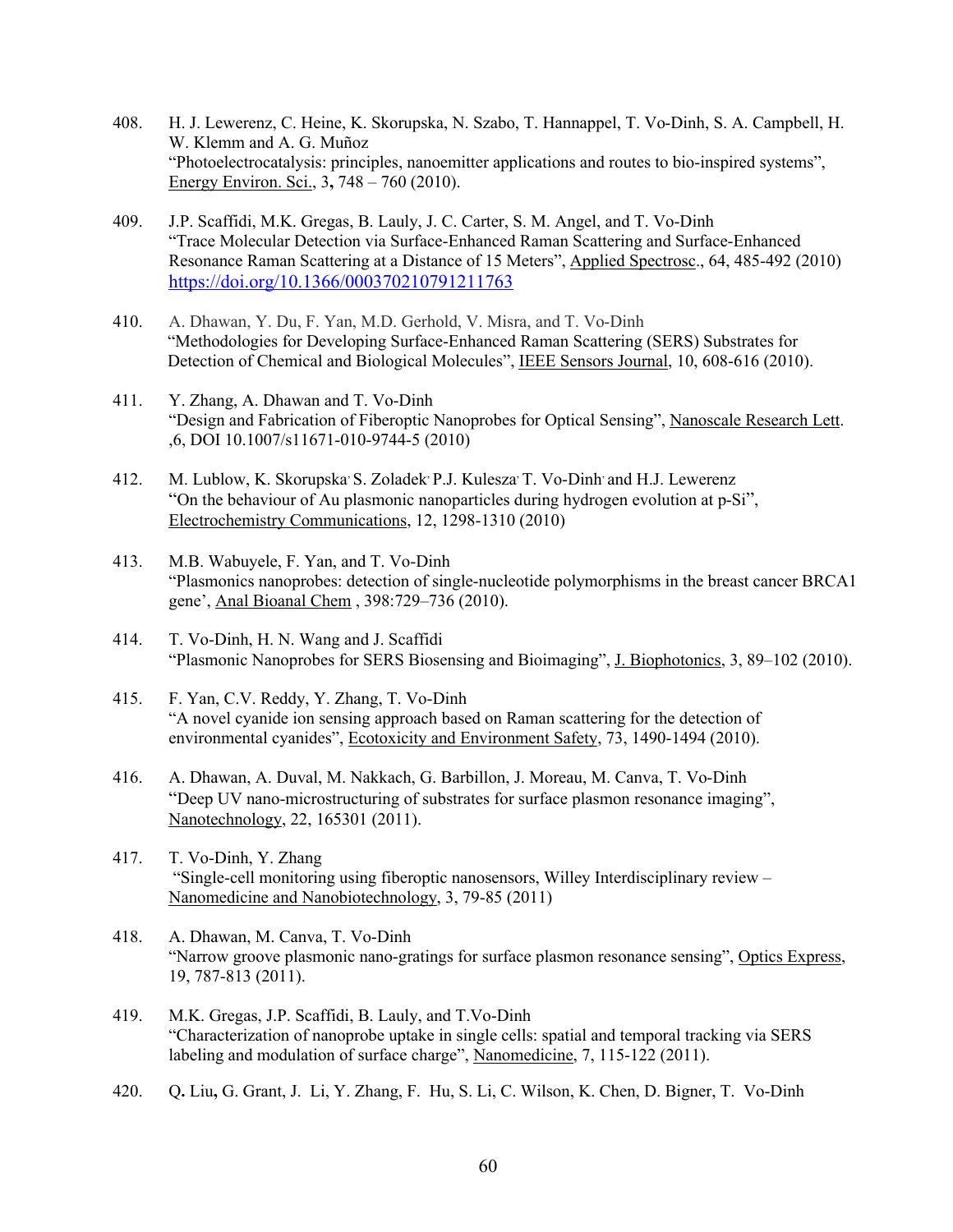"Compact point-detection fluorescence spectroscopy system for quantifying intrinsic fluorescence redox ratio in brain cancer diagnostics." J. Biomedical Optics, 16, 037004 (2011)

- 421. H. D. Duong, C.V. Gopal Reddy, J.I. Rhee, T. Vo-Dinh "Amplification of fluorescence emission of CdSe/ZnS QDs entrapped in a sol–gel matrix, a new approach for detection of trace level of PAHs", Sensors and Actuators B, 157, 139-145 (2011)
- 422. J.P. Scaffidi, M.K. Gregas, B. Lauly, Y. Zhang, and T. Vo-Dinh "Activity of Psoralen-Functionalized Nanoscintillators against Cancer Cells upon X-ray Excitation", ACS Nano, 5, 4679-4687 (2011)
- 422. A.M. Fales, H. Yuan and T. Vo-Dinh "Silica-Coated Gold Nanostars for Combined Surface-Enhanced Raman Scattering (SERS) Detection and Singlet-Oxygen Generation: A Potential Nanoplatform for Theranostics", Langmuir, 27, 12186-12190 (2011).
- 423. A. Dhawan, Y. Du, Y, D. Batchelor, H-N. Wang, Hsin-Neng, D. Leonard, V. Misra, Veena, M. Ozturk, M. Gerhold, T. Vo-Dinh "Hybrid Top-Down and Bottom-Up Fabrication Approach for Wafer-Scale Plasmonic Nanoplatforms", Small, 7, 727-731 (2011)
- 424. S.J. Norton and T. Vo-Dinh "Plasmonics Quenching and Enhancement of a Fluorescing Molecule Outside and Inside a Silver Metallic Nanoshell", IEEE Transactions of Nanotechnology, 10, 1264-1274 (2011)
- 425. H.-N. Wang and T. Vo-Dinh "Plasmonic Coupling Interference (PCI) Nanoprobes for Nucleic Acid Detection", Small, 7, 3067- 3074 (2011)
- 426. Lewerenz, HJ; Skorupska, K; Munoz, AG; Stempel, T; Nusse, N; Lublow, M; Vo-Dinh, T; Kulesza, P "Micro-and nanotopographies for photoelectrochemical energy conversion. II: Photoelectrocatalysis - Classical and advanced systems", Electrochimica Acta, 56, 10726-10736 (2011) DOI: 10.1016/j.electacta.2011.05.028
- 427. H. Yuan, C.G. Khoury, H.N. Wang, C.M. Wilson, G.A. Grant, T Vo-Dinh "Gold nanostars: surfactant-free synthesis, 3D modelling, and two-photon photoluminescence imaging", Nanotechnology, 23, 075102 (2012) DOI: 10.1088/0957-4484/23/7/075102
- 428. B. Li, K. Claytor, H. Yuan, T. Vo-Dinh, W.S. Warren, and M.C. Fischer "Multicontrast nonlinear optical microscopy with a compact and rapid pulse shaper" Optics Letters, 37, 2763-2765 (2012)
- 429. Panjehpour, M; Overholt, BF; Vo-Dinh, T; Coppola, D "The effect of reactive atypia/inflammation on the laser-induced fluorescence diagnosis of non-dysplastic Barrett's esophagus", Lasers in Surgery and Medicine, 44, 390-396 (2012) DOI: 10.1002/lsm.22033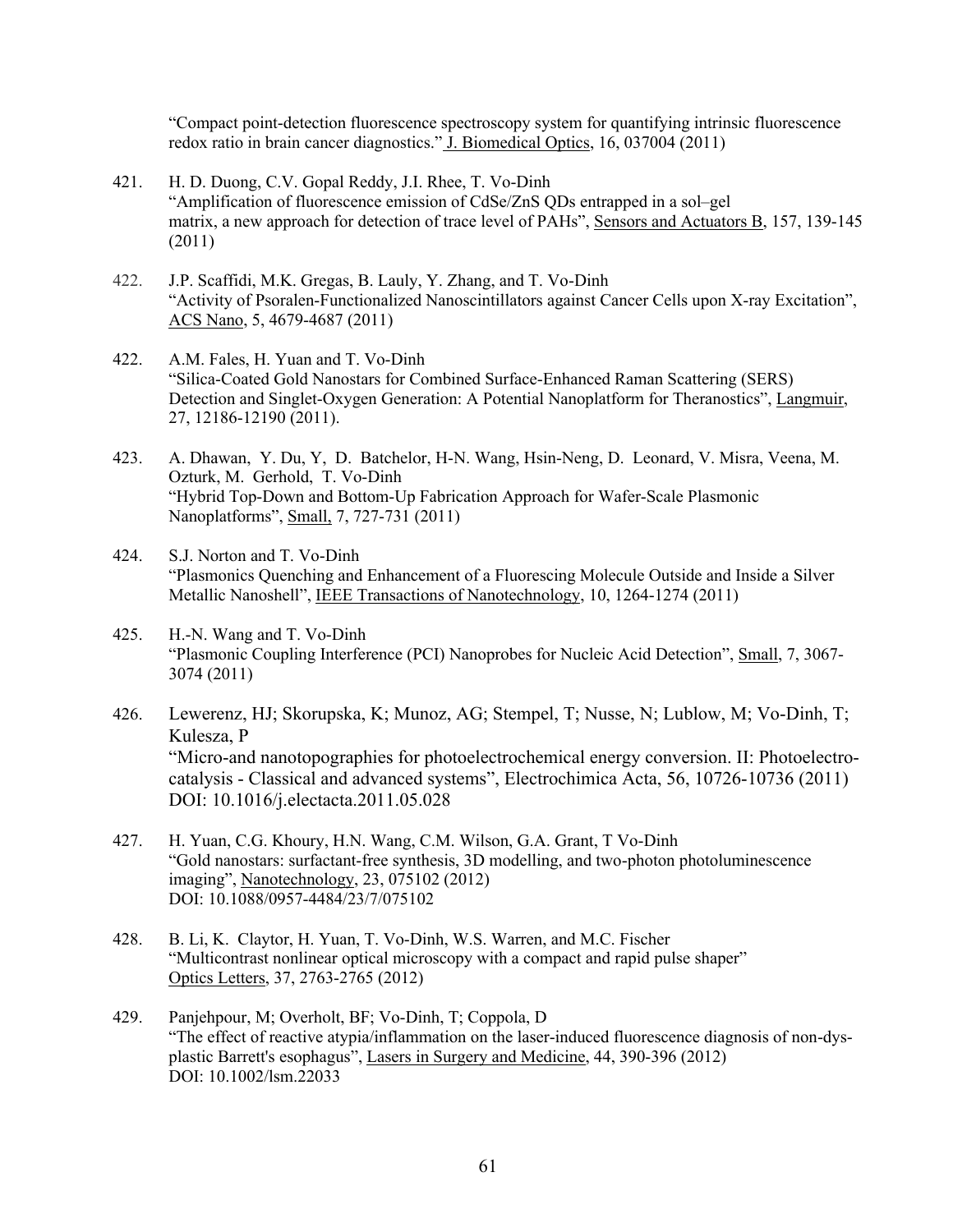- 430. H. Yuan, C.G. Khoury, C.M. Wilson, G.A. Grant, A.J. Bennett, T. Vo-Dinh "In Vivo Particle Tracking and Photothermal Ablation using Plasmon Resonant Gold Nanostars." Nanomedicine: Nanotechnology, Biology, and Medicine, 8, 1355-1363 (2012) DOI: 10.1016/j.nano.2012.02.005
- 431. S.J. Norton and T. Vo-Dinh "Imaging a spatially confined photoacoustic source defined by a distribution of plasmonic nanoparticles", J. Applied Physics, 111, 094305 (2012). DOI: 10.1063/1.4709394
- 432. Ludovic S., Dhawan, A, Gibson, KF, Poirier-Richard, HP; Graham, D; Canva, M; Tuan Vo-Dinh; Masson, JF. "Angle-dependent resonance of localized and propagating surface plasmons in microhole arrays for enhanced biosensing", Anal. Bioanal. Chem., 404, 2859-2868 (2012).
- 433. Li, BL; Cheng, YW (; Liu, J; Yi, CW; Brown, AS; Yuan, HK; Vo-Dinh, T (Tuan Vo-Dinh; Fischer, MC; Warren, WS "Direct Optical Imaging of Graphene In Vitro by Nonlinear Femtosecond Laser Spectral Reshaping", Nanoletters, 12, 5936-5940 (2012).
- 434. Correia-Ledo, D;Gibson, KF; Dhawan, A; Couture, M; Vo-Dinh, T; Graham, D; Masson, JF "Assessing the Location of Surface Plasmons Over Nanotriangle and Nanohole Arrays of Different Size and Periodicity", J. Phys. Chem C, 116, 6884-6892 (2012) DOI: 10.1021/jp3009018
- 435. Dhawan, A; Canva, M; Vo-Dinh, T "Bimodal behavior and isobestic transition pathway in surface plasmon resonance sensing" Optics Express, 20, 23630-23642 (2012)
- 436. Yuan, H; Fales, AM; Vo-Dinh, T "TAT Peptide-Functionalized Gold Nanostars: Enhanced Intracellular Delivery and Effcient NIR Photothermal Therapy Using Ultralow Irradiance", J. Am. Chem. Soc., 134, 11358-11361 (2012). DOI: 10.1021/ja304180y
- 437. C. Khoury and T. Vo-Dinh "Nanowave" Substrates for SERS: Fabrication and Numerical Analysis", J. Phys. Chem. C, 116, 7534-7545 (2012) DOI: 10.1021/jp2120669
- 438. Yuan H, Liu Y, Fales AM, Li YL, Liu J, Vo-Dinh T. "Quantitative Surface-Enhanced Resonant Raman Scattering Multiplexing of Biocompatible Gold Nanostars for in Vitro and ex Vivo Detection", Anal Chem., 85, 208-12. (2013).
- 439. H. N. Wang, A. Dhawan, Y. Du, D. Batchelor, D.N. Leonard, V. Misra, and T. Vo-Dinh "Molecular sentinel-on-chip for SERS-based biosensing", Phys. Chemistry Chem Physics, 15, 6—8- 6015 (2013) DOI: 10.1039/c3cp00076a
- 440. H. K. Yuan, A. M. Fales, C.G. Khoury, J. Liu, T. Vo-Dinh Spectral characterization and intracellular detection of Surface-Enhanced Raman Scattering (SERS) encoded plasmonic gold nanostars", J. Raman Spectroscopy, 44, 234-239 (2013).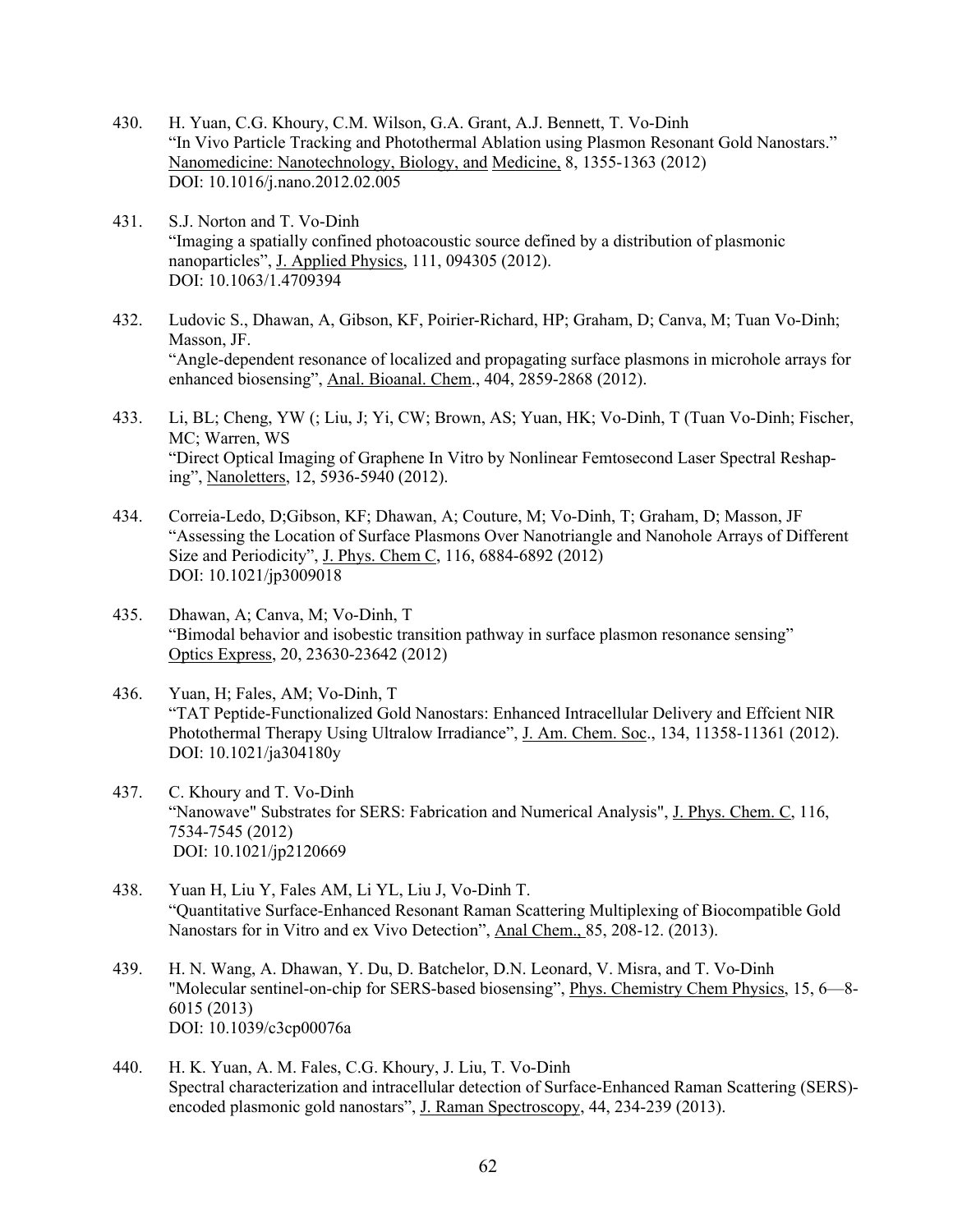DOI: 10.1002/jrs.4172

- 441. Y. Liu, H. Yuan, T. Vo-Dinh "Spectroscopic and vibrational analysis of the methoxypsoralen system: A comparative experimental and theoretical study", J. Mol. Structure, 1035, 13-18 (2013). DOI: 10.1016/j.molstruc.2012.08.047
- 442. A. Fales, H. Yuan, T. Vo-Dinh "Cell-penetrating Peptide enhanced intracellular Raman imaging and photodynamic therapy." Molecular Pharmaceutics, 10, 6, 2291-8 (2013) DOI: 10.1021/mp300634b
- 443. H. N. Wang, A. M. Fales, A. K. Zaas, C. W. Woods, T. Burke, G. Ginsburg, T. Vo-Dinh "SERS Molecular Sentinel Nanoprobes for Viral Infection Diagnostics", Analytica Chimica Acta, 786, 153-158 (2013). http://www.sciencedirect.com/science/article/pii/S0003267013006843
- 444. H. T. Ngo, H. N.Wang, A. Fales, and T. Vo-Dinh "Label-free DNA Biosensor Based on SERS Molecular Sentinel on Nanowave Chip", Anal. Chem., 85, 6378–6383 (2013) http://pubs.acs.org/doi/ipdf/10.1021/ac400763c
- 445. Y Liu, H Yuan, AM Fales, T Vo-Dinh "pH-sensing nanostar probe using surface-enhanced Raman scattering (SERS): theoretical and experimental studies", J. Raman Spectrosc., 44, 980-986 (2013) DOI: 10.1002/jrs.4302
- 446. Y. Liu, Z. Chang, H. Yuan, A.M. Fales and T. Vo-Dinh "Quintuple-modality (SERS-MRI-CT-TPL-PTT) plasmonic nanoprobe for theranostics", Nanoscale, 5, 12126-12131 (2013) DOI: 10.1039/c3nr03762b
- 447. H. Yuan, J.K. Register, H. N. Wang, A.M. Fales, Y. Liu, T. Vo-Dinh "Plasmonic nanoprobes for intracellular sensing and imaging", Anal Bioanal Chem., 405, 6165-80 (2013). DOI: 10.1007/s00216-013-6975-1
- 448. T. Vo-Dinh, A. M. Fales, G.D. Griffin, C. G. Khoury, Y. Liu, H. Ngo, S. J Norton, J. K. Register, H. N. Wang, H. Yuan "Plasmonic nanoprobes: from chemical sensing to medical diagnostics and therapy", Nanoscale, 5, 10127-10140 (2013) DOI: 10.1039/c3nr03633b
- 449. J. Zhao,Y. Liu, A. M. Fales J. Register, H. Yuan,. Vo-Dinh "Direct Analysis of Traditional Chinese Medicines Using Surface-Enhanced Raman Scattering (SERS)", Drug Testing and Analysis, 6, 1063-1068 (2014) DOI: 10.1002/dta.1612
- 450. M Chamtouri, A Dhawan, M Besbes, J Moreau, H Ghalila, T Vo-Dinh, Michael Canva "Enhanced SPR Sensitivity with Nano-Micro-Ribbon Grating—an Exhaustive Simulation Mapping", Plasmonics 9 (1), 79-92 (2014)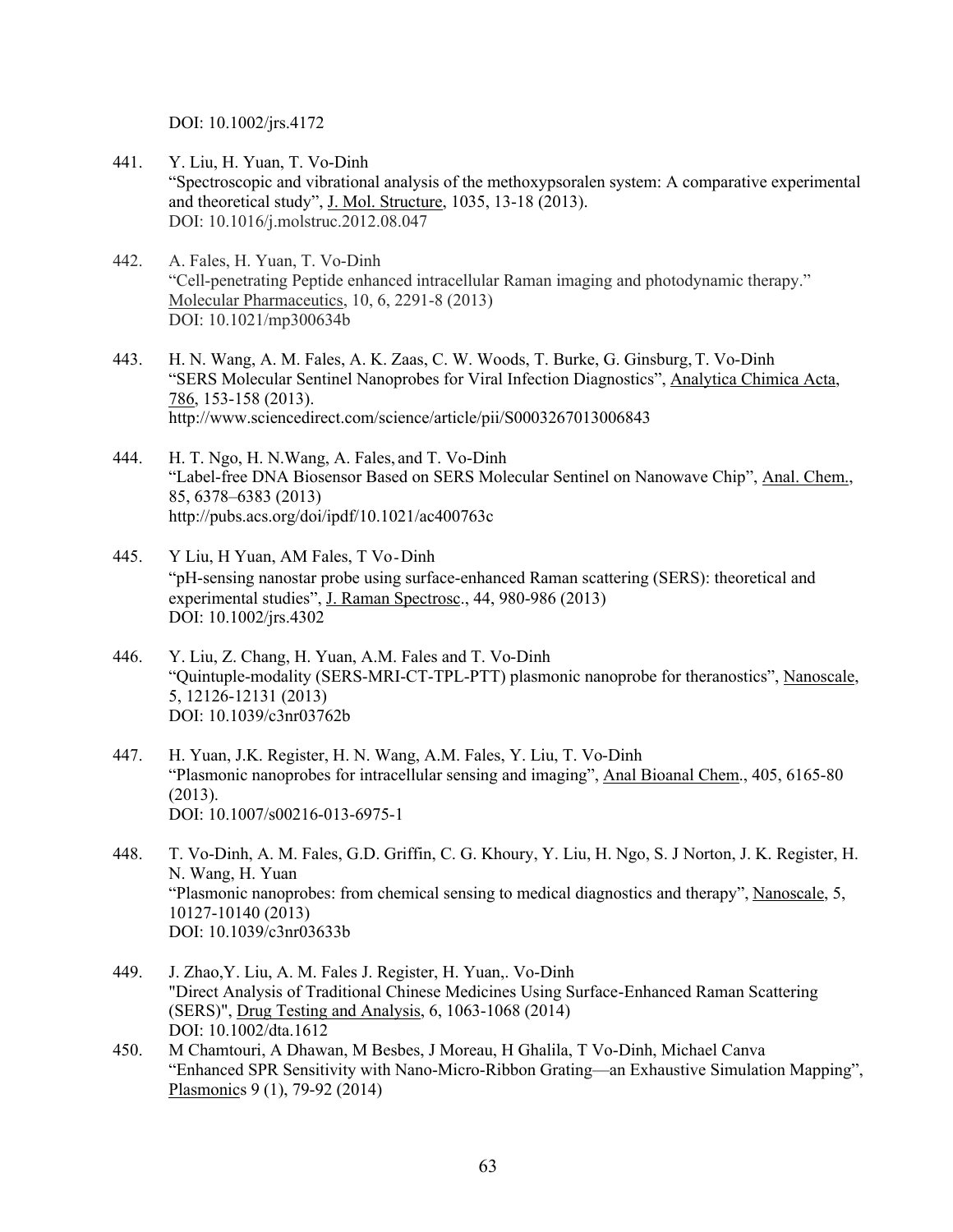- 451. H.T. Ngo, H-N Wang, T. Burke, G.S. Ginsburg, T. Vo-Dinh "Multiplex detection of disease biomarkers using SERS molecular sentinel-on-chip" Analytical and Bioanalytical Chemistry, 406 (14), 3335-3344 (2014)
- 452. H. Yuan, C.M. Wilson, J. Xia, S.L. Doyle, S. Li, A.M. Fales, Y. Liu, E. Ozaki, K. Mulfaul, G. Hanna, G. M. Palmer, L. V. Wang, G. A. Grant and T. Vo-Dinh "Plasmonics-enhanced and optically modulated delivery of gold nanostars into brain tumor", Nanoscale, 6 (8), 4078-4082 (2014) DOI: 10.1039/C3NR06770J
- 453. A.M. Fales, H. Yuan, T. Vo-Dinh "Development of Hybrid Silver-Coated Gold Nanostars for Non-Aggregated Surface-Enhanced Raman Scattering", J. Phys. Chem. C, 118 (7), 3708–3715 (2014) DOI: 10.1021/jp4091393
- 454. M. Chamtouri, A. Dhawan, M. Besbes, J.Moreau, H. Ghalila, T. Vo-Dinh, M. Canva "Enhanced SPR sensitivity with nano-micro-ribbon grating—an exhaustive simulation mapping" Plasmonics, 9, 79-92 (2014)
- 454. H. T. Ngo, H-N. Wang, A. Fales, B.P. Nicholson, C.W. Woods, T. Vo-Dinh "DNA Bioassay-on-Chip using SERS Detection for Dengue Diagnosis", Analyst, 139 (22), 5656- 5660 (2014) DOI: 10.1039/C4AN01077A
- 455. T. Vo-Dinh, Y. Liu, A. M. Fales, H. Ngo, H-N. Wang, J.K. Register, H. Yuan, S. J. Norton, G.D. Griffin "SERS Nanosensors and Nanoreporters: Golden Opportunities in Biomedical Applications", WIREs Nanomedicine and Nanobiotechnology, 7, 17-33 (2015)
- 456. Y Liu, H Yuan, FR Kersey, JK Register, MC Parrott, T Vo-Dinh "Plasmonic Gold Nanostars for Multi-Modality Sensing and Diagnostics", Sensors, 15 (2), 3706- 3720 (2015)
- 457. Y. Liu, J. R. Ashton, E. J. Moding, H. Yuan, J. K. Register, J. Choi, M. J. Whitley, X. Zhao, Y. Qi, Y. Ma, G. Vaidyanathan, M. R. Zalutsky, D. G. Kirsch, C. T. Badea, T. Vo-Dinh "A Plasmonic Gold Nanostar Theranostic Probe for *In Vivo* Tumor Imaging and Photothermal Therapy", Theranostics, 5(9):946-960. (2015)
- 458. N. Gandra, C. Portz, S. Z. Nergiz, A. Fales, T. Vo-Dinh and S. Singamaneni "Inherently Stealth and Highly Tumor-Selective Gold Nanoraspberries for Photothermal Cancer Therapy". Nature Scientific Reports, 5:10311 (2015) DOI: 10.1038/srep10311
- 459. X. Zhang, A. Fales, T. Vo-Dinh "Time-Resolved Synchronous Fluorescence for Biomedical Diagnosis". Sensors, 15, 21746-59 (2015) doi:10.3390/s150921746
- 460. H. Yuan, J.A. Gomez, J.S. Chien, L. Zhang, C.M. Wilson, S. Li, A.M. Fales, Y. Liu, G.A. Grant, M. Mirotsou, V.J. Dzau, T. Vo-Dinh,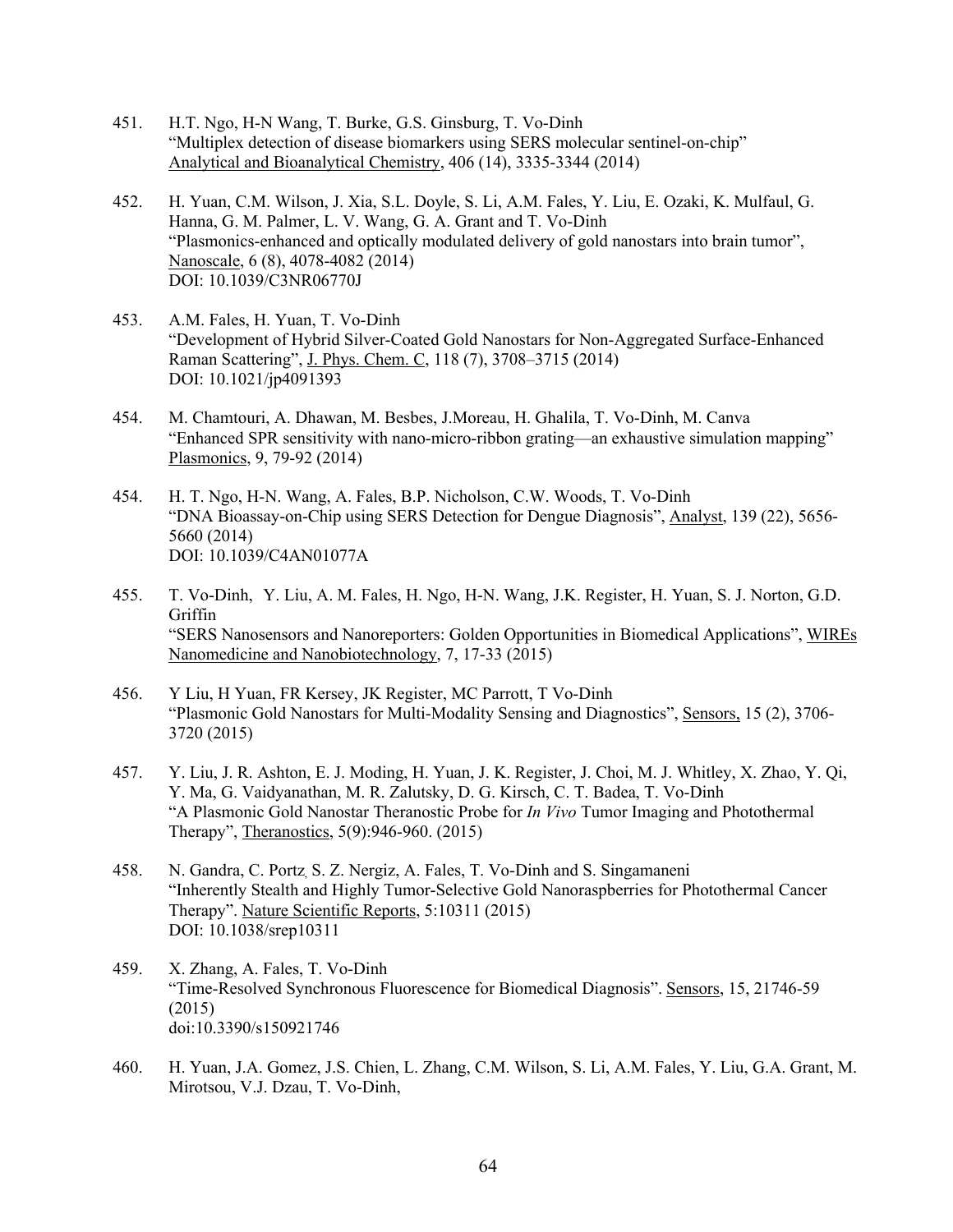"Tracking Mesenchymal Stromal Stem Cells using TAT peptide-Functionalized Plasmonic Gold Nanoprobes", J. Biophotonics, 1–8 (2015) DOI 10.1002/jbio.201500173

- 461. Y. Liu, H. Yuan, A.M. Fales, J.K. Register, T.Vo-Dinh **"**Multifunctional Gold Nanostars for Molecular Imaging and Cancer Therapy", Frontiers in Chemistry, 3,1-7 (2015) http://dx.doi.org/10.3389/fchem.2015.00051
- 462. J.K. Register, A.M. Fales, H. Wang, E.H. Cho, A. Boico, S. Pradhan, J. Kim, Thies Schroeder, N.A. Wisniewski, B. Klitzman, T. Vo-Dinh *"In Vivo* Detection of SERS-Encoded Plasmonic Nanostars in Small and Large Animal Models", Anal. Bioanal. Chem, 407 (27), 8215-8224 (2015) DOI 10.1007/s00216-015-8939-0
- 463. A.M. Fales, S.J. Norton, B.M. Crawford, B.G. DeLacy and T. Vo-Dinh "Fano Resonance in a Gold Nanosphere With a J-Aggregate Coating", Physical Chemistry Chemical Physics, 17, 24931 (2015) DOI: 10.1039/C5CP03277F
- 464. H.N. Wang, AM Fales, T Vo-Dinh "Plasmonics-based SERS nanobiosensor for homogeneous nucleic acid detection", Nanomedicine: Nanotechnology, Biology and Medicine, 11 (4), 511-520 (2015) doi:10.1016/j.nano.2014.12.012
- 465. A.M. Fales, T. Vo-Dinh "Silver embedded nanostars for SERS with internal reference (SENSIR)" Journal of Materials Chemistry C 3 (28), 7319-7324 (2015)
- 466. H.T. Ngo, H.N. Wang, A.M. Fales, T. Vo-Dinh "Plasmonic SERS biosensing nanochips for DNA detection", Anal Bioanal Chem., 408, 1773-11781 (2016) DOI 10.1007/s00216-015-9121-4
- 467. S.J. Norton, T Vo-Dinh "Photothermal effects of plasmonic metal nanoparticles in a fluid", Journal of Applied Physics, 119 (8), 083105 (2016)
- 468. N. Gandra, H.C. Hendargo, S.J. Norton, A.M. Fales, G.M. Palmer, T Vo-Dinh "Tunable and amplified Raman gold nanoprobes for effective tracking (TARGET): in vivo sensing and imaging", Nanoscale, 8 (16), 8486-8494 (2016)
- 469. S.J. Norton, T. Vo-Dinh "Optical Fano resonances in a nonconcentric nanoshell", Applied Optics, 55, 2611-2618 (2016)
- 470. O. Bibikova, A. Popov, A. Bykov, A. Fales, H. Yuan, I. Skovorodkin, M. Kinnunen, S. Vainio, T. Vo-Dinh, V. V. Tuchin, I. Meglinski " Plasmon-Resonant Gold Nanostars With Variable Size as Contrast Agents for Imaging Applications", IEEE J. Selected Topics in Quantum Electronics. 22 (3), 1-8 (2016)
- 471. H. T. Ngo, N. Gandra, A.M. Fales, S.M. Taylor, T. Vo-Dinh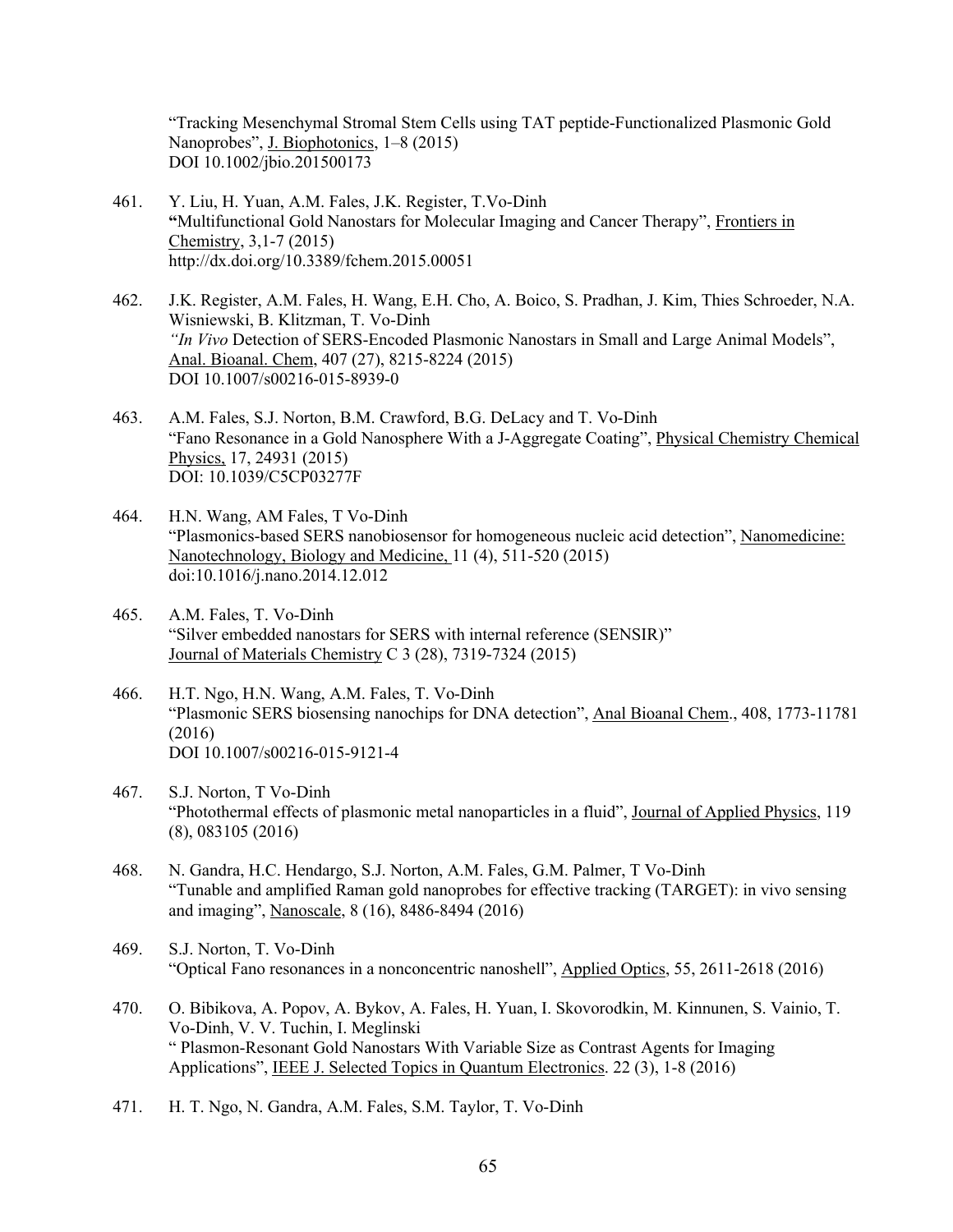"Sensitive DNA detection and SNP discrimination using ultrabright SERS nanorattles and magnetic beads for malaria diagnostics", Biosensors and Bioelectronics, 81, 8-14 (2016)

- 472. C. Chang, M. Mao, Y. Liu, M. Wu, T. Vo-Dinh, F. Yuan "Improvement in Electrotransfection of Cells Using Carbon-Based Electrodes", Cellular and Molecular Bioengineering, 9, 538-545 (2016) DOI: 10.1007/s12195-016-0452-9
- 473. H.N. Wang, B. Crawford, A.M. Fales, M.L. Bowie, V.L. Seewaldt, T. Vo-Dinh "Multiplexed Detection of MicroRNA Biomarkers Using SERS-based Inverse Molecular Sentinel (iMS) Nanoprobes", J. Phys. Chem. C, 120 (37), 21047–21055 (2016) DOI: 10.1021/acs.jpcc.6b03299
- 474. C. Zaffino, H.T. Ngo, J. Register, S. Bruni, T. Vo-Dinh "Dry-state" surface-enhanced Raman scattering (SERS): toward non-destructive analysis of dyes on textile fibers", Applied Physics A, 122, 1-9 (2016)
- 475. C.G. Khoury, A.M. Fales, T. Vo-Dinh "Reversible Gating of Plasmonic Coupling for Optical Signal Amplification", ACS Applied Materials & Interfaces, 8, 18157–18164 (2016) DOI: 10.1021/acsami.6b04623
- 476. R. L. Shammas, A. M. Fales, B. M. Crawford, A. J. Wisdom, G. R. Devi, T. Vo-Dinh, S. T. Hollenbeck "Human Adipose-Derived Stem Cells Labeled with Plasmonic Gold Nanostars for Cellular Tracking and Photothermal Cancer Cell Ablation", Plastic & Reconstructive Surgery, 139, 900e–910e (2017) doi: 10.1097/PRS.0000000000003187
- 477. A.M. Fales, B.M. Crawford, T. Vo-Dinh "Folate Receptor-Targeted Theranostic Nanoconstruct for Surface-Enhanced Raman Scattering Imaging and Photodynamic Therapy", ACS Omega 1 (4), 730-735(2016)
- 478. B. M. Crawford, R. Shammas, A. Fales, D. Brown, S. Hollenbeck, T. Vo-Dinh, G. Devi "Photothermal ablation of inflammatory breast cancer tumor emboli using plasmonic gold nanostars", Int. J. of Nanomedicine, 12, 6259-6272 (2017)
- 479. P. Vohra, H.T. Ngo, W.T. Lee, T. Vo-Dinh "Squamous cell carcinoma DNA detection using ultrabright SERS nanorattles and magnetic beads for head and neck cancer molecular diagnostics", Analytical Methods, 9 (37), 5550-5556 (2017)
- 480. Y. Liu, P. Maccarini, G. M. Palmer, W. Etienne, Y. Zhao, C.-T. Lee, X. Ma, B. A. Inman, and T. Vo-Dinh "Synergistic Immuno Photothermal Nanotherapy (SYMPHONY) for the Treatment of Unresectable and Metastatic Cancers", Scientific Reports 7, Article number: 8606 (2017) doi:10.1038/s41598-017-09116-1
- 481. T. Vo-Dinh, B.A. Inman "What potential does plasmonics-amplified synergistic immuno photothermal nanotherapy have for treatment of cancer?", Nanomedicine, 13(2):139-144 (2018). doi: 10.2217/nnm-2017-0356.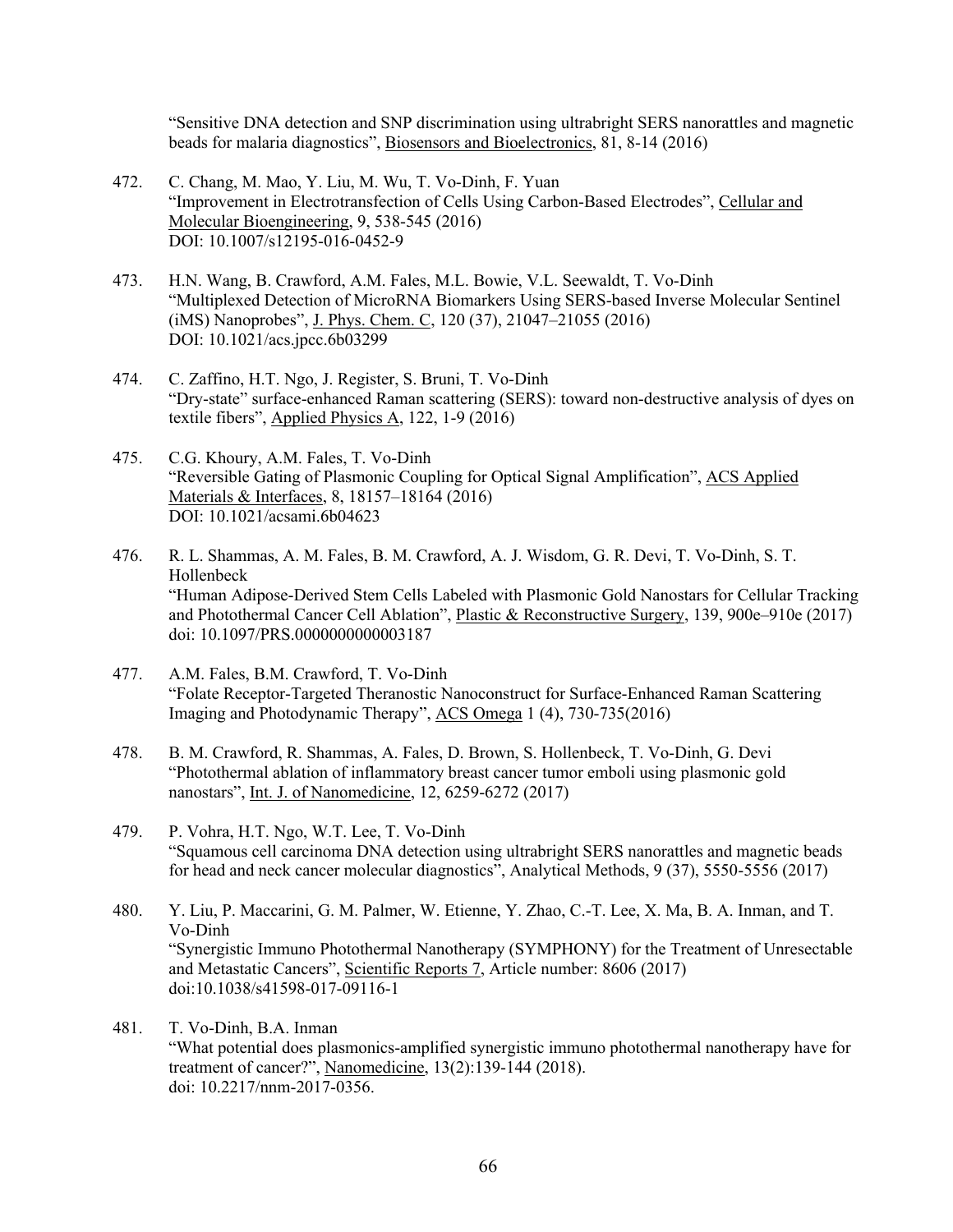- 482. T. Vo-Dinh "Research In Optics And Photonics: Shaping Human Destiny", Chapter in *Light Beyond 2015*, A. M .Cetto and M.T. J. de Celis Herrero, Eds, UNAM Publishers (2017).
- 482. T. Vo-Dinh, Y. Liu, B.M. Crawford, H.N. Wang, H. Yuan, J. K. Register and C. G. Khoury "Shining Gold Nanostars: From Cancer Diagnostics to Photothermal Treatment and Immunotherapy", J. Immunological Sci.,2(1): 1-8 (2018).
- 483. H.N. Wang, J.K. Register, A.M. Fales, N. Gandra, E.H. Cho, A. Boico, G. M Palmer, B. Klitzman, T. Vo-Dinh "Surface-enhanced Raman scattering nanosensors for in vivo detection of nucleic acid targets in a large animal model",Nano Research, 1-12 (2018)
- 484. P. Strobbia, R.A. Odion, T. Vo-Dinh "Spectroscopic Chemical Sensing and Imaging: From Plants to Animals and Humans", Chemosensors, 6 (1), 11 (2018)
- 485. A.S.D.S. Indrasekara, SF Johnson, RA Odion, T Vo-Dinh "A Systematic Bottom-Up Synthesis: Manipulation of the Geometry and Modulation of the Optical Response of Surfactant-Free Gold Nanostars", ACS Omega, 3 (2), 2202 (2018)
- 486. H.T. Ngo, E. Freedman, R.A. Odion, P. Strobbia, A.S.D.S. Indrasekara, P. Vohra, T. Vo-Dinh "Direct Detection of Unamplified Pathogen RNA in Blood Lysate using an Integrated Lab-in-a-Stick Device and Ultrabright SERS Nanorattles", Scientific Reports, 8 (1), 4075 (2018)
- 487. R.A. Odion, P. Strobbia, B.M. Crawford, T. Vo-Dinh "Inverse Surface-Enhanced Spatially Offset Raman Spectroscopy (SESORS) Through a Monkey Skull", J. Raman Spectroscopy, 49, 1452-1460 (2018)
- 488. F. Yan, C. V. Gopal Reddy, Y. K. Shrestha, C. L. Spurgeon, A. B. Kummarapurugu, B. M. Fischer and T. Vo-Dinh "Determination of ferric ions using surface-enhanced Raman scattering based on desferrioxamine-functionalized silver nanoparticles", Chem. Commun., 54, 11053 (2018)
- 489. P. Vohra, P. Strobbia, H. T. Ngo, W. T. Lee & T. Vo-Dinh "Rapid Nanophotonics Assay for Head and Neck Cancer Diagnosis", Scientific Reports, 8, 12989 (2018)
- 490. J. Register, M. Maiwald, A. Fales, P. Strobbia, B. Sumpf, T. Vo-Dinh "Shifted-excitation Raman difference spectroscopy for the detection of SERS-encoded gold nanostar probes", J. Raman Spectroscopy, 49:1961–1967 (2018) DOI:10.1002/jrs.5482
- 491. Y. Liu, B.M. Crawford, T. Vo-Dinh "Gold nanoparticles-mediated photothermal therapy and immunotherapy", Immunotherapy, 10 (13), 1175-1188 (2018).
- 492. A. S. D. S. Indrasekara, S. J. Norton, N. K. Geitner, B. M. Crawford, M. R. Wiesner, T. Vo-Dinh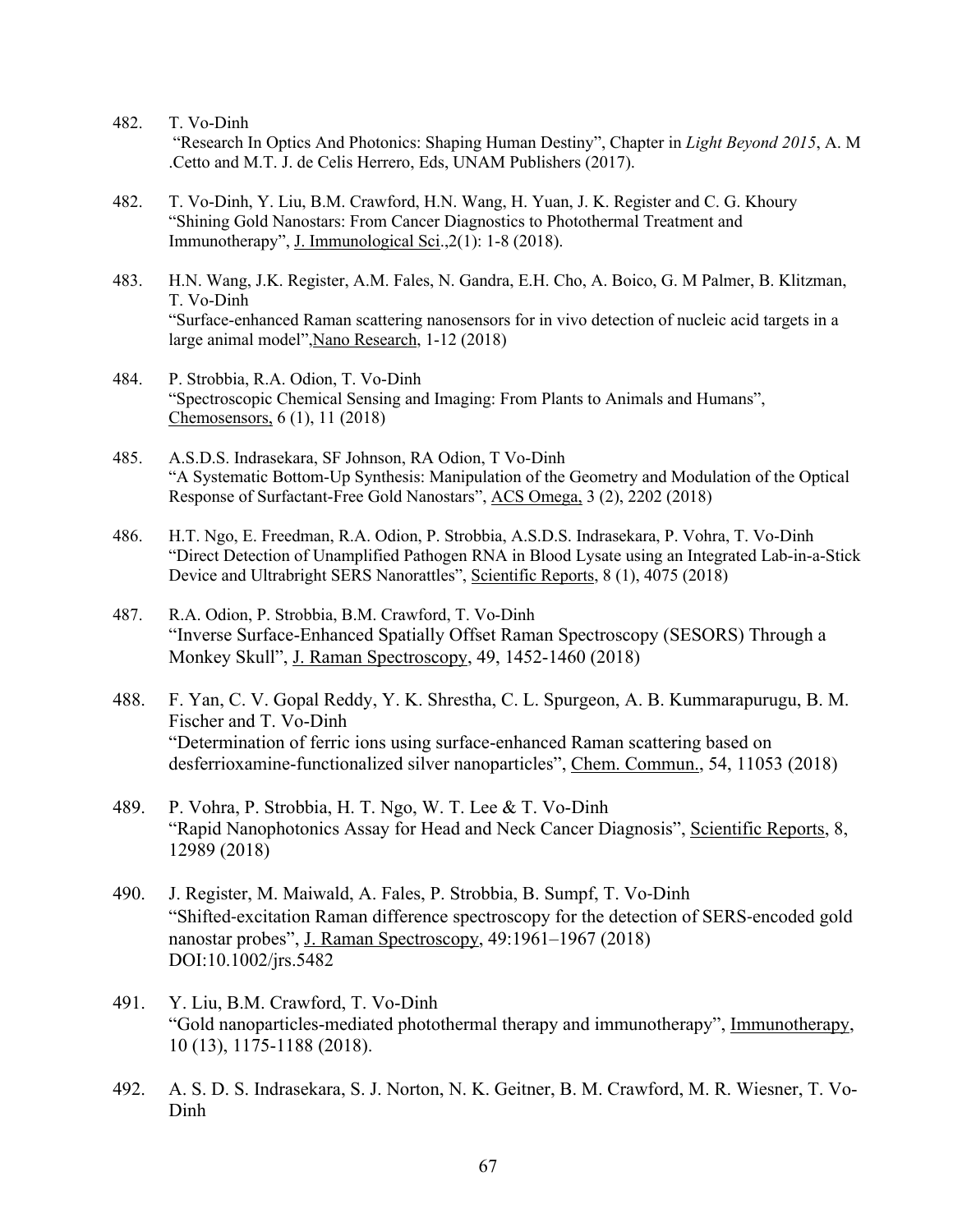"Tailoring the Core-Satellite Nanoassembly Architectures by Tuning inter-nanoparticle Electrostatic Interactions", Langmuir, 34 (48), pp 14617–14623 (2018) DOI: 10.1021/acs.langmuir.8b02792

- 493. H. D. Duong, T. Vo-Dinh, J. Il Rhee "Synthesis and functionalization of gold nanostars for singlet oxygen production", J. Industrial and Engineering Chemistry, 69, 233-240 (2019)
- 494. S. O. Piryani, Y. Jiao, A.Y.F. Kam, Y. Liu, T. Vo-Dinh, B.J. Chen, N. J. Chao, P. L. Doan "Endothelial Cell-Derived Extracellular Vesicles Mitigate Radiation-Induced Hematopoietic Injury", International J. of Radiation Oncology- Biology\*Physics, 104, 291-301 (2019)
- 494. B.M. Crawford, P. Strobbia, H.N. Wang, R. Zentella, M.I. Boyanov, Z.M. Pei, T-P. Sun, K.M. Kemner, T. Vo-Dinh "Plasmonic nanoprobes for in vivo multimodal sensing and bioimaging of microRNA within plants", ACS Appl. Mater. Interfaces, 11 (8), 7743–7754 (2019) DOI: 10.1021/acsami.8b19977
- 495. P Strobbia, T Sadler, RA Odion, T Vo-Dinh "SERS in Plain Sight: A Polarization Modulation Method for Signal Extraction", Anal. Chem., 91 (5), 3319–3326 (2019) DOI: 10.1021/acs.analchem.8b04360
- 496. Y. Liu, A.B. Carpenter, C. Pirozzi, H. Yuan, M. Waitkus, Z. Zhou, L. Hansen, M. Seywald, R. Odion, P. K. Greer, T. Hawk, B.B. Chin, G. Vaidyanathan, M.R. Zalutsky, H. Yan and T. Vo-Dinh " Non-invasive sensitive brain tumor detection using dual-modality bioimaging nanoprobe", Nanotechnology, Volume 30, Number 27 (2019)
- 497. P. Strobbia, Y. Ran, B.M. Crawford, V. Cupil-Garcia, R. Zentella, H.N. Wang, T.P. Sun, T. Vo-Dinh "Inverse Molecular Sentinel-Integrated Fiberoptics Sensor for Direct and In Situ Detection of miRNA Targets", Analytical Chemistry, 91 (9), 6345-6352 (2019) DOI: 10.1021/acs.analchem.9b01350
- 498. Y. Ran, P. Strobbia, V. Cupil-Garcia, T .Vo-Dinh "Fiber-optrode SERS probes using plasmonic silver-coated gold nanostars", Sensors and Actuators B: Chemical 287, 95-101 (2019)
- 499. B. Crawford, T. Vo-Dinh "Plasmonic Nanoparticles for Cancer Bioimaging, Diagnostics, and Therapy", Chapter in 21<sup>st</sup> Century Nanoscience-A Handbook, Klaus Sattler, Editor, Taylor & Francis Publishers, 18-1-18-26 (2020)
- 500. Y. Jiu, W. Huang, C. Xiong, Y. Huang, B. J. Chen, L. Racioppi. N. Chao, T. Vo-Dinh "Biodistribution and sensitive tracking of immune cells with plasmonic gold nanostars", Int. J. of Nanomedicine, 14, 3403—3411 (2019)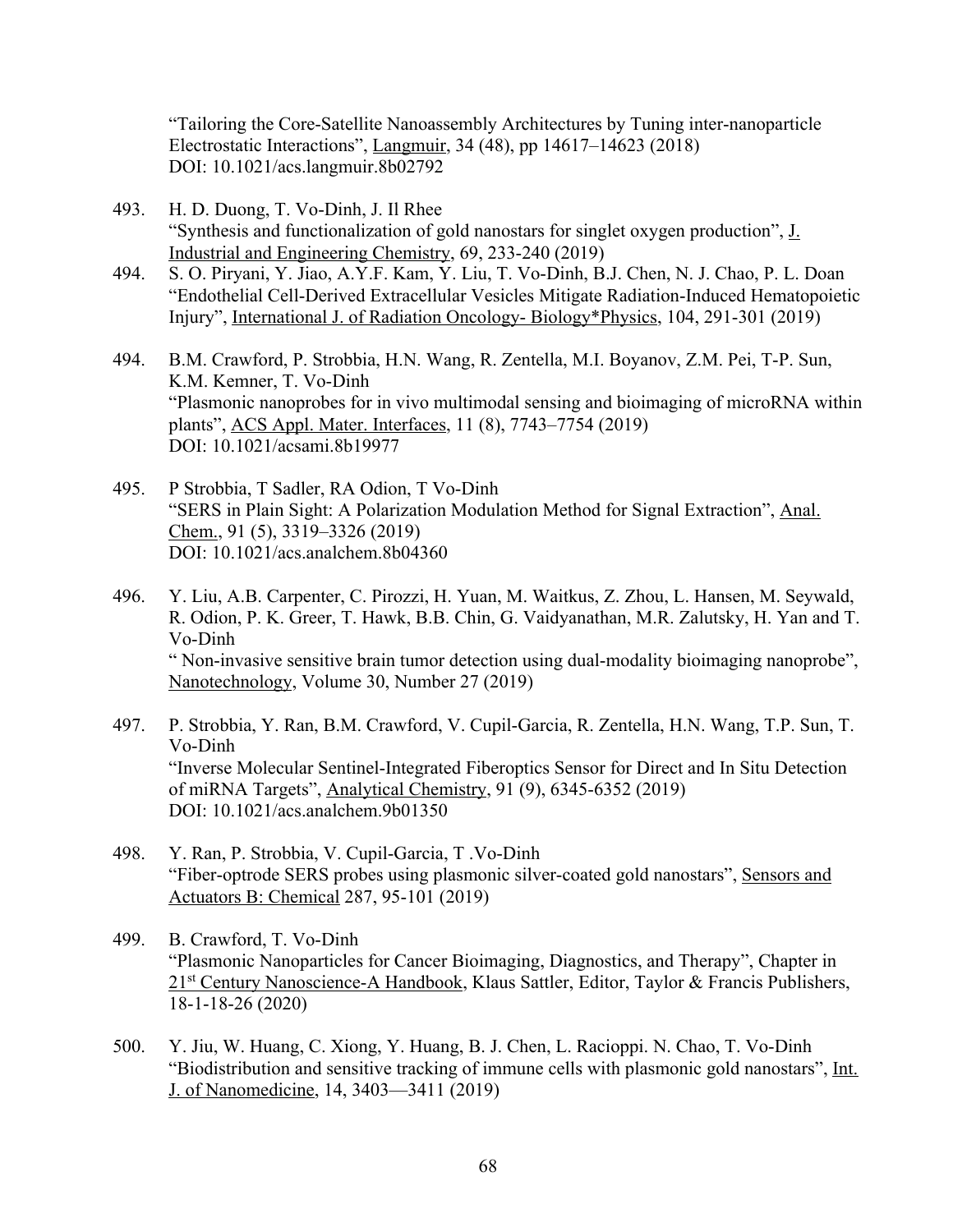DOI: https://doi.org/10.2147/IJN.S192189

- 501. Y. Liu, P. Chongsathidkiet, B. M. Crawford, R. Odion, C. A. Dechant, H. R. Kemeny, X. Cui, P. F. Maccarini, C. D. Lascola, P. E. Fecci, T. Vo-Dinh "Plasmonic gold nanostar-mediated photothermal immunotherapy for brain tumor ablation and immunologic memory", Immunotherapy, 11, 1293-1302 (2019) DOI: https://doi.org/10.2217/imt-2019-0023
- 502. H. N. Wang, B. M. Crawford, S. J. Norton, T. Vo-Dinh "Direct and Label-Free Detection of MicroRNA Cancer Biomarkers using SERS-Based Plasmonic Coupling Interference (PCI) Nanoprobes", J. Phys. Chem. B, 123, 48, 10245- 10251 (2019) https://doi.org/10.1021/acs.jpcb.9b06804
- 503. Z. Jiang, X. Zhou, M. Tao, F. Yuan, L. Liu, F. Wu, X. Wu, Y. Xiang, Y. Niu, F. Liu, C. Li, R. Ye, B. Byeon, Y. Xue, H. Zhao, H-N. Wang, B.bM. Crawford, D. M. Johnson, C. Hu, C. Pei, W. Zhou, G. B. Swift, H. Zhang, T. Vo-Dinh, Z. Hu, J. N. Siedow, Z-M. Pei "Plant cell-surface GIPC sphingolipids sense salt to trigger Ca2+ influx", Nature, 572, 341– 346 (2019). DOI: https://doi.org/10.1038/s41586-019-1449-z
- 504. J. Langer, D. J. de Aberasturi, J. Aizpurua, R. A. Alvarez-Puebla, B. Auguié, J. J. Baumberg, G. C. Bazan, S. E.J. Bell, A. Boisen, A. G. Brolo, J. Choo, D. Cialla-May, V. Deckert, L. Fabris, K. Faulds, F. J. G. de Abajo, R. Goodacre, D. Graham, A. J. Haes, C. L. Haynes, C. Huck, T. Itoh, M. Käll, J. Kneipp, N. A. Kotov, H. Kuang, E. C. Le Ru, H. K. Lee, J. Li, Xing Y. Ling, S. Maier, T. Mayerhoefer, M. Moskovits, K. Murakoshi, J. Nam, S. Nie, Y. Ozaki, I. Pastoriza-Santos, J. Perez-Juste, J. Popp, A. Pucci, S. Reich, B. Ren, G. C. Schatz, T. Shegai, S. Schlücker, T. Li-Lin, K. G. Thomas, Z. Tian, R. P. Van Duyne, T. Vo-Dinh, Y. Wang, K. A. Willets, C. Xu, H. Xu, Y. Xu, Y. S. Yamamoto, B. Zhao, L. M. Liz-Marzán, "Present and Future of Surface Enhanced Raman Scattering", ACS Nano, 14, 1, 28-117 (2020) https://doi.org/10.1021/acsnano.9b04224
- 505 P. Strobbia, R.A. Odion, M. Maiwald, B. Sumpf, T. Vo-Dinh "Direct SERDS sensing of molecular biomarkers in plants under field conditions". Anal. and Bioanal. Chem., 412, 3447- 3466 (2020) https://doi.org/10.1007/s00216-020-02544-5
- 506. B.M. Crawford, H.N. Wang, C. Stolarchuk, R. Von Furstenberg, P. Strobbia, D. Zhang, X. Qin, K. Owzar, K.S. Garman, T. Vo-Dinh "Plasmonic Nanobiosensors for Detection of MicroRNA Cancer Biomarkers in Clinical Samples", Analyst, 145, 4587 - 4594 (2020) DOI: 10.1039/D0AN00193G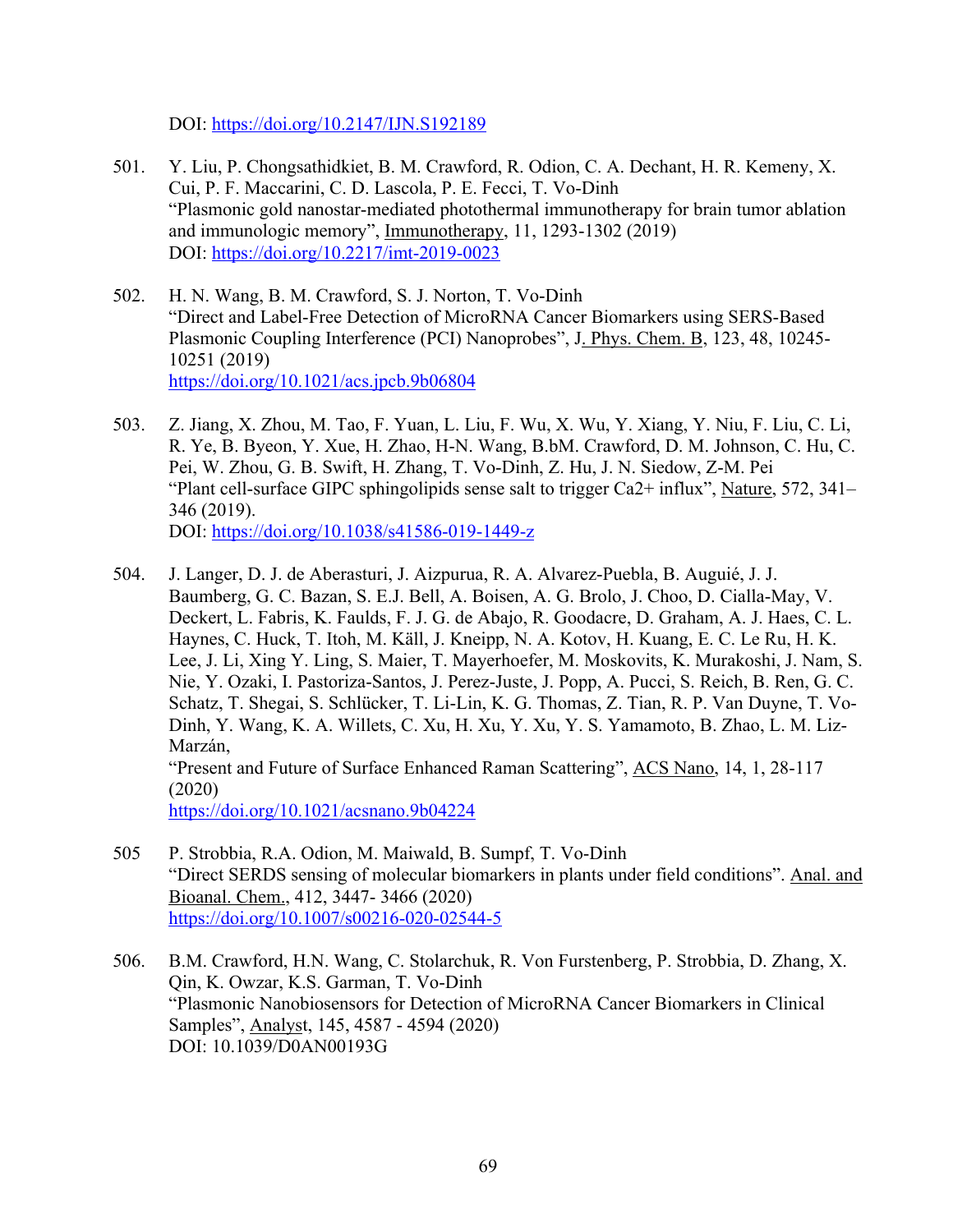- 507. B.M. Crawford, H.N. Wang, P. Strobbia, R. Zentella, Z.M. Pei, T.P. Sun, T. Vo-Dinh, "Plasmonic Nanobiosensing: from in situ plant monitoring to cancer diagnostics at the point of care". J Physics Photonics, 2, 034012 (2020)
- 508. A.D. Sung, R.C. Yen, Y. Jiao, A. Bernanke, D.A. Lewis, S.E. Miller, Z. Li, J.R. Ross, A. Artica, S. Piryani, D. Zhou, Y. Liu, T. Vo-Dinh, M. Hoffman, T.L. Ortel, N.J. Chao, B.J. Chen "Fibrinogen-Coated Albumin Nanospheres Prevent Thrombocytopenia-Related Bleeding Radiation Research, 194 (2): 162–172 (2020)
- 509. AM Fales, P Strobbia, T Vo-Dinh, IK Ilev, TJ Pfefer "3D-printed phantoms for characterizing SERS nanoparticle detectability in turbid media" Analyst, 145 (18), 6045-6053 (2020)
- 510. PV Dukes, P Strobbia, HT Ngo, RA Odion, D Rocke, WT Lee, T Vo-Dinh "Plasmonic assay for amplification-free cancer biomarkers detection in clinical tissue samples", Analytica Chimica Acta, 1139, 111-118 (2020)
- 511. V. Cupil‐Garcia, P. Strobbia, B. M. Crawford, H‐N. Wang, H. Ngo, Y. Liu, T. Vo‐Dinh "Plasmonic nanoplatforms: From surface‐enhanced Raman scattering sensing to biomedical applications", J. Raman Spectroscopy, 52, 541-553 (2021) https://doi.org/10.1002/jrs.6056
- 512. R Odion, Y Liu, T Vo-Dinh "Plasmonic Gold Nanostar-Mediated Photothermal Immunotherapy", IEEE Journal of Selected Topics in Quantum Electronics, 27 (5), 1-9 (2021)
- 512. P. Strobbia, V. Cupil-Garcia, B. M. Crawford, A.M. Fales, T. J. Pfefer, Y. Liu, M. Maiwald, B. Sumpf, T. Vo-Dinh "Accurate in vivo tumor detection using plasmonic-enhanced shifted-excitation Raman difference spectroscopy (SERDS)", Theranostics, 11 (9), 4090 (2021)
- 512. T. Vo-Dinh "The New Frontier of Medicine at the Convergence of Nanotechnology and Immunotherapy", in Nanoparticle-Mediated Immunotherapy, T. Vo-Dinh, Ed., Springer (2021).
- 513. T. Vo-Dinh, B. Inman, P. Maccarini, G. Palmer, Y. Liu, W. Etienne "Plasmonic Gold Nanostars for Immuno Photothermal Nanotherapy To Treat Cancers and Induce Long-Term Immunity in Nanoparticle-Mediated Immunotherapy, T. Vo-Dinh, Ed., Springer (2021)
- 514. Y. Liu, S. Indrasekara, T. Vo-Dinh "Development of Gold Nanostars for Photothermal and Immunotherapy Applications", Chapter 14, in World Scientific Reference on Plasmonic Nanomaterials (in press)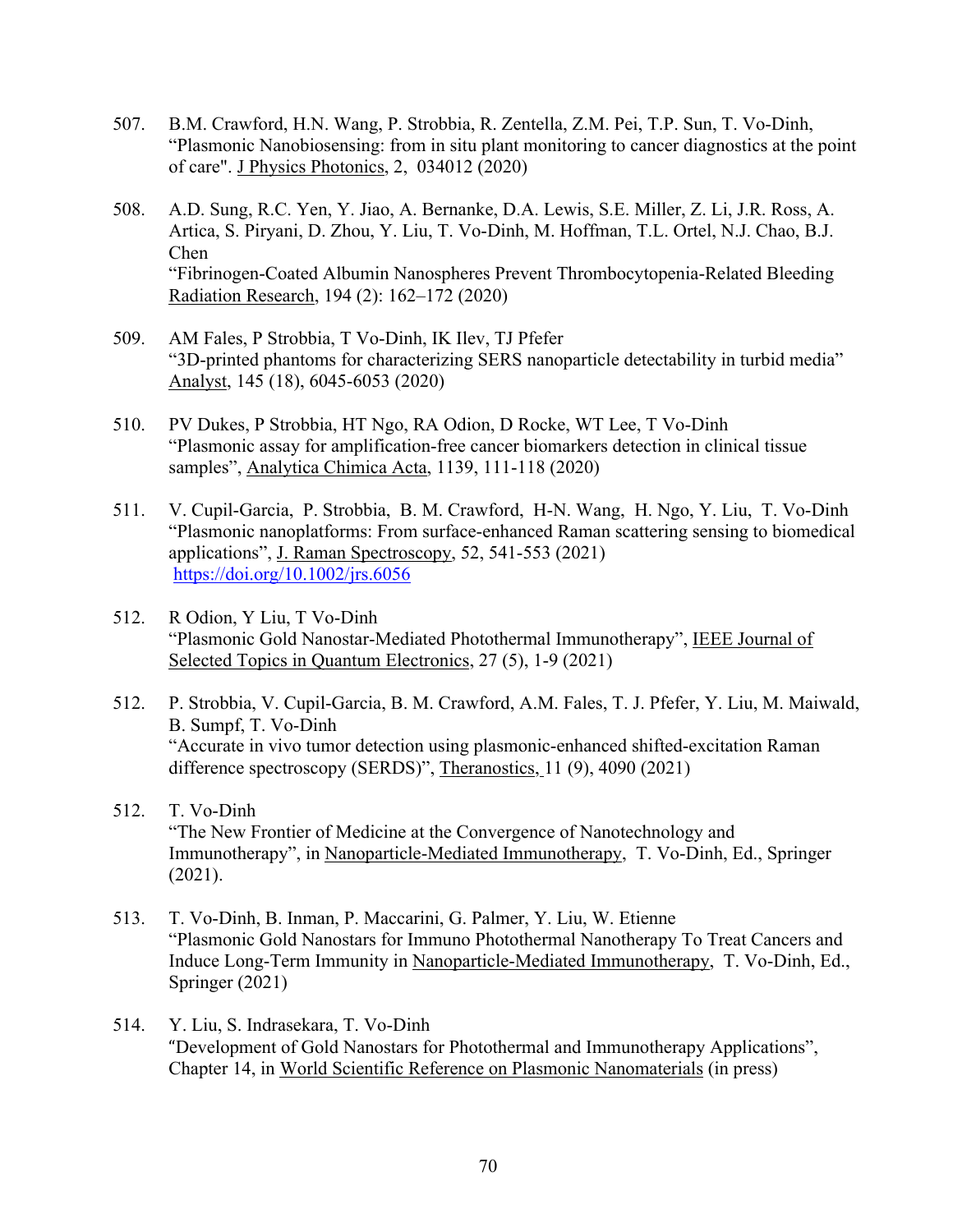- 515. S. J. Norton and T. Vo-Dinh Nanoparticle-Mediated Heating: A Theoretical Study for Photothermal Treatment and Photo Immunotherapy, in Nanoparticle-Mediated Immunotherapy, T. Vo-Dinh, Ed., Springer (2021).
- 516. V. Cupil-Garcia, B. Crawford, T. Vo-Dinh "Nanoparticle Systems Applied to Immunotherapy in Various Treatment Modalities", in Nanoparticle-Mediated Immunotherapy, T. Vo-Dinh, Ed., Springer (2021).
- 517. Y. Liu, P. Chongsathidkiet, R. Odion, P. E. Fecci, T.Vo-Dinh "Multifunctional Gold Nanostars for Sensitive Detection, Photothermal Treatment and Immunotherapy of Brain Tumor , in Nanoparticle-Mediated Immunotherapy, T. Vo-Dinh, Ed., Springer (2021).
- 518. Y. Liu, E. Chorniak, R. Odion, W. Etienne, S.K Nair, P. Maccarini, G. M. Palmer, B. A. Inman, T. Vo-Dinh "Plasmonic gold nanostars for synergistic photoimmunotherapy to treat cancer", Nanophotonics, 10, 3295-3302 (2021).
- 519. Y. Chi, C. Wang, M. Wang, D. Wan, F. Huang, Z. Jiang, B. M. Crawford, T. Vo‐Dinh, F. Yuan, F. Wu, Z‐M Pei Flg22-induced Ca2+ increases undergo desensitization and resensitization", Plant, Cell & Environment, 44, 3793-3805 (2021): https://doi.org/10.1111/pce.14186
- 520. D. Bennet, T. Vo-Dinh, F. Zenhausern "Current and emerging opportunities in biological medium-based computing and digital data storage" Nano Select, 1-20 (2021); https://doi.org/10.1002/nano.202100275
- 521. Y. Liu, Z. Zhou, Y. Feng, X. Zhao, G. Vaidyanathan, M. R. Zalutsky, T. Vo-Dinh "Gold Nanostars: A Novel Platform for Developing 211At-Labeled Agents for Targeted Alpha-Particle Therapy", Int. J. Nanomedicine, 16, 7297-7305 (2021): doi: 10.2147/IJN.S327577.
- 522. T Krishnan, HN Wang, T Vo-Dinh "Smartphone-Based Device for Colorimetric Detection of MicroRNA Biomarkers Using Nanoparticle-Based Assay", Sensors, 21 (23), 8044 (2021)

## **CITATIONS**

Source: *Google Scholar Citations* (https://scholar.google.com/citations?user=OVka5AMAAAAJ&hl=en)

**TOTAL NUMBER OF CITATIONS > 34,500**  $CITATION H-INDEX = 97$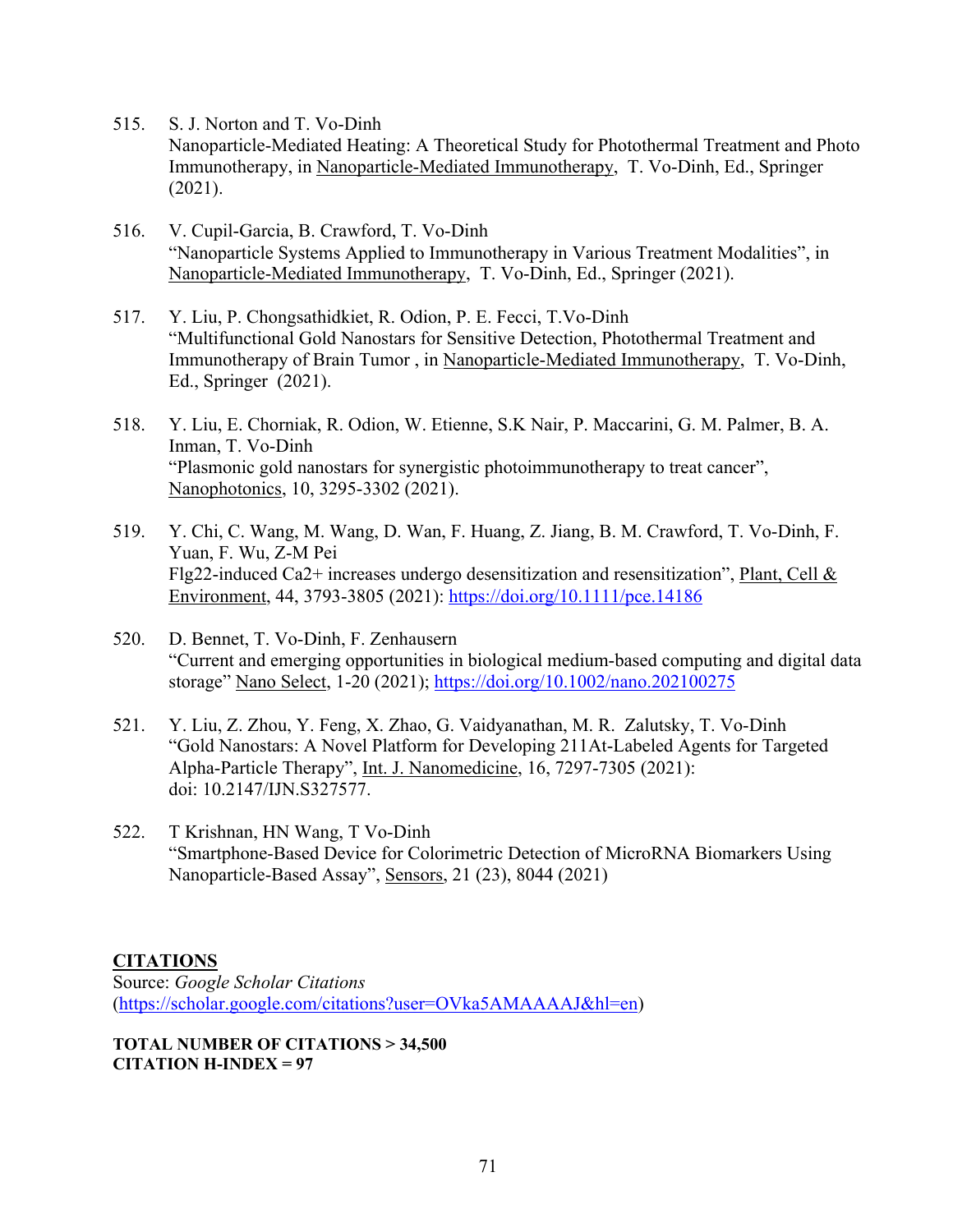## **B BOOKS**

- 1. T. Vo-Dinh *Room Temperature Phosphorimetry for Chemical Analysis*, J. Wiley, New York, New York (1984).
- 2. T. Vo-Dinh, Editor *Chemical Analysis of Polycyclic Compounds*, Wiley, New York, New York (1989).
- 3. T. Vo-Dinh and D. Eastwood, Editors *Laser-Based Approaches in Luminescence Analysis*, American Society for Testing and Materials (ASTM), STP 1066, Philadelphia, Pennsylvania (1990).
- 4. G. Gauglitz and T. Vo-Dinh, Editors-in-Chief, *Handbook of Spectroscopy*, Wiley-VCH, New York (2003).
- 5. T. Vo-Dinh, Editor-in-Chief, *Biomedical Photonics Handbook*, CRC Press, Boca Raton, Florida (2003).
- 6. T. Vo-Dinh, Editor *Protein Nanotechnology*, Humana Press, New York (2005);
- 7. T. Vo-Dinh, Editor *Nanotechnology in Biology and Medicine*, *1st Edition*, CRC Press, Boca Raton, FL (2007).
- 8. T. Vo-Dinh, Editor *Protein Nanotechnology*, (*Russian Language Translation*), Humana Press, New York (2012)
- 9. T. Vo-Dinh, Editor *Biomedical Photonics Handbook*, *2nd Edition*, CRC Press, Taylor and Francis, Boca Raton, London, New York (2015), 3 volumes: *Volume I*: Fundamentals, devices and Techniques *Volume II*: Biomedical Diagnostics *Volume III*: Therapeutics and Advanced Biophotonics
- 10. T. Vo-Dinh, Editor *Nanotechnology in Biology and Medicine: Methods, Devices, and Applications, 2nd Edition*, CRC Press / Taylot & Francis, Boca Raton, FL (2017)

https://www.taylorfrancis.com/books/edit/10.4324/9781315374581/nanotechnology-biologymedicine-tuan-vo-dinh

11. T. Vo-Dinh, Editor *Nanoparticle-Mediated Immunotherapy* Springer Publisher (2021)

https://www.springer.com/gp/book/9783030783372

## **C**. **PROCEEDING BOOKS**

1. T. Vo-Dinh, Editor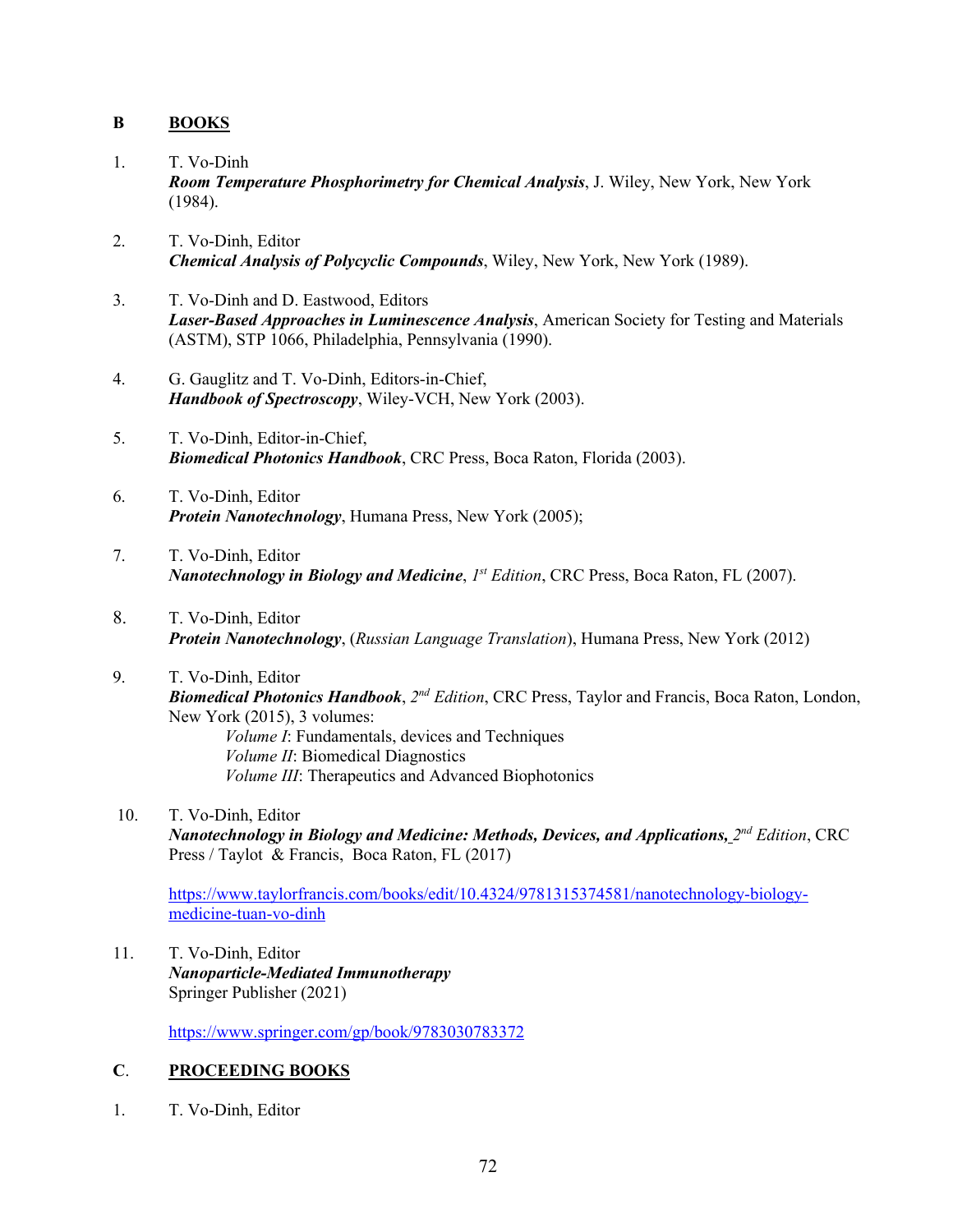Environmental and Process Control Monitoring Technologies, The International Society for Optical Engineering, Vol. 1637, Bellingham, Washington (1992).

- 2. T. Vo-Dinh and K. Camman, Editors Monitoring Toxic Chemicals and Biomarkers, SPIE Publishers, Vol. 1716, Bellingham, Washington (1993).
- 3. R. Lieberman, H. Pobielska, and T. Vo-Dinh, Editors Biomedical Sensing, Imaging, and Tracking Technologies I, SPIE Publishers, Vol. 2676, Bellingham, Washington (1996).
- 4. T. Vo-Dinh, Editor Advanced Technologies for Environmental Monitoring and Remediation, SPIE Publishers, Vol. 2835, Bellingham, WA (1996).
- 5. T. Vo-Dinh, R. Liebermann, and G. Vurvek, Editors Biomedical Sensing, Imaging, and Tracking Technologies, II, SPIE Publishers, Vol. 2976, Bellingham, WA (1997).
- 6. R. Lieberman and T. Vo-Dinh, Editors Biomedical Sensing, Imaging and Tracking Technologies III, SPIE Publishers, Vol. 8011, Bellingham, WA (1998).
- 7. T. Vo-Dinh and R. L. Spellicy, Editors Environmental Monitoring and Remediation Technologies, SPIE Publishers, Vol. 3534, Bellingham, WA (1999).
- 8. T. Vo-Dinh, W. S. Grundfest and D. A. Benaron, S.T. Charles, R. D. Bucholz, M.W. Vannier, Editors Biomedical Diagnostic, Guidance and Surgical Assist Systems, SPIE Publishers, Vol. 3595, Bellingham, WA (1999)
- 9. T. Vo-Dinh, W. S. Grundfest and D. A. Benaron, Editors Biomedical Diagnostic, Guidance and Surgical Assist Systems II, SPIE Publishers, Vol. 3911, Bellingham, WA (2000)
- 10. T. Vo-Dinh and R. L. Spelling, Editors, Water, Ground and Air Pollution Monitoring and Remediation, SPIE Publishers, Vol. 4199 (2000)
- 11. T. Vo-Dinh, W. D. Grundfest and D. A. Benaron, Editors, Biomedical Diagnostics, Guidance and Surgical Assist System III, SPIE Publishers, Vol. 4254, Bellingham, WA (2001).
- 12. T. Vo-Dinh, W. D. Grundfest and D. A. Benaron, Editors, Biomedical Diagnostics, Guidance and Surgical Assist System IV, SPIE Publishers, Vol.4615, Bellingham, WA (2002).
- 13. T. Vo-Dinh, W. D. Grundfest, D. A. Benaron and G.E. Cohn, Editors, Advanced Biomedical Diagnostics and Clinical Systems II, SPIE Publishers, Vol. 4958, Bellingham, WA (2004).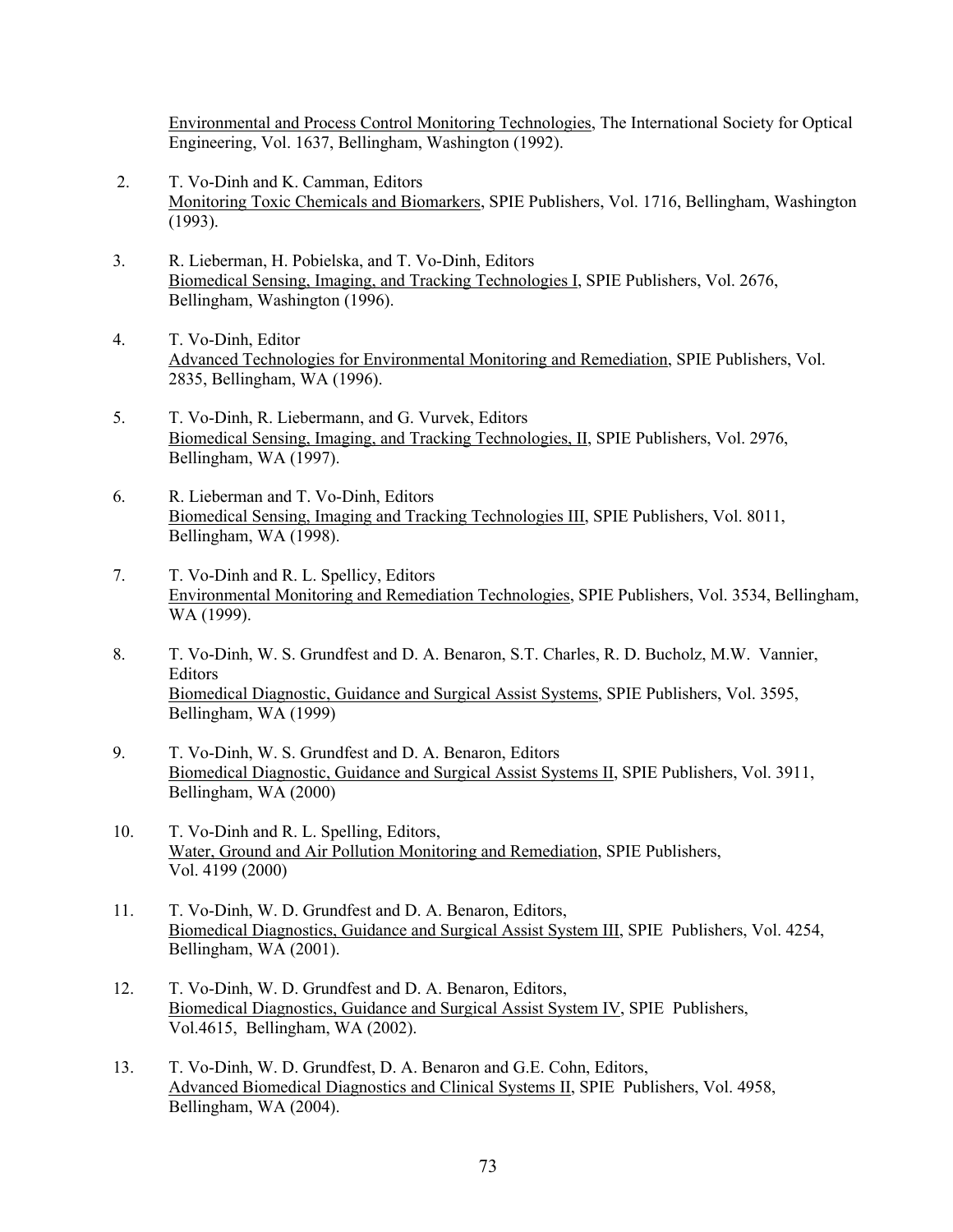- 14. T. Vo-Dinh, Z. Gryczynski, and J. Lakowicz Plasmonics in Biology and Medicine, SPIE Publishers, Vol.5327, Bellingham, WA (2004).
- 15. T. Vo-Dinh, Z. Gryczynski, and J. Lakowicz, Editors Plasmonics in Biology and Medicine II, SPIE Publishers, Bellingham, WA (2005)
- 16. G.E. Cohn, W.S. Grunfest, D.A. Benaron and T. Vo-Dinh Advanced Biomedical and Clinical Diagnostics Systems III, SPIE Publishers, Bellingham, WA (2005)
- 17. T. Vo-Dinh, Z. Gryczynski, and J. Lakowicz, Editors Plasmonics in Biology and Medicine III, SPIE Publishers, Bellingham, WA (2006)
- 18. G.E. Cohn, W.S. Grunfest, D.A. Benaron and T. Vo-Dinh Advanced Biomedical and Clinical Diagnostics Systems IV, SPIE Publishers, Bellingham, WA (2006)
- 19. T. Vo-Dinh, W.S. Grunfest, D.A. Benaron and G.E. Cohn Advanced Biomedical and Clinical Diagnostics Systems V, SPIE Publishers, Bellingham, WA (2007)
- 20. T. Vo-Dinh and J. Lakowicz, Editors Plasmonics in Biology and Medicine IV, SPIE Publishers, Bellingham, WA (2007)
- 21. T. Vo-Dinh, Z. Gryczynski, and J. Lakowicz, Editors, Plasmonics in Biology and Medicine V, SPIE Publishers, Bellingham, WA (2008)
- 22. T. Vo-Dinh, Grunfest, D.A. Benaron, Editors, Advanced Biomedical and Clinical Diagnostics Systems VI, SPIE Publishers, Bellingham, WA (2008)
- 23. T. Vo-Dinh, and J. Lakowicz, Editors, Plasmonics in Biology and Medicine Vi, SPIE Publishers, Bellingham, WA (2009)
- 24. A. Mahadevan-Jansen, T. Vo-Dinh, W. Grundfest, Editors, Advanced Biomedical and Clinical Diagnostics Systems VII, SPIE Publishers, Bellingham, WA (2009)
- 25. T. Vo-Dinh, and J. Lakowicz, Editors, Plasmonics in Biology and Medicine VII, SPIE Publishers, Bellingham, WA (2010)
- 26. A. Mahadevan-Jansen, T. Vo-Dinh, W. Grundfest, Editors, Advanced Biomedical and Clinical Diagnostics Systems VIII, SPIE Publishers, Bellingham, WA (2010)
- 27. T. Vo-Dinh, and J. Lakowicz, Editors, Plasmonics in Biology and Medicine VIII, SPIE Publishers, Bellingham, WA (2011)
- 28. A. Mahadevan-Jansen, T. Vo-Dinh, W. Grundfest, Editors, Advanced Biomedical and Clinical Diagnostics Systems IX, SPIE Publishers, Bellingham, WA (2011)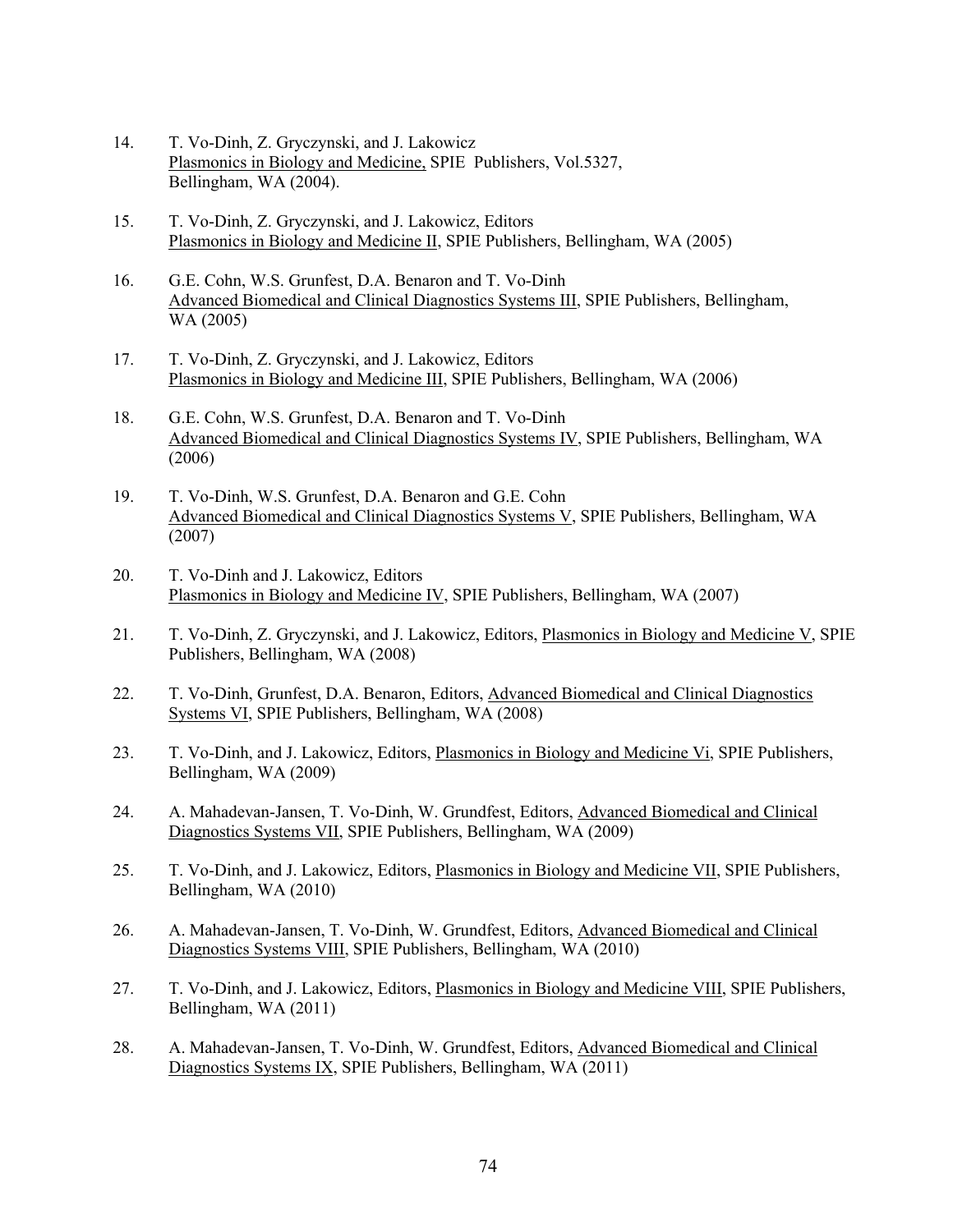- 29. T. Vo-Dinh, and J. Lakowicz, Editors, Plasmonics in Biology and Medicine IX, SPIE Publishers, Bellingham, WA (2012)
- 30. T. Vo-Dinh, A. Mahadevan-Jansen, W. Grundfest, Editors, Advanced Biomedical and Clinical Diagnostics Systems X, SPIE Publishers, Bellingham, WA (2012)
- 31. T. Vo-Dinh, and J. Lakowicz, Editors, Plasmonics in Biology and Medicine X, SPIE Publishers, Bellingham, WA (2013)
- 32. T. Vo-Dinh, A. Mahadevan-Jansen, W. Grundfest, Editors, Advanced Biomedical and Clinical Diagnostics Systems XI, SPIE Publishers, Bellingham, WA (2013)
- 33. T. Vo-Dinh, and J. Lakowicz, Editors, Plasmonics in Biology and Medicine XI, SPIE Publishers, Bellingham, WA (2014)
- 34. T. Vo-Dinh, A. Mahadevan-Jansen, W. Grundfest, Editors, Advanced Biomedical and Clinical Diagnostics Systems XII, SPIE Publishers, Bellingham, WA (2014), Proc. of SPIE Vol 8935, 893501-1
- 33. T. Vo-Dinh, and J. Lakowicz, Editors, Plasmonics in Biology and Medicine XII, Proc. of SPIE Vol 9340, SPIE Publishers, Bellingham, WA (2015)
- 34. A. Mahadevan-Jansen, T. Vo-Dinh, W. Grundfest, Editors, Advanced Biomedical and Clinical Diagnostics Systems XIII, Proc. of SPIE Vol 9313, SPIE Publishers, Bellingham, WA (2015)
- 35. T. Vo-Dinh, and J. Lakowicz, Editors, Plasmonics in Biology and Medicine XIII, Proc. of SPIE Vol 9724, SPIE Publishers, Bellingham, WA (2016)
- 36. T. Vo-Dinh, A. Mahadevan-Jansen, W. Grundfest, Editors, Advanced Biomedical and Clinical Diagnostics Systems XIV, Proc. of SPIE Vol 9698, SPIE Publishers, Bellingham, WA (2016)
- 37. T. Vo-Dinh, and J. Lakowicz, Editors, Plasmonics in Biology and Medicine XIV, Proc. of SPIE Vol 10080, SPIE Publishers, Bellingham, WA (2017)
- 38. T. Vo-Dinh, RA Lieberman, Advanced Environmental, Chemical, and Biological Sensing Technologies XIV, Proc. of SPIE Vol 10215, 1021501-1 (2017)
- 39. T. Vo-Dinh, and J. Lakowicz, Editors, Plasmonics in Biology and Medicine XV, Proc. of SPIE Vol 10509, SPIE Publishers, Bellingham, WA (2018)
- 40. T. Vo-Dinh, H-P A. Ho, K. Ray Editors, Plasmonics in Biology and Medicine XVI., Proc. of SPIE Vol 10894, SPIE Publishers, Bellingham, WA (2019)
- 41. T. Vo-Dinh, H-P A. Ho, K. Ray Editors, Plasmonics in Biology and Medicine XVII., Proc. of SPIE Vol 11257, SPIE Publishers, Bellingham, WA (2020)
- 43. T. Vo-Dinh, H-P A. Ho, K. Ray Editors, Plasmonics in Biology and Medicine XVIII, Proc. of SPIE Vol 11661, SPIE Publishers, Bellingham, WA (2021)

## **D. REPORTS, PROCEEDINGS, NON PEER-REVIEWED PAPERS**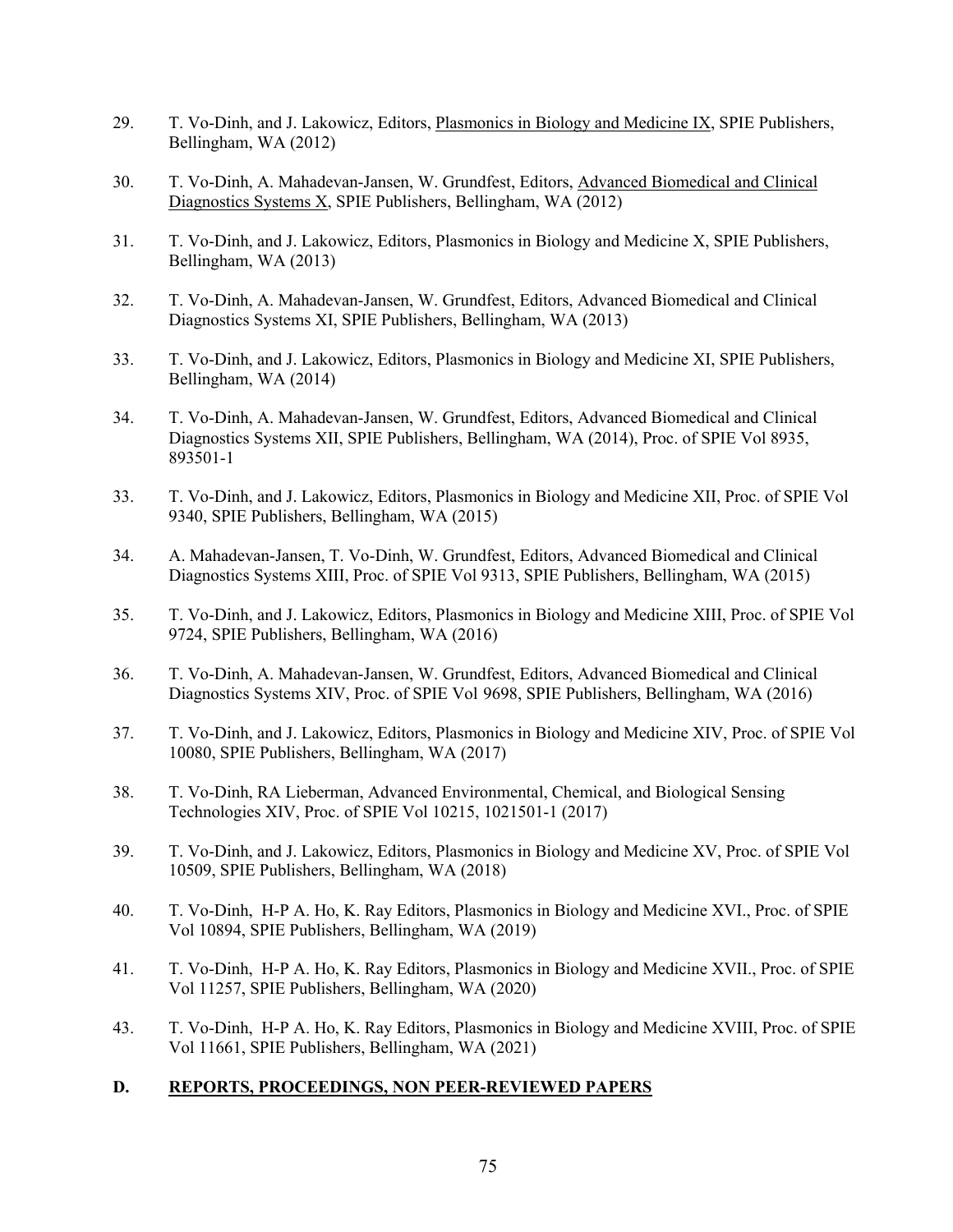In addition to the above publications in peer-reviewed journals, Dr. Vo-Dinh has authored and coauthored over 300 symposium proceedings papers and technical reports.

## **E. PATENTS**

Dr. Vo-Dinh holds 58 US and international patents and has 5 patents pending.

## **LIST OF PATENTS**

- 1. T. Vo-Dinh, "Dosimeter for Monitoring Vapors and Aerosols of Organic Compounds," U.S. Patent No. 4,680,165 (1987).
- 2. T. Vo-Dinh, "Practical Substrate and Apparatus for Static and Continuous Monitoring by Surface-Enhanced Raman Spectroscopy," U.S. Patent No. 4,674,878 (1987).
- 3. T. Vo-Dinh, "Surface-Enhanced Raman Optical Data Storage," U.S. Patent No. 4,999,810 (1991).
- 4. M. J. Sepaniak and T. Vo-Dinh, "Fiber Optic-Based Regenerable Biosensor," U.S. Patent No. 5,176,881 (1993).
- 5. T. Vo-Dinh, "Enhanced Photo Activated Luminescence for Screening Polychlorobiphenyls (PCBs) and Other Related Compounds," U.S. Patent 5,272,089 (1993).
- 6. T. Vo-Dinh, "Raman-Based System for DNA Sequencing, Mapping and Other Separations," U.S. Patent 5,306,403 (1994).
- 7. T. Vo-Dinh, "Improved Surface-Enhanced Raman Optical Data Storage System," U.S. Patent 5,325,342 (1994).
- 8. T. Vo-Dinh, "Apparatus and Methods for Detecting Chemical Permeation," US Patent 5,376,554 (1994).
- 9. T. Vo-Dinh, EPAL Apparatus for Screening Polychlorinated Biphenyls (PCBs), and Other Chlorinated Compounds," US Patent 5,318,751 (1994).
- 10. T. Vo-Dinh, "Surface-Enhanced Raman Scattering (SERS) Dosimeter and Probe," U.S. Patent 5,400,136 (1995).
- 11. T. Vo-Dinh, "Article of Protective Clothing Adapted for Detecting Chemical Permeation and Methods Therapy," US Patent 5,493,730 (1996).
- 12. T. Vo-Dinh, "Photo-activated Luminescence Sensor and Method for Detecting Trichloroethoplene and Related Volatile Organochloride Compounds," US Patent 5,525,520 (1996).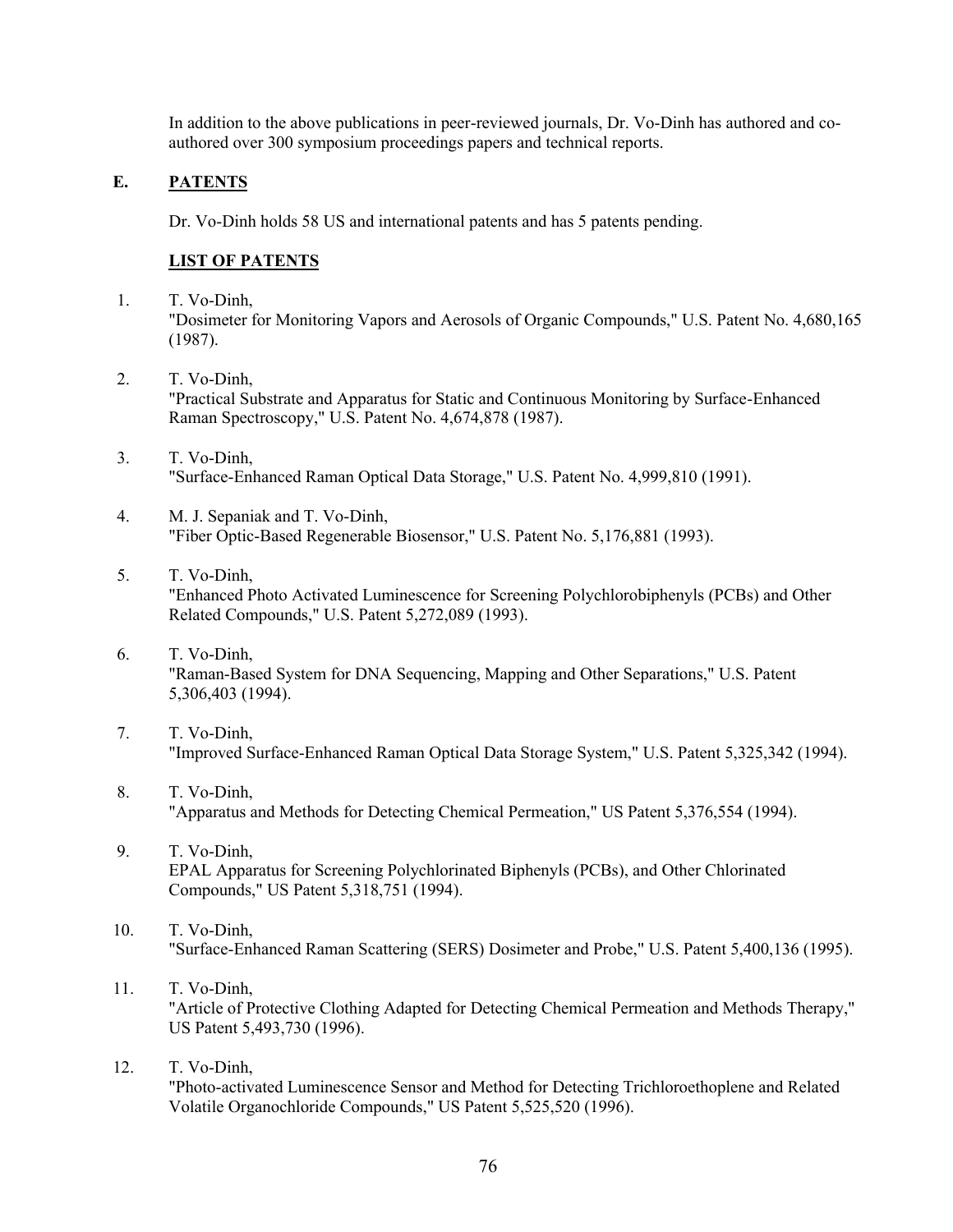- 13. T. Vo-Dinh and P. Viallet, "Biosensor and Chemical Sensors Probes for Calcium and Other Metal Ions," US Patent 5,496,522 (1996).
- 14. T. Vo-Dinh, M. Panjehpour and B.F. Overholt, "Laser-Induced Differential Normalized Fluorescence Method for Cancer Diagnosis," US Patent 5,579,773 (1996).
- 15. T. Vo-Dinh, "Advanced Synchronous Luminescence System for Medical Diagnostics," US Patent 5,599,717 (1997).
- 16. T. Vo-Dinh, "Raman and Surface-Enhanced Raman Gene Probe and Detection System," US Patent 5,721,102 (1998).
- 17. T. Vo-Dinh, "Advanced Surface-Enhanced Raman Gene Probes and Method Thereof," US Patent 5,783,389 (1998)
- 18. T. Vo-Dinh, "Advanced Surface-Enhanced Raman Gene Probes and Method Thereof," US Patent 5,814,516 (1998).
- 19. T. Vo-Dinh, "Surface-Enhanced Raman Medical Probes and System for Disease Diagnostics and Drug Testing," US Patent 5,864,397 (1999).
- 20. T. Vo-Dinh, "Advanced Synchronous Luminescence System for the Detection of Biological Agents and Infectious Pathogens," US Patent 5,938,617 (1999).
- 21. T. Vo-Dinh, "Advanced Surface-enhanced Raman Gene Probe Systems and Methods thereof," US Patent 6,174,677 (2001).
- 22. T. Vo-Dinh, N. Erickson, and A.L. Wintenberg, "Integrated Circuit Biochip Microsystem Containing Lens," US Patent 6,197,503 (2001).
- 23. T. Vo-Dinh and S. Norton, "Method and apparatus of spectro-acoustically enhanced ultrasonic detection for diagnostics," US Patent 6,212,421 (2001).
- 24. T. Vo-Dinh, "Nanoprobe for surface-enhanced Raman spectroscopy in medical diagnostic and drug screening," US Patent 6,219,137 (2001).
- 25. T. Vo-Dinh and A. Sadana, "Fractal Analysis of Time Varying Data," US Patent 6,422,998 (2002).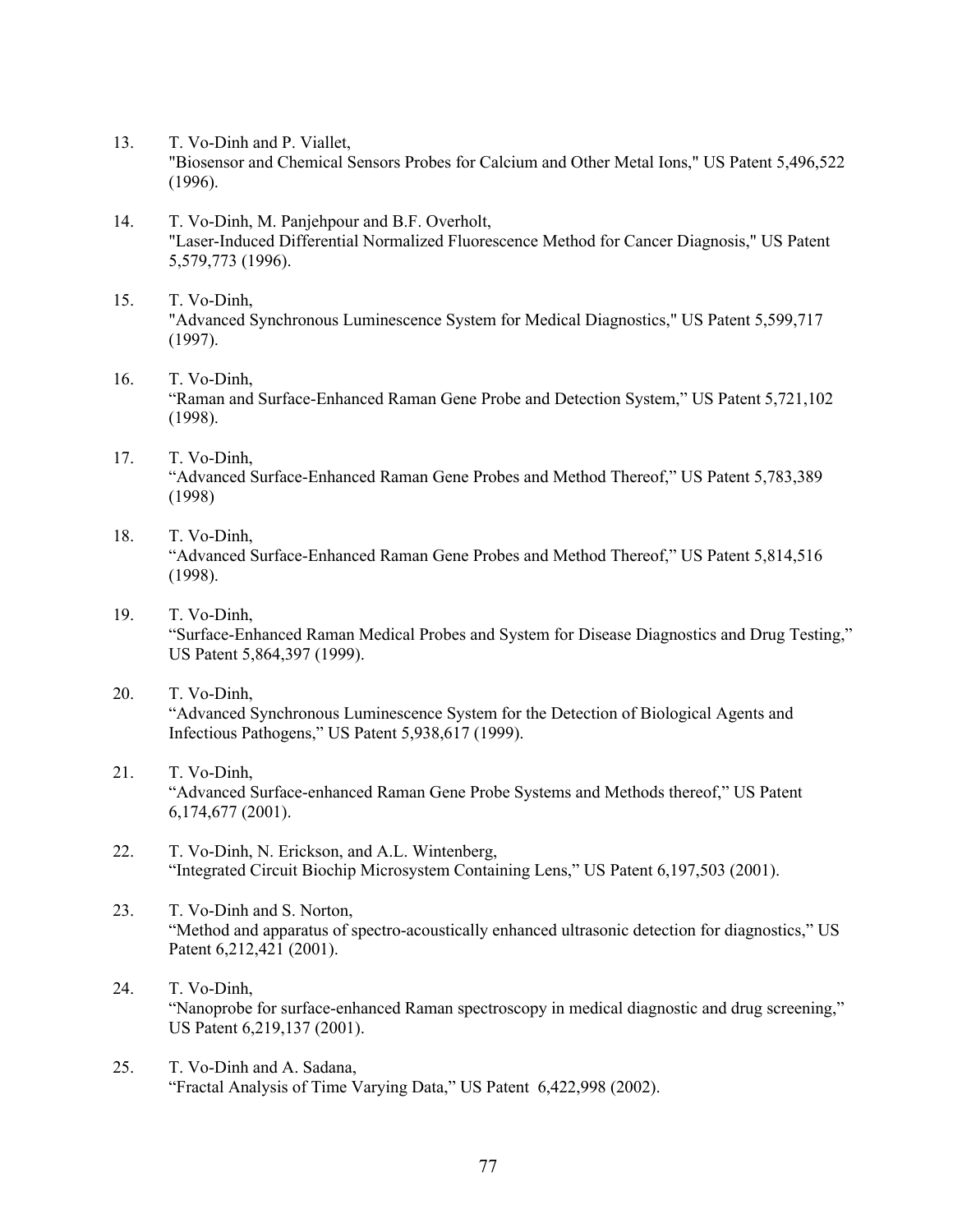- 26. T. Vo-Dinh, N. Erickson, and A.L. Wintenberg, "Integrated Circuit Biochip Microsystem" US Patent 6,448,064 B1 (2002)
- 27. T. Vo-Dinh "SERODS Optical Data Storage with Parallel Signal Transfer", US Patent 6,583,397 (2003).
- 28. T. Vo-Dinh "SERODS Optical Data Storage with Parallel Signal Transfer", US Patent 6,614,730 (2003).
- 29. T. Vo-Dinh "Multifunctional and Multispectral Biosensor and Methods of Use", US Patent 6,743,581 (2004).
- 30. T. Vo-Dinh and M .Hajaligol "Monitoring of Vapor Phase Polycyclic Aromatic Hydrocarbons", US Patent 6,744,503  $(2004).$
- 31. T. Vo-Dinh and A.L. Wintenberg "Integrated Tunable Optical System", US Patent 6,965,431 (2005)
- 32. T. Vo-Dinh et al "Advanced Synchronous luminescence Imaging for Chemical and Medical Diagnostics" US Patent 7,103,402 (2006).
- 33. T. Vo-Dinh "SERS diagnostic platforms, methods and systems microarrays, biosensors and biochips", US Patent 7,267,948 (2007).
- 34. T. Vo-Dinh "SERS Molecular Probe for Diagnostics and Therapy and Methods of Use Thereof", US Patent 7,951,535 (2011)
- 35. T. Vo-Dinh, J.P. Scaffidi, V.K.R. Gopal, B. Lauly, Y. Zhan, M.K. Gregas, I.N. Stanton, J.T. Stecher, M.J. Therien, F. A. Bourke, Jr., Z. Fsthi, J.A,]. Ayres, Z. Zhang, J.H. Simmons, S. J. Norton "Up and Down Conversion Systems for Production of emitted Light from Various energy Sources", US Patent 8,389,958 B2 (2013)
- 36. F. A. Bourke, Jr., and T. Vo-Dinh "Plasmonic-Assisted Systems and Methods for Interior Energy-Activation From an Exterior Source", US Patent 8,376,013 B2 (2013)
- 37. E. Toone, D. Gooden, T. Vo-Dinh, F.A. Bourke, Jr. "Methods and Systems for Treating Cell Proliferation Disorders with Psoralen Derivatives", US Patent US 8,383,836 B2 (2013)
- 38. E. Toone, D. Gooden, T. Vo-Dinh, F.A. Bourke, Jr. "Methods and Systems for Treating Cell Proliferation Disorders with Psoralen Derivatives", US Patent 8,791,275 (2014)
- 39. Frederic A. Bourke, Jr., Tuan Vo-Dinh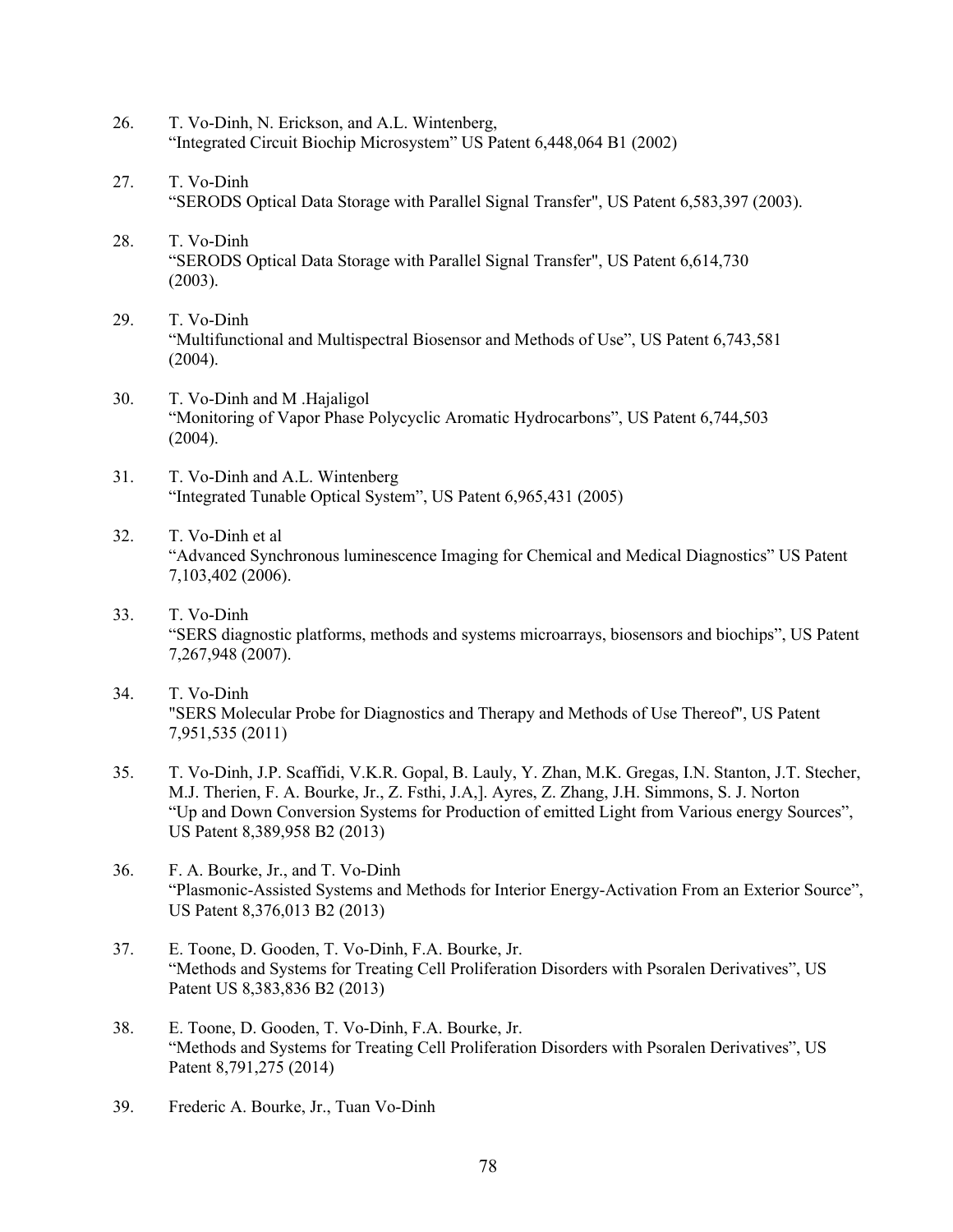"Advanced methods and systems for treating cell proliferation disorders". US Patent 8,770,203 B2 (2014)

- 40. E. Toone, D. Gooden, T. Vo-Dinh, F.A. Bourke, Jr. "Methods and Systems for Treating Cell Proliferation Disorders with Psoralen Derivatives", US Patent 8,907,109(2014)]
- 41. F. A. Bourke, Jr., and T. Vo-Dinh "Plasmonic-Assisted Systems and Methods for Interior Energy-Activation From an Exterior Source", US Patent 8,927,615 (2015)
- 42. F. A. Bourke, Jr., and T. Vo-Dinh "Plasmonic-Assisted Systems and Methods for Interior Energy-Activation From an Exterior Source", US Patent 9,004,131 (2015)
- 43. T Vo-Dinh, FA Bourke Jr. "Methods And Systems For Treating Cell Proliferation Disorders Using Plasmonics Enhanced Photospectral Therapy (PEPST) and Exciton-Plasmon Enhanced Phototherapy (EPEP)", US Patent 9,283,275 (2016)
- 44. T. Vo-Dinh, H. Yuan, A. Fales, C. Khoury "Nanostars And Nanoconstructs For Detection, Imaging, And Therapy", US Patent 9,561,292 (2017)
- 45. T Vo-Dinh, FA Bourke Jr "Methods and systems for treating cell proliferation disorders using plasmonics enhanced photospectral therapy (PEPST) and exciton-plasmon enhanced phototherapy (EPEP)", US Patent 9,662,388 (2017)
- 46. T Vo-Dinh, J Scaffidi, M Gregas, B Lauly "Functionalized metal-coated energy converting nanoparticles, methods for production thereof and methods for use", US Patent 9,662,389 (2017)
- 47. T Vo-Dinh, H Yuan, A Fales "Plasmonics-active metal nanostar compositions and methods of use.", US Patent 9,789,154 (2017)
- 48. F.A. Bourke, T.Vo-Dinh "Advanced methods and systems for treating cell proliferation disorders", US Patent 9,833,634 (2018)
- 49. T. Vo-Dinh, H Yuan, A. Fales, C. Khoury "Nanostars and nanoconstructs for detection, imaging, and therapy", US Patent 9,987,358 (2018)
- 50. T. Vo-Dinh, H.N. Wang "Nano-plasmonic molecular probes for plasmonics coupling interference", US Patent 10,358,680 (2019)
- 51. F.A. Bourke Jr, T .Vo-Dinh, H. Walder "Non-invasive systems and methods for in-situ photobiomodulation", US Patent 10,391,330 4 (2019)